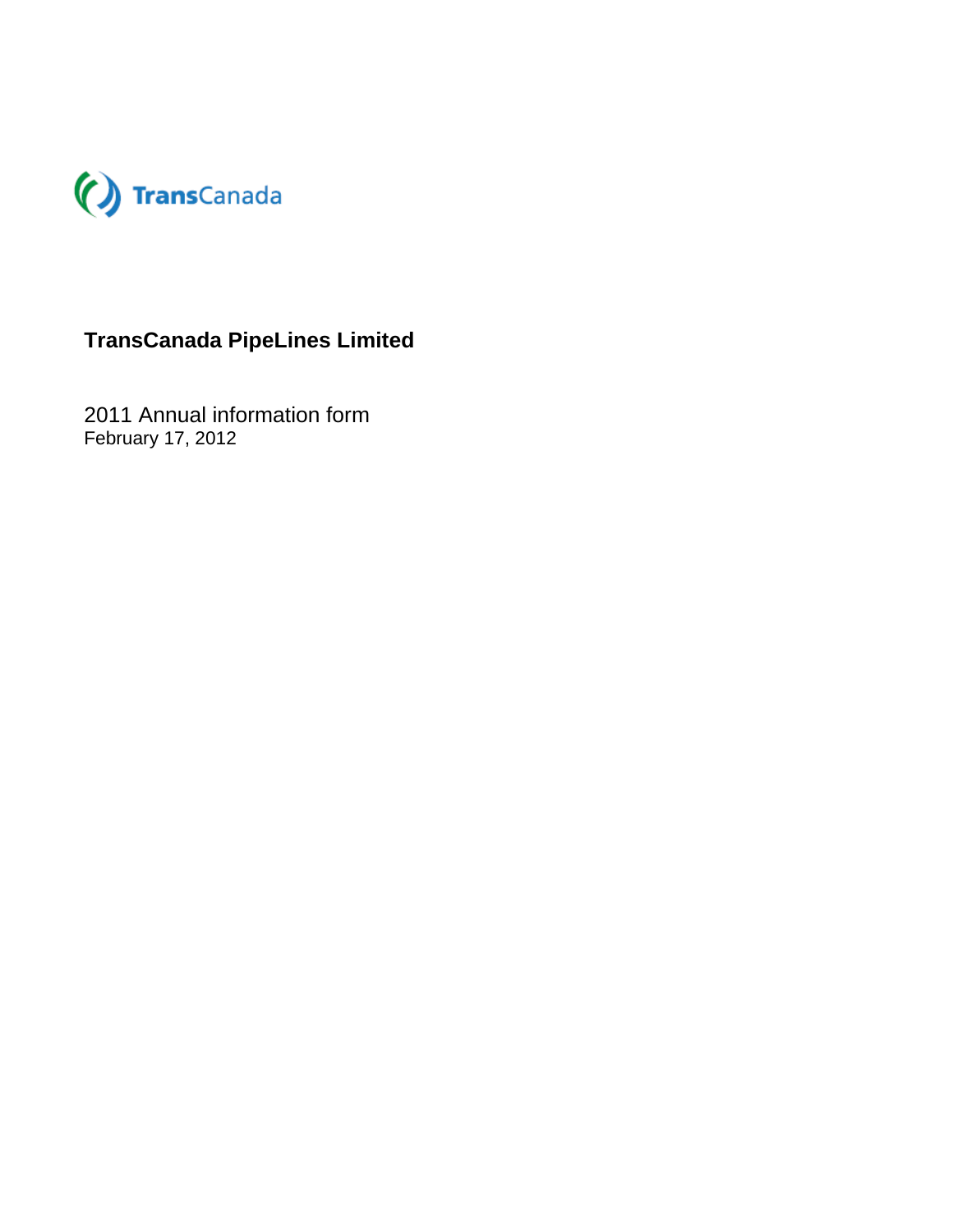# **Table of Contents**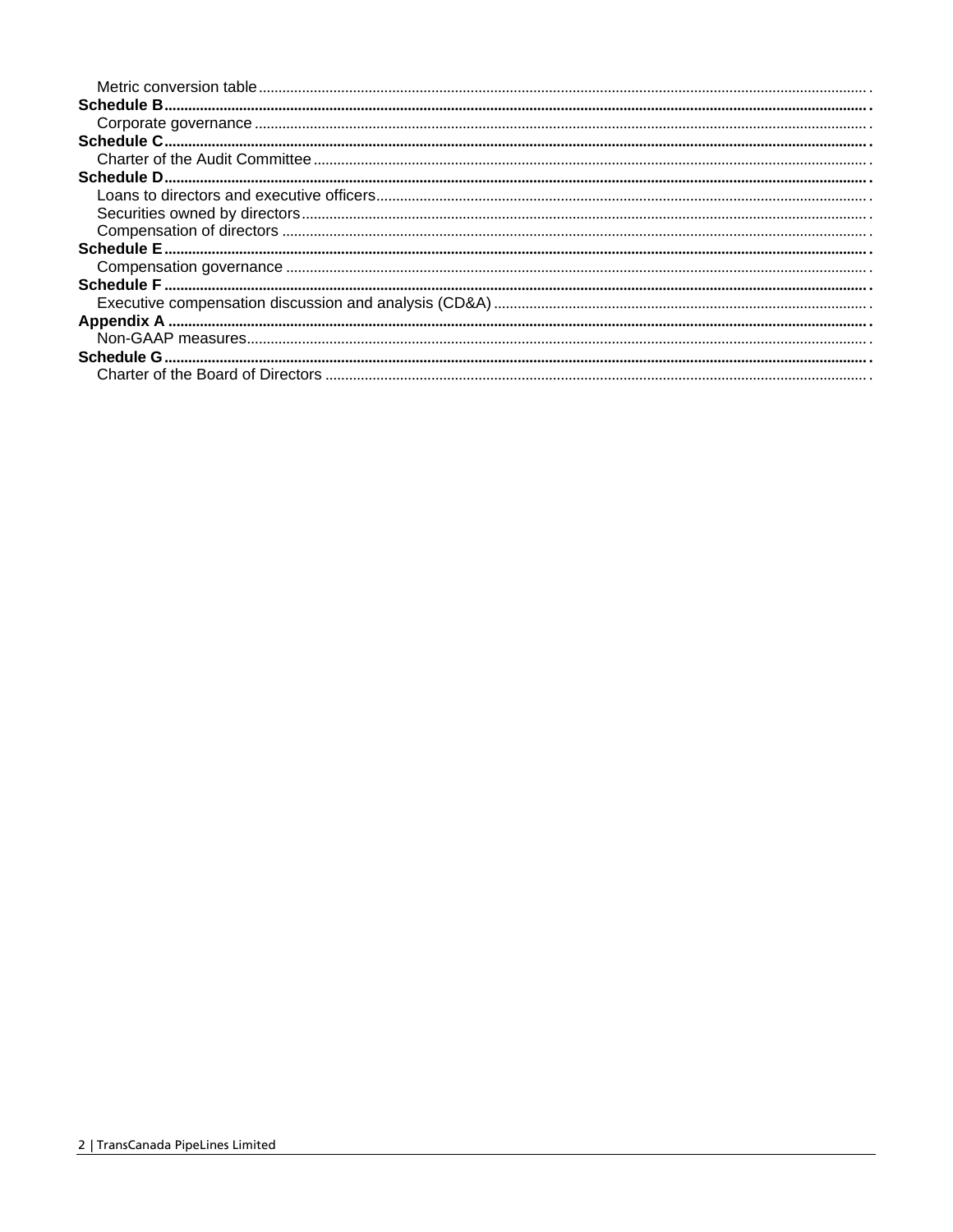# **Presentation of information**

Unless the context indicates otherwise, a reference in this Annual Information Form (''AIF'') to ''TCPL'' or the ''Company'', ''we'', ''us'' and ''our'' includes TCPL's parent, TransCanada Corporation (''TransCanada'') and the subsidiaries of TCPL through which its various business operations are conducted and a reference to ''TransCanada'' includes TransCanada Corporation and the subsidiaries of TransCanada Corporation, including TCPL. Where TCPL is referred to with respect to actions that occurred prior to its 2003 plan of arrangement with TransCanada, which is described below under the heading *TransCanada PipeLines Limited — Corporate Structure*, these actions were taken by TCPL or its subsidiaries. The term ''subsidiary'', when referred to in this AIF, with reference to TCPL means direct and indirect wholly owned subsidiaries of, and legal entities controlled by, TransCanada or TCPL, as applicable.

Unless otherwise noted, the information contained in this AIF is given at or for the year ended December 31, 2011 (''Year End''). Amounts are expressed in Canadian dollars unless otherwise indicated. Information in relation to metric conversion can be found at Schedule A to this AIF. Terms defined throughout this AIF are listed in the Glossary found at the end of this AIF.

Financial information is presented in accordance with Canadian generally accepted accounting principles.

Certain portions of TCPL's Management's Discussion and Analysis dated February 13, 2012 (''MD&A'') are incorporated by reference into this AIF as stated below. The MD&A can be found on SEDAR (www.sedar.com) under TCPL's profile.

Effective January 1, 2012, TCPL adopted U.S. generally accepted accounting principles (''U.S. GAAP'') for reporting purposes. For more information regarding TCPL adoption of U.S. GAAP, refer to the MD&A under the headings *Accounting Changes – Future Accounting Changes*.

# **Forward looking information**

This AIF, including the MD&A disclosure incorporated by reference herein, contains certain information that is forward looking and is subject to important risks and uncertainties. The words "anticipate", "expect", "believe", "may", "should", "estimate", ''project'', ''outlook'', ''forecast'', ''intend'', ''target'', ''plan'' or other similar words are used to identify such forward-looking information. Forward-looking statements in this document are intended to provide TCPL holders and potential investors with information regarding TCPL and its subsidiaries, including management's assessment of TCPL's and its subsidiaries' future plans and financial outlook. Forward-looking statements in this document may include, but are not limited to, statements regarding:

- anticipated business prospects
- financial performance of TCPL and its subsidiaries and affiliates
- expectations or projections about strategies and goals for growth and expansion
- expected cash flows
- expected costs
- expected costs for projects under construction
- expected schedules for planned projects (including anticipated construction and completion dates)
- expected regulatory processes and outcomes
- expected outcomes with respect to legal proceedings, including arbitration
- expected capital expenditures
- expected operating and financial results, and
- expected impact of future commitments and contingent liabilities.

These forward-looking statements reflect TCPL's beliefs and assumptions based on information available at the time the statements were made and as such are not guarantees of future performance. By their nature, forward-looking statements are subject to various assumptions, risks and uncertainties which could cause TCPL's actual results and achievements to differ materially from the anticipated results or expectations expressed or implied in such statements.

Key assumptions on which TCPL's forward-looking statements are based include, but are not limited to, assumptions about:

- inflation rates, commodity prices and capacity prices
- timing of debt issuances and hedging
- regulatory decisions and outcomes
- arbitration decisions and outcomes
- foreign exchange rates
- interest rates
- tax rates
- planned and unplanned outages and utilization of the Company's pipeline and energy assets
- asset reliability and integrity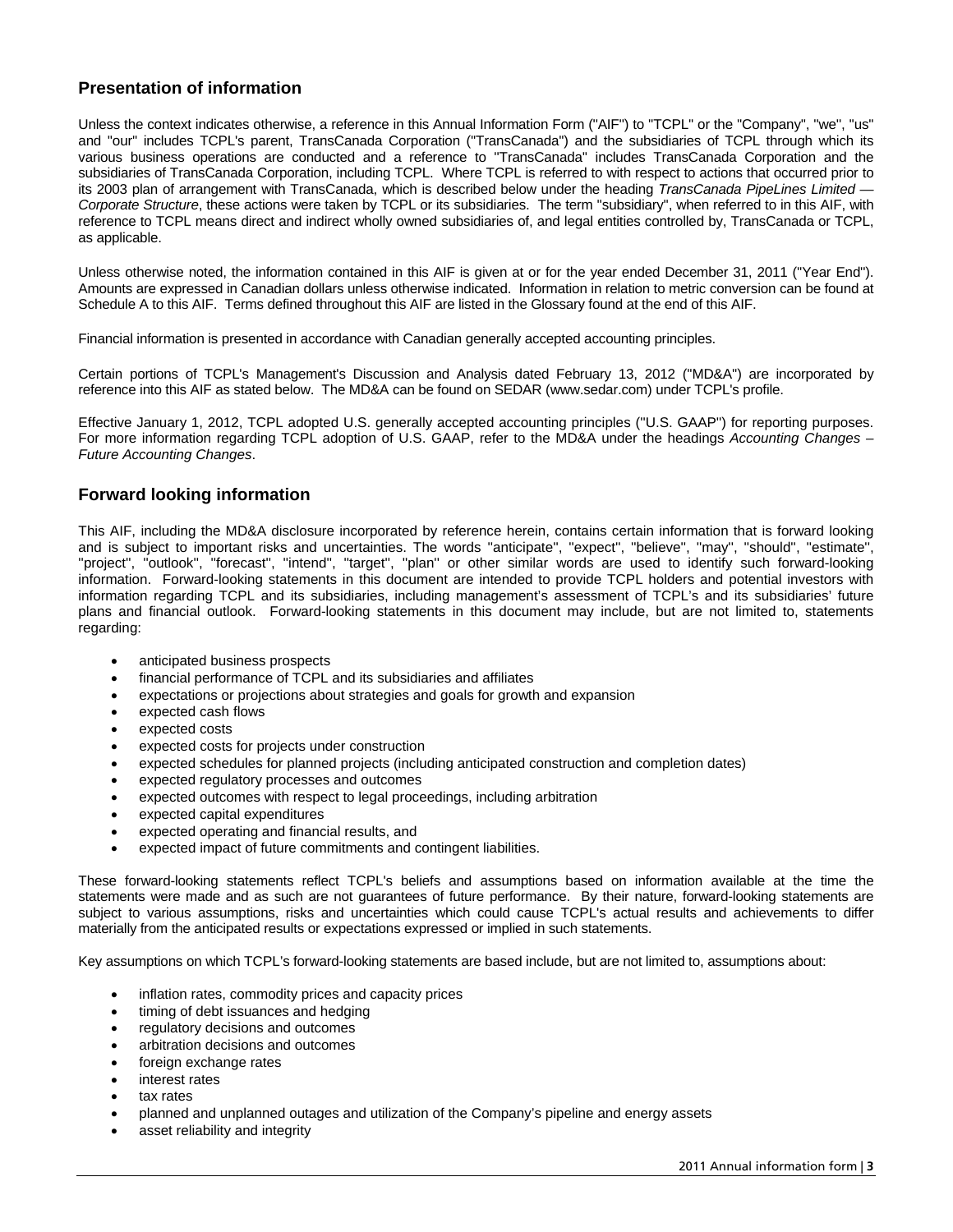- access to capital markets
- anticipated construction costs, schedules and completion dates, and
- acquisitions and divestitures.

The risks and uncertainties that could cause actual results or events to differ materially from current expectations include, but are not limited to:

- the ability of TransCanada to successfully implement its strategic initiatives and whether such strategic initiatives will yield the expected benefits
- the operating performance of the Company's pipeline and energy assets
- the availability and price of energy commodities
- amount of capacity payments and revenues from the Company's energy business
- regulatory decisions and outcomes
- outcomes with respect to legal proceedings, including arbitration
- counterparty performance
- changes in environmental and other laws and regulations
- competitive factors in the pipeline and energy sectors
- construction and completion of capital projects
- labour, equipment and material costs
- access to capital markets
- interest and currency exchange rates
- weather
- technological developments, and
- economic conditions in North America.

Additional information on these and other factors is available in the reports filed by TCPL with Canadian securities regulators and with the U.S. Securities and Exchange Commission (''SEC'').

Readers are cautioned against placing undue reliance on forward-looking information, which is given as of the date it is expressed in this AIF, or the MD&A disclosure incorporated by reference herein, and not to use future-oriented information or financial outlooks for anything other than their intended purpose. TCPL undertakes no obligation to publicly update or revise any forward-looking information in this AIF or the MD&A disclosure incorporated by reference herein whether as a result of new information, future events or otherwise, except as required by law.

# **TransCanada PipeLines Limited**

### Corporate structure

TCPL's head office and registered office are located at 450 - 1<sup>st</sup> Street S.W., Calgary, Alberta, T2P 5H1. TCPL is a Canadian public company. Significant dates and events are set forth below.

| Date            | Event                                                                                                           |  |  |
|-----------------|-----------------------------------------------------------------------------------------------------------------|--|--|
| March 21, 1951  | Incorporated by Special Act of Parliament as Trans-Canada Pipe Lines Limited.                                   |  |  |
|                 | Continued under the Canada Corporations Act by Letters Patent, which included the alteration of its capital and |  |  |
| April 19, 1972  | change of name to TransCanada PipeLines Limited.                                                                |  |  |
| June 1, 1979    | Continued under the Canada Business Corporations Act ("CBCA").                                                  |  |  |
| July 2, 1998    | Certificate of Arrangement issued in connection with the Plan of Arrangement with NOVA Corporation under which  |  |  |
|                 | the companies merged and then split off the commodity chemicals business carried on by NOVA Corporation into a  |  |  |
|                 | separate public company.                                                                                        |  |  |
| January 1, 1999 | Certificate of Amalgamation issued reflecting TCPL's vertical short form amalgamation with a wholly owned       |  |  |
|                 | subsidiary, Alberta Natural Gas Company Ltd.                                                                    |  |  |
| January 1, 2000 | Certificate of Amalgamation issued reflecting TCPL's vertical short form amalgamation with a wholly owned       |  |  |
|                 | subsidiary, NOVA Gas International Ltd.                                                                         |  |  |
| May 4, 2001     | Restated TransCanada PipeLines Limited Articles of Incorporation filed.                                         |  |  |
| June 20, 2002   | Restated TransCanada PipeLines Limited By-Laws filed.                                                           |  |  |
| May 15, 2003    | Certificate of Arrangement issued in connection with the plan of arrangement with TransCanada. TransCanada was  |  |  |
|                 | incorporated pursuant to the provisions of the CBCA on February 25, 2003. The arrangement was approved by       |  |  |
|                 | TCPL common shareholders on April 25, 2003 and following court approval, Articles of Arrangement were filed     |  |  |
|                 | making the arrangement effective May 15, 2003. The common shareholders of TCPL exchanged each of their          |  |  |
|                 | common shares of TCPL for one common share of TransCanada. The debt securities and preferred shares of TCPL     |  |  |
|                 | remained obligations and securities of TCPL. TCPL continues to carry on business as the principal operating     |  |  |
|                 | subsidiary of the TransCanada group of entities.                                                                |  |  |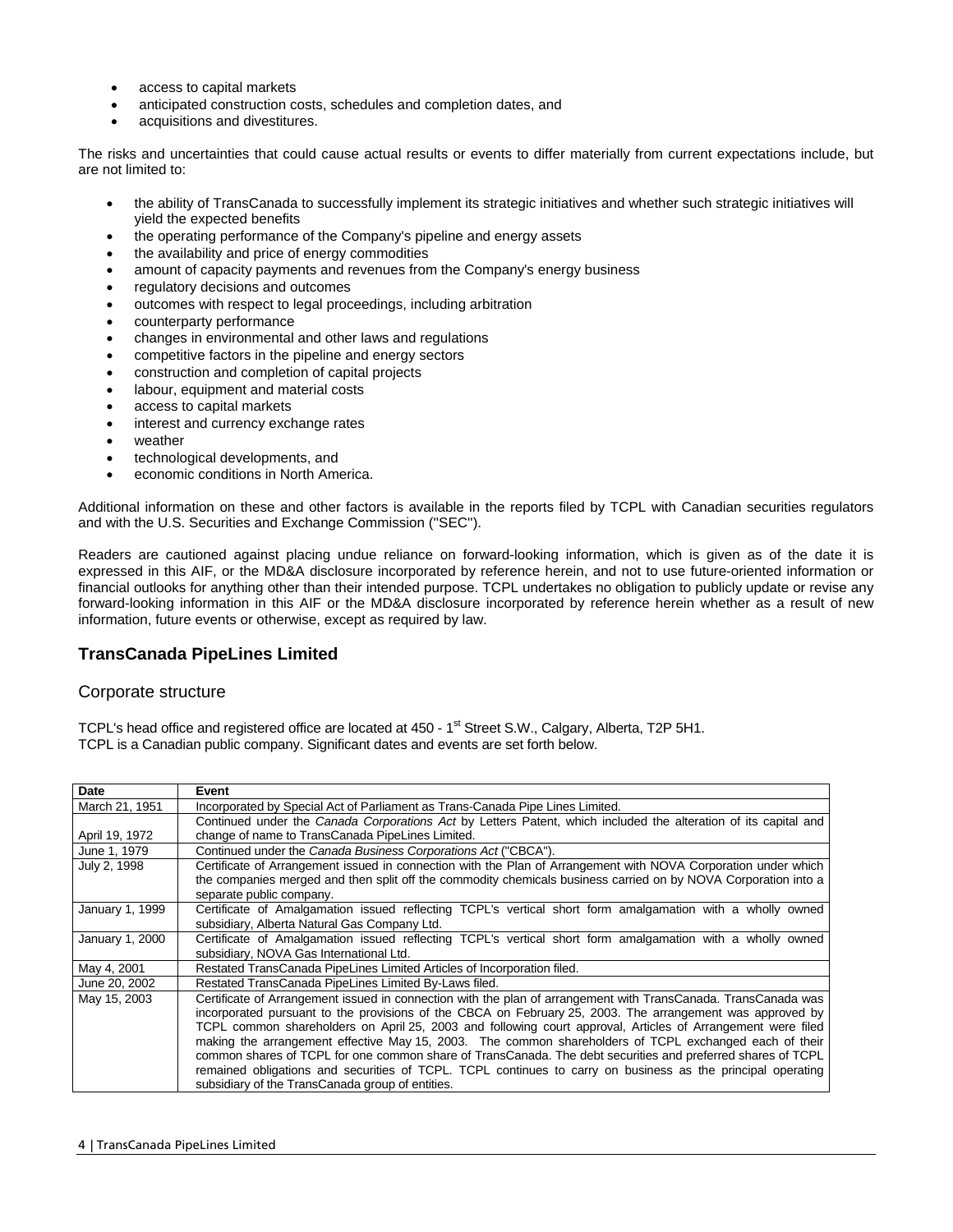### Intercorporate relationships

The following diagram presents the name and jurisdiction of incorporation, continuance or formation of TCPL's principal subsidiaries as at Year End. Each of the subsidiaries shown has total assets that exceeded 10 per cent of the total consolidated assets of TransCanada or revenues that exceeded 10 per cent of the total consolidated revenues of TransCanada as at Year End. TransCanada beneficially owns, controls or directs, directly or indirectly, 100 per cent of the voting shares in each of these subsidiaries, with the exception of TransCanada Keystone Pipeline, LP in which TransCanada indirectly holds 100 per cent of the partnership interests.



The above diagram does not include all of the subsidiaries of TCPL. The assets and revenues of excluded subsidiaries in the aggregate did not exceed 20 per cent of the total consolidated assets or total consolidated revenues of TransCanada as at Year End.

### **General development of the business**

Our reportable business segments are ''Natural Gas Pipelines'', ''Oil Pipelines'' and ''Energy''. Natural Gas Pipelines and Oil Pipelines are principally comprised of the Company's respective natural gas and oil pipelines in Canada, the U.S. and Mexico and our regulated natural gas storage operations in the U.S. Energy includes the Company's power operations and the nonregulated natural gas storage business in Canada. Further information regarding our Natural Gas Pipelines, Oil Pipelines and Energy businesses is available in this AIF under the heading *Business of TCPL*.

Summarized below are significant developments that have occurred in TCPL's Natural Gas Pipelines, Oil Pipelines and Energy businesses, respectively, and the significant acquisitions, dispositions, events or conditions which have had an influence on that development, during the last three financial years.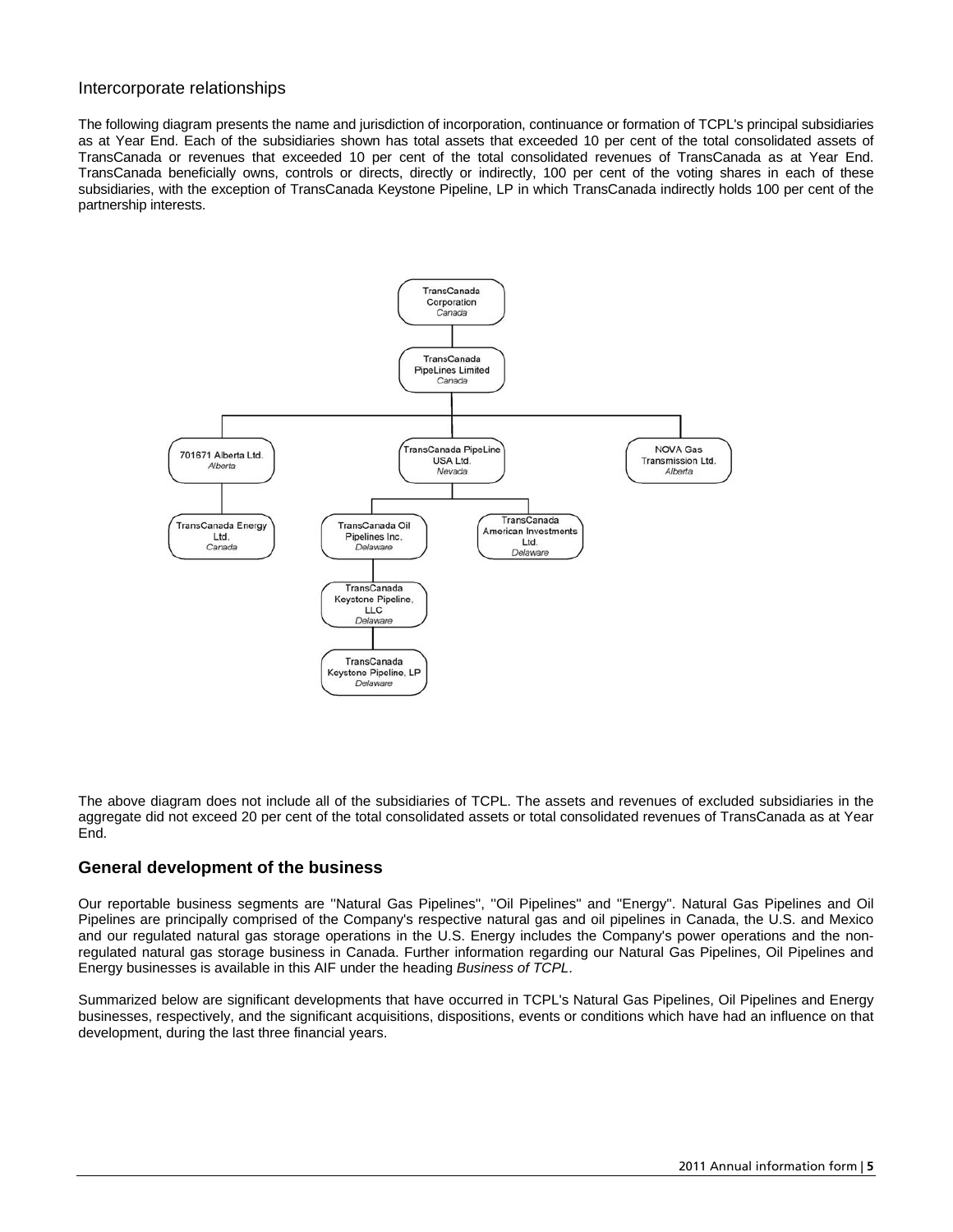# Developments in the Natural Gas Pipelines business

| Date                        | Description of development                                                                                                                                                                                                                                                                                                                                                                                                                                                                                                                                                                                                                                                                                                                                                                                                                                         |
|-----------------------------|--------------------------------------------------------------------------------------------------------------------------------------------------------------------------------------------------------------------------------------------------------------------------------------------------------------------------------------------------------------------------------------------------------------------------------------------------------------------------------------------------------------------------------------------------------------------------------------------------------------------------------------------------------------------------------------------------------------------------------------------------------------------------------------------------------------------------------------------------------------------|
| <b>Canadian Mainline</b>    |                                                                                                                                                                                                                                                                                                                                                                                                                                                                                                                                                                                                                                                                                                                                                                                                                                                                    |
| December 2009               | The National Energy Board ("NEB") approved TCPL's application for 2010 final tolls for the Canadian Mainline,<br>effective January 1, 2010. The 2010 calculated return on equity was 8.52 per cent. Reduced throughput and<br>greater use of shorter distance transportation contracts resulted in an increase in tolls for 2010 compared to 2009.                                                                                                                                                                                                                                                                                                                                                                                                                                                                                                                 |
| December 2010               | TCPL filed an application with the NEB for approval of the interim 2011 tolls for the Canadian Mainline which<br>contained certain changes to the tolling mechanism to reduce long haul tolls. The NEB decided not to approve the<br>tolls as requested in the interim tolls application and set the then current 2010 tolls as interim commencing<br>January 1, 2011.                                                                                                                                                                                                                                                                                                                                                                                                                                                                                             |
| January - February<br>2011  | TCPL received approval for revised interim tolls, effective March 1, 2011 which increased interim tolls to more<br>closely align with tolls calculated in accordance with the 2007-2011 settlement with stakeholders and will more<br>closely reflect the Canadian Mainline's costs and throughput for 2011.                                                                                                                                                                                                                                                                                                                                                                                                                                                                                                                                                       |
| September -<br>October 2011 | TCPL filed with the NEB a 2012 Tolls Application and Restructuring Proposal (the "Restructuring Proposal")<br>designed to enhance the long-term economic viability of the Canadian Mainline. The application also seeks<br>approval of tolls for 2012-2013, including an after tax weighted average cost of capital return of 7.0 percent<br>assuming the Restructuring Proposal is approved. The Restructuring Proposal includes toll design and service<br>and pricing modifications, a depreciation proposal, and geographic extension of the Alberta System service by<br>NOVA Gas Transmission Ltd. ("NGTL") acquiring capacity on the Canadian Mainline and Foothills systems. The<br>application has been set down for hearing (proceeding RH-003-2011) in the second to fourth quarters of 2012, and<br>a decision is expected in late 2012 or early 2013. |
| November 2011               | TCPL refiled a supplemental application with the NEB to construct \$130 million of new pipeline infrastructure on the<br>Canadian Mainline, to receive Marcellus shale natural gas from the U.S. at the Niagara Falls receipt point for further<br>transportation to Eastern markets. Subject to regulatory approval, deliveries from Niagara Falls are expected to begin<br>at a rate of 230 million cubic feet per day ("MMcf/d") in November 2012 and then increase to 350 MMcf/d by<br>November 2013.                                                                                                                                                                                                                                                                                                                                                          |
| November - December<br>2011 | TCPL filed for and received approval to implement interim 2012 tolls on the Canadian Mainline effective January 1,<br>2012, at the same level as the currently approved 2011 final tolls. The NEB approved TCPL's application for 2011<br>final tolls for the Canadian Mainline at the level of the tolls that were being charged on an interim basis. Final<br>2011 tolls were calculated in accordance with previously approved toll methodologies and were based on the<br>principles contained in the 2007-2011 settlement with stakeholders, with adjustments to reduce toll impacts.<br>Certain aspects of the 2011 revenue requirement were rolled into the RH-003-2011 proceeding referred to above.                                                                                                                                                       |
| <b>Alberta System</b>       |                                                                                                                                                                                                                                                                                                                                                                                                                                                                                                                                                                                                                                                                                                                                                                                                                                                                    |
| February 2009               | The NEB approved TCPL's June 2008 application for federal regulation of the Alberta System effective April 29, 2009.                                                                                                                                                                                                                                                                                                                                                                                                                                                                                                                                                                                                                                                                                                                                               |
| February 2009               | TCPL announced the successful completion of a binding open season, securing support for firm transportation<br>contracts of 378 MMcf/d for the Horn River pipeline.                                                                                                                                                                                                                                                                                                                                                                                                                                                                                                                                                                                                                                                                                                |
| February 2010               | TCPL filed an application with the NEB for approval to construct and operate the Horn River pipeline.                                                                                                                                                                                                                                                                                                                                                                                                                                                                                                                                                                                                                                                                                                                                                              |
| March 2010                  | The North Central Corridor expansion of the Alberta System was completed.                                                                                                                                                                                                                                                                                                                                                                                                                                                                                                                                                                                                                                                                                                                                                                                          |
| March 2010                  | The NEB approved TCPL's application after a public hearing to construct and operate the Groundbirch pipeline<br>project.                                                                                                                                                                                                                                                                                                                                                                                                                                                                                                                                                                                                                                                                                                                                           |
| June 2010                   | TCPL reached a three year settlement agreement with the Alberta System shippers and other interested parties and<br>filed a 2010-2012 Revenue Requirement Settlement Application with the NEB.                                                                                                                                                                                                                                                                                                                                                                                                                                                                                                                                                                                                                                                                     |
| August 2010                 | The NEB approved TCPL's November 2009 application for the Alberta System's Rate Design Settlement and the<br>commercial integration of the ATCO Pipelines system with the Alberta System.                                                                                                                                                                                                                                                                                                                                                                                                                                                                                                                                                                                                                                                                          |
| September 2010              | The NEB approved the Alberta System's 2010-2012 Revenue Requirement Settlement Application.                                                                                                                                                                                                                                                                                                                                                                                                                                                                                                                                                                                                                                                                                                                                                                        |
| October 2010                | The NEB approved final 2010 rates for the Alberta System, which reflect the Alberta System 2010-2012 Revenue<br>Requirement Settlement and Rate Design Settlement.                                                                                                                                                                                                                                                                                                                                                                                                                                                                                                                                                                                                                                                                                                 |
| December 2010               | The NEB approved the interim 2011 tolls for the Alberta System reflecting the 2010-2012 Revenue Requirement<br>Settlement and continuing to transition to the toll methodology approved in the Rate Design Settlement.                                                                                                                                                                                                                                                                                                                                                                                                                                                                                                                                                                                                                                             |
| December 2010               | Groundbirch pipeline was completed and began transporting natural gas from the Montney shale gas formation into<br>the Alberta System.                                                                                                                                                                                                                                                                                                                                                                                                                                                                                                                                                                                                                                                                                                                             |
| January 2011                | TCPL received approval from the NEB to construct the Horn River pipeline.                                                                                                                                                                                                                                                                                                                                                                                                                                                                                                                                                                                                                                                                                                                                                                                          |
| March 2011                  | TCPL commenced construction of the \$275 million Horn River project, with a targeted completion date of second<br>quarter 2012. In addition, the Company executed an agreement to extend the Horn River pipeline by approximately<br>100 kilometer ("km") (62 miles) at an estimated cost of \$230 million. An application requesting approval to construct<br>and operate this extension was filed with the NEB in October 2011. The total contracted volumes for Horn River,<br>including the extension, are expected to be approximately 900 MMcf/d by 2020.                                                                                                                                                                                                                                                                                                    |
| August 2011                 | The NEB approved construction of a 24 km (15 miles) extension of the Groundbirch pipeline and construction<br>commenced in August, with an expected in service date of April 2012.                                                                                                                                                                                                                                                                                                                                                                                                                                                                                                                                                                                                                                                                                 |
| October 2011                | Commercial integration of the NGTL and ATCO Pipelines systems commenced. Under an agreement, the facilities<br>of NGTL and ATCO Pipelines are commercially operated as a single transmission system and transportation<br>service is provided to customers by NGTL pursuant to NGTL's tariff and suite of rates and services. The<br>agreement further identifies distinct geographic areas within Alberta for the construction of new facilities by each of<br>NGTL and ATCO Pipelines.                                                                                                                                                                                                                                                                                                                                                                           |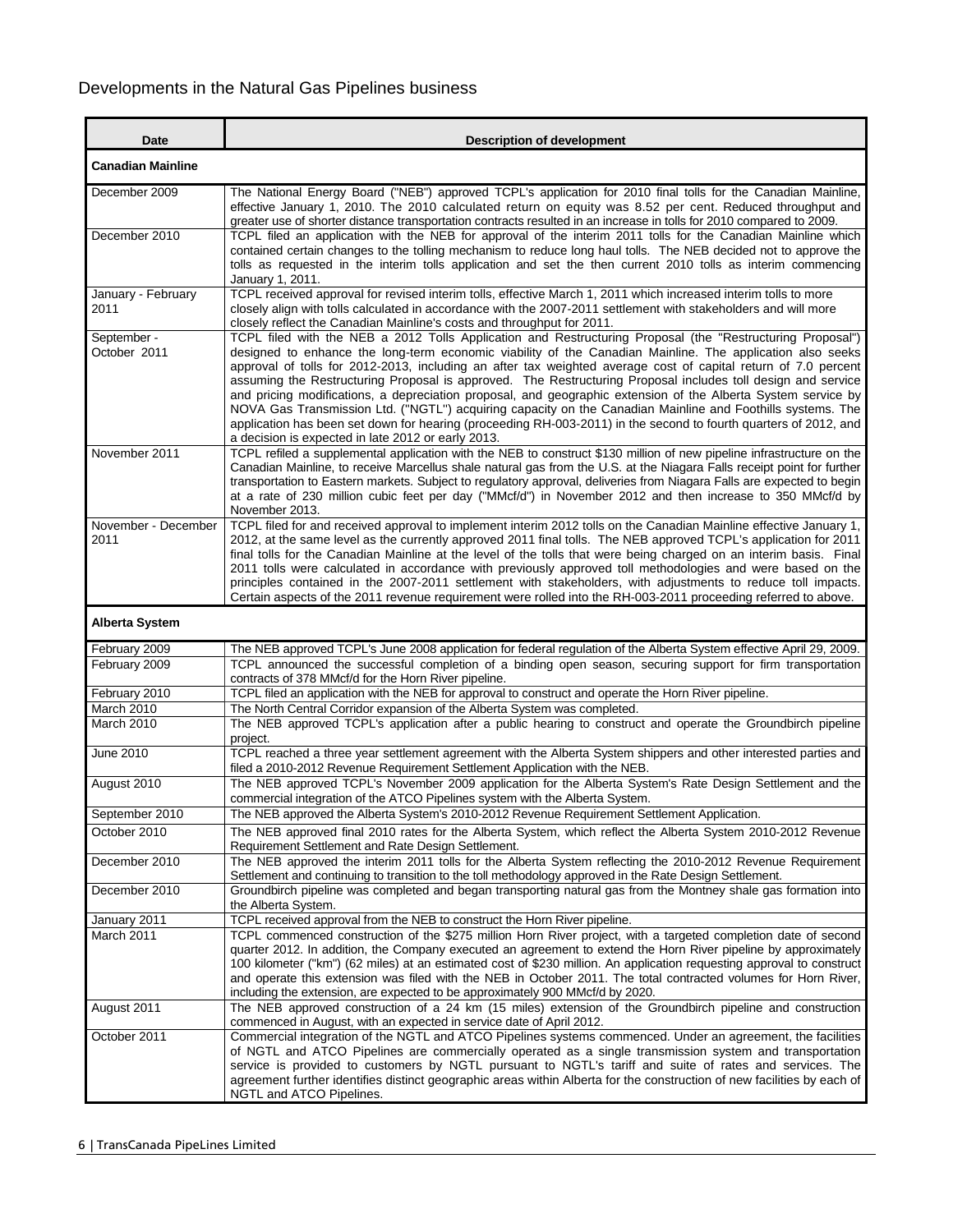| The NEB approved the construction of natural gas pipeline projects for the Alberta System with a capital cost of<br>October 2011<br>approximately \$910 million. Further pipeline projects with a total capital cost of approximately \$810 million are<br>awaiting NEB decision.<br>The regulatory decisions by which commercial integration of the NGTL and ATCO Pipelines systems were<br>November - December<br>2011<br>authorized are the subject of appeals to the Federal Court of Appeal. The timing of the hearing of the appeals is<br>uncertain, but TCPL expects it to be before the end of 2012.<br>TCPL filed for interim 2012 tolls on the Alberta System to be effective January 1, 2012. These tolls have been<br>December 2011<br>approved on an interim basis pending the outcome of the NEB's decision on the application filed for the<br>Restructuring Proposal.<br><b>Mackenzie Gas Project</b><br>A Joint Review Panel of the Canadian government released a report on environmental and socio-economic factors in<br>December 2009<br>relation to the Mackenzie Gas Project. The report was submitted to the NEB as part of the review process for<br>approval of the project.<br>The NEB approved the proponents' application to construct the Mackenzie Gas Project subject to numerous<br>December 2010<br>conditions.<br>March 2011<br>The NEB issued a Certificate of Public Convenience and Necessity for the Mackenzie Gas Project.<br>Alaska Pipeline Project<br>TCPL reached an agreement with ExxonMobil Corporation to jointly advance the Alaska Pipeline Project. A joint<br>June 2009<br>project team is developing the engineering, environmental, aboriginal relations and commercial work.<br>April 2010<br>The Alaska Pipeline open season commenced.<br>Third Quarter 2010<br>Interested shippers on the proposed Alaska Pipeline Project submitted conditional commercial bids in the open<br>season that closed in July 2010. The Alaska Pipeline Project team continued to work with shippers to resolve<br>conditional bids received as part of the project's open season in working toward a U.S. Federal Energy Regulatory<br>Commission ("FERC") application deadline of October 2012 for the Alberta option that would extend from Prudhoe<br>Bay to points near Fairbanks and Delta Junction, and then to the Alaska/Canada border where the pipeline would<br>connect with a new pipeline in Canada.<br>TCPL commenced initial discussions with Alaska North Slope producers regarding an alternative pipeline route, the<br>liquefied natural gas option, that would extend from Prudhoe Bay to liquefied natural gas facilities, to be built by third<br>parties, located in south-central Alaska.<br><b>Bison</b><br>December 2010<br>Construction of Bison pipeline, a 487 km (303 miles) pipeline, was completed.<br>January 2011<br>Bison pipeline was placed into commercial service.<br>May 2011<br>TCPL closed the sale of a 25 per cent interest in each of Gas Transmission Northwest LLC and Bison Pipeline LLC to<br>TC PipeLines, LP for a total transaction value of \$605 million, which included U.S. \$81 million or 25 percent of Gas<br>Transmission Northwest LLC's debt outstanding.<br><b>GTN</b><br>TCPL closed the sale of a 25 per cent interest in each of Gas Transmission Northwest LLC and Bison Pipeline LLC to<br>May 2011<br>TC PipeLines, LP for a total transaction value of \$605 million, which included U.S. \$81 million or 25 percent of Gas<br>Transmission Northwest LLC's debt outstanding.<br>November 2011<br>The FERC approved a settlement agreement between GTN and its shippers for new transportation rates to be<br>effective January 2012 through December 2015. This settlement also requires GTN to file for new rates that are to be<br>effective January 2016.<br><b>Great Lakes</b><br>The FERC initiated an investigation to determine whether rates on Great Lakes were just and reasonable. In<br>November 2009<br>response, Great Lakes Gas Transmission Limited Partnership filed a cost and revenue study with the FERC in<br>February 2010.<br><b>July 2010</b><br>The FERC approved, without modification, the settlement stipulation agreement reached among Great Lakes Gas<br>Transmission Limited Partnership, active participants and the FERC trial staff. As approved, the stipulation and<br>agreement applies to all current and future shippers on Great Lakes.<br>North Baja<br>TCPL completed the sale of North Baja Pipeline, LLC to TC PipeLines, LP.<br><b>July 2009</b><br>Guadalajara<br>May 2009<br>TCPL announced that it was the successful bidder on a contract to build, own and operate the Guadalajara pipeline.<br>The Guadalajara pipeline was completed. TCPL and the Comisión Federal de Electricidad, Mexico's federal<br>June 2011<br>government owned electrical company have agreed to add a US\$60 million compressor station to the pipeline that | Date         | <b>Description of development</b>            |
|------------------------------------------------------------------------------------------------------------------------------------------------------------------------------------------------------------------------------------------------------------------------------------------------------------------------------------------------------------------------------------------------------------------------------------------------------------------------------------------------------------------------------------------------------------------------------------------------------------------------------------------------------------------------------------------------------------------------------------------------------------------------------------------------------------------------------------------------------------------------------------------------------------------------------------------------------------------------------------------------------------------------------------------------------------------------------------------------------------------------------------------------------------------------------------------------------------------------------------------------------------------------------------------------------------------------------------------------------------------------------------------------------------------------------------------------------------------------------------------------------------------------------------------------------------------------------------------------------------------------------------------------------------------------------------------------------------------------------------------------------------------------------------------------------------------------------------------------------------------------------------------------------------------------------------------------------------------------------------------------------------------------------------------------------------------------------------------------------------------------------------------------------------------------------------------------------------------------------------------------------------------------------------------------------------------------------------------------------------------------------------------------------------------------------------------------------------------------------------------------------------------------------------------------------------------------------------------------------------------------------------------------------------------------------------------------------------------------------------------------------------------------------------------------------------------------------------------------------------------------------------------------------------------------------------------------------------------------------------------------------------------------------------------------------------------------------------------------------------------------------------------------------------------------------------------------------------------------------------------------------------------------------------------------------------------------------------------------------------------------------------------------------------------------------------------------------------------------------------------------------------------------------------------------------------------------------------------------------------------------------------------------------------------------------------------------------------------------------------------------------------------------------------------------------------------------------------------------------------------------------------------------------------------------------------------------------------------------------------------------------------------------------------------------------------------------------------------------------------------------------------------------------------------------------------------------------------------------------------------------------------------------------------------------------------------------------------------------------------------------------------------------------------------------------------------------------------------------------------------------------------------------------------------------------------------------------------------------------------------------------------------------------------------------------------------------------------------------------------------------------------------------------------------------------------------------------------------------------------------------------------------------------------------------------------------------------------------------------------------------------------|--------------|----------------------------------------------|
|                                                                                                                                                                                                                                                                                                                                                                                                                                                                                                                                                                                                                                                                                                                                                                                                                                                                                                                                                                                                                                                                                                                                                                                                                                                                                                                                                                                                                                                                                                                                                                                                                                                                                                                                                                                                                                                                                                                                                                                                                                                                                                                                                                                                                                                                                                                                                                                                                                                                                                                                                                                                                                                                                                                                                                                                                                                                                                                                                                                                                                                                                                                                                                                                                                                                                                                                                                                                                                                                                                                                                                                                                                                                                                                                                                                                                                                                                                                                                                                                                                                                                                                                                                                                                                                                                                                                                                                                                                                                                                                                                                                                                                                                                                                                                                                                                                                                                                                                                                                                            |              |                                              |
|                                                                                                                                                                                                                                                                                                                                                                                                                                                                                                                                                                                                                                                                                                                                                                                                                                                                                                                                                                                                                                                                                                                                                                                                                                                                                                                                                                                                                                                                                                                                                                                                                                                                                                                                                                                                                                                                                                                                                                                                                                                                                                                                                                                                                                                                                                                                                                                                                                                                                                                                                                                                                                                                                                                                                                                                                                                                                                                                                                                                                                                                                                                                                                                                                                                                                                                                                                                                                                                                                                                                                                                                                                                                                                                                                                                                                                                                                                                                                                                                                                                                                                                                                                                                                                                                                                                                                                                                                                                                                                                                                                                                                                                                                                                                                                                                                                                                                                                                                                                                            |              |                                              |
|                                                                                                                                                                                                                                                                                                                                                                                                                                                                                                                                                                                                                                                                                                                                                                                                                                                                                                                                                                                                                                                                                                                                                                                                                                                                                                                                                                                                                                                                                                                                                                                                                                                                                                                                                                                                                                                                                                                                                                                                                                                                                                                                                                                                                                                                                                                                                                                                                                                                                                                                                                                                                                                                                                                                                                                                                                                                                                                                                                                                                                                                                                                                                                                                                                                                                                                                                                                                                                                                                                                                                                                                                                                                                                                                                                                                                                                                                                                                                                                                                                                                                                                                                                                                                                                                                                                                                                                                                                                                                                                                                                                                                                                                                                                                                                                                                                                                                                                                                                                                            |              |                                              |
|                                                                                                                                                                                                                                                                                                                                                                                                                                                                                                                                                                                                                                                                                                                                                                                                                                                                                                                                                                                                                                                                                                                                                                                                                                                                                                                                                                                                                                                                                                                                                                                                                                                                                                                                                                                                                                                                                                                                                                                                                                                                                                                                                                                                                                                                                                                                                                                                                                                                                                                                                                                                                                                                                                                                                                                                                                                                                                                                                                                                                                                                                                                                                                                                                                                                                                                                                                                                                                                                                                                                                                                                                                                                                                                                                                                                                                                                                                                                                                                                                                                                                                                                                                                                                                                                                                                                                                                                                                                                                                                                                                                                                                                                                                                                                                                                                                                                                                                                                                                                            |              |                                              |
|                                                                                                                                                                                                                                                                                                                                                                                                                                                                                                                                                                                                                                                                                                                                                                                                                                                                                                                                                                                                                                                                                                                                                                                                                                                                                                                                                                                                                                                                                                                                                                                                                                                                                                                                                                                                                                                                                                                                                                                                                                                                                                                                                                                                                                                                                                                                                                                                                                                                                                                                                                                                                                                                                                                                                                                                                                                                                                                                                                                                                                                                                                                                                                                                                                                                                                                                                                                                                                                                                                                                                                                                                                                                                                                                                                                                                                                                                                                                                                                                                                                                                                                                                                                                                                                                                                                                                                                                                                                                                                                                                                                                                                                                                                                                                                                                                                                                                                                                                                                                            |              |                                              |
|                                                                                                                                                                                                                                                                                                                                                                                                                                                                                                                                                                                                                                                                                                                                                                                                                                                                                                                                                                                                                                                                                                                                                                                                                                                                                                                                                                                                                                                                                                                                                                                                                                                                                                                                                                                                                                                                                                                                                                                                                                                                                                                                                                                                                                                                                                                                                                                                                                                                                                                                                                                                                                                                                                                                                                                                                                                                                                                                                                                                                                                                                                                                                                                                                                                                                                                                                                                                                                                                                                                                                                                                                                                                                                                                                                                                                                                                                                                                                                                                                                                                                                                                                                                                                                                                                                                                                                                                                                                                                                                                                                                                                                                                                                                                                                                                                                                                                                                                                                                                            |              |                                              |
|                                                                                                                                                                                                                                                                                                                                                                                                                                                                                                                                                                                                                                                                                                                                                                                                                                                                                                                                                                                                                                                                                                                                                                                                                                                                                                                                                                                                                                                                                                                                                                                                                                                                                                                                                                                                                                                                                                                                                                                                                                                                                                                                                                                                                                                                                                                                                                                                                                                                                                                                                                                                                                                                                                                                                                                                                                                                                                                                                                                                                                                                                                                                                                                                                                                                                                                                                                                                                                                                                                                                                                                                                                                                                                                                                                                                                                                                                                                                                                                                                                                                                                                                                                                                                                                                                                                                                                                                                                                                                                                                                                                                                                                                                                                                                                                                                                                                                                                                                                                                            |              |                                              |
|                                                                                                                                                                                                                                                                                                                                                                                                                                                                                                                                                                                                                                                                                                                                                                                                                                                                                                                                                                                                                                                                                                                                                                                                                                                                                                                                                                                                                                                                                                                                                                                                                                                                                                                                                                                                                                                                                                                                                                                                                                                                                                                                                                                                                                                                                                                                                                                                                                                                                                                                                                                                                                                                                                                                                                                                                                                                                                                                                                                                                                                                                                                                                                                                                                                                                                                                                                                                                                                                                                                                                                                                                                                                                                                                                                                                                                                                                                                                                                                                                                                                                                                                                                                                                                                                                                                                                                                                                                                                                                                                                                                                                                                                                                                                                                                                                                                                                                                                                                                                            |              |                                              |
|                                                                                                                                                                                                                                                                                                                                                                                                                                                                                                                                                                                                                                                                                                                                                                                                                                                                                                                                                                                                                                                                                                                                                                                                                                                                                                                                                                                                                                                                                                                                                                                                                                                                                                                                                                                                                                                                                                                                                                                                                                                                                                                                                                                                                                                                                                                                                                                                                                                                                                                                                                                                                                                                                                                                                                                                                                                                                                                                                                                                                                                                                                                                                                                                                                                                                                                                                                                                                                                                                                                                                                                                                                                                                                                                                                                                                                                                                                                                                                                                                                                                                                                                                                                                                                                                                                                                                                                                                                                                                                                                                                                                                                                                                                                                                                                                                                                                                                                                                                                                            |              |                                              |
|                                                                                                                                                                                                                                                                                                                                                                                                                                                                                                                                                                                                                                                                                                                                                                                                                                                                                                                                                                                                                                                                                                                                                                                                                                                                                                                                                                                                                                                                                                                                                                                                                                                                                                                                                                                                                                                                                                                                                                                                                                                                                                                                                                                                                                                                                                                                                                                                                                                                                                                                                                                                                                                                                                                                                                                                                                                                                                                                                                                                                                                                                                                                                                                                                                                                                                                                                                                                                                                                                                                                                                                                                                                                                                                                                                                                                                                                                                                                                                                                                                                                                                                                                                                                                                                                                                                                                                                                                                                                                                                                                                                                                                                                                                                                                                                                                                                                                                                                                                                                            |              |                                              |
|                                                                                                                                                                                                                                                                                                                                                                                                                                                                                                                                                                                                                                                                                                                                                                                                                                                                                                                                                                                                                                                                                                                                                                                                                                                                                                                                                                                                                                                                                                                                                                                                                                                                                                                                                                                                                                                                                                                                                                                                                                                                                                                                                                                                                                                                                                                                                                                                                                                                                                                                                                                                                                                                                                                                                                                                                                                                                                                                                                                                                                                                                                                                                                                                                                                                                                                                                                                                                                                                                                                                                                                                                                                                                                                                                                                                                                                                                                                                                                                                                                                                                                                                                                                                                                                                                                                                                                                                                                                                                                                                                                                                                                                                                                                                                                                                                                                                                                                                                                                                            |              |                                              |
|                                                                                                                                                                                                                                                                                                                                                                                                                                                                                                                                                                                                                                                                                                                                                                                                                                                                                                                                                                                                                                                                                                                                                                                                                                                                                                                                                                                                                                                                                                                                                                                                                                                                                                                                                                                                                                                                                                                                                                                                                                                                                                                                                                                                                                                                                                                                                                                                                                                                                                                                                                                                                                                                                                                                                                                                                                                                                                                                                                                                                                                                                                                                                                                                                                                                                                                                                                                                                                                                                                                                                                                                                                                                                                                                                                                                                                                                                                                                                                                                                                                                                                                                                                                                                                                                                                                                                                                                                                                                                                                                                                                                                                                                                                                                                                                                                                                                                                                                                                                                            |              |                                              |
|                                                                                                                                                                                                                                                                                                                                                                                                                                                                                                                                                                                                                                                                                                                                                                                                                                                                                                                                                                                                                                                                                                                                                                                                                                                                                                                                                                                                                                                                                                                                                                                                                                                                                                                                                                                                                                                                                                                                                                                                                                                                                                                                                                                                                                                                                                                                                                                                                                                                                                                                                                                                                                                                                                                                                                                                                                                                                                                                                                                                                                                                                                                                                                                                                                                                                                                                                                                                                                                                                                                                                                                                                                                                                                                                                                                                                                                                                                                                                                                                                                                                                                                                                                                                                                                                                                                                                                                                                                                                                                                                                                                                                                                                                                                                                                                                                                                                                                                                                                                                            |              |                                              |
|                                                                                                                                                                                                                                                                                                                                                                                                                                                                                                                                                                                                                                                                                                                                                                                                                                                                                                                                                                                                                                                                                                                                                                                                                                                                                                                                                                                                                                                                                                                                                                                                                                                                                                                                                                                                                                                                                                                                                                                                                                                                                                                                                                                                                                                                                                                                                                                                                                                                                                                                                                                                                                                                                                                                                                                                                                                                                                                                                                                                                                                                                                                                                                                                                                                                                                                                                                                                                                                                                                                                                                                                                                                                                                                                                                                                                                                                                                                                                                                                                                                                                                                                                                                                                                                                                                                                                                                                                                                                                                                                                                                                                                                                                                                                                                                                                                                                                                                                                                                                            |              |                                              |
|                                                                                                                                                                                                                                                                                                                                                                                                                                                                                                                                                                                                                                                                                                                                                                                                                                                                                                                                                                                                                                                                                                                                                                                                                                                                                                                                                                                                                                                                                                                                                                                                                                                                                                                                                                                                                                                                                                                                                                                                                                                                                                                                                                                                                                                                                                                                                                                                                                                                                                                                                                                                                                                                                                                                                                                                                                                                                                                                                                                                                                                                                                                                                                                                                                                                                                                                                                                                                                                                                                                                                                                                                                                                                                                                                                                                                                                                                                                                                                                                                                                                                                                                                                                                                                                                                                                                                                                                                                                                                                                                                                                                                                                                                                                                                                                                                                                                                                                                                                                                            |              |                                              |
|                                                                                                                                                                                                                                                                                                                                                                                                                                                                                                                                                                                                                                                                                                                                                                                                                                                                                                                                                                                                                                                                                                                                                                                                                                                                                                                                                                                                                                                                                                                                                                                                                                                                                                                                                                                                                                                                                                                                                                                                                                                                                                                                                                                                                                                                                                                                                                                                                                                                                                                                                                                                                                                                                                                                                                                                                                                                                                                                                                                                                                                                                                                                                                                                                                                                                                                                                                                                                                                                                                                                                                                                                                                                                                                                                                                                                                                                                                                                                                                                                                                                                                                                                                                                                                                                                                                                                                                                                                                                                                                                                                                                                                                                                                                                                                                                                                                                                                                                                                                                            |              |                                              |
|                                                                                                                                                                                                                                                                                                                                                                                                                                                                                                                                                                                                                                                                                                                                                                                                                                                                                                                                                                                                                                                                                                                                                                                                                                                                                                                                                                                                                                                                                                                                                                                                                                                                                                                                                                                                                                                                                                                                                                                                                                                                                                                                                                                                                                                                                                                                                                                                                                                                                                                                                                                                                                                                                                                                                                                                                                                                                                                                                                                                                                                                                                                                                                                                                                                                                                                                                                                                                                                                                                                                                                                                                                                                                                                                                                                                                                                                                                                                                                                                                                                                                                                                                                                                                                                                                                                                                                                                                                                                                                                                                                                                                                                                                                                                                                                                                                                                                                                                                                                                            |              |                                              |
|                                                                                                                                                                                                                                                                                                                                                                                                                                                                                                                                                                                                                                                                                                                                                                                                                                                                                                                                                                                                                                                                                                                                                                                                                                                                                                                                                                                                                                                                                                                                                                                                                                                                                                                                                                                                                                                                                                                                                                                                                                                                                                                                                                                                                                                                                                                                                                                                                                                                                                                                                                                                                                                                                                                                                                                                                                                                                                                                                                                                                                                                                                                                                                                                                                                                                                                                                                                                                                                                                                                                                                                                                                                                                                                                                                                                                                                                                                                                                                                                                                                                                                                                                                                                                                                                                                                                                                                                                                                                                                                                                                                                                                                                                                                                                                                                                                                                                                                                                                                                            |              |                                              |
|                                                                                                                                                                                                                                                                                                                                                                                                                                                                                                                                                                                                                                                                                                                                                                                                                                                                                                                                                                                                                                                                                                                                                                                                                                                                                                                                                                                                                                                                                                                                                                                                                                                                                                                                                                                                                                                                                                                                                                                                                                                                                                                                                                                                                                                                                                                                                                                                                                                                                                                                                                                                                                                                                                                                                                                                                                                                                                                                                                                                                                                                                                                                                                                                                                                                                                                                                                                                                                                                                                                                                                                                                                                                                                                                                                                                                                                                                                                                                                                                                                                                                                                                                                                                                                                                                                                                                                                                                                                                                                                                                                                                                                                                                                                                                                                                                                                                                                                                                                                                            |              |                                              |
|                                                                                                                                                                                                                                                                                                                                                                                                                                                                                                                                                                                                                                                                                                                                                                                                                                                                                                                                                                                                                                                                                                                                                                                                                                                                                                                                                                                                                                                                                                                                                                                                                                                                                                                                                                                                                                                                                                                                                                                                                                                                                                                                                                                                                                                                                                                                                                                                                                                                                                                                                                                                                                                                                                                                                                                                                                                                                                                                                                                                                                                                                                                                                                                                                                                                                                                                                                                                                                                                                                                                                                                                                                                                                                                                                                                                                                                                                                                                                                                                                                                                                                                                                                                                                                                                                                                                                                                                                                                                                                                                                                                                                                                                                                                                                                                                                                                                                                                                                                                                            |              |                                              |
|                                                                                                                                                                                                                                                                                                                                                                                                                                                                                                                                                                                                                                                                                                                                                                                                                                                                                                                                                                                                                                                                                                                                                                                                                                                                                                                                                                                                                                                                                                                                                                                                                                                                                                                                                                                                                                                                                                                                                                                                                                                                                                                                                                                                                                                                                                                                                                                                                                                                                                                                                                                                                                                                                                                                                                                                                                                                                                                                                                                                                                                                                                                                                                                                                                                                                                                                                                                                                                                                                                                                                                                                                                                                                                                                                                                                                                                                                                                                                                                                                                                                                                                                                                                                                                                                                                                                                                                                                                                                                                                                                                                                                                                                                                                                                                                                                                                                                                                                                                                                            |              |                                              |
|                                                                                                                                                                                                                                                                                                                                                                                                                                                                                                                                                                                                                                                                                                                                                                                                                                                                                                                                                                                                                                                                                                                                                                                                                                                                                                                                                                                                                                                                                                                                                                                                                                                                                                                                                                                                                                                                                                                                                                                                                                                                                                                                                                                                                                                                                                                                                                                                                                                                                                                                                                                                                                                                                                                                                                                                                                                                                                                                                                                                                                                                                                                                                                                                                                                                                                                                                                                                                                                                                                                                                                                                                                                                                                                                                                                                                                                                                                                                                                                                                                                                                                                                                                                                                                                                                                                                                                                                                                                                                                                                                                                                                                                                                                                                                                                                                                                                                                                                                                                                            |              |                                              |
|                                                                                                                                                                                                                                                                                                                                                                                                                                                                                                                                                                                                                                                                                                                                                                                                                                                                                                                                                                                                                                                                                                                                                                                                                                                                                                                                                                                                                                                                                                                                                                                                                                                                                                                                                                                                                                                                                                                                                                                                                                                                                                                                                                                                                                                                                                                                                                                                                                                                                                                                                                                                                                                                                                                                                                                                                                                                                                                                                                                                                                                                                                                                                                                                                                                                                                                                                                                                                                                                                                                                                                                                                                                                                                                                                                                                                                                                                                                                                                                                                                                                                                                                                                                                                                                                                                                                                                                                                                                                                                                                                                                                                                                                                                                                                                                                                                                                                                                                                                                                            | January 2012 |                                              |
|                                                                                                                                                                                                                                                                                                                                                                                                                                                                                                                                                                                                                                                                                                                                                                                                                                                                                                                                                                                                                                                                                                                                                                                                                                                                                                                                                                                                                                                                                                                                                                                                                                                                                                                                                                                                                                                                                                                                                                                                                                                                                                                                                                                                                                                                                                                                                                                                                                                                                                                                                                                                                                                                                                                                                                                                                                                                                                                                                                                                                                                                                                                                                                                                                                                                                                                                                                                                                                                                                                                                                                                                                                                                                                                                                                                                                                                                                                                                                                                                                                                                                                                                                                                                                                                                                                                                                                                                                                                                                                                                                                                                                                                                                                                                                                                                                                                                                                                                                                                                            |              |                                              |
|                                                                                                                                                                                                                                                                                                                                                                                                                                                                                                                                                                                                                                                                                                                                                                                                                                                                                                                                                                                                                                                                                                                                                                                                                                                                                                                                                                                                                                                                                                                                                                                                                                                                                                                                                                                                                                                                                                                                                                                                                                                                                                                                                                                                                                                                                                                                                                                                                                                                                                                                                                                                                                                                                                                                                                                                                                                                                                                                                                                                                                                                                                                                                                                                                                                                                                                                                                                                                                                                                                                                                                                                                                                                                                                                                                                                                                                                                                                                                                                                                                                                                                                                                                                                                                                                                                                                                                                                                                                                                                                                                                                                                                                                                                                                                                                                                                                                                                                                                                                                            |              |                                              |
|                                                                                                                                                                                                                                                                                                                                                                                                                                                                                                                                                                                                                                                                                                                                                                                                                                                                                                                                                                                                                                                                                                                                                                                                                                                                                                                                                                                                                                                                                                                                                                                                                                                                                                                                                                                                                                                                                                                                                                                                                                                                                                                                                                                                                                                                                                                                                                                                                                                                                                                                                                                                                                                                                                                                                                                                                                                                                                                                                                                                                                                                                                                                                                                                                                                                                                                                                                                                                                                                                                                                                                                                                                                                                                                                                                                                                                                                                                                                                                                                                                                                                                                                                                                                                                                                                                                                                                                                                                                                                                                                                                                                                                                                                                                                                                                                                                                                                                                                                                                                            |              |                                              |
|                                                                                                                                                                                                                                                                                                                                                                                                                                                                                                                                                                                                                                                                                                                                                                                                                                                                                                                                                                                                                                                                                                                                                                                                                                                                                                                                                                                                                                                                                                                                                                                                                                                                                                                                                                                                                                                                                                                                                                                                                                                                                                                                                                                                                                                                                                                                                                                                                                                                                                                                                                                                                                                                                                                                                                                                                                                                                                                                                                                                                                                                                                                                                                                                                                                                                                                                                                                                                                                                                                                                                                                                                                                                                                                                                                                                                                                                                                                                                                                                                                                                                                                                                                                                                                                                                                                                                                                                                                                                                                                                                                                                                                                                                                                                                                                                                                                                                                                                                                                                            |              |                                              |
|                                                                                                                                                                                                                                                                                                                                                                                                                                                                                                                                                                                                                                                                                                                                                                                                                                                                                                                                                                                                                                                                                                                                                                                                                                                                                                                                                                                                                                                                                                                                                                                                                                                                                                                                                                                                                                                                                                                                                                                                                                                                                                                                                                                                                                                                                                                                                                                                                                                                                                                                                                                                                                                                                                                                                                                                                                                                                                                                                                                                                                                                                                                                                                                                                                                                                                                                                                                                                                                                                                                                                                                                                                                                                                                                                                                                                                                                                                                                                                                                                                                                                                                                                                                                                                                                                                                                                                                                                                                                                                                                                                                                                                                                                                                                                                                                                                                                                                                                                                                                            |              |                                              |
|                                                                                                                                                                                                                                                                                                                                                                                                                                                                                                                                                                                                                                                                                                                                                                                                                                                                                                                                                                                                                                                                                                                                                                                                                                                                                                                                                                                                                                                                                                                                                                                                                                                                                                                                                                                                                                                                                                                                                                                                                                                                                                                                                                                                                                                                                                                                                                                                                                                                                                                                                                                                                                                                                                                                                                                                                                                                                                                                                                                                                                                                                                                                                                                                                                                                                                                                                                                                                                                                                                                                                                                                                                                                                                                                                                                                                                                                                                                                                                                                                                                                                                                                                                                                                                                                                                                                                                                                                                                                                                                                                                                                                                                                                                                                                                                                                                                                                                                                                                                                            |              |                                              |
|                                                                                                                                                                                                                                                                                                                                                                                                                                                                                                                                                                                                                                                                                                                                                                                                                                                                                                                                                                                                                                                                                                                                                                                                                                                                                                                                                                                                                                                                                                                                                                                                                                                                                                                                                                                                                                                                                                                                                                                                                                                                                                                                                                                                                                                                                                                                                                                                                                                                                                                                                                                                                                                                                                                                                                                                                                                                                                                                                                                                                                                                                                                                                                                                                                                                                                                                                                                                                                                                                                                                                                                                                                                                                                                                                                                                                                                                                                                                                                                                                                                                                                                                                                                                                                                                                                                                                                                                                                                                                                                                                                                                                                                                                                                                                                                                                                                                                                                                                                                                            |              |                                              |
|                                                                                                                                                                                                                                                                                                                                                                                                                                                                                                                                                                                                                                                                                                                                                                                                                                                                                                                                                                                                                                                                                                                                                                                                                                                                                                                                                                                                                                                                                                                                                                                                                                                                                                                                                                                                                                                                                                                                                                                                                                                                                                                                                                                                                                                                                                                                                                                                                                                                                                                                                                                                                                                                                                                                                                                                                                                                                                                                                                                                                                                                                                                                                                                                                                                                                                                                                                                                                                                                                                                                                                                                                                                                                                                                                                                                                                                                                                                                                                                                                                                                                                                                                                                                                                                                                                                                                                                                                                                                                                                                                                                                                                                                                                                                                                                                                                                                                                                                                                                                            |              |                                              |
|                                                                                                                                                                                                                                                                                                                                                                                                                                                                                                                                                                                                                                                                                                                                                                                                                                                                                                                                                                                                                                                                                                                                                                                                                                                                                                                                                                                                                                                                                                                                                                                                                                                                                                                                                                                                                                                                                                                                                                                                                                                                                                                                                                                                                                                                                                                                                                                                                                                                                                                                                                                                                                                                                                                                                                                                                                                                                                                                                                                                                                                                                                                                                                                                                                                                                                                                                                                                                                                                                                                                                                                                                                                                                                                                                                                                                                                                                                                                                                                                                                                                                                                                                                                                                                                                                                                                                                                                                                                                                                                                                                                                                                                                                                                                                                                                                                                                                                                                                                                                            |              |                                              |
|                                                                                                                                                                                                                                                                                                                                                                                                                                                                                                                                                                                                                                                                                                                                                                                                                                                                                                                                                                                                                                                                                                                                                                                                                                                                                                                                                                                                                                                                                                                                                                                                                                                                                                                                                                                                                                                                                                                                                                                                                                                                                                                                                                                                                                                                                                                                                                                                                                                                                                                                                                                                                                                                                                                                                                                                                                                                                                                                                                                                                                                                                                                                                                                                                                                                                                                                                                                                                                                                                                                                                                                                                                                                                                                                                                                                                                                                                                                                                                                                                                                                                                                                                                                                                                                                                                                                                                                                                                                                                                                                                                                                                                                                                                                                                                                                                                                                                                                                                                                                            |              |                                              |
|                                                                                                                                                                                                                                                                                                                                                                                                                                                                                                                                                                                                                                                                                                                                                                                                                                                                                                                                                                                                                                                                                                                                                                                                                                                                                                                                                                                                                                                                                                                                                                                                                                                                                                                                                                                                                                                                                                                                                                                                                                                                                                                                                                                                                                                                                                                                                                                                                                                                                                                                                                                                                                                                                                                                                                                                                                                                                                                                                                                                                                                                                                                                                                                                                                                                                                                                                                                                                                                                                                                                                                                                                                                                                                                                                                                                                                                                                                                                                                                                                                                                                                                                                                                                                                                                                                                                                                                                                                                                                                                                                                                                                                                                                                                                                                                                                                                                                                                                                                                                            |              |                                              |
|                                                                                                                                                                                                                                                                                                                                                                                                                                                                                                                                                                                                                                                                                                                                                                                                                                                                                                                                                                                                                                                                                                                                                                                                                                                                                                                                                                                                                                                                                                                                                                                                                                                                                                                                                                                                                                                                                                                                                                                                                                                                                                                                                                                                                                                                                                                                                                                                                                                                                                                                                                                                                                                                                                                                                                                                                                                                                                                                                                                                                                                                                                                                                                                                                                                                                                                                                                                                                                                                                                                                                                                                                                                                                                                                                                                                                                                                                                                                                                                                                                                                                                                                                                                                                                                                                                                                                                                                                                                                                                                                                                                                                                                                                                                                                                                                                                                                                                                                                                                                            |              |                                              |
|                                                                                                                                                                                                                                                                                                                                                                                                                                                                                                                                                                                                                                                                                                                                                                                                                                                                                                                                                                                                                                                                                                                                                                                                                                                                                                                                                                                                                                                                                                                                                                                                                                                                                                                                                                                                                                                                                                                                                                                                                                                                                                                                                                                                                                                                                                                                                                                                                                                                                                                                                                                                                                                                                                                                                                                                                                                                                                                                                                                                                                                                                                                                                                                                                                                                                                                                                                                                                                                                                                                                                                                                                                                                                                                                                                                                                                                                                                                                                                                                                                                                                                                                                                                                                                                                                                                                                                                                                                                                                                                                                                                                                                                                                                                                                                                                                                                                                                                                                                                                            |              |                                              |
|                                                                                                                                                                                                                                                                                                                                                                                                                                                                                                                                                                                                                                                                                                                                                                                                                                                                                                                                                                                                                                                                                                                                                                                                                                                                                                                                                                                                                                                                                                                                                                                                                                                                                                                                                                                                                                                                                                                                                                                                                                                                                                                                                                                                                                                                                                                                                                                                                                                                                                                                                                                                                                                                                                                                                                                                                                                                                                                                                                                                                                                                                                                                                                                                                                                                                                                                                                                                                                                                                                                                                                                                                                                                                                                                                                                                                                                                                                                                                                                                                                                                                                                                                                                                                                                                                                                                                                                                                                                                                                                                                                                                                                                                                                                                                                                                                                                                                                                                                                                                            |              |                                              |
|                                                                                                                                                                                                                                                                                                                                                                                                                                                                                                                                                                                                                                                                                                                                                                                                                                                                                                                                                                                                                                                                                                                                                                                                                                                                                                                                                                                                                                                                                                                                                                                                                                                                                                                                                                                                                                                                                                                                                                                                                                                                                                                                                                                                                                                                                                                                                                                                                                                                                                                                                                                                                                                                                                                                                                                                                                                                                                                                                                                                                                                                                                                                                                                                                                                                                                                                                                                                                                                                                                                                                                                                                                                                                                                                                                                                                                                                                                                                                                                                                                                                                                                                                                                                                                                                                                                                                                                                                                                                                                                                                                                                                                                                                                                                                                                                                                                                                                                                                                                                            |              |                                              |
|                                                                                                                                                                                                                                                                                                                                                                                                                                                                                                                                                                                                                                                                                                                                                                                                                                                                                                                                                                                                                                                                                                                                                                                                                                                                                                                                                                                                                                                                                                                                                                                                                                                                                                                                                                                                                                                                                                                                                                                                                                                                                                                                                                                                                                                                                                                                                                                                                                                                                                                                                                                                                                                                                                                                                                                                                                                                                                                                                                                                                                                                                                                                                                                                                                                                                                                                                                                                                                                                                                                                                                                                                                                                                                                                                                                                                                                                                                                                                                                                                                                                                                                                                                                                                                                                                                                                                                                                                                                                                                                                                                                                                                                                                                                                                                                                                                                                                                                                                                                                            |              |                                              |
|                                                                                                                                                                                                                                                                                                                                                                                                                                                                                                                                                                                                                                                                                                                                                                                                                                                                                                                                                                                                                                                                                                                                                                                                                                                                                                                                                                                                                                                                                                                                                                                                                                                                                                                                                                                                                                                                                                                                                                                                                                                                                                                                                                                                                                                                                                                                                                                                                                                                                                                                                                                                                                                                                                                                                                                                                                                                                                                                                                                                                                                                                                                                                                                                                                                                                                                                                                                                                                                                                                                                                                                                                                                                                                                                                                                                                                                                                                                                                                                                                                                                                                                                                                                                                                                                                                                                                                                                                                                                                                                                                                                                                                                                                                                                                                                                                                                                                                                                                                                                            |              |                                              |
|                                                                                                                                                                                                                                                                                                                                                                                                                                                                                                                                                                                                                                                                                                                                                                                                                                                                                                                                                                                                                                                                                                                                                                                                                                                                                                                                                                                                                                                                                                                                                                                                                                                                                                                                                                                                                                                                                                                                                                                                                                                                                                                                                                                                                                                                                                                                                                                                                                                                                                                                                                                                                                                                                                                                                                                                                                                                                                                                                                                                                                                                                                                                                                                                                                                                                                                                                                                                                                                                                                                                                                                                                                                                                                                                                                                                                                                                                                                                                                                                                                                                                                                                                                                                                                                                                                                                                                                                                                                                                                                                                                                                                                                                                                                                                                                                                                                                                                                                                                                                            |              |                                              |
|                                                                                                                                                                                                                                                                                                                                                                                                                                                                                                                                                                                                                                                                                                                                                                                                                                                                                                                                                                                                                                                                                                                                                                                                                                                                                                                                                                                                                                                                                                                                                                                                                                                                                                                                                                                                                                                                                                                                                                                                                                                                                                                                                                                                                                                                                                                                                                                                                                                                                                                                                                                                                                                                                                                                                                                                                                                                                                                                                                                                                                                                                                                                                                                                                                                                                                                                                                                                                                                                                                                                                                                                                                                                                                                                                                                                                                                                                                                                                                                                                                                                                                                                                                                                                                                                                                                                                                                                                                                                                                                                                                                                                                                                                                                                                                                                                                                                                                                                                                                                            |              |                                              |
|                                                                                                                                                                                                                                                                                                                                                                                                                                                                                                                                                                                                                                                                                                                                                                                                                                                                                                                                                                                                                                                                                                                                                                                                                                                                                                                                                                                                                                                                                                                                                                                                                                                                                                                                                                                                                                                                                                                                                                                                                                                                                                                                                                                                                                                                                                                                                                                                                                                                                                                                                                                                                                                                                                                                                                                                                                                                                                                                                                                                                                                                                                                                                                                                                                                                                                                                                                                                                                                                                                                                                                                                                                                                                                                                                                                                                                                                                                                                                                                                                                                                                                                                                                                                                                                                                                                                                                                                                                                                                                                                                                                                                                                                                                                                                                                                                                                                                                                                                                                                            |              |                                              |
|                                                                                                                                                                                                                                                                                                                                                                                                                                                                                                                                                                                                                                                                                                                                                                                                                                                                                                                                                                                                                                                                                                                                                                                                                                                                                                                                                                                                                                                                                                                                                                                                                                                                                                                                                                                                                                                                                                                                                                                                                                                                                                                                                                                                                                                                                                                                                                                                                                                                                                                                                                                                                                                                                                                                                                                                                                                                                                                                                                                                                                                                                                                                                                                                                                                                                                                                                                                                                                                                                                                                                                                                                                                                                                                                                                                                                                                                                                                                                                                                                                                                                                                                                                                                                                                                                                                                                                                                                                                                                                                                                                                                                                                                                                                                                                                                                                                                                                                                                                                                            |              |                                              |
|                                                                                                                                                                                                                                                                                                                                                                                                                                                                                                                                                                                                                                                                                                                                                                                                                                                                                                                                                                                                                                                                                                                                                                                                                                                                                                                                                                                                                                                                                                                                                                                                                                                                                                                                                                                                                                                                                                                                                                                                                                                                                                                                                                                                                                                                                                                                                                                                                                                                                                                                                                                                                                                                                                                                                                                                                                                                                                                                                                                                                                                                                                                                                                                                                                                                                                                                                                                                                                                                                                                                                                                                                                                                                                                                                                                                                                                                                                                                                                                                                                                                                                                                                                                                                                                                                                                                                                                                                                                                                                                                                                                                                                                                                                                                                                                                                                                                                                                                                                                                            |              |                                              |
|                                                                                                                                                                                                                                                                                                                                                                                                                                                                                                                                                                                                                                                                                                                                                                                                                                                                                                                                                                                                                                                                                                                                                                                                                                                                                                                                                                                                                                                                                                                                                                                                                                                                                                                                                                                                                                                                                                                                                                                                                                                                                                                                                                                                                                                                                                                                                                                                                                                                                                                                                                                                                                                                                                                                                                                                                                                                                                                                                                                                                                                                                                                                                                                                                                                                                                                                                                                                                                                                                                                                                                                                                                                                                                                                                                                                                                                                                                                                                                                                                                                                                                                                                                                                                                                                                                                                                                                                                                                                                                                                                                                                                                                                                                                                                                                                                                                                                                                                                                                                            |              |                                              |
|                                                                                                                                                                                                                                                                                                                                                                                                                                                                                                                                                                                                                                                                                                                                                                                                                                                                                                                                                                                                                                                                                                                                                                                                                                                                                                                                                                                                                                                                                                                                                                                                                                                                                                                                                                                                                                                                                                                                                                                                                                                                                                                                                                                                                                                                                                                                                                                                                                                                                                                                                                                                                                                                                                                                                                                                                                                                                                                                                                                                                                                                                                                                                                                                                                                                                                                                                                                                                                                                                                                                                                                                                                                                                                                                                                                                                                                                                                                                                                                                                                                                                                                                                                                                                                                                                                                                                                                                                                                                                                                                                                                                                                                                                                                                                                                                                                                                                                                                                                                                            |              |                                              |
|                                                                                                                                                                                                                                                                                                                                                                                                                                                                                                                                                                                                                                                                                                                                                                                                                                                                                                                                                                                                                                                                                                                                                                                                                                                                                                                                                                                                                                                                                                                                                                                                                                                                                                                                                                                                                                                                                                                                                                                                                                                                                                                                                                                                                                                                                                                                                                                                                                                                                                                                                                                                                                                                                                                                                                                                                                                                                                                                                                                                                                                                                                                                                                                                                                                                                                                                                                                                                                                                                                                                                                                                                                                                                                                                                                                                                                                                                                                                                                                                                                                                                                                                                                                                                                                                                                                                                                                                                                                                                                                                                                                                                                                                                                                                                                                                                                                                                                                                                                                                            |              |                                              |
|                                                                                                                                                                                                                                                                                                                                                                                                                                                                                                                                                                                                                                                                                                                                                                                                                                                                                                                                                                                                                                                                                                                                                                                                                                                                                                                                                                                                                                                                                                                                                                                                                                                                                                                                                                                                                                                                                                                                                                                                                                                                                                                                                                                                                                                                                                                                                                                                                                                                                                                                                                                                                                                                                                                                                                                                                                                                                                                                                                                                                                                                                                                                                                                                                                                                                                                                                                                                                                                                                                                                                                                                                                                                                                                                                                                                                                                                                                                                                                                                                                                                                                                                                                                                                                                                                                                                                                                                                                                                                                                                                                                                                                                                                                                                                                                                                                                                                                                                                                                                            |              | is expected to be operational early in 2013. |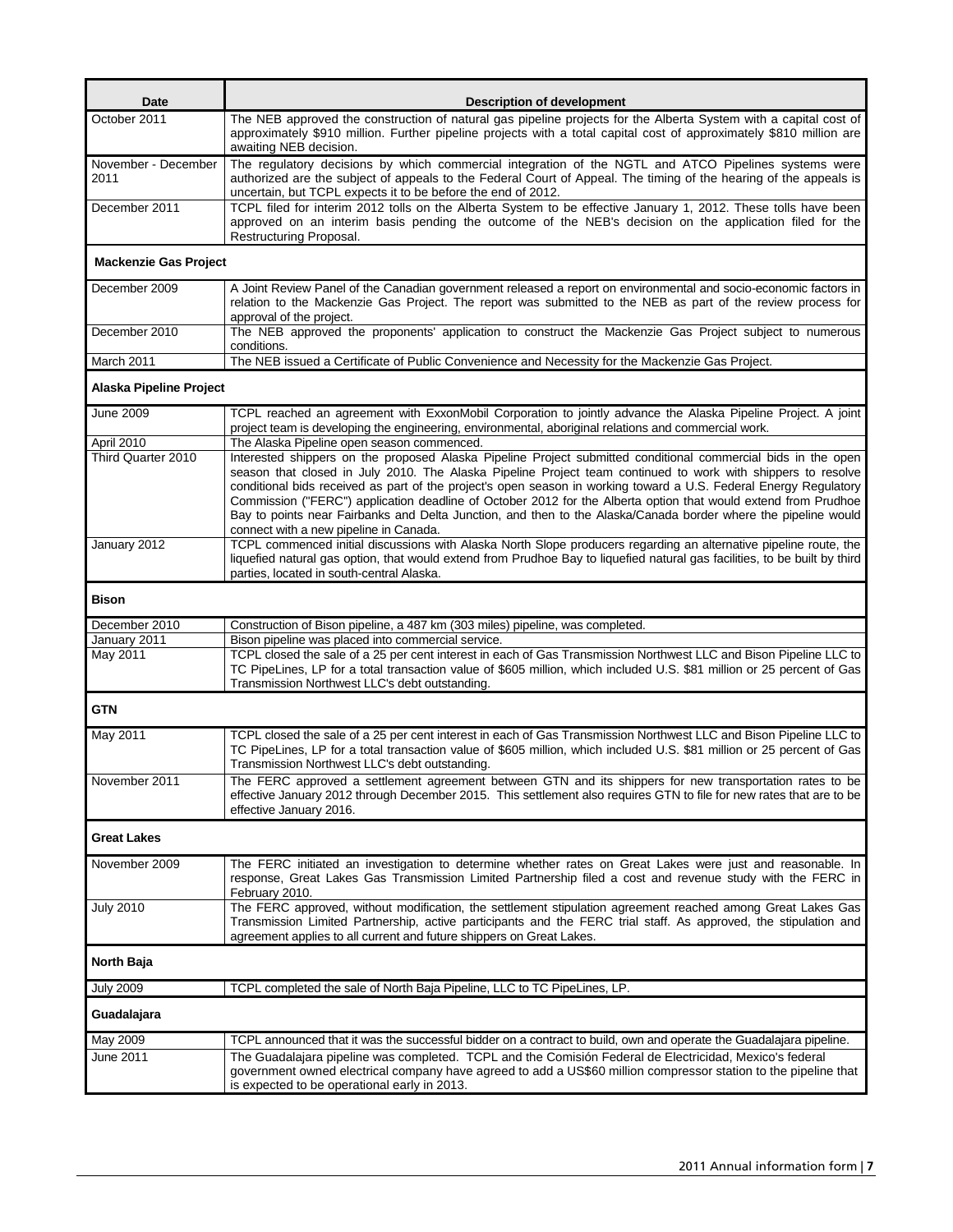Further information about developments in the Natural Gas Pipelines business can be found in the MD&A under the headings *TransCanada's Strategy*, *Natural Gas Pipelines – Highlights*, *Natural Gas Pipelines – Financial Analysis* and *Natural Gas Pipelines – Opportunities and Developments*.

Developments in the Oil Pipelines business

| Date                | <b>Description of development</b>                                                                                                                                                                                                                                                                                                                                         |  |
|---------------------|---------------------------------------------------------------------------------------------------------------------------------------------------------------------------------------------------------------------------------------------------------------------------------------------------------------------------------------------------------------------------|--|
| Keystone            |                                                                                                                                                                                                                                                                                                                                                                           |  |
| August 2009         | TCPL became sole owner of the Keystone project through the purchase of ConocoPhillips' remaining interest for<br>US\$553 million and the assumption of US\$197 million of short-term debt.                                                                                                                                                                                |  |
| March 2010          | The NEB approved TCPL's application to construct and operate the Canadian portion of the Keystone U.S. Gulf<br>Coast expansion ("Keystone XL").                                                                                                                                                                                                                           |  |
| April 2010          | The U.S. Department of State issued a Draft Environmental Impact Statement for Keystone XL.                                                                                                                                                                                                                                                                               |  |
| June 2010           | Keystone commenced operating at a reduced maximum operating pressure as the first section of Keystone began<br>delivering oil from Hardisty, Alberta to Wood River and Patoka in Illinois ("Wood River/Patoka").                                                                                                                                                          |  |
| November 2010       | The open seasons for the Bakken Marketlink and Cushing Marketlink projects, which commenced in September<br>2010, closed successfully.                                                                                                                                                                                                                                    |  |
| December 2010       | The reduced maximum operating pressure restriction on the Canadian conversion section of the Wood River/Patoka<br>section of Keystone was removed by the NEB following the completion of in-line inspections.                                                                                                                                                             |  |
| Fourth Quarter 2010 | Construction of the second section of Keystone extending the pipeline from Steele City, Nebraska to Cushing,<br>Oklahoma (the "Cushing Extension") was completed, and line fill commenced in late 2010.                                                                                                                                                                   |  |
| January 2011        | Required operational modifications were completed on the Canadian conversion section of Keystone. As a result,<br>the system was capable of operating at the approved design pressure.                                                                                                                                                                                    |  |
| February 2011       | The commercial in service of the Cushing Extension commenced, and the Company also commenced recording<br>earnings for the Wood River/Patoka section.                                                                                                                                                                                                                     |  |
| May 2011            | Revised tolls came into effect for the Wood River/Patoka section.                                                                                                                                                                                                                                                                                                         |  |
| Second Quarter 2011 | The U.S. Department of Transportation Pipeline and Hazardous Materials Safety Administration issued a<br>corrective action order on Keystone as a result of two above-ground incidents at pump stations in North Dakota<br>and Kansas. TCPL filed a re-start plan with the U.S. Pipeline and Hazardous Material Safety Administration which<br>was approved in June 2011. |  |
| August 2011         | TCPL received a Final Environmental Impact Statement regarding the Keystone XL U.S. Presidential Permit<br>application.                                                                                                                                                                                                                                                   |  |
| November 2011       | The U.S Department of State announced that further analysis of route options for Keystone XL would need to be<br>investigated, with a specific focus on the Sandhills area of Nebraska. The review could be completed as early as<br>the first quarter of 2013.                                                                                                           |  |
| December 2011       | TCPL announced that it received additional binding commitments in support of Keystone XL following the<br>conclusion of the Keystone Houston Lateral open season, which commenced in August 2011.                                                                                                                                                                         |  |
| January 2012        | The U.S. Department of State denied TCPL's application requesting a Presidential Permit to construct Keystone<br>XL. The Company plans to submit a revised Presidential Permit application for Keystone XL.                                                                                                                                                               |  |

Further information about developments in the Oil Pipelines business can be found in the MD&A under the headings *TCPL's Strategy*, *Oil Pipelines – Highlights*, *Oil Pipelines – Financial Analysis* and *Oil Pipelines – Opportunities and Developments*.

# Developments in the Energy business

| Date                              | <b>Description of development</b>                                                                                                                                                                                                                                                                                                                                                                                                                                                                                                                                                                                                                                                                                                                                                                                                                                                                                                                                                                                                                                                                                                       |
|-----------------------------------|-----------------------------------------------------------------------------------------------------------------------------------------------------------------------------------------------------------------------------------------------------------------------------------------------------------------------------------------------------------------------------------------------------------------------------------------------------------------------------------------------------------------------------------------------------------------------------------------------------------------------------------------------------------------------------------------------------------------------------------------------------------------------------------------------------------------------------------------------------------------------------------------------------------------------------------------------------------------------------------------------------------------------------------------------------------------------------------------------------------------------------------------|
| Ravenswood                        |                                                                                                                                                                                                                                                                                                                                                                                                                                                                                                                                                                                                                                                                                                                                                                                                                                                                                                                                                                                                                                                                                                                                         |
| May 2009                          | Ravenswood's 981 MW Unit 30 returned to service. Subsequent to closing the acquisition of Ravenswood in August<br>2008. TCPL experienced a forced outage event related to the unit. TCPL has filed claims against the insurers to enforce<br>its rights under the insurance policies and litigation proceedings are ongoing.                                                                                                                                                                                                                                                                                                                                                                                                                                                                                                                                                                                                                                                                                                                                                                                                            |
| Third and Fourth<br>Quarters 2011 | Since July 2011, spot prices for capacity sales in the New York Zone J market have been negatively impacted by the<br>manner in which the New York Independent System Operator ("NYISO") has applied pricing rules for a new power plant<br>that recently began service in this market. TCPL believes that this application of pricing rules by the NYISO is in direct<br>contravention of a series of the FERC orders which direct how new entrant capacity is to be treated for the purpose of<br>determining capacity prices. TCPL and other parties have filed formal complaints with the FERC that are currently<br>pending. The outcome of the complaints and longer-term impact that this development may have on Ravenswood is<br>unknown. During third quarter 2011, the demand curve reset process was completed following the FERC's acceptance<br>of the NYISO's September 22, 2011 compliance filing. This resulted in increased demand curve rates that apply going<br>forward to 2014. Until the above noted NYISO actions relative to new unit pricing are resolved, capacity prices are<br>expected to remain volatile |
| <b>Bécancour</b>                  |                                                                                                                                                                                                                                                                                                                                                                                                                                                                                                                                                                                                                                                                                                                                                                                                                                                                                                                                                                                                                                                                                                                                         |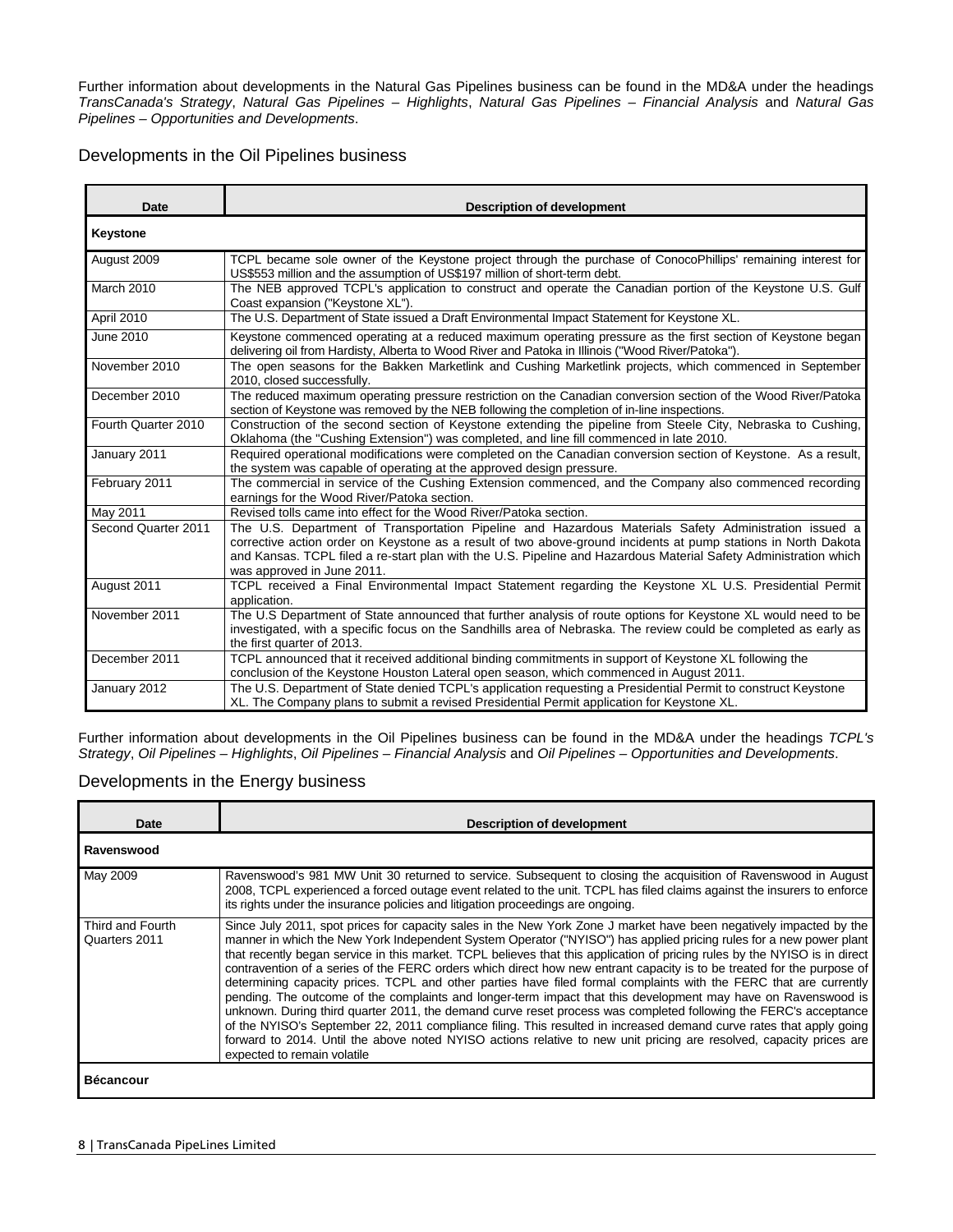| Date                               | <b>Description of development</b>                                                                                                                                                                                                                                                                                                                                                                                                                                                                                                                                                                                                                                                                                                                                                                                                                                                                                                                                                                                                                                                                                                                                                                                                                                                                                                                                                                                                                                                                                                                                                                                                                |
|------------------------------------|--------------------------------------------------------------------------------------------------------------------------------------------------------------------------------------------------------------------------------------------------------------------------------------------------------------------------------------------------------------------------------------------------------------------------------------------------------------------------------------------------------------------------------------------------------------------------------------------------------------------------------------------------------------------------------------------------------------------------------------------------------------------------------------------------------------------------------------------------------------------------------------------------------------------------------------------------------------------------------------------------------------------------------------------------------------------------------------------------------------------------------------------------------------------------------------------------------------------------------------------------------------------------------------------------------------------------------------------------------------------------------------------------------------------------------------------------------------------------------------------------------------------------------------------------------------------------------------------------------------------------------------------------|
| June 2011                          | Hydro-Québec Distribution ("Hydro-Québec") notified TCPL it would exercise its option to extend the agreement to<br>suspend all electricity generation from Bécancour throughout 2012. Under the original agreement, Hydro-Québec has<br>the option, to extend the suspension on an annual basis until such time as regional electricity demand levels recover.<br>TCPL continues to receive capacity payments under the agreement similar to those that would have been received<br>under the normal course of operation.                                                                                                                                                                                                                                                                                                                                                                                                                                                                                                                                                                                                                                                                                                                                                                                                                                                                                                                                                                                                                                                                                                                       |
| <b>Bruce Power</b>                 |                                                                                                                                                                                                                                                                                                                                                                                                                                                                                                                                                                                                                                                                                                                                                                                                                                                                                                                                                                                                                                                                                                                                                                                                                                                                                                                                                                                                                                                                                                                                                                                                                                                  |
| November 2011                      | Bruce Power commenced the approximately six month West Shift Plus outage as part of the life extension strategy for<br>Unit 3. Subject to regulatory approval, Unit 3 is expected to return to service in second quarter 2012.                                                                                                                                                                                                                                                                                                                                                                                                                                                                                                                                                                                                                                                                                                                                                                                                                                                                                                                                                                                                                                                                                                                                                                                                                                                                                                                                                                                                                   |
| February 2011                      | The Bruce Power Refurbishment Implementation Agreement (the "BPRIA") was amended to extend the suspension<br>date for Bruce A contingent support payments from December 31, 2011 to June 1, 2012. Contingent support payments<br>received from the OPA by Bruce A are equal to the difference between the fixed prices under the BPRIA and spot<br>market prices. As a result of the amendment, all output from Bruce A will be subject to spot prices effective June 1, 2012<br>until the restart of both Units 1 and 2 is complete. Bruce Power and the OPA had amended certain terms and conditions<br>of the BPRIA in July 2009, which included: amendments to the Bruce B floor price mechanism, the removal of a support<br>payment cap for Bruce A, an amendment to the capital cost-sharing mechanism, and addition of a provision for deemed<br>generation payments to Bruce Power at the contracted prices under circumstances where generation from Bruce A and<br>Bruce B is reduced due to system curtailments on the Independent Electricity System Operator controlled grid in<br>Ontario. Under the original BPRIA, which was signed in 2005, Bruce A committed to refurbish and restart the currently<br>idle Units 1 and 2, extend the operating life of Unit 3 and replace the steam generators on Unit 4. Fuelling of both Unit 2<br>and Unit 1 has now been completed and the final phases of commissioning for Unit 2 are underway. Subject to<br>regulatory approval, Bruce Power expects to commence commercial operations of Unit 2 in first quarter 2012 and<br>commercial operations of Unit 1 in third quarter 2012. |
| <b>Portlands Energy</b>            |                                                                                                                                                                                                                                                                                                                                                                                                                                                                                                                                                                                                                                                                                                                                                                                                                                                                                                                                                                                                                                                                                                                                                                                                                                                                                                                                                                                                                                                                                                                                                                                                                                                  |
| April 2009                         | The 550 megawatt ("MW") Portlands Energy power plant was fully commissioned.                                                                                                                                                                                                                                                                                                                                                                                                                                                                                                                                                                                                                                                                                                                                                                                                                                                                                                                                                                                                                                                                                                                                                                                                                                                                                                                                                                                                                                                                                                                                                                     |
| <b>Oakville Generating Station</b> |                                                                                                                                                                                                                                                                                                                                                                                                                                                                                                                                                                                                                                                                                                                                                                                                                                                                                                                                                                                                                                                                                                                                                                                                                                                                                                                                                                                                                                                                                                                                                                                                                                                  |
| September 2009                     | The OPA advised TCPL that it was awarded a 20 year Clean Energy Supply contract to build, own and operate a 900<br>MW generating station in Oakville, Ontario.                                                                                                                                                                                                                                                                                                                                                                                                                                                                                                                                                                                                                                                                                                                                                                                                                                                                                                                                                                                                                                                                                                                                                                                                                                                                                                                                                                                                                                                                                   |
| October 2010                       | The Government of Ontario announced that it would not proceed with the Oakville generating station.                                                                                                                                                                                                                                                                                                                                                                                                                                                                                                                                                                                                                                                                                                                                                                                                                                                                                                                                                                                                                                                                                                                                                                                                                                                                                                                                                                                                                                                                                                                                              |
| August 2011                        | TCPL, the Government of Ontario and the OPA reached a formal agreement to use arbitration to settle a dispute<br>resulting from termination of the 20 year Clean Energy Supply contract with the OPA referred to above.                                                                                                                                                                                                                                                                                                                                                                                                                                                                                                                                                                                                                                                                                                                                                                                                                                                                                                                                                                                                                                                                                                                                                                                                                                                                                                                                                                                                                          |
| <b>Cartier Wind</b>                |                                                                                                                                                                                                                                                                                                                                                                                                                                                                                                                                                                                                                                                                                                                                                                                                                                                                                                                                                                                                                                                                                                                                                                                                                                                                                                                                                                                                                                                                                                                                                                                                                                                  |
| Third Quarter 2009                 | Construction activity began on the Cartier Wind's 212 MW Gros-Morne and 58 MW Montagne-Sèche wind farms.                                                                                                                                                                                                                                                                                                                                                                                                                                                                                                                                                                                                                                                                                                                                                                                                                                                                                                                                                                                                                                                                                                                                                                                                                                                                                                                                                                                                                                                                                                                                         |
| November 2011                      | The Montagne-Sèche project and phase one of the Gros-Morne wind farm were completed.                                                                                                                                                                                                                                                                                                                                                                                                                                                                                                                                                                                                                                                                                                                                                                                                                                                                                                                                                                                                                                                                                                                                                                                                                                                                                                                                                                                                                                                                                                                                                             |
| Coolidge                           |                                                                                                                                                                                                                                                                                                                                                                                                                                                                                                                                                                                                                                                                                                                                                                                                                                                                                                                                                                                                                                                                                                                                                                                                                                                                                                                                                                                                                                                                                                                                                                                                                                                  |
| August 2009                        | TCPL began construction of the 575 MW Coolidge power generating station.                                                                                                                                                                                                                                                                                                                                                                                                                                                                                                                                                                                                                                                                                                                                                                                                                                                                                                                                                                                                                                                                                                                                                                                                                                                                                                                                                                                                                                                                                                                                                                         |
| May 2011                           | Coolidge power generating station was completed and placed in service.                                                                                                                                                                                                                                                                                                                                                                                                                                                                                                                                                                                                                                                                                                                                                                                                                                                                                                                                                                                                                                                                                                                                                                                                                                                                                                                                                                                                                                                                                                                                                                           |
| <b>Kibby Wind</b>                  |                                                                                                                                                                                                                                                                                                                                                                                                                                                                                                                                                                                                                                                                                                                                                                                                                                                                                                                                                                                                                                                                                                                                                                                                                                                                                                                                                                                                                                                                                                                                                                                                                                                  |
| October 2009                       | The 22 turbine, 66 MW first phase of Kibby Wind was completed and placed in service.                                                                                                                                                                                                                                                                                                                                                                                                                                                                                                                                                                                                                                                                                                                                                                                                                                                                                                                                                                                                                                                                                                                                                                                                                                                                                                                                                                                                                                                                                                                                                             |
| October 2010                       | The 22 turbine, 66 MW second phase of Kibby Wind was completed and placed in service.                                                                                                                                                                                                                                                                                                                                                                                                                                                                                                                                                                                                                                                                                                                                                                                                                                                                                                                                                                                                                                                                                                                                                                                                                                                                                                                                                                                                                                                                                                                                                            |
| <b>Sundance</b>                    |                                                                                                                                                                                                                                                                                                                                                                                                                                                                                                                                                                                                                                                                                                                                                                                                                                                                                                                                                                                                                                                                                                                                                                                                                                                                                                                                                                                                                                                                                                                                                                                                                                                  |
| February 2011                      | TCPL received notice from TransAlta Corporation ("TransAlta") under the Sundance A power purchase arrangement<br>that TransAlta determined that the Sundance 1 and 2 generating units cannot be economically repaired, replaced,<br>rebuilt or restored and that TransAlta therefore seeks to terminate the power purchase arrangement in respect of those<br>units. In December 2010, the Sundance 1 and 2 generating units were withdrawn from service and were subject to a<br>force majeure claim by TransAlta in January 2011. TCPL has disputed both claims under the binding dispute resolution<br>process provided in the power purchase arrangement and both matters will be heard through a single binding arbitration<br>process. The arbitration panel has scheduled a hearing in April 2012 for these claims.                                                                                                                                                                                                                                                                                                                                                                                                                                                                                                                                                                                                                                                                                                                                                                                                                       |
| <b>Halton Hills</b>                |                                                                                                                                                                                                                                                                                                                                                                                                                                                                                                                                                                                                                                                                                                                                                                                                                                                                                                                                                                                                                                                                                                                                                                                                                                                                                                                                                                                                                                                                                                                                                                                                                                                  |
| September 2010                     | The 683 MW Halton Hills power plant was completed and placed in service.                                                                                                                                                                                                                                                                                                                                                                                                                                                                                                                                                                                                                                                                                                                                                                                                                                                                                                                                                                                                                                                                                                                                                                                                                                                                                                                                                                                                                                                                                                                                                                         |
| <b>Ontario Solar</b>               |                                                                                                                                                                                                                                                                                                                                                                                                                                                                                                                                                                                                                                                                                                                                                                                                                                                                                                                                                                                                                                                                                                                                                                                                                                                                                                                                                                                                                                                                                                                                                                                                                                                  |
| December 2011                      | Subject to a number of conditions precedent, TCPL agreed to purchase nine Ontario solar power projects from                                                                                                                                                                                                                                                                                                                                                                                                                                                                                                                                                                                                                                                                                                                                                                                                                                                                                                                                                                                                                                                                                                                                                                                                                                                                                                                                                                                                                                                                                                                                      |
|                                    | Canadian Solar Solutions Inc. with a combined capacity of 86 MW for approximately \$470 million.                                                                                                                                                                                                                                                                                                                                                                                                                                                                                                                                                                                                                                                                                                                                                                                                                                                                                                                                                                                                                                                                                                                                                                                                                                                                                                                                                                                                                                                                                                                                                 |

Further information about developments in the Energy business can be found in the MD&A under the headings *TCPL's Strategy*, *Energy – Highlights*, *Energy – Financial Analysis* and *Energy – Opportunities and Developments*.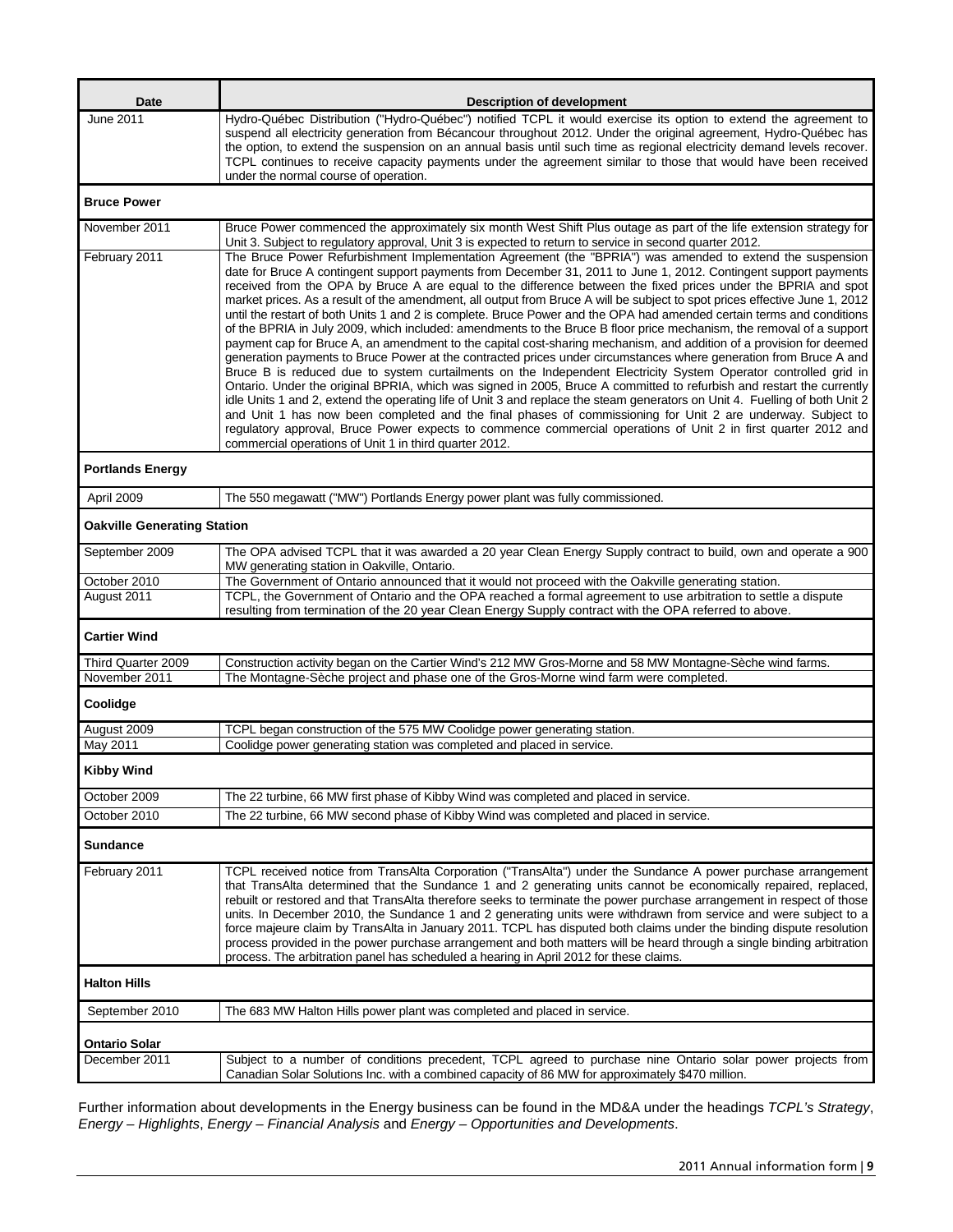# **Business of TCPL**

We are a leading North American energy infrastructure company focused on Natural Gas Pipelines, Oil Pipelines and Energy. At Year End, Natural Gas Pipelines accounted for approximately 49 per cent of revenues and 48 per cent of TCPL's total assets, Oil Pipelines accounted for approximately 9 per cent of revenues and 19 per cent of TCPL's total assets and Energy accounted for approximately 42 per cent of revenues and 29 per cent of TCPL's total assets. The following table shows TCPL's revenues from operations by segment, classified geographically, for the years ended December 31, 2011 and 2010.

| Revenues from operations (millions of dollars) | 2011    | 2010       |
|------------------------------------------------|---------|------------|
| <b>Natural Gas Pipelines</b>                   |         |            |
| Canada - Domestic                              | \$2,187 | \$2,125    |
| Canada - Export <sup>(1)</sup>                 | 787     | 837        |
| United States and other                        | 1,526   | 1,411      |
|                                                | 4,500   | 4,373      |
| <b>Oil Pipelines</b>                           |         |            |
| Canada - Domestic                              |         |            |
| Canada - Export <sup>(1)</sup>                 | 300     |            |
| United States and other                        | 527     |            |
|                                                | 827     | <b>NIL</b> |
| Energy $^{(2)}$                                |         |            |
| Canada - Domestic                              |         | 2,243      |
| Canada - Export <sup>(1)</sup>                 |         |            |
| United States and other                        | 1,163   | 1,447      |
|                                                | 3,812   | 3,691      |
| Total revenues <sup>(3)</sup>                  | \$9,139 | \$8,064    |

(1) Exports include pipeline revenues attributable to deliveries to U.S. pipelines and power deliveries to U.S. markets.

(2) Revenues include sales of natural gas.

(3) Revenues are attributed to countries based on country of origin of product or service.

The following is a description of each of TCPL's three main areas of operations.

### Natural Gas Pipelines business

TCPL has substantial Canadian and U.S. natural gas pipeline and related holdings, including those listed below. The following natural gas pipelines are owned 100 per cent by TCPL unless otherwise stated.

TCPL has the following natural gas pipelines and related holdings in Canada:

- The Canadian Mainline is a 14,101 km (8,762 miles) pipeline system in Canada that extends from the Alberta/Saskatchewan border east to the Québec/Vermont border and connects with other natural gas pipelines in Canada and the U.S.
- The Alberta System is a 24,373 km (15,145 miles) pipeline system in Alberta and northeast British Columbia (''B.C.'') which gathers natural gas for use within the province of Alberta and delivers it to provincial boundary points for connection with the Canadian Mainline and Foothills and with third party natural gas pipelines. During the past three completed financial years TCPL has enhanced the operating capacity of the Alberta System as follows:
	- o the North Central Corridor, which extends the northern section of the Alberta System, was completed in March 2010;
	- o the Groundbirch pipeline was completed in December 2010, connecting the Alberta System to natural gas supplies from the Montney shale gas formation in northeast B.C.; and
	- TCPL continues to advance further pipeline development in B.C. and Alberta to transport unconventional shale gas supply as follows:
		- in January 2011, TCPL received approval from the NEB to construct the proposed Horn River pipeline, an extension of the Alberta System to serve production from the new shale gas supply in the Horn River basin north of Fort Nelson, B.C. The Horn River pipeline is expected to be operational in the second quarter 2012. The Company has executed an agreement to extend the Horn River pipeline by approximately 100 km (62 miles), and an application requesting approval to construct and operate this extension was filed with the NEB in October 2011. This extension is projected to commence in 2014; and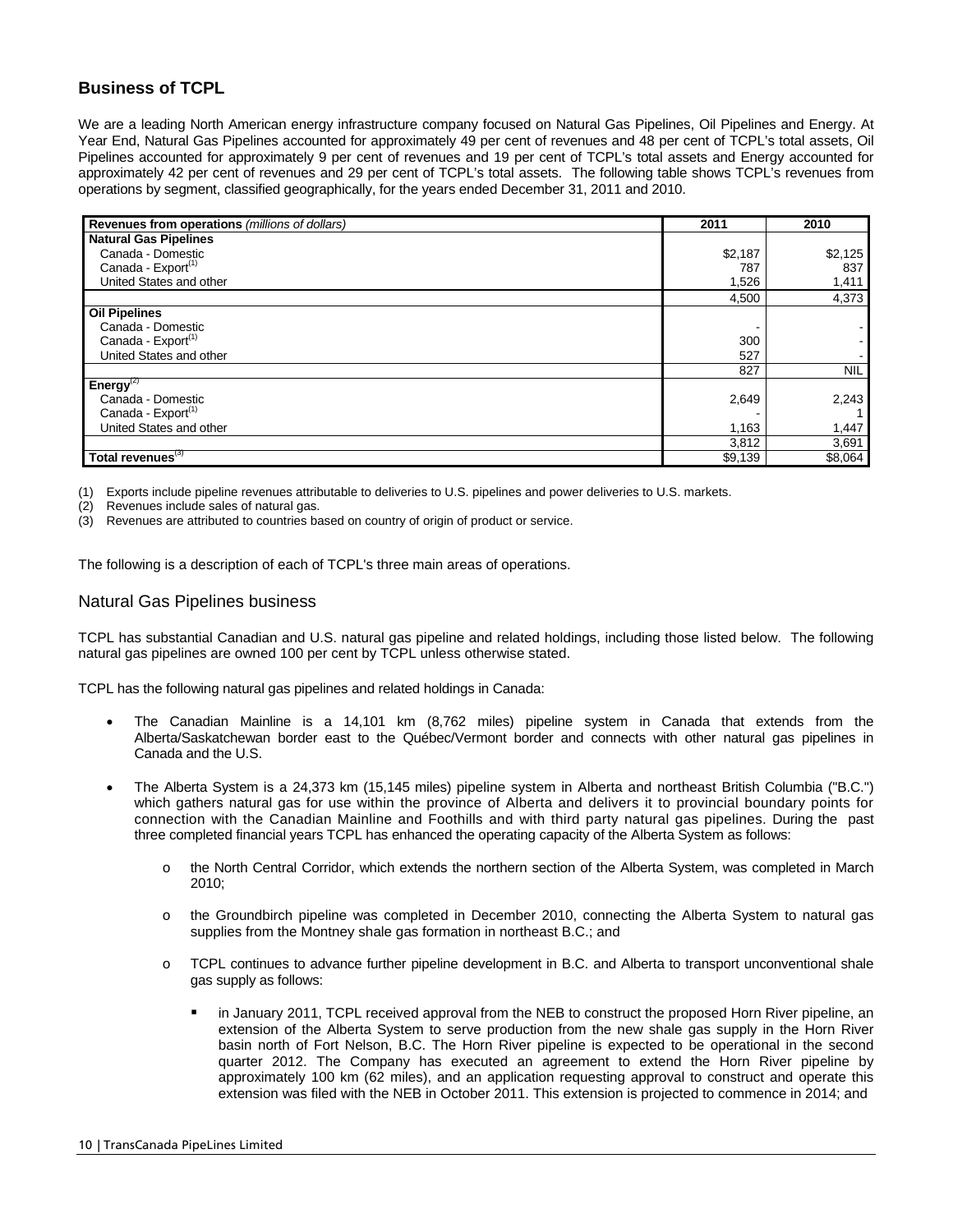- the Company has filed applications with the NEB requesting approval for expansions to the Alberta System to accommodate requests for additional natural gas transmission service throughout the northwest and northeast portions of the Western Canada Sedimentary Basin. These new requests are expected to result in the need for further extensions and expansions of the Alberta System.
- Foothills is a 1,241 km (771 miles) pipeline system in Western Canada which carries natural gas for export from central Alberta to the U.S. border to serve markets in the U.S. Midwest, Pacific Northwest, California and Nevada.
- TransCanada Pipeline Ventures LP owns a 161 km (100 miles) pipeline and related facilities that supply natural gas to the oil sands region near Fort McMurray, Alberta as well as a 27 km (17 miles) pipeline that supplies natural gas to a petrochemical complex at Joffre, Alberta.
- TQM is a 572 km (355 miles) pipeline system that connects with the Canadian Mainline near the Québec/Ontario border and transports natural gas to markets in Québec, and connects with the Portland system. TCPL has a 50 per cent ownership interest in TQM and operates this pipeline.
- The Mackenzie Gas Project is a proposed pipeline extending 1,196 km (743 miles) that would connect northern onshore natural gas fields with North American markets. TCPL has the right to acquire an equity interest in the project.

TCPL has the following natural gas pipelines and related holdings in the U.S.:

- ANR is a 16,656 km (10,350 miles) pipeline system which transports natural gas from producing fields located in the Texas and Oklahoma panhandle regions, from the offshore and onshore regions of the Gulf of Mexico, and from the U.S. midcontinent region to markets located mainly in Wisconsin, Michigan, Illinois, Indiana and Ohio. ANR also connects with other natural gas pipelines, providing access to diverse sources of North American supply, including Western Canada, and the mid-continent and Rocky Mountain supply regions, and a variety of markets in the Midwestern and Northeastern U.S.
- Underground gas storage facilities owned and operated by American Natural Resources Company and ANR Storage Company provide regulated gas storage services to customers on the ANR and Great Lakes systems in upper Michigan. The ANR business unit owns and operates natural gas storage facilities throughout the State of Michigan with total natural gas storage capacity of 250 billion cubic feet (''Bcf'').
- GTN is TCPL's 2,178 km (1,353 miles) pipeline system that transports Western Canada Sedimentary Basin and Rocky Mountain sourced natural gas to third party natural gas pipelines and markets in Washington, Oregon and California, and connects with the Tuscarora Gas Transmission Company's pipeline ("Tuscarora"). TCPL operates GTN and effectively owns 83.3 per cent of the system through the combination of its direct ownership and its 33.3 per cent interest in TC PipeLines, LP which owns a 25 per cent interest in the pipeline.
- Great Lakes is a 3,404 km (2,115 miles) natural gas pipeline system connecting to the Canadian Mainline and serving markets primarily in Eastern Canada and the Northeastern and Midwestern U.S. TCPL operates Great Lakes and effectively owns 69.0 per cent of the system through its 53.6 per cent ownership interest and its indirect ownership, which it has through its 33.3 per cent interest in TC PipeLines, LP.
- Bison is a 487 km (303 miles) pipeline from the Powder River Basin in Wyoming connecting to the Northern Border pipeline in Morton County, North Dakota. Bison became operational in January 2011. TCPL operates Bison and effectively owns 83.3 per cent of the system through the combination of its direct ownership interest and its indirect ownership, which it has through its 33.3 per cent interest in TC PipeLines, LP.
- Northern Border is 50 per cent owned by TC PipeLines, LP and is a 2,265 km (1,407 miles) natural gas pipeline system, which serves the U.S. Midwest. TCPL operates Northern Border and effectively owns 16.7 per cent of the system through its 33.3 per cent interest in TC PipeLines, LP.
- Tuscarora is 100 per cent owned by TC PipeLines, LP. TCPL operates Tuscarora, a 491 km (305 miles) pipeline system transporting natural gas from GTN at Malin, Oregon to Wadsworth, Nevada, with delivery points in northeastern California and northwestern Nevada. TCPL effectively owns 33.3 per cent of the system through its 33.3 per cent interest in TC PipeLines, LP.
- North Baja is 100 per cent owned by TC PipeLines, LP. TCPL operates North Baja, a pipeline system which extends 138 km (86 miles) from Ehrenberg, Arizona to a point near Ogilby, California on the California/Mexico border and connects with a third party natural gas pipeline system in Mexico. TCPL operates North Baja and effectively owns 33.3 per cent of the system through its 33.3 per cent interest in TC PipeLines, LP.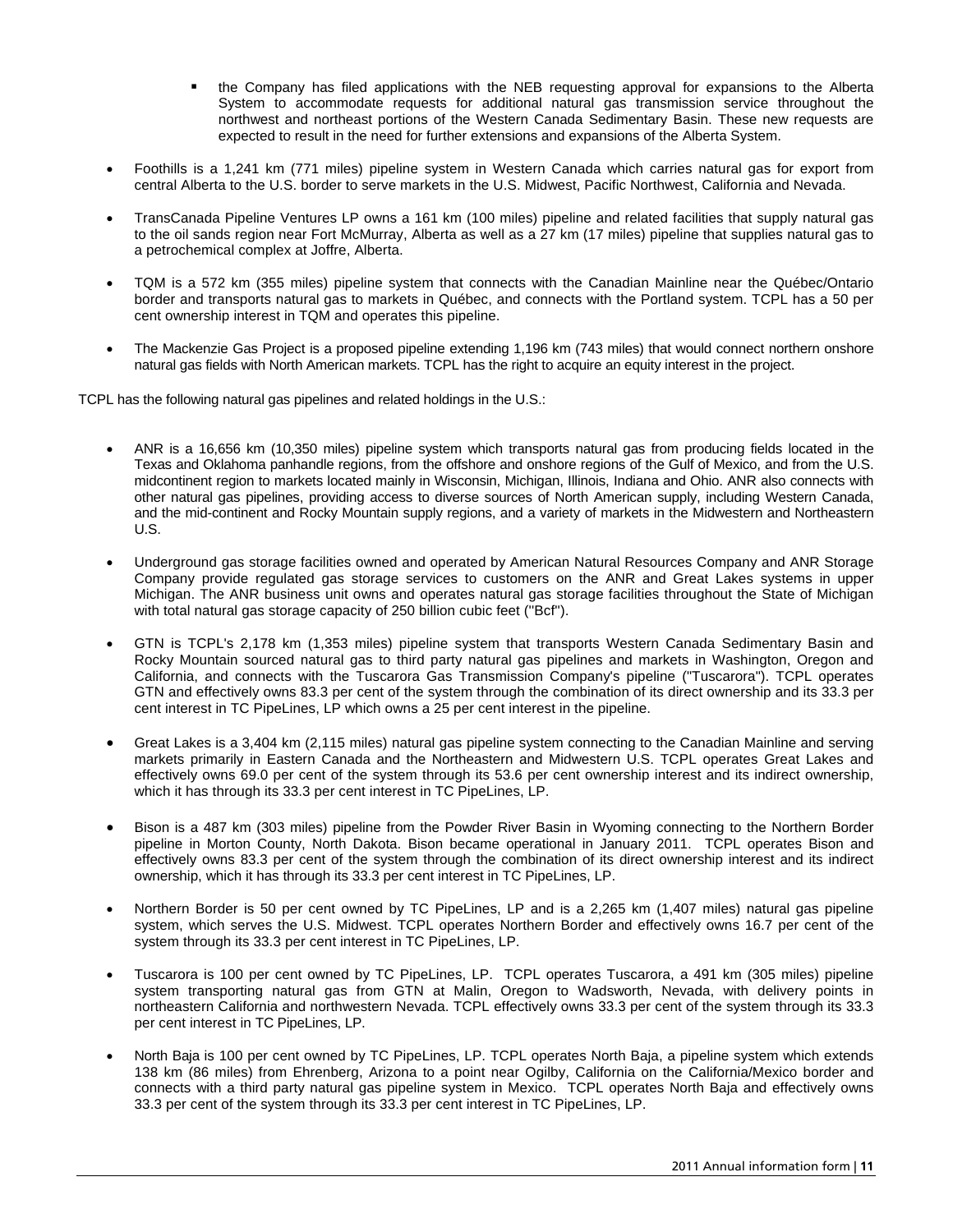- Iroquois is a pipeline system that connects with the Canadian Mainline near Waddington, New York, and delivers natural gas to customers in the northeastern U.S. TCPL has a 44.5 per cent ownership interest in this 666 km (414 miles) pipeline system.
- Portland is a 474 km (295 miles) pipeline that connects with TQM near East Hereford, Québec and delivers natural gas to customers in the northeastern U.S. TCPL has a 61.7 per cent ownership interest in Portland and operates this pipeline.
- TCPL holds a 33.3 per cent interest in TC PipeLines, LP, a publicly held limited partnership of which a subsidiary of TCPL acts as the general partner. The remaining interest of TC PipeLines, LP is widely held by the public. TC PipeLines, LP owns a 50 per cent interest in Northern Border, 46.4 per cent interest in Great Lakes, 25 per cent interest in GTN, 25 per cent interest in Bison, 100 per cent of Tuscarora and 100 per cent of North Baja.
- The Alaska Pipeline Project is a proposed natural gas pipeline and treatment plant. The pipeline would extend 2,737 km (1,700 miles) from the natural gas treatment plant at Prudhoe Bay, Alaska to Alberta, or an alternative pipeline to Valdez, Alaska. The Alaska Pipeline Project is a joint effort between TCPL and ExxonMobil Corporation.

TCPL has the following natural gas pipeline and related holdings in Mexico and South America:

- TransGas is a 344 km (214 miles) natural gas pipeline system which runs from Mariquita in the central region of Colombia to Cali in the southwest of Colombia. TCPL holds a 46.5 per cent ownership interest in this pipeline.
- Owned 30 per cent by TCPL, Gas Pacifico is a 540 km (336 miles) natural gas pipeline extending from Loma de la Lata, Argentina to Concepción, Chile. TCPL also has a 30 per cent ownership interest in INNERGY, an industrial natural gas marketing company based in Concepción that markets natural gas transported on Gas Pacifico.
- Tamazunchale is a 130 km (81 miles) natural gas pipeline in east central Mexico which extends from the facilities of Pemex Gas near Naranjos, Veracruz to an electricity generating station near Tamazunchale, San Luis Potosi.
- The Guadalajara pipeline was completed in June 2011, and extends 310 km (193 miles), transporting natural gas from a liquefied natural gas terminal near Manzanillo on Mexico's Pacific coast to Guadalajara in Mexico.

Further information about the Company's pipeline holdings, developments and opportunities and significant regulatory developments which relate to Natural Gas Pipelines can be found in the MD&A under the headings *Natural Gas Pipelines*, *Natural Gas Pipelines – Opportunities and Developments* and *Natural Gas Pipelines – Financial Analysis*.

### Oil Pipelines business

The Company's Keystone pipeline system and other opportunities in TCPL's Oil Pipelines business are described below.

Keystone is a 3,467 km (2,154 miles) crude oil pipeline extending from Hardisty, Alberta, to U.S. markets at Wood River and Patoka in Illinois, and from Steele City, Nebraska to Cushing, Oklahoma. The Wood River/Patoka and Cushing Extension sections commenced commercial operations in June 2010 and February 2011, respectively. In January 2012, the U.S. Department of State denied TCPL's application to construct Keystone XL, a 2,673 km (1,661 miles) extension and expansion of the pipeline to the U.S. Gulf Coast. The Company intends to re-apply for a Presidential Permit for Keystone XL.

Further information about the Company's pipeline holdings, developments and opportunities and significant regulatory developments which relate to Oil Pipelines can be found in the MD&A under the headings *Oil Pipelines*, *Oil Pipelines – Opportunities and Developments* and *Oil Pipelines – Financial Analysis*.

Regulation of the Natural Gas and Oil Pipelines businesses

### **Canada**

#### *Natural Gas Pipelines*

Under the terms of the National Energy Board Act (Canada), the Canadian Mainline, TQM, Foothills, and the Alberta System (collectively, the ''Systems'') are regulated by the NEB. The NEB sets tolls that provide TCPL the opportunity to recover costs of transporting natural gas, including the return of capital (depreciation) and return on the average investment base for each of the Systems. In addition, new facilities are approved by the NEB before construction begins and the NEB regulates the operations of each of the Systems. Net earnings of the Systems may be affected by changes in investment base, the allowed return on equity, and any incentive earnings*.*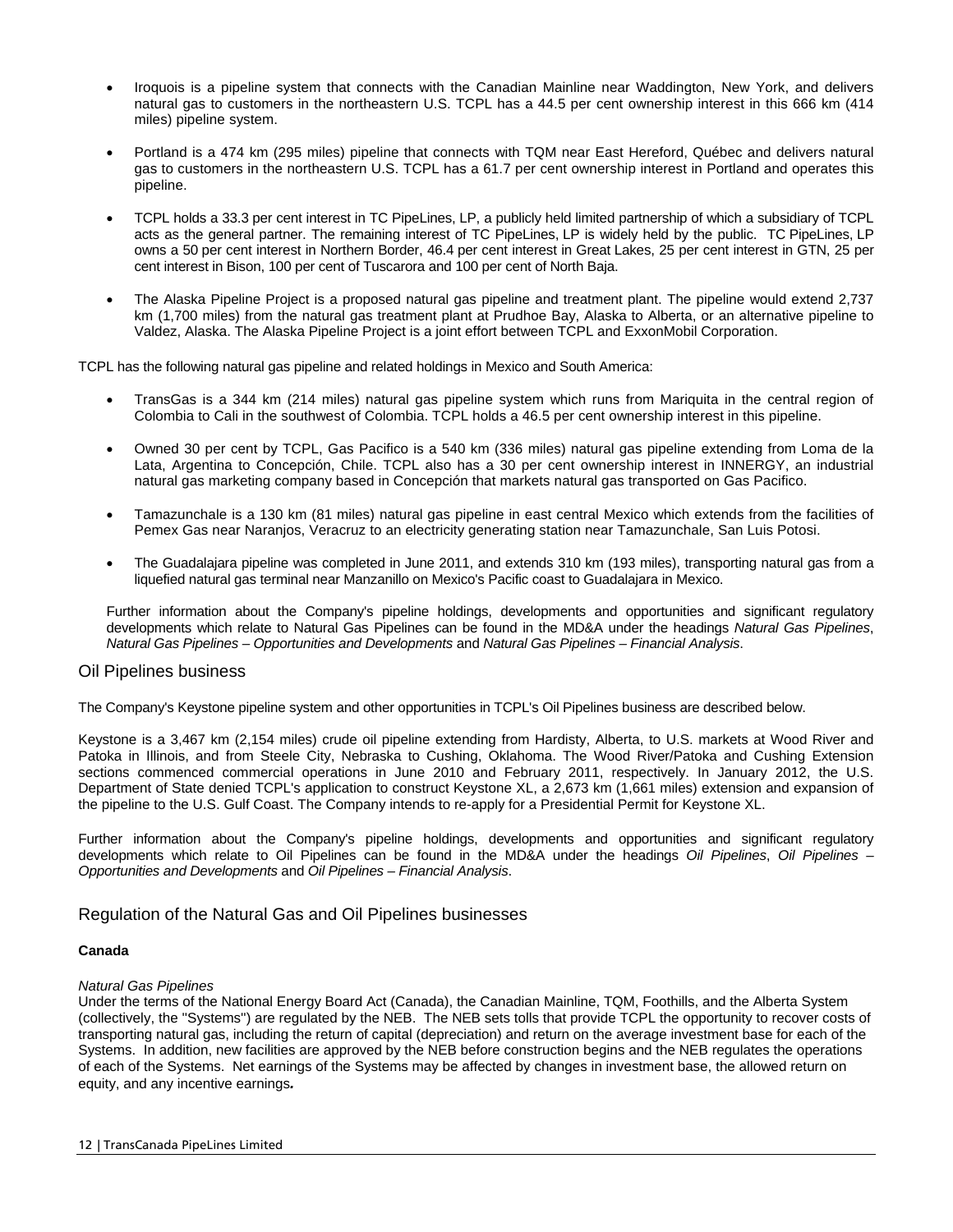### *Oil Pipelines*

The NEB regulates the terms and conditions of service, including rates, and the physical operation of the Canadian portion of the Keystone system. NEB approval is also required for facility additions. The rates for transportation service on the Keystone system are calculated in accordance with a methodology agreed to in transportation service agreements between Keystone and its shippers, and approved by the NEB.

#### **United States**

#### *Natural Gas Pipelines*

TCPL's wholly owned and partially owned U.S. pipelines, including the ANR, Bison, GTN, Great Lakes, Iroquois, Portland, Northern Border, North Baja and Tuscarora systems, are considered ''natural gas companies'' operating under the provisions of the *Natural Gas Act of 1938* and the *Natural Gas Policy Act of 1978*, and are subject to the jurisdiction of the FERC. The *Natural Gas Act of 1938* grants the FERC authority over the construction and operation of pipelines and related facilities. The FERC also has authority to regulate rates for natural gas transportation and interstate commerce.

### *Oil Pipelines*

The FERC also regulates the terms and conditions of service, including transportation rates, on the U.S. portion of the Keystone system. Certain states in which Keystone has rights of way also regulate construction and siting of Keystone.

### Energy business

The Energy segment of our business includes the acquisition, development, construction, ownership and operation of electrical power generation plants, the purchase and marketing of electricity, the provision of electricity account services to energy and industrial customers, and the development, construction, ownership and operation of non-regulated natural gas storage in Alberta.

The electrical power generation plants and power supply that TCPL has an interest in, including those under development, in the aggregate, represent more than 10,800 MW of power generation capacity. Power plants and power supply in Canadian power account for approximately 65 per cent of this total, and power plants in U.S. power account for the balance, being approximately 35 per cent.

TCPL owns and operates the following facilities:

- Ravenswood generating station, a 2,480 MW power plant located in Queen's, New York which consists of multiple units employing dual fuel-capable steam turbine, combined-cycle and combustion turbine technology.
- Halton Hills, a 683 MW natural gas-fired combined-cycle power plant in Halton Hills, Ontario which is contracted under a 20 year Clean Energy Supply contract with the OPA.
- Kibby Wind, a 132 MW wind farm located in the Kibby and Skinner Townships in Maine.
- TC Hydro, TCPL's hydroelectric facilities located in New Hampshire, Vermont and Massachusetts on the Connecticut and Deerfield Rivers, consists of 13 hydroelectric facilities, including stations and associated dams and reservoirs, with a total generating capacity of 583 MW.
- Ocean State Power, a 560 MW natural gas-fired, combined-cycle facility in Burrillville, Rhode Island.
- Bécancour, a 550 MW natural gas-fired cogeneration power plant located near Trois-Rivières, Québec. The entire power output is supplied to Hydro-Québec which is contracted under a 20 year power purchase agreement expiring in 2026.
- Natural gas-fired cogeneration plants in Alberta at Carseland (80 MW), Redwater (40 MW), Bear Creek (80 MW) and MacKay River (165 MW).
- Grandview, a 90 MW natural gas-fired cogeneration power plant located on the site of the Irving Oil Limited oil refinery in Saint John, New Brunswick. Irving Oil Limited is under a 20 year tolling arrangement that expires in 2025, to supply fuel for the plant and to contract 100 per cent of the plant's heat and electricity output.
- Cancarb, a 27 MW facility located in Medicine Hat, Alberta fuelled by waste heat from TCPL's adjacent thermal carbon black facility.
- Edson, an underground natural gas storage facility connected to the Alberta System near Edson, Alberta.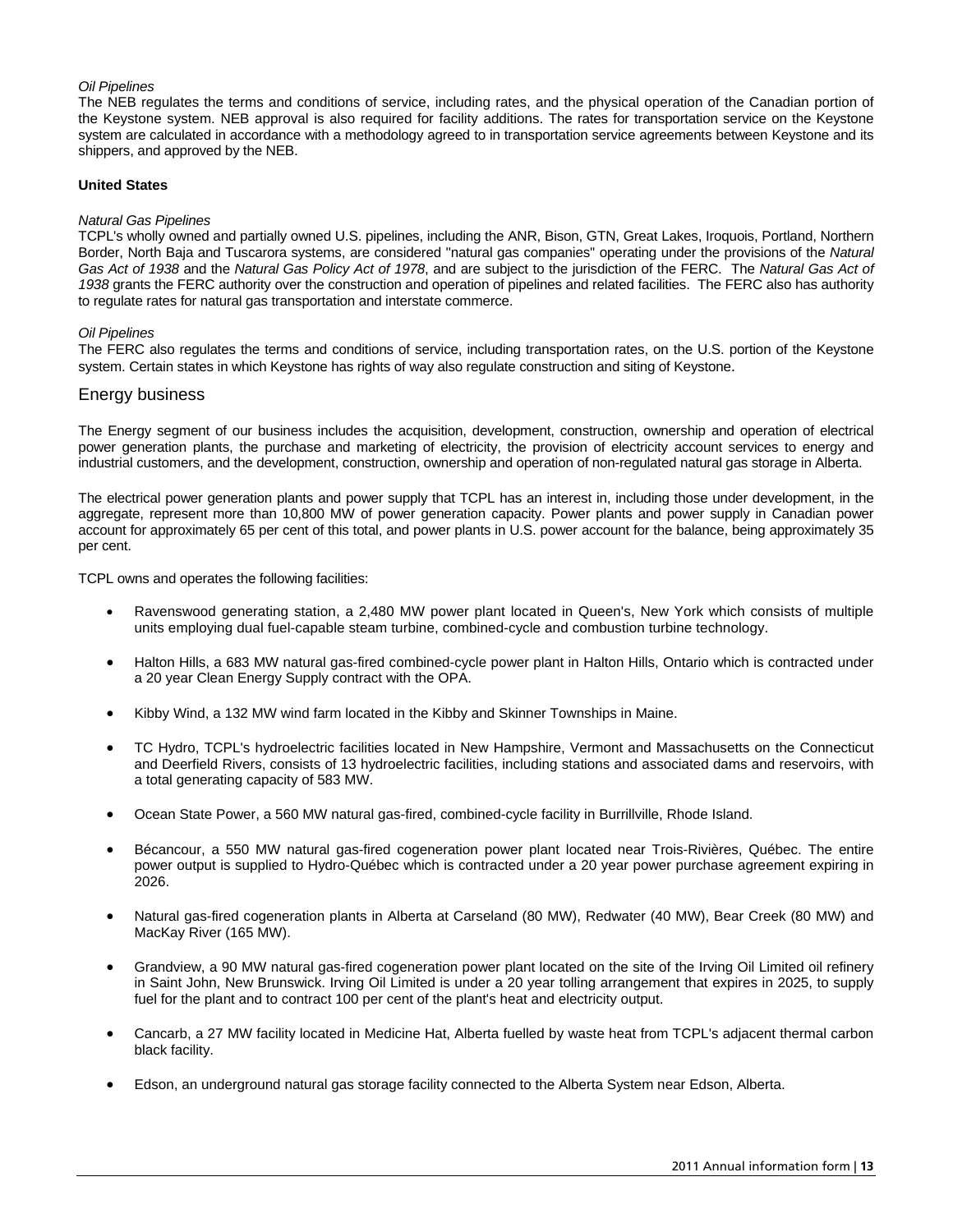• Coolidge, a 575 MW simple-cycle, natural gas-fired peaking power generation station in Arizona. Coolidge, which was placed in service in May 2011, operates under a 20 year power purchase agreement with the Salt River Project Agricultural Improvement and Power District.

TCPL has the following long-term power purchase arrangements in place:

- TCPL has the rights to 100 per cent of the generating capacity of the 560 MW Sundance A coal-fired power generation facility under a power purchase arrangement that expires in 2017. TCPL also has a 50 per cent interest in ASTC Power Partnership, which has a power purchase arrangement that expires in 2020, in place for 100 per cent of the production from the 706 MW Sundance B power facility. The Sundance facilities are located in south-central Alberta.
- The Sheerness facility, which consists of two coal-fired thermal power generating units, is located in Southeastern Alberta. TCPL has the rights to 756 MW of generating capacity from the Sheerness power purchase arrangement that expires in 2020.

TCPL has interests in the following:

- Bruce Power is a nuclear power generation facility located northwest of Toronto, Ontario and comprises Bruce A and Bruce B. Bruce A has four 750 MW reactors, two of which are being refurbished. The two units being refurbished are expected to resume commercial operations in first and third quarter 2012, respectively. Bruce B has four operating reactors with a combined capacity of 3,200 MW. Bruce A subleases Units 1 to 4 from Bruce B, and Bruce B consists of Units 5 to 8. TCPL owns a 48.8 per cent interest in Bruce A and a 31.6 per cent interest in Bruce B.
- A 60 per cent ownership in CrossAlta, which is a 68 Bcf underground natural gas storage facility connected to the Alberta System near Crossfield, Alberta. The facility's central processing system is capable of maximum injection and withdrawal rates of 550 MMcf/d of natural gas. TCPL owns 60 per cent of CrossAlta and, through an agreement made effective July 1, 2011, is now the operator of the facility.
- A 62 per cent interest in the Cartier Wind energy project. The Carleton (109 MW), Anse-à-Valleau (101 MW) and Baiedes-Sables (110 MW) commenced commercial operation in November 2008, November 2007 and November 2006, respectively. Montagne-Sèche (58 MW) and the first phase of Gros-Morne (101 MW) commenced commercial operation in November 2011. The second phase of Gros-Morne (111 MW) is expected to be operational in December 2012. All of the power produced by Cartier Wind is sold to Hydro-Québec Distribution under a 20 year power purchase agreement.
- Portlands Energy, a 550 MW, combined-cycle natural gas power plant located in Toronto, Ontario, is 50 per cent owned by TCPL, and is operated by TCPL under a 20 year Accelerated Clean Energy Supply contract with the OPA.

Further information about the Company's energy holdings and significant developments and opportunities in relation to Energy can be found in the MD&A under the headings *Energy*, *Energy – Highlights*, *Energy –Financial Analysis*, and *Energy – Opportunities and Developments*.

### **General**

### Employees

At Year End, TCPL had approximately 4,300 full time active employees, substantially all of whom were employed in Canada and the U.S., as set forth in the following table.

| Calgary                            | 1,955          |  |
|------------------------------------|----------------|--|
| Western Canada (excluding Calgary) | 451            |  |
| Houston                            | 467            |  |
| U.S. Midwest                       | 440            |  |
| U.S. Northeast                     | 403            |  |
| Eastern Canada                     | 253            |  |
| U.S. Southeast/Gulf Coast          | 246            |  |
| U.S. West Coast                    | 79             |  |
| Mexico and South America           | 5              |  |
|                                    | Total<br>4,299 |  |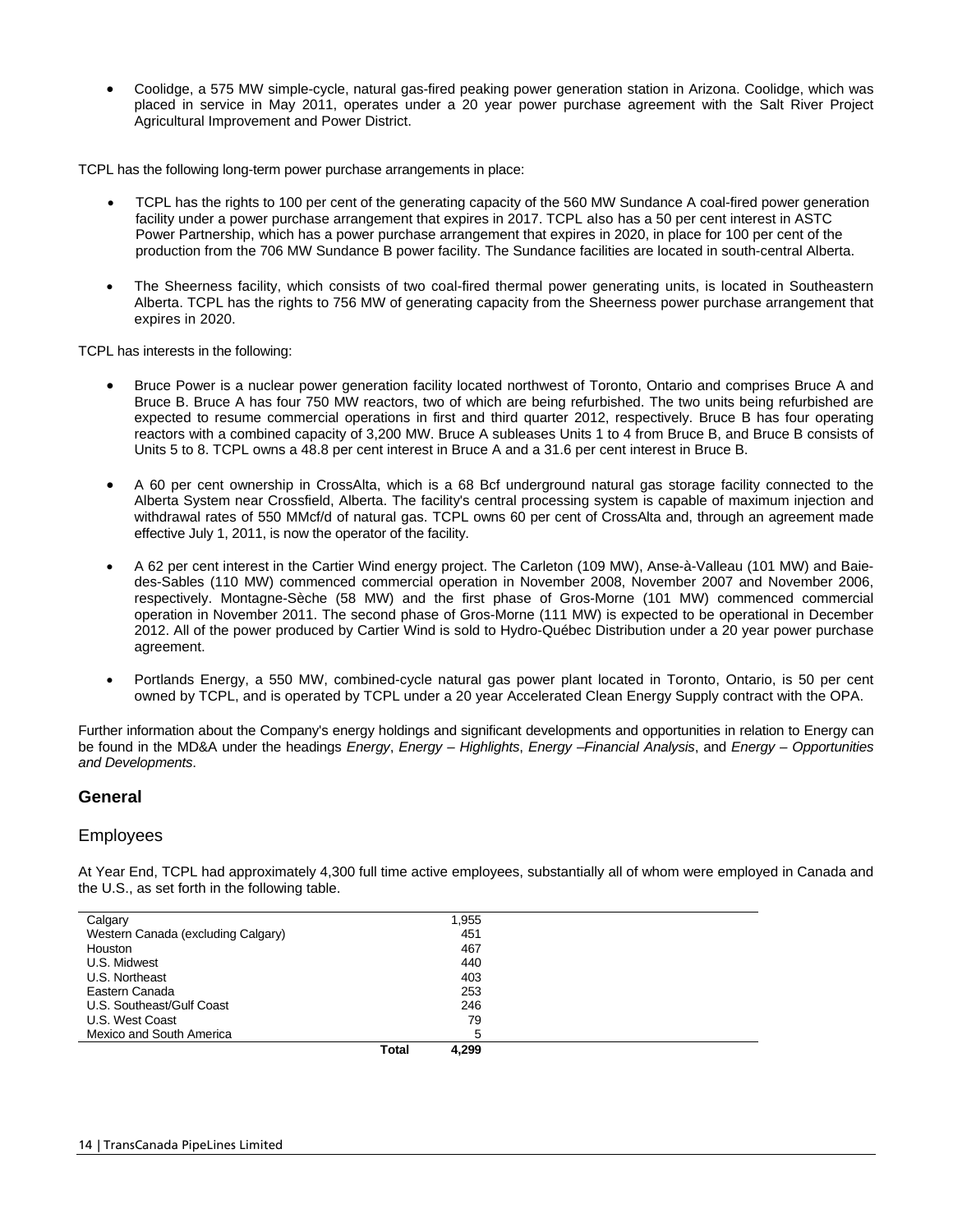# Social and environmental policies

Health, safety and environment (''HSE'') are top priorities in all of TCPL's operations and business activities. These areas are guided by our HSE Commitment Statement, which outlines guiding principles for a safe and healthy environment for TCPL's employees, contractors and the public, and for our commitment to protect the environment. All employees are responsible for TCPL's HSE performance. We are committed to being an industry leader in conducting our business so that it meets or exceeds all applicable laws and regulations, and minimizes risk to the public, and the environment. We are committed to continually improving our HSE performance, and to promoting safety on and off the job, in the belief that all occupational injuries and illnesses are preventable. We endeavour to do business with companies and contractors that share our perspective and expectation on HSE performance and influence them to improve their collective performance. We are committed to respecting the diverse environments and cultures in which we operate and to support open communication with our stakeholders.

The Health, Safety and Environment Committee of our Board of Directors (the ''Board'') monitors compliance with the Company's HSE corporate policy through regular reporting. TCPL's integrated HSE management system is modeled after the International Organization for Standardization standard for environmental management systems, ISO 14001; and the Occupational Health and Safety Assessment Series (OHSAS 18001) for occupational health and safety. Our HSE management system conforms to external industry consensus standards and voluntary regulatory programs and complies with applicable legislated requirements and various other internal management systems. Resources are focused on the areas of significant risk to the organization's HSE business activities. Management is informed regularly of all important and/or significant HSE operational issues and initiatives through formal reporting and incident management processes. TCPL's HSE management system and performance are assessed by an independent outside firm every three years. The most recent assessment occurred in 2009 and did not identify any material issues. The HSE management system is subject to ongoing internal and external review to ensure that it remains effective as circumstances change.

As one of TCPL's priorities, safety is an integral part of the way our employees work. In 2011, one of our objectives was to sustain health and safety performance year over year. Overall, TCPL's safety frequency rates in 2011 continued to be better than most industry benchmarks.

The safety and integrity of our existing and newly-developed infrastructure is also a top priority. All new assets are designed, constructed and commissioned with full consideration given to safety and integrity, and are brought in service only after all necessary requirements have been satisfied. We expect to spend approximately \$322 million in 2012 for pipeline integrity on pipelines we operate, an increase of approximately \$78 million over 2011 primarily due to increased levels of in-line pipeline inspection on all systems. Under the approved regulatory models in Canada, non-capital pipeline integrity expenditures on our NEB-regulated pipelines are treated on a flow-through basis and, as a result, these expenditures have no impact on TCPL's earnings. Under the Keystone transportation contracts, pipeline integrity expenditures are recovered through the tolling mechanism and, as a result, these expenditures have no impact on TCPL's earnings. Our pipeline safety record in 2011 continued to be better than industry benchmarks. We experienced two pipeline breaks in 2011 on pipelines we operate. The first break occurred in a remote part of Northern Ontario on the Canadian Mainline pipeline system. The second break occurred in a remote part of Wyoming on the Bison pipeline system. Spending associated with public safety on the Energy assets is focused primarily on the Company's hydro dams and associated equipment and is slightly higher than previous years due to increased spending to repair damage from the high flow events of 2011 caused by Hurricane Irene.

Environmental controls including physical design, programs, procedures and processes are in place to effectively manage TCPL's environmental risk factors. With respect to physical risks arising from climate change, we have in place a set of procedures to manage our response to natural disasters such as forest fires, tornadoes, earthquakes, floods, volcanic eruptions and hurricanes regardless of cause. These procedures are included in TCPL's Operating Procedures and are part of the Company's Incident Management System. The procedures are in place to protect the health and safety of our employees and to limit the impact to the environment of any operational upsets caused by a natural disaster.

With respect to business opportunities, the Company has well established processes and criteria for assessing new business opportunities including those that may arise as a result of climate change policies. These processes have been and continue to be key contributors to our financial strength and success. Governments in North America are developing long-term plans for limiting greenhouse gas (''GHG'') emissions. These plans, combined with a shift in consumer attitude and demand for lowemissions fuels, will require changes in energy supply and infrastructure. With the Company's experience in pipeline transmission and power generation, TCPL is well-positioned to participate in these opportunities.

#### **Aboriginal, Native American and stakeholder engagement**

We recognize that an enhanced level of engagement of a wide variety of stakeholders in our business activities can have a significant impact on the Company's ability to obtain approvals for new assets and to maintain our social licenses to operate. TCPL has a number of policies, guiding principles and practices in place to help manage stakeholder engagement. TCPL has adopted a code of business ethics which applies to our employees that is based on the Company's four core values of integrity, collaboration, responsibility and innovation, which guide the interaction between and among the Company's employees and serve as a standard for TCPL in our dealings with all stakeholders. The code may be viewed on our website (www.transcanada.com).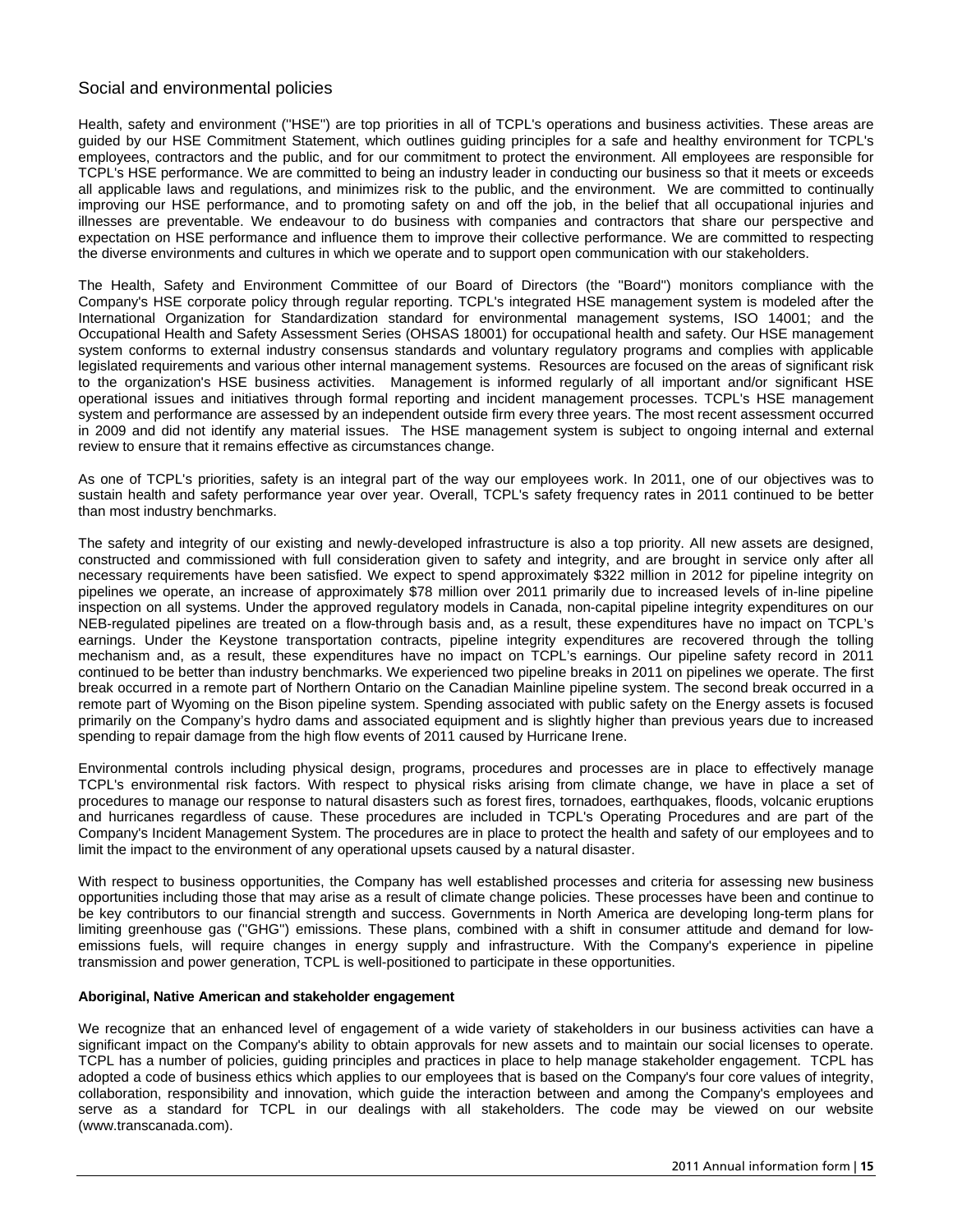Our approach to stakeholder engagement is based on building relationships, mutual respect and trust while recognizing the unique values, needs and interests of each community. Key principles that guide TCPL's engagement include: the Company's respect for the diversity of Aboriginal/Native American communities and recognition of the importance of the land to these communities; and our belief in engaging stakeholders from the earliest stages of our projects, through the project development process and into operations.

### Environmental protection

TCPL's facilities are subject to stringent federal, state, provincial, and local environmental statutes and regulations governing environmental protection, including, but not limited to, air emissions and GHG emissions, water quality, wastewater discharges and waste management. Such laws and regulations generally require facilities to obtain or comply with a wide variety of environmental registrations, licences, permits and other approvals and requirements. Failure to comply with these laws and regulations may result in the assessment of administrative, civil or criminal penalties, the imposition of remedial requirements and/or the issuance of orders respecting future operations. We have ongoing inspection programs designed to keep all of our facilities in compliance with environmental requirements.

At December 31, 2011, TCPL recorded liabilities of approximately \$69 million (2010 - \$84 million) for remediation obligations and compliance costs associated with certain environmental regulations. We believe that the Company has considered all necessary contingencies and established appropriate reserves for environmental liabilities; however, there is the risk that unforeseen matters may arise requiring us to set aside additional amounts.

TCPL is not aware of any material outstanding orders, claims or lawsuits against it in relation to the release or discharge of any material into the environment or in connection with environmental protection.

The Company owns assets in four regions, Alberta, Québec, B.C., and the Northeastern U.S., where regulations exist to address industrial GHG emissions. We have procedures in place to comply with these regulations. In Alberta, under the *Specified Gas Emitters Regulation*, industrial facilities emitting GHG emissions over an intensity threshold level are required to reduce the intensity of GHG emissions by 12 per cent below an average baseline. Our Alberta-based facilities are subject to this regulation, as are the Sundance and Sheerness coal-fired power facilities with respect to which TCPL has certain rights under power purchase arrangements. TCPL has a program in place to manage the compliance costs incurred by these assets as a result of the regulation. Compliance costs on the Alberta System are recovered through tolls paid by customers. Some of the compliance costs from the Company's power generation facilities in Alberta are recovered through market pricing and contract flow-through provisions. TCPL has estimated and recorded GHG emissions related costs of \$13 million for 2011 (2010 - \$22 million), after contracted cost recovery.

In Québec, the natural gas distributor collects the hydrocarbon royalty on behalf of the provincial government through a green fund contribution charge on gas consumed. In 2011, the cost pertaining to the Bécancour facility arising from the hydrocarbon royalty was less than \$1 million as a result of an agreement between TCPL and Hydro-Québec to temporarily suspend the facility's power generation.

The carbon tax in B.C., which came into effect in mid-2008, applies to carbon dioxide ("CO<sub>2</sub>") emissions from fossil fuel combustion. Compliance costs for fuel combustion at the Company's compressor and meter stations in B.C. are recovered through tolls paid by customers. Costs related to the carbon tax in 2011 were approximately \$3 million (2010 - \$4 million). The cost per tonne of  $CO<sub>2</sub>$  will be increased in July 2012 to \$30.00 from \$25.00.

States in the northeastern U.S. that are members of the Regional Greenhouse Gas Initiative ("RGGI") implemented a  $CO<sub>2</sub>$ cap-and-trade program for electricity generators effective in January 2009. Under the RGGI, both the Ravenswood and Ocean State Power generation facilities were required to submit allowances following the end of the first compliance period on December 31, 2011. TCPL participated in the quarterly auctions of allowances for the Ravenswood and Ocean State Power generation facilities and incurred related costs of \$4 million in 2011 (2010 - \$5 million). These costs were generally recovered through the power market and the net impact on TCPL was not significant.

# **Risk factors**

### Environmental risk factors

### **Environmental risks**

Environmental risks from our operating facilities typically include: air emissions and GHG emissions; potential impacts on land, including land reclamation or restoration following construction; the use, storage and release of hydrocarbons or other chemicals; the generation, handling and disposal of wastes and hazardous wastes; and water impacts such as uncontrolled water discharge.

#### 16 | TransCanada PipeLines Limited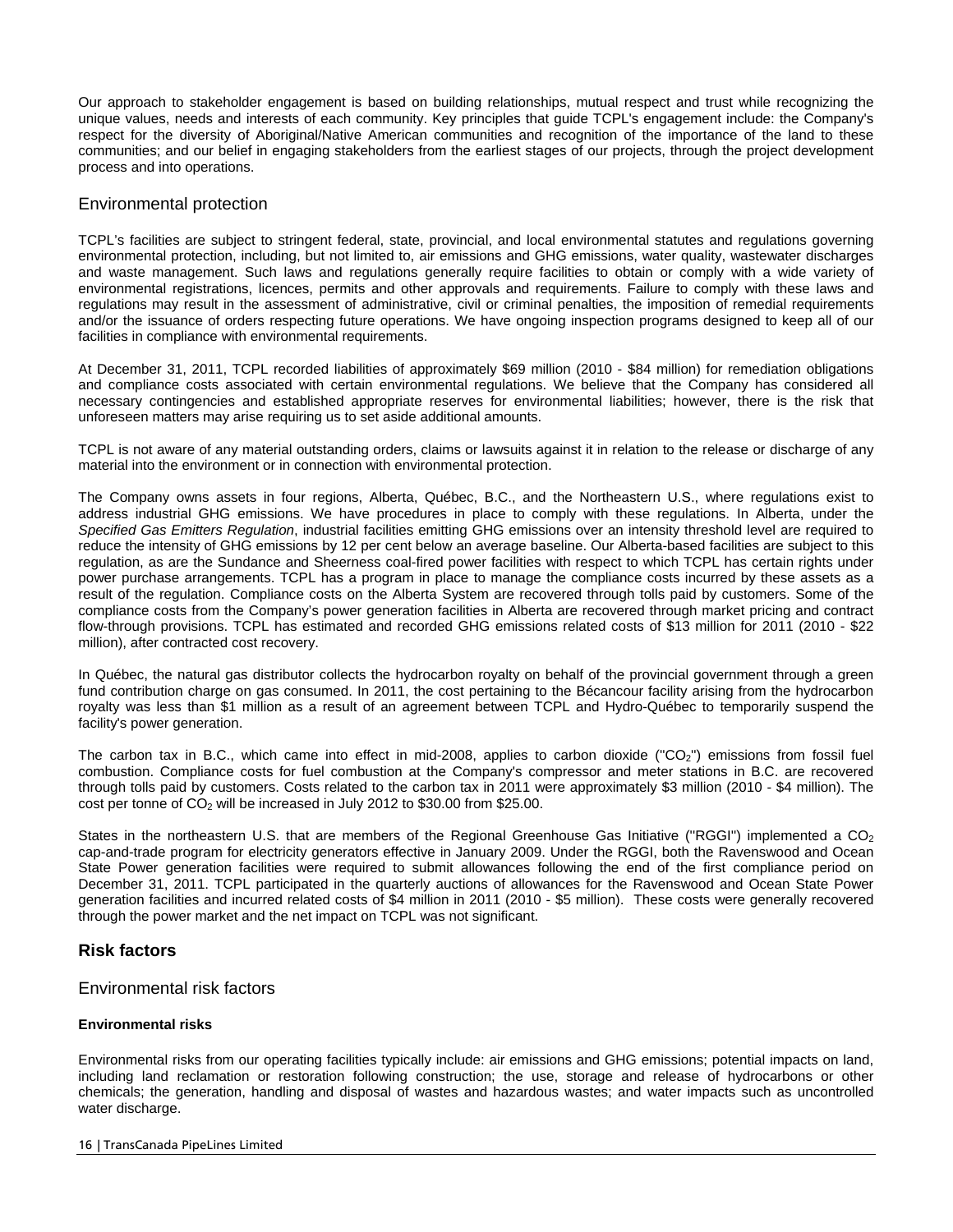TCPL 's assets are located throughout North America and the Company's facility design must deal with different geographical areas. In northern regions, changing permafrost distribution due to warmer temperatures have been experienced, however, very few kilometers of our pipeline systems are currently in permafrost regions. If we build new facilities in northern areas, the Company's facility designs will take into account the potential for changing permafrost distribution.

As mentioned above, our operations are subject to various environmental laws and regulations that establish compliance and remediation obligations. Compliance obligations can result in significant costs associated with installing and maintaining pollution controls, fines and penalties resulting from any failure to comply, and potential limitations on operations. Remediation obligations can result in significant costs associated with the investigation and remediation of contaminated properties, and with damage claims arising from the contamination of properties. It is not possible for TCPL to estimate the amount and timing of all future expenditures related to environmental matters due to:

- uncertainties in estimating pollution control and clean up costs, including at sites where only preliminary site investigation or agreements have been completed
- the potential discovery of new contaminated sites or additional information at existing contaminated sites
- the uncertainty in quantifying the Company's liability under environmental laws that impose joint and several liability on all potentially responsible parties
- the evolving nature of environmental laws and regulations, including the interpretation and enforcement of them; and
- the potential for litigation on existing or discontinued assets.

#### **Changing legislation and regulations**

The impact of new or proposed federal, state, and/or provincial safety and environmental laws, regulations, guidelines and enforcement in Canada and the U.S. on our business is not yet certain. We make assumptions about possible expenditures for safety and environmental matters based on current laws and regulations and interpretations thereof. If the laws or regulations or the interpretation thereof changes, the Company's assumptions may change. Incremental costs may or may not be recoverable under existing rate structures or commercial agreements. Proposed changes in environmental policy, legislation or regulation are routinely monitored by TCPL, and where the risks are potentially large or uncertain, the Company works independently or through industry associations to comment on proposals.

In April 2010, the Environmental Protection Agency ("EPA") published an Advanced Notice of Proposed Rulemaking to solicit comments with respect to EPA reassessment of current regulations under the *Toxic Substances Control Act*, governing the authorized use of polychlorinated biphenyls in certain equipment. Following a review of comments, the EPA has indicated that the use authorization for pipelines will likely remain in place but that requirements to use the authorization may become more strict. These changes would likely result in increased costs for our impacted pipelines. Proposed EPA rules are expected in 2012.

In Canada, development of the major elements of an Air Quality Management System (''AQMS'') continued in 2011 following endorsement of the AQMS in October 2010 by the Canadian Council of Ministers of the Environment. Two key aspects of the AQMS are of particular interest to us: the Base Level Industry Emissions Standards, which assumes that all significant industrial sources of emissions in Canada should be expected to meet, base-level of environmental performance; and air zone management, which is intended to address the sources of air pollution and the actions that are required to ensure that a specified level of air quality is improved or maintained in a specified region. While our Canadian based facilities would likely be impacted by AQMS, the potential financial impact of this initiative is currently unknown.

Regulation of air pollutant emissions under the U.S. *Clean Air Act* and state regulations continue to evolve. A number of EPA initiatives could lead to impacts ranging from requirements to install enhanced emissions control equipment, to additional administrative and reporting requirements. At this time, there is insufficient detail to accurately determine the potential impacts of these initiatives. While the majority of the proposals are not expected to be material to TCPL, we anticipate additional future costs related to the monitoring and control of air emissions.

In addition to those climate change policies already in place, there are also federal, regional, state, and provincial initiatives currently in development. While recent political and economic events may significantly affect the scope and timing of new policies, we anticipate that most of the Company's facilities in Canada and the U.S. are or will be subject to federal and/or regional climate change regulations to manage industrial GHG emissions.

In August 2011, the Canadian government published the first sector specific draft regulation that will impact industrial GHG emissions. This proposed regulation is focused on the coal-fired generation of electricity and requires a natural gas performance standard for all coal-fired facilities reaching the end of their economic life. The draft regulation is expected to come into effect in July 2015. This process is not expected to pose a significant risk or financial impact to our existing facilities and may present opportunities for new power generation investment. Additional sectors, including the natural gas-fired generation of electricity and upstream oil and gas facility sectors, are expected to begin consultations with Environment Canada.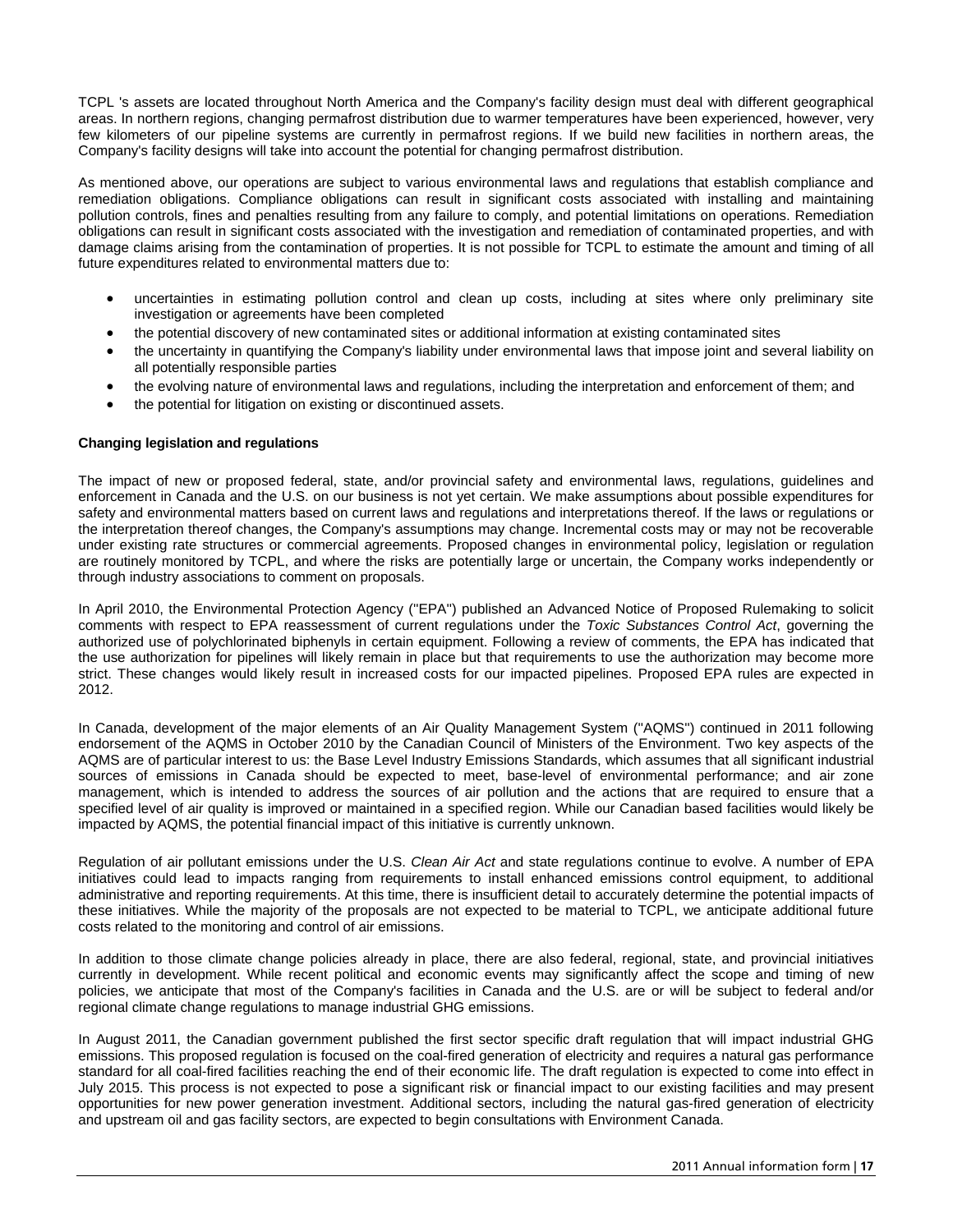The Western Climate Initiative (''WCI'') continues to work toward implementing a regional cap-and-trade program. California and Québec are the only WCI members with cap-and-trade regulations. In December 2011, the Government of Québec adopted the ''Regulation respecting the cap-and-trade system for greenhouse gas emission allowances''. The initial phase of the cap-andtrade system will begin January 1, 2013. The regulation will have a limited impact on TCPL's Bécancour power generation facility and natural gas pipeline assets. With respect to California, the Air Resources Board adopted a cap-and-trade regulation in October 2011. The regulation is divided into two phases: the first, beginning in 2013, will include all major industrial sources and electricity utilities; the second, starting in 2015, will cover distributors of transportation fuels, natural gas and other fuels. The regulation may impact the Company's importation of electricity into the state.

TCPL monitors climate change policy developments and, when warranted, participates in policy discussions in jurisdictions where we have operations. We are also continuing our programs to manage GHG emissions from our facilities and to evaluate new processes and technologies that result in improved efficiencies and lower GHG emission rates. For example, in 2011 TCPL participated in a number of multi-stakeholder expert groups that were established to develop equipment standards in Canada. TCPL participated both independently and through industry associations.

### Other risk factors

A discussion of the Company's risk factors can be found in the MD&A under the headings N*atural Gas Pipelines – Opportunities and Developments*, *Natural Gas Pipelines – Business Risks, Natural Gas Pipelines – Outlook*, *Oil Pipelines – Opportunities and Developments, Oil Pipelines – Business Risks*, *Oil Pipelines – Outlook, Energy – Opportunities and Developments, Energy – Business Risks*, *Energy – Outloo*k and *Risk Management and Financial Instruments*.

### **Dividends**

All of TCPL's common shares are held by TransCanada and as a result, any dividends declared by TCPL on its common shares are paid to TransCanada. TCPL's Board has not adopted a formal dividend policy. The Board reviews the financial performance of TCPL quarterly and makes a determination of the appropriate level of dividends to be declared in the following quarter. Currently, TransCanada's payment of dividends is primarily funded from dividends it receives as the sole common shareholder of TCPL. Provisions of various trust indentures and credit arrangements to which TCPL is a party restrict TCPL's ability to declare and pay dividends to TransCanada and preferred shareholders under certain circumstances and, if such restrictions apply, they may, in turn, have an impact on TransCanada's ability to declare and pay dividends, on its common and preferred shares. In the opinion of TCPL management, such provisions do not currently restrict or alter TCPL's ability to declare or pay dividends.

The holders of TCPL's cumulative redeemable first preferred shares, series U (the ''Series U Preferred Shares'') are entitled to receive as and when declared by the Board, fixed cumulative cash dividends at an annual rate of \$2.80 per share, payable quarterly. The dividends declared per share on TCPL's respective common shares, Series U Preferred Shares, and cumulative redeemable first preferred shares, series Y (the ''Series Y Preferred Shares'') during the past three completed financial years are set forth in the following table.

|                                                 | 2011   | 2010   | 2009   |
|-------------------------------------------------|--------|--------|--------|
| Dividends declared on common shares"            | \$1.75 | \$1.67 | \$1.62 |
| Dividends declared on Series U Preferred Shares | \$2.80 | \$2.80 | \$2.80 |
| Dividends declared on Series Y Preferred Shares | \$2.80 | \$2.80 | \$2.80 |

(1) TCPL dividends on its common shares are declared in an amount equal to the aggregate cash dividend paid by TransCanada to its public shareholders. The amounts presented reflect the aggregate amount divided by the total outstanding common shares of TCPL.

### **Description of capital structure**

### Share capital

TCPL's authorized share capital consists of an unlimited number of common shares, of which 703,861,065 were issued and outstanding at Year End, and an unlimited number of first preferred shares and second preferred shares, issuable in series. There were 4,000,000 Series U Preferred Shares and 4,000,000 Series Y Preferred Shares issued and outstanding at Year End. The following is a description of the material characteristics of each of these classes of shares.

#### **Common shares**

As the holder of all of TCPL's common shares, TransCanada holds all the voting rights in those common shares.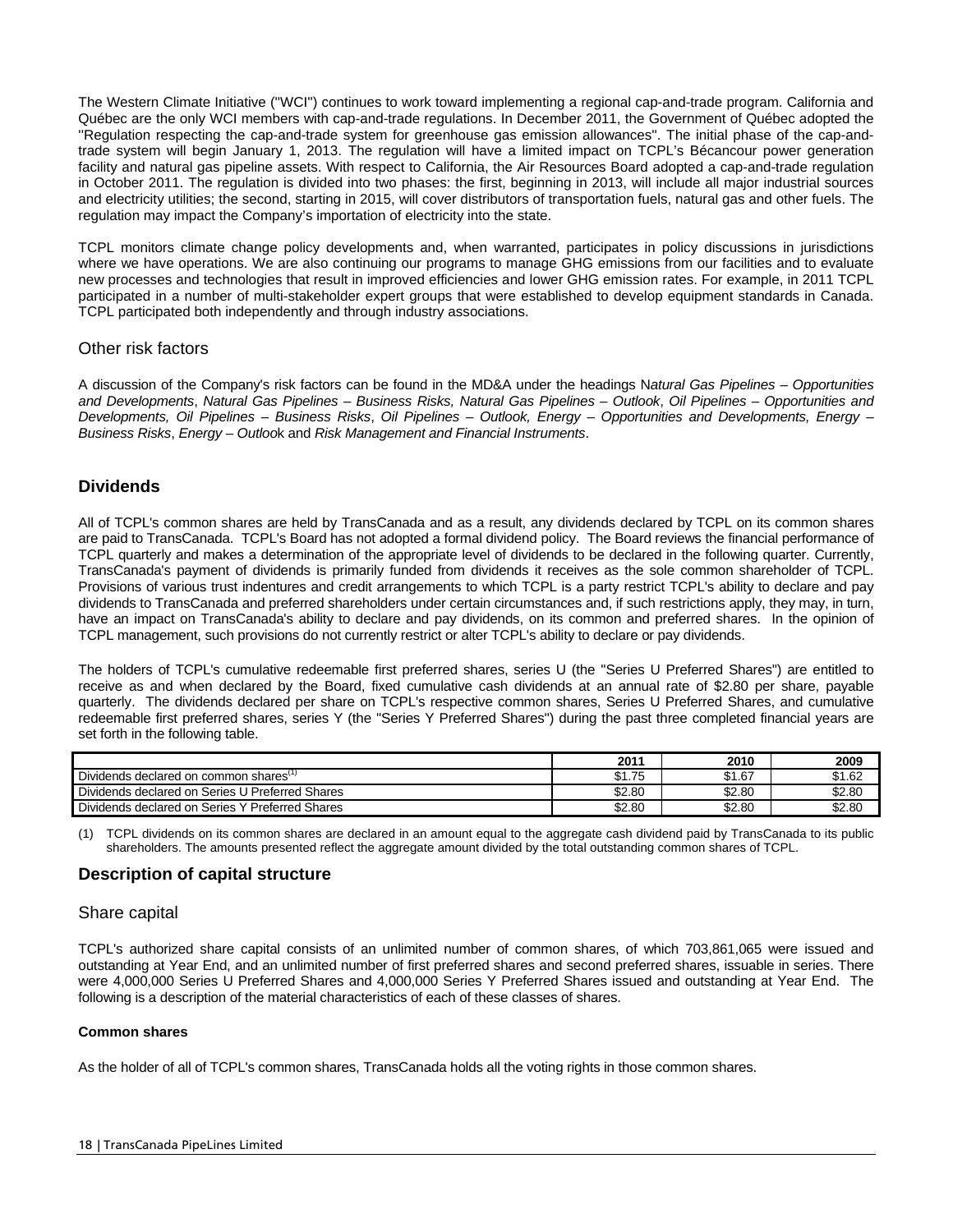### **Series U Preferred Shares**

Subject to certain limitations, the Board may, from time to time, issue first preferred shares in one or more series and determine for any such series, its designation, number of shares and respective rights, privileges, restrictions and conditions. The first preferred shares as a class have, among others, the provisions described below.

The holders of the Series U Preferred Shares are entitled to receive dividends as set out above under *Dividends*.

The first preferred shares of each series rank on a parity with the first preferred shares of every other series, and are entitled to preference over the common shares and any other shares ranking junior to the first preferred shares with respect to the payment of dividends, the repayment of capital and the distribution of assets of TCPL in the event of a liquidation, dissolution or winding up of TCPL.

TCPL is entitled to purchase for cancellation, some or all of the Series U Preferred Shares outstanding at the lowest price which such shares are obtainable, in the opinion of the Board, but not exceeding \$50.00 per share plus costs of purchase. Furthermore, TCPL may redeem, on or after October 15, 2013, some or all of the Series U Preferred Shares upon payment for each share at \$50.00 per share.

Except as provided by the CBCA or as referred to below, the holders of the first preferred shares will not have any voting rights nor will they be entitled to receive notice of or to attend shareholders' meetings unless and until TCPL fails to pay, in the aggregate, six quarterly dividends on the Series U Preferred Shares.

The provisions attaching to the first preferred shares as a class may be modified, amended or varied only with the approval of the holders of the first preferred shares as a class. Any such approval to be given by the holders of the first preferred shares may be given by the affirmative vote of the holders of not less than sixty-six and two-thirds per cent of the first preferred shares represented and voted at a meeting or adjourned meeting of such holders.

### **Series Y Preferred Shares**

The rights, privileges, restrictions and conditions attaching to the Series Y Preferred Shares are substantially identical to those attaching to the Series U Preferred Shares, except that the Series Y Preferred Shares are redeemable by TCPL after March 5, 2014.

### Debt

The following table sets out the issuances by TCPL of senior unsecured notes, medium term unsecured note debentures and junior subordinated notes with terms to maturity in excess of one year, during the 12 months ended December 31, 2011.

| Date Issued       | <b>Issue Price per</b><br>\$1,000 Principal<br><b>Amount of Notes</b> | Aggregate<br><b>Issue Price</b> |
|-------------------|-----------------------------------------------------------------------|---------------------------------|
| November 15, 2011 | $\mathsf{USS998.67}^\text{\tiny{(1)}}$                                | US\$500.000.000                 |
| November 15, 2011 | ${\sf US\$994.00^{(1)}}$                                              | US\$250.000.000                 |

(1) These notes were issued under the same base prospectus supplement. Notes maturing in 2021 were issued at 99.867 per cent and notes maturing in 2041 were issued at 99.400 per cent.

There are no provisions associated with this debt that entitle debt holders to voting rights. From time to time, TCPL issues commercial paper for terms not exceeding nine months.

# **Credit ratings**

The following table sets out the current credit ratings assigned to those outstanding classes of securities of TCPL which have been rated by DBRS Limited (''DBRS''), Moody's Investors Service, Inc. (''Moody's'') and Standard & Poor's (''S&P''):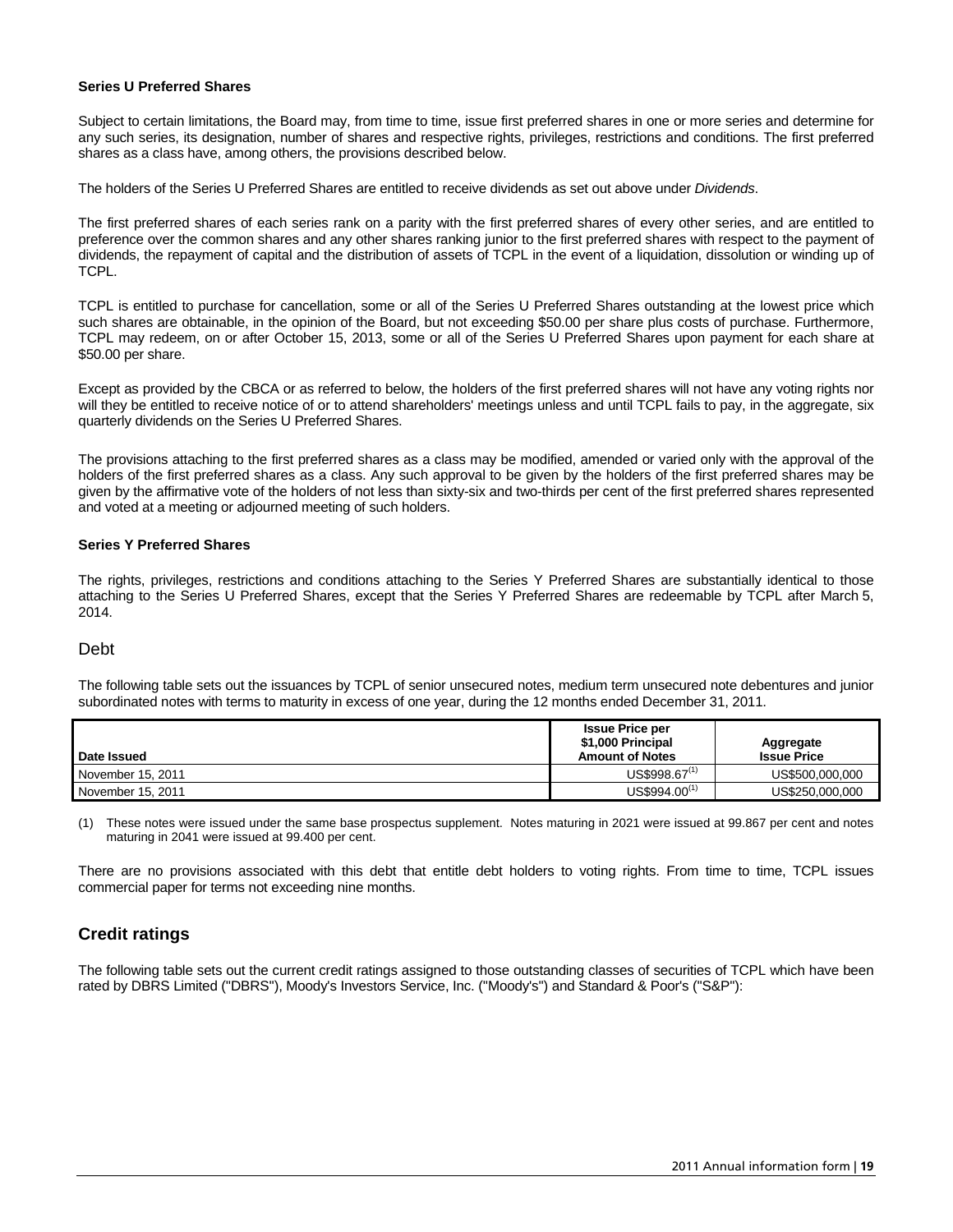|                           | <b>DBRS</b> | Moody's | S&P        |
|---------------------------|-------------|---------|------------|
| Senior unsecured debt     |             |         |            |
| Debentures                |             | A3      | $A-$       |
| Medium-term notes         |             | A3      | $A-$       |
| Junior subordinated notes | BBB (high)  | Baa1    | <b>BBB</b> |
| <b>Preferred shares</b>   | Pfd-2 (low) | Baa2    | $P-2$      |
| Commercial paper          | $R-1$ (low) |         | $A-2$      |
| Trending /rating outlook  | Stable      | Stable  | Stable     |

Credit ratings are intended to provide investors with an independent measure of credit quality of an issue of securities. Credit ratings are not recommendations to purchase, hold or sell securities and do not address the market price or suitability of a specific security for a particular investor. There is no assurance that any rating will remain in effect for any given period of time or that any rating will not be revised or withdrawn entirely by a rating agency in the future if, in its judgment, circumstances so warrant.

The Company paid fees to each of DBRS, Moody's and S&P for the credit ratings rendered on each of the outstanding classes of securities noted above. No additional payments were made to DBRS, Moody's and S&P in respect of any other services provided to the Company during the past two years.

The information concerning the Company's credit ratings relates to the Company's financing costs, liquidity and operations. The availability of TCPL's funding options may be affected by certain factors, including the global capital market environment and outlook as well as the Company's financial performance. TCPL's access to capital markets at competitive rates is dependent on its credit rating and rating outlook, as determined by credit rating agencies such as DBRS, Moody's and S&P, and if TCPL's ratings were downgraded the Company's financing costs and future debt issuances could be unfavorably impacted. A description of the rating agencies' credit ratings listed in the table above is set out below.

# DBRS Limited (DBRS)

DBRS has different rating scales for short- and long-term debt and preferred shares. ''High'' or ''low'' grades are used to indicate the relative standing within all rating categories other than AAA and D. The absence of either a ''high'' or ''low'' designation indicates the rating is in the ''middle'' of the category. The R-1 (low) rating assigned to TCPL's short-term debt is in the third highest of ten rating categories and indicates good credit quality. The overall strength is not as favourable as higher rating categories, but any qualifying negative factors that exist are considered manageable. The A rating assigned to TCPL's senior unsecured debt is in the third highest of ten categories for long-term debt. Long-term debt rated A is good credit quality. The capacity for the payment of interest and principal is substantial, but of lesser credit quality than that of AA rated securities. Long-term debt rated A may be vulnerable to future events but qualifying negative factors are considered manageable. The BBB (high) rating assigned to junior subordinated notes is in the fourth highest of the ten categories for long-term debt. Long-term debt rated BBB is of adequate credit quality. The capacity for the payment of interest and principal is considered acceptable, but it may be vulnerable to future events. The Pfd-2 (low) rating assigned to TCPL's and TransCanada's preferred shares is in the second highest of six rating categories for preferred shares. Preferred shares rated Pfd-2 are of satisfactory credit quality. Protection of dividends and principal is still substantial; however, earnings, the balance sheet and coverage ratios are not as strong as Pfd-1 rated companies. In general, Pfd-2 ratings correspond with long-term debt rated in the A category.

# Moody's Investors Service, Inc. (Moody's)

Moody's has different rating scales for short- and long-term obligations. Numerical modifiers 1, 2 and 3 are applied to each rating classification from Aa through Caa, with 1 being the highest and 3 being the lowest. The A3 rating assigned to TCPL's senior unsecured debt is in the third highest of nine rating categories for long-term obligations. Obligations rated A are considered upper medium grade and are subject to low credit risk. The Baa 1 and Baa2 ratings assigned to TCPL's junior subordinated debt and preferred shares, respectively, are in the fourth highest of nine rating categories for long-term obligations, with the junior subordinated debt ranking slightly higher within the Baa rating category with a modifier of 1 as opposed to the modifier of 2 on the preferred shares. Obligations rated Baa are subject to moderate credit risk, are considered medium-grade, and as such, may possess certain speculative characteristics.

# Standard & Poor's (S&P)

S&P has different rating scales for short- and long-term obligations. Ratings from AA through CCC may be modified by the addition of a plus (+) or minus (-) sign to show the relative standing within a particular rating category. The A- rating assigned to TCPL's senior unsecured debt is in the third highest of ten rating categories for long-term obligations. An A rating indicates the obligor's capacity to meet its financial commitment is strong; however, the obligation is slightly more susceptible to the adverse effects of changes in circumstances and economic conditions than obligations in higher rated categories. As guarantor of a U.S. subsidiary's commercial paper program, TCPL has been assigned a commercial paper rating of A-2 which is the second highest of nine rating categories for short-term debt obligations. A short term debt rated A-2 is somewhat more susceptible to adverse effects of changes in economic conditions than higher rated categories; however, the capacity to meet all financial commitments remains satisfactory. The BBB and P-2 ratings assigned to TCPL's junior subordinated notes and TCPL's and TransCanada's preferred shares exhibits adequate protection parameters. However, adverse economic conditions or changing circumstances are more likely to lead to a weakened capacity of the obligor to meet its financial commitment on the obligation.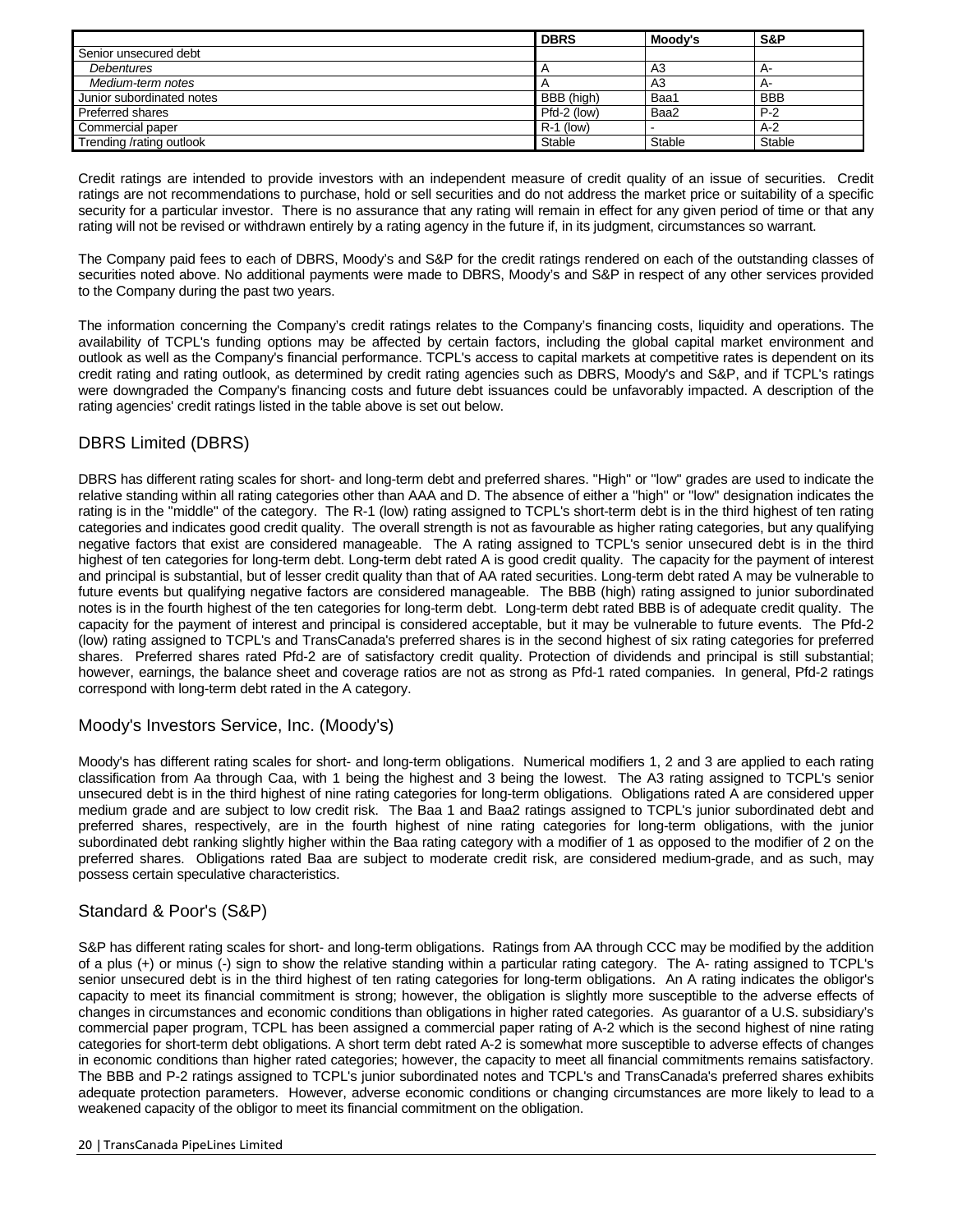# **Market for securities**

TransCanada holds all of the common shares of TCPL and these are not listed on a public market. During 2011 and 2012 to date, 738,507,894 common shares of TCPL were issued to TransCanada as set out in the following table:

| <b>Date</b>       | <b>Number of TCPL Common Shares</b> | <b>Price per TCPL Common Share</b> | <b>Aggregate Issuance Price</b> |
|-------------------|-------------------------------------|------------------------------------|---------------------------------|
| December 15, 2011 | 56.324.806                          | \$41.61                            | \$2,400,000,000                 |
| January 30, 2012  | 6.509.161                           | \$41.48                            | \$270,000,000                   |

TransCanada's common shares are listed on the Toronto Stock Exchange (''TSX'') and the New York Stock Exchange (''NYSE'') under the symbol ''TRP''. TransCanada's cumulative redeemable first preferred shares, series 1, 3 and 5 have been listed for trading on the TSX since September 30, 2009, March 11, 2010 and June 29, 2010, under the symbols ''TRP.PR.A'', ''TRP.PR.B'', and ''TRP.PR.C'', respectively. The following tables set forth the reported monthly high, low, and month-end closing trading prices and monthly trading volumes of the common shares of TransCanada on the TSX and the NYSE, and the respective series 1, 3, and 5 preferred shares on the TSX, for the period indicated:

### **Common shares**

|                  | TSX (TRP) |         |              | NYSE (TRP)    |        |        |              |               |
|------------------|-----------|---------|--------------|---------------|--------|--------|--------------|---------------|
|                  | High      | Low     | <b>Close</b> | <b>Volume</b> | High   | Low    | <b>Close</b> | <b>Volume</b> |
| Month            | $($ \$)   | $($ \$) | $($ \$)      | <b>Traded</b> | (US\$) | (US\$) | (US\$)       | <b>Traded</b> |
| December 2011    | 44.74     | 42.03   | 44.53        | 38,155,545    | 43.95  | 40.55  | 43.67        | 10,540,577    |
| November 2011    | 42.90     | 39.25   | 42.88        | 40,551,335    | 42.54  | 38.62  | 41.80        | 22,065,841    |
| October 2011     | 44.10     | 39.81   | 42.37        | 41,926,225    | 44.38  | 37.58  | 43.04        | 15,887,005    |
| September 2011   | 43.23     | 40.27   | 42.54        | 33,171,287    | 43.79  | 39.08  | 40.49        | 16,346,869    |
| August 2011      | 42.36     | 37.00   | 42.36        | 41,333,472    | 43.20  | 37.29  | 43.15        | 26,402,340    |
| <b>July 2011</b> | 42.39     | 39.42   | 40.14        | 32,882,839    | 44.08  | 40.66  | 41.95        | 8,871,558     |
| June 2011        | 43.72     | 41.07   | 42.35        | 33,597,026    | 45.09  | 41.76  | 43.84        | 8,832,316     |
| May 2011         | 43.48     | 40.75   | 43.39        | 27.895.419    | 44.97  | 42.10  | 44.83        | 7,444,917     |
| April 2011       | 40.71     | 38.95   | 40.71        | 24,366,705    | 43.02  | 40.37  | 42.94        | 7,523,263     |
| March 2011       | 39.64     | 37.73   | 39.31        | 36,681,641    | 40.76  | 37.88  | 40.53        | 12,204,704    |
| February 2011    | 39.19     | 36.53   | 39.04        | 37,966,180    | 40.32  | 36.76  | 40.21        | 9,750,606     |
| January 2011     | 38.40     | 36.10   | 36.55        | 32,309,382    | 38.61  | 36.12  | 36.54        | 8,313,201     |

### Series 1 preferred shares

|                  | TSX (TRP.PR.A) |             |                      |                         |  |  |
|------------------|----------------|-------------|----------------------|-------------------------|--|--|
| <b>Month</b>     | High<br>(\$)   | Low<br>(\$) | <b>Close</b><br>(\$) | Volume<br><b>Traded</b> |  |  |
| December 2011    | 26.50          | 25.85       | 26.21                | 154,033                 |  |  |
| November 2011    | 26.38          | 25.66       | 26.02                | 215,475                 |  |  |
| October 2011     | 26.05          | 25.71       | 25.97                | 305,469                 |  |  |
| September 2011   | 26.32          | 25.78       | 25.85                | 221.164                 |  |  |
| August 2011      | 26.28          | 25.65       | 25.85                | 156,599                 |  |  |
| <b>July 2011</b> | 26.20          | 25.81       | 26.07                | 226.612                 |  |  |
| June 2011        | 26.24          | 25.68       | 25.94                | 278,119                 |  |  |
| May 2011         | 26.25          | 25.65       | 25.66                | 1,207,022               |  |  |
| April 2011       | 26.00          | 25.70       | 25.80                | 172.341                 |  |  |
| March 2011       | 26.00          | 25.40       | 25.75                | 282,270                 |  |  |
| February 2011    | 26.36          | 25.40       | 25.64                | 479,357                 |  |  |
| January 2011     | 26.25          | 25.75       | 26.21                | 601.031                 |  |  |

### Series 3 preferred shares

|                  | TSX (TRP.PR.B) |               |       |         |  |  |
|------------------|----------------|---------------|-------|---------|--|--|
|                  | <b>High</b>    | <b>Volume</b> |       |         |  |  |
| <b>Month</b>     | (\$)           | (\$)          | (\$)  | Traded  |  |  |
| December 2011    | 25.89          | 24.94         | 25.75 | 165,577 |  |  |
| November 2011    | 25.45          | 24.97         | 25.16 | 359,674 |  |  |
| October 2011     | 25.39          | 24.96         | 25.25 | 350.993 |  |  |
| September 2011   | 25.38          | 25.00         | 25.12 | 221,672 |  |  |
| August 2011      | 25.67          | 24.81         | 25.01 | 278,636 |  |  |
| <b>July 2011</b> | 25.92          | 25.15         | 25.67 | 501,178 |  |  |
| June 2011        | 25.54          | 24.93         | 25.20 | 343.637 |  |  |
| May 2011         | 25.44          | 24.85         | 24.99 | 326,765 |  |  |
| April 2011       | 25.39          | 24.93         | 25.20 | 328,708 |  |  |
| March 2011       | 25.20          | 24.42         | 24.96 | 389,964 |  |  |
| February 2011    | 25.35          | 24.36         | 24.79 | 336,606 |  |  |
| January 2011     | 25.48          | 24.70         | 25.02 | 499.120 |  |  |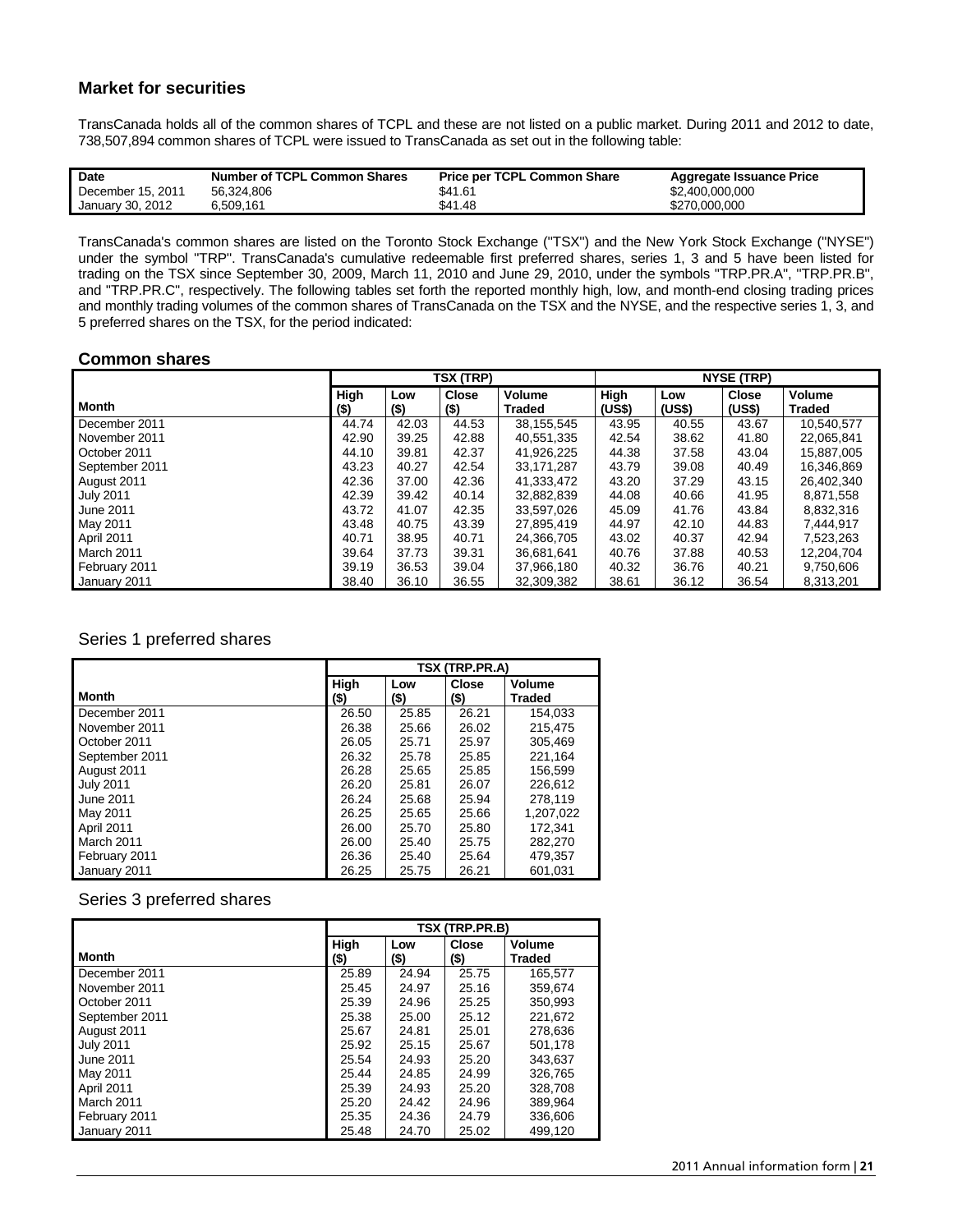# Series 5 preferred shares

|                  | TSX (TRP.PR.C) |       |       |               |  |  |
|------------------|----------------|-------|-------|---------------|--|--|
| <b>Month</b>     | High           | Low   | Close | Volume        |  |  |
|                  | (\$)           | (\$)  | (\$)  | <b>Traded</b> |  |  |
| December 2011    | 26.67          | 25.58 | 25.80 | 175,643       |  |  |
| November 2011    | 25.98          | 25.45 | 25.84 | 388.764       |  |  |
| October 2011     | 25.60          | 25.00 | 25.49 | 696.761       |  |  |
| September 2011   | 26.44          | 25.27 | 25.46 | 281.423       |  |  |
| August 2011      | 26.00          | 25.45 | 25.77 | 308,562       |  |  |
| <b>July 2011</b> | 26.10          | 25.50 | 25.88 | 199,978       |  |  |
| June 2011        | 26.10          | 25.33 | 25.56 | 170.757       |  |  |
| May 2011         | 25.90          | 25.45 | 25.80 | 450.511       |  |  |
| April 2011       | 25.73          | 25.27 | 25.52 | 154,113       |  |  |
| March 2011       | 25.89          | 25.19 | 25.73 | 724,705       |  |  |
| February 2011    | 25.76          | 25.12 | 25.39 | 378,470       |  |  |
| January 2011     | 26.15          | 25.28 | 25.49 | 541,030       |  |  |

In addition, the Series U Preferred Shares and Series Y Preferred Shares are listed on the TSX under the symbols "TCA.PR.X", and ''TCA.PR.Y'', respectively. The following table sets forth the reported monthly high and low trading prices and monthly trading volumes of the Series U Preferred Shares and the Series Y Preferred Shares.

# Series U Preferred Shares and Series Y Preferred Shares

|                  |         | Series U (TCA.PR.X) |              |               | Series Y (TCA.PR.Y) |         |              |               |
|------------------|---------|---------------------|--------------|---------------|---------------------|---------|--------------|---------------|
|                  | High    | Low                 | <b>Close</b> | <b>Volume</b> | <b>High</b>         | Low     | <b>Close</b> | <b>Volume</b> |
| Month            | $($ \$) | $($ \$)             | $($ \$)      | Traded        | $($ \$)             | $($ \$) | $($ \$)      | Traded        |
| December 2011    | 53.25   | 52.01               | 52.22        | 30.890        | 53.26               | 52.16   | 52.75        | 32,847        |
| November 2011    | 53.20   | 50.00               | 52.86        | 37,032        | 53.34               | 52.12   | 52.72        | 47,968        |
| October 2011     | 52.49   | 50.65               | 52.33        | 38,222        | 52.59               | 51.01   | 52.16        | 35,562        |
| September 2011   | 52.21   | 50.87               | 51.05        | 35,488        | 53.27               | 50.90   | 51.39        | 41,283        |
| August 2011      | 51.79   | 50.25               | 51.06        | 64,190        | 51.99               | 50.30   | 51.31        | 72,989        |
| <b>July 2011</b> | 50.65   | 50.04               | 50.42        | 56,925        | 50.74               | 50.01   | 50.12        | 52,823        |
| June 2011        | 51.06   | 50.04               | 50.29        | 70,166        | 51.11               | 49.93   | 50.10        | 50,688        |
| May 2011         | 50.94   | 50.04               | 50.52        | 44.395        | 50.79               | 49.96   | 50.63        | 69,084        |
| April 2011       | 50.35   | 49.95               | 50.24        | 127,788       | 50.44               | 49.95   | 50.25        | 92,921        |
| March 2011       | 50.60   | 49.82               | 49.91        | 164.677       | 50.61               | 49.80   | 49.91        | 157.497       |
| February 2011    | 50.65   | 50.01               | 50.29        | 157,372       | 51.00               | 50.10   | 50.30        | 187,789       |
| January 2011     | 50.60   | 49.78               | 50.38        | 65.989        | 50.80               | 49.50   | 50.60        | 93,867        |

# **Directors and officers**

As of February 17, 2012, the directors and officers of TransCanada as a group beneficially owned, or exercised control or direction, directly or indirectly, over an aggregate of 551,756 common shares of TransCanada. This constitutes less than one per cent of TransCanada's common shares. The Company collects this information from our directors and officers but otherwise we have no direct knowledge of individual holdings of TransCanada's securities.

# **Directors**

The following table sets forth the names of the 14 directors who serve on the Board as at the date hereof together with their jurisdictions of residence, all positions and offices held by them with TCPL and the Company's significant affiliates, their principal occupations or employment during the past five years and the year from which each director has continually served as a director of TCPL. Positions and offices held with TransCanada are also held by such person at TCPL. Each director holds office until the next annual meeting or until his or her successor is earlier elected or appointed.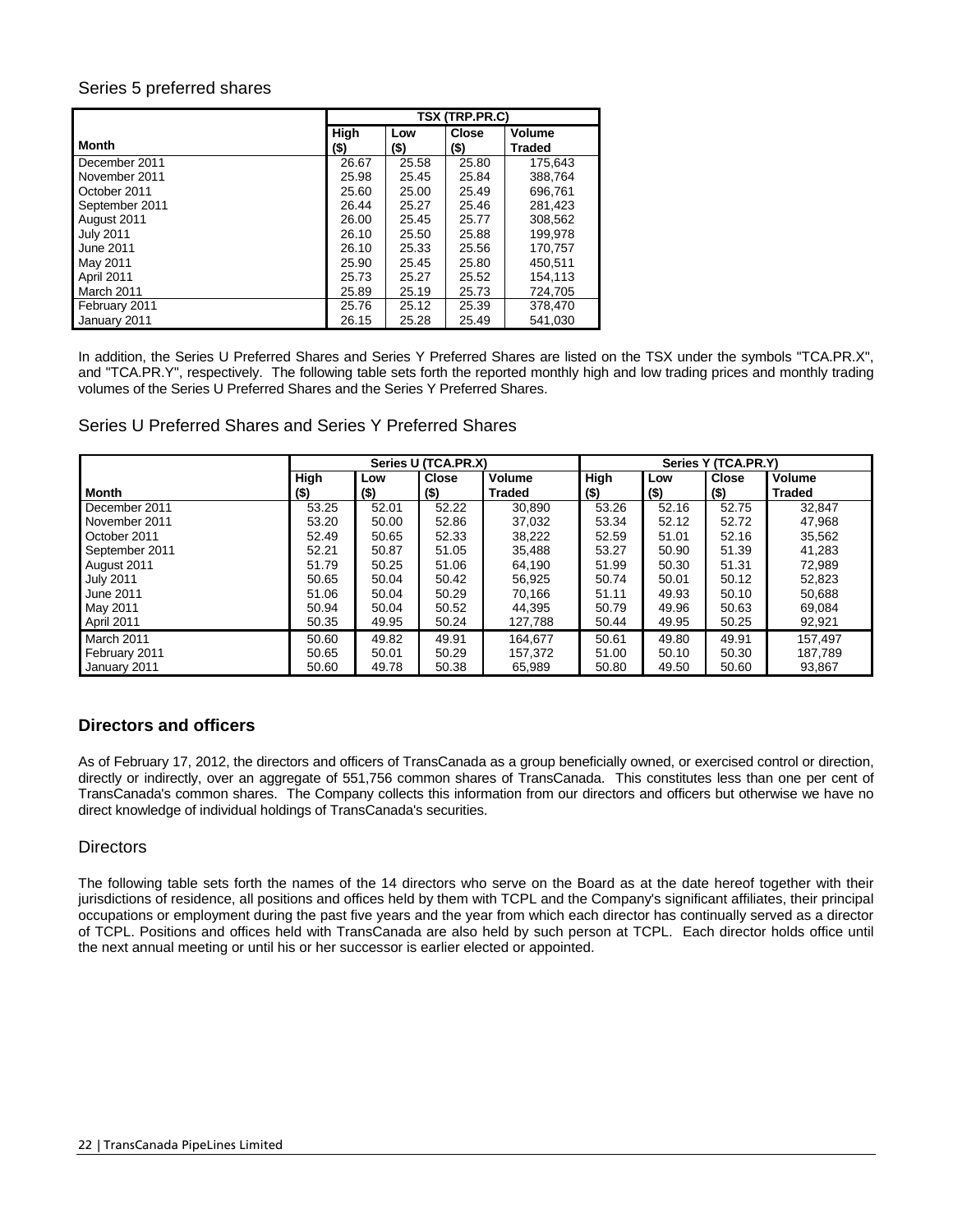| Name and<br>place of residence                                                 | Principal occupation during the five preceding years                                                                                                                                                                                                                                                                                                                                                                                                                                                                                                                  | Director since |
|--------------------------------------------------------------------------------|-----------------------------------------------------------------------------------------------------------------------------------------------------------------------------------------------------------------------------------------------------------------------------------------------------------------------------------------------------------------------------------------------------------------------------------------------------------------------------------------------------------------------------------------------------------------------|----------------|
| Kevin E. Benson<br>Calgary, Alberta<br>Canada                                  | President and Chief Executive Officer, Laidlaw International, Inc. (transportation services)<br>from June 2003 to October 2007. Director, Calgary Airport Authority.                                                                                                                                                                                                                                                                                                                                                                                                  | 2005           |
| Derek H. Burney <sup>(1)</sup> , O.C.<br>Ottawa, Ontario<br>Canada             | Senior strategic advisor at Norton Rose Canada LLP (law firm). Chair (not a Director),<br>International Advisory Board for Garda World Consulting and Investigation/Global Risks<br>Group, a division of Garda World Security Corporation since 2008. Chair, Canwest Global<br>Communications Corp. (communications) from August 2006 (director since April 2005) to<br>October 2010 and lead director at Shell Canada Limited (oil and gas) from April 2001 to May<br>2007.                                                                                          | 2005           |
| Wendy K. Dobson<br>Uxbridge, Ontario<br>Canada                                 | Professor, Rotman School of Management. Director, Institute for International Business,<br>University of Toronto and Director, the Toronto-Dominion Bank. Vice Chair, Canadian Public<br>Accountability Board until February 2010 and Chair of the Audit Committee of the same<br>organization from 2003 to 2009.                                                                                                                                                                                                                                                     | 1992           |
| E. Linn Draper<br>Lampasas, Texas<br>U.S.                                      | Director, Alliance Data Systems Corporation (data processing and services) and Director,<br>Alpha Natural Resources, Inc. (mining). Chair, NorthWestern Corporation (conducting<br>business as NorthWestern Energy) (oil and gas).                                                                                                                                                                                                                                                                                                                                    | 2005           |
| The Hon. Paule Gauthier,<br>P.C., O.C., O.Q., Q.C.<br>Québec, Québec<br>Canada | Senior Partner, Stein Monast L.L.P. (law firm). Director, Metro Inc., Royal Bank of Canada,<br>Care Canada and the Fondation du Musée national des beaux-arts du Québec. Director,<br>Institut Québecois des Hautes Études Internationales, Laval University from 2002 until 2009<br>and RBC Dexia Investors Trust until October 2009.                                                                                                                                                                                                                                | 2002           |
| Russell K. Girling<br>Calgary, Alberta<br>Canada                               | President and Chief Executive Officer, TransCanada since July 1, 2010. Chief Operating<br>Officer from July 2009 to June 30, 2010 and President, Pipelines from June 2006 to June 30,<br>2010. Director, Agrium Inc.                                                                                                                                                                                                                                                                                                                                                  | 2010           |
| S. Barry Jackson<br>Calgary, Alberta<br>Canada                                 | Chair of the Board, TransCanada since April 2005. Director, Nexen Inc. (oil and gas) and<br>Director, WestJet Airlines Ltd. Director Cordero Energy Inc. from April 2005 to September<br>2008.                                                                                                                                                                                                                                                                                                                                                                        | 2002           |
| Paul L. Joskow<br>New York, New York<br>U.S.                                   | Economist and President of the Alfred P. Sloan Foundation. Professor of Economics,<br>Emeritus, Massachusetts Institute of Technology (MIT) where he has been on the faculty<br>since 1972. Director, Exelon Corporation (energy), and a trustee of Putnam Mutual Funds.<br>Director of the MIT Center for Energy and Environmental Policy Research from 1999 to 2007<br>and Director of National Grid plc from 2000 to 2007.                                                                                                                                         | 2004           |
| John A. MacNaughton <sup>(2)</sup> ,<br>C.M.<br>Toronto, Ontario<br>Canada     | Chair of the Business Development Bank of Canada. Chair of the Independent Nominating<br>Committee of the Canada Employment Insurance Financing Board since 2008. Member of<br>the Prime Minister's Advisory Committee on the Public Service. Chair, CNSX Markets Inc.<br>(formerly the Canadian Trading and Quotation System Inc.) (stock exchange) from 2006 to<br>July 2010. Director, Nortel Networks Corporation and Nortel Networks Limited (the principal<br>operating subsidiary of Nortel Networks Corporation) (technology) from 2005 to September<br>2010. | 2006           |
| David P. O'Brien <sup>(4)</sup><br>Calgary, Alberta<br>Canada                  | Chair, Encana Corporation (oil and gas) since April 2002 and Chair, Royal Bank of Canada<br>since February 2004. Director, Molson Coors Brewing Company, and Enerplus Corporation.<br>Member of the Science, Technology and Innovation Council of Canada.                                                                                                                                                                                                                                                                                                             | 2001           |
| Paula Rosput Reynolds<br>Seattle, Washington<br>U.S.                           | President and Chief Executive Officer of PreferWest, LLC (business advisory group) since<br>October 2009. Director of Anadarko Petroleum Corporation, Delta Air Lines, Inc. and BAE<br>Systems plc. Vice Chairman and Chief Restructuring Officer of American International Group<br>Inc. (insurance and financial services) from October 2008 to September 2009. President and<br>Chief Executive Officer of Safeco Corporation (insurance) from 2006 to 2008.                                                                                                       | 2011           |
| W. Thomas Stephens <sup>(3)</sup><br>Greenwood Village, Colorado<br>U.S.       | Trustee, Putnam Mutual Funds. Chair and Chief Executive Officer of Boise Cascade, LLC<br>(paper, forest products and timberland assets) from November 2004 to November 2008.<br>Director, Boise Inc. from February 2008 until April 2010.                                                                                                                                                                                                                                                                                                                             | $2007^{(3)}$   |
| D. Michael G. Stewart<br>Calgary, Alberta<br>Canada                            | Director, Canadian Energy Services & Technology Corp., Pengrowth Energy Corporation and<br>C&C Energia Ltd. Director, Orleans Energy Ltd. from October 2008 to December 2010.<br>Director, Pengrowth Corporation (the administrator of Pengrowth Energy Trust) from October<br>2006 to December 2010. Director, Canadian Energy Services Inc. (the general partner of<br>Canadian Energy Services L.P.) from January 2006 to December 2009.                                                                                                                           | 2006           |
| Richard E. Waugh<br>Toronto, Ontario<br>Canada                                 | President and Chief Executive Officer and director of The Bank of Nova Scotia<br>(Scotiabank) since March 2003. Director and President, International Monetary<br>Conference. Vice-Chair, Board of the Institute of International Finance.                                                                                                                                                                                                                                                                                                                            | 2012           |

(1) Canwest Global Communications Corp. (''Canwest'') voluntarily entered into the Companies' Creditors Arrangement Act (''CCAA'') and obtained an order from the Ontario Superior Court of Justice (Commercial Division) to start proceedings on October 6, 2009. Although no cease trade orders were issued, Canwest shares were de-listed by the TSX after the filing and started trading on the TSX Venture Exchange. Canwest emerged from CCAA protection, and Postmedia Network acquired its newspaper business on July 13, 2010 while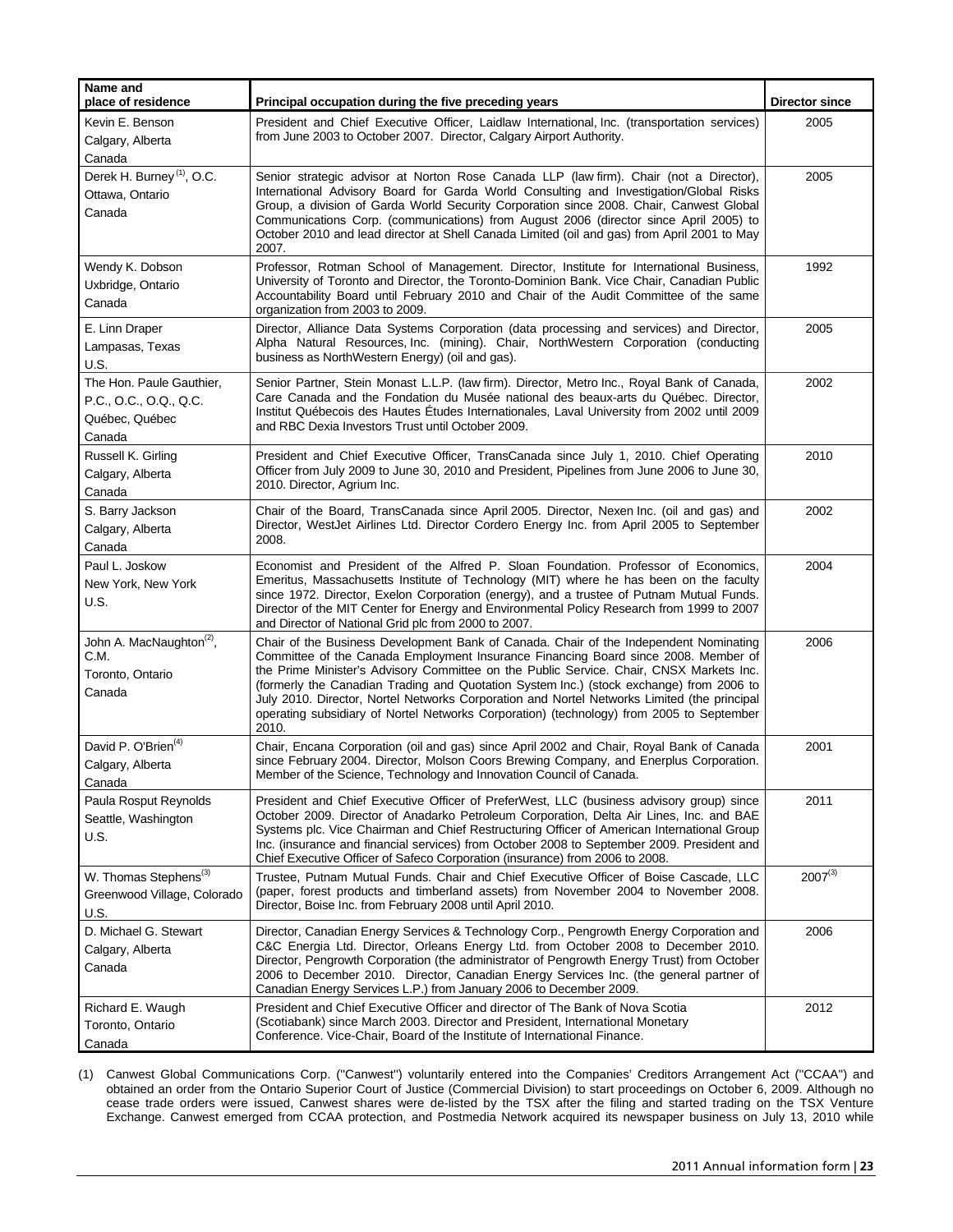Shaw Communications Inc. acquired its broadcast media business on October 27, 2010. Mr. Burney ceased to be a director of Canwest on October 27, 2010.

- (2) Nortel Networks Limited was the principal operating subsidiary of Nortel Networks Corporation (collectively referred to as "Nortel"). Mr. MacNaughton became a director of Nortel on June 29, 2005. Nortel was subject to a management cease trade order on April 10, 2006 issued by the Ontario Securities Commission (''OSC'') and other provincial securities regulators. The cease trade order related to a delay in filing some of Nortel's 2005 financial statements. The order was revoked by the OSC on June 8, 2006, and the other provincial securities regulators shortly after. On January 14, 2009, Nortel and some of its Canadian subsidiaries filed for creditor protection under CCAA. The creditor protection proceedings related to this filing are ongoing.
- (3) Mr. Stephens previously served on the Board from 2000 to 2005. The creditor protection proceedings related to this filing are ongoing.
- (4) Air Canada filed for protection under the CCAA and applicable bankruptcy protection statutes in the U.S. in April 2003. Mr. O'Brien resigned as a director of Air Canada on November 26, 2003.

### Board committees

TCPL has four committees of the Board: the Audit Committee, the Governance Committee, the Health, Safety and Environment Committee and the Human Resources Committee. The voting members of each of these committees, as of February 13, 2012, are identified below:

| <b>Director</b>       | Audit<br><b>Committee</b> | Governance<br><b>Committee</b> | Health, Safety and<br><b>Environment</b><br><b>Committee</b> | <b>Human Resources</b><br><b>Committee</b> |
|-----------------------|---------------------------|--------------------------------|--------------------------------------------------------------|--------------------------------------------|
| Kevin E. Benson       | Chair                     |                                |                                                              |                                            |
| Derek H. Burney       |                           |                                |                                                              |                                            |
| Wendy K. Dobson       |                           |                                |                                                              |                                            |
| E. Linn Draper        | ✓                         |                                | Chair                                                        |                                            |
| Paule Gauthier        |                           |                                |                                                              |                                            |
| S. Barry Jackson      |                           |                                |                                                              |                                            |
| John A. MacNaughton   |                           | Chair                          |                                                              |                                            |
| David P. O'Brien      |                           |                                |                                                              |                                            |
| Paula Rosput Reynolds |                           |                                |                                                              |                                            |
| W. Thomas Stephens    |                           |                                |                                                              | Chair                                      |
| D. Michael G. Stewart |                           |                                |                                                              |                                            |
| Richard E. Waugh      |                           |                                |                                                              |                                            |

The charters of the Audit Committee, Governance Committee, the Health, Safety and Environment Committee and the Human Resources Committee can be found on our website (www.transcanada.com) under *Corporate Governance – Board Committees*. Information about the Audit Committee can be found in this AIF under the heading *Audit Committee*.

Further information about the Board committees and corporate governance can also be found on our website.

### **Officers**

All of the executive officers and corporate officers of TCPL reside in Calgary, Alberta, Canada, with the exception of Mr. Hobbs who resides in Houston, Texas, U.S. References to positions and offices with TCPL prior to May 15, 2003 are references to the positions and offices held with TCPL. Current positions and offices held with TCPL are also held by such person at TCPL. As of the date hereof, the officers of TCPL, their present positions within TCPL and their principal occupations during the five preceding years are as follows:

### **Executive officers**

| <b>Name</b>                      | <b>Present position held</b>                                   | Principal occupation during the five preceding years                                                                                                                                                                                                                             |
|----------------------------------|----------------------------------------------------------------|----------------------------------------------------------------------------------------------------------------------------------------------------------------------------------------------------------------------------------------------------------------------------------|
| Russell K. Girling               | President and Chief Executive Officer                          | Prior to July 2010, Chief Operating Officer since July 2009 and President,<br>Pipelines since June 2006. Prior to June 2006, Executive Vice-President<br>and Chief Financial Officer, Corporate Development, since March 2003<br>and Chief Financial Officer, since August 1999. |
| Wendy L. Hanrahan <sup>(1)</sup> | Executive Vice-President, Corporate<br><b>Services</b>         | Prior to May 2011, Vice-President, Human Resources since January<br>2005.                                                                                                                                                                                                        |
| Gregory A. Lohnes                | President, Natural Gas Pipelines                               | Prior to July 2010, Executive Vice-President and Chief Financial Officer<br>since June 2006.                                                                                                                                                                                     |
| Donald R. Marchand               | Executive Vice-President and Chief<br><b>Financial Officer</b> | Prior to July 2010, Vice-President, Finance and Treasurer since<br>September 1999.                                                                                                                                                                                               |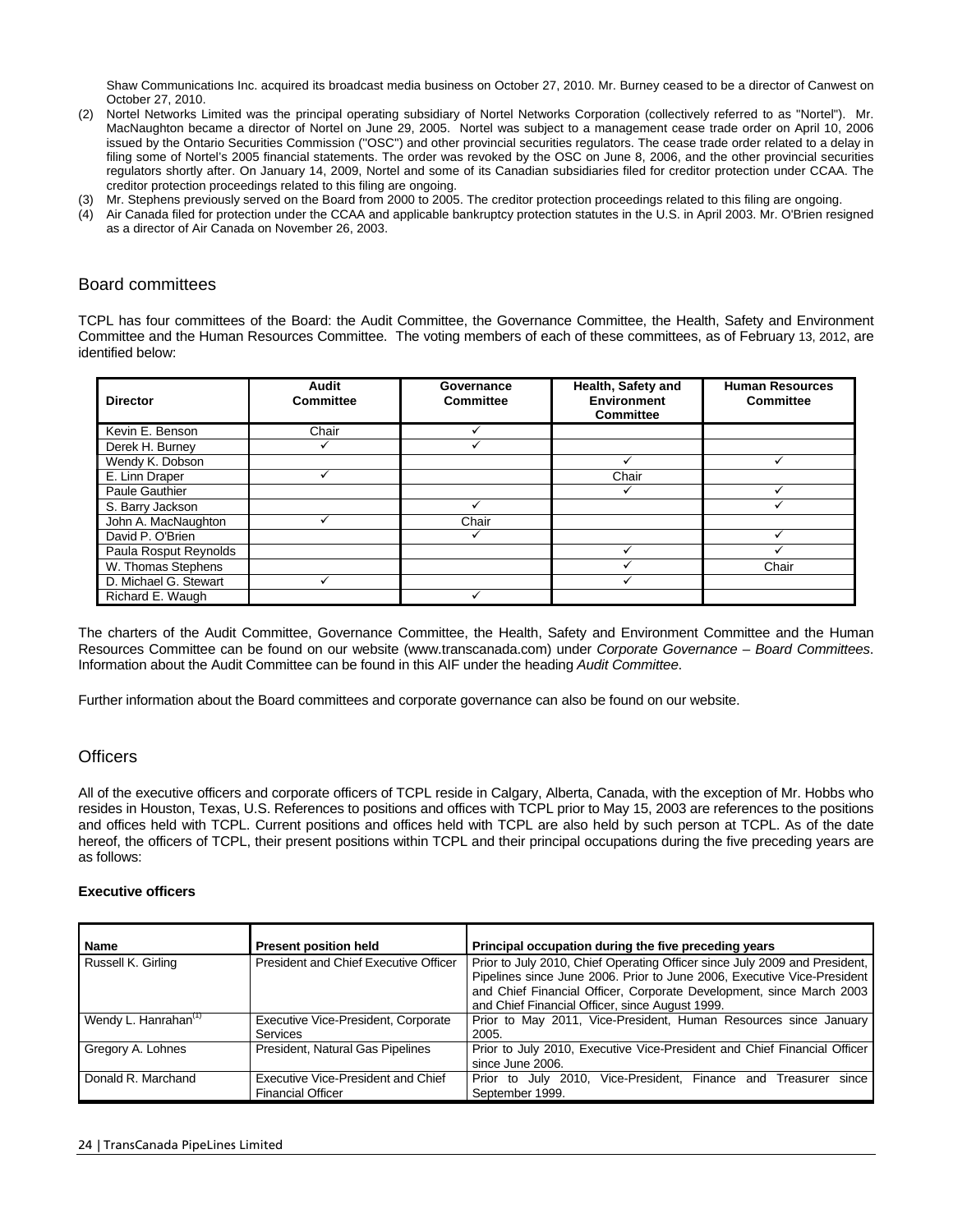| Name                  | <b>Present position held</b>                                                                                                                       | Principal occupation during the five preceding years                                                                                                                                                                                                                                          |
|-----------------------|----------------------------------------------------------------------------------------------------------------------------------------------------|-----------------------------------------------------------------------------------------------------------------------------------------------------------------------------------------------------------------------------------------------------------------------------------------------|
| Dennis J. McConaghy   | Executive Vice-President, Corporate<br>Development                                                                                                 | Prior to July 2010, Executive Vice-President, Pipeline Strategy and<br>Development.                                                                                                                                                                                                           |
| Sean McMaster         | Executive Vice-President, General<br><b>Counsel and Chief Compliance</b><br>Officer, and Executive Vice-President,<br><b>Stakeholder Relations</b> | Prior to February 2012, Executive Vice-President, Corporate and General<br>Counsel and Chief Compliance Officer. Prior to January 2007, Executive<br>Vice-President and General Counsel and Chief Compliance Officer. Prior<br>to October 2006, General Counsel and Chief Compliance Officer. |
| Alexander J. Pourbaix | President, Energy and Oil Pipelines                                                                                                                | President, Energy from July 2006 to July 2010 and Executive Vice-<br>President, Corporate Development from July 2009 to July 2010.                                                                                                                                                            |
| Donald M. Wishart     | Executive Vice-President, Operations<br>and Major Projects                                                                                         | Prior to July 2009, Executive Vice-President, Operations and Engineering<br>since March 2003.                                                                                                                                                                                                 |

<sup>(1)</sup> Ms. Hanrahan has held the position of Executive Vice-President, Corporate Services since May 1, 2011, upon the retirement of Ms. Sarah Raiss who had held the position since January 2002.

### **Corporate officers**

| Name                | <b>Present position held</b>              | Principal occupation during the five preceding years                                                                                                                                                                                                                                                                                                                           |
|---------------------|-------------------------------------------|--------------------------------------------------------------------------------------------------------------------------------------------------------------------------------------------------------------------------------------------------------------------------------------------------------------------------------------------------------------------------------|
| Sean M. Brett       | Vice-President and Treasurer              | Prior to July 2010, Vice-President, Commercial Operations of TC<br>PipeLines GP, Inc., and Director, LP Operations of TCPL. Prior to<br>December 2009, Director, Joint Venture Management, Keystone Pipeline<br>Project of TCPL. Prior to December 2008, Vice-President and Treasurer<br>of TC PipeLines GP, Inc.                                                              |
| Ronald L. Cook      | Vice-President, Taxation                  | Vice-President, Taxation since April 2002.                                                                                                                                                                                                                                                                                                                                     |
| Donald J. DeGrandis | Vice-President and Corporate<br>Secretary | Prior to February 2009, Corporate Secretary since June 2006.                                                                                                                                                                                                                                                                                                                   |
| Lee G. Hobbs        | President, U.S. Natural Gas Pipelines     | Senior Vice-President and General Manager, U.S. Pipelines, Pipelines<br>Division, TCPL, June 2009 to July 2010. Vice-President and General<br>Manager, U.S. Pipelines Central, Pipelines Division, TCPL, March 2007<br>to June 2009. President, Great Lakes Gas Transmission Company and<br>Great Lakes Gas Transmission Limited Partnership, September 2006 to<br>March 2007. |
| Joel E. Hunter      | Vice-President, Finance                   | Director, Corporate Finance, January 2008 to July 2010. Prior to January<br>2008, Senior Analyst, Corporate Finance. Prior to January 2007 Mr.<br>Hunter held a number of positions of increasing responsibility with<br>TransCanada's Finance and Treasury Group.                                                                                                             |
| Garry E. Lamb       | Vice-President, Risk Management           | Vice-President, Risk Management since October 2001.                                                                                                                                                                                                                                                                                                                            |
| G. Glenn Menuz      | Vice-President and Controller             | Vice-President and Controller since June 2006.                                                                                                                                                                                                                                                                                                                                 |

# Conflicts of interest

Directors and officers of TCPL and its subsidiaries are required to disclose the existence of existing or potential conflicts in accordance with TCPL policies governing directors and officers and in accordance with the CBCA. Although some of the directors sit on boards or may be otherwise associated with companies that ship natural gas on TCPL's pipeline systems, TCPL, as a common carrier in Canada, cannot, under our tariff, deny transportation service to a creditworthy shipper. Further, due to the specialized nature of the industry, TCPL believes that it is important for our Board to be composed of qualified and knowledgeable directors, so some of them must come from the oil and gas producer and shipper community; the Governance Committee monitors relationships among directors to ensure that business associations do not affect the Board's performance. In a circumstance where a director declares an interest in any material contract or material transaction being considered at a meeting, the director generally absents himself or herself from the meeting during the consideration of the matter, and does not vote on the matter.

# **Corporate governance**

Information about TCPL's corporate governance, including the Company's Board committees and their charters, can be found on our website (www.transcanada.com) under the heading *Corporate Governance* or at Schedule B to this AIF.

# **Audit committee**

The Audit Committee is responsible for assisting the Board in overseeing the integrity of our financial statements and our compliance with legal and regulatory requirements. It is also responsible for overseeing and monitoring the internal accounting and reporting process and the process, performance and independence of our internal and external auditors. The charter of the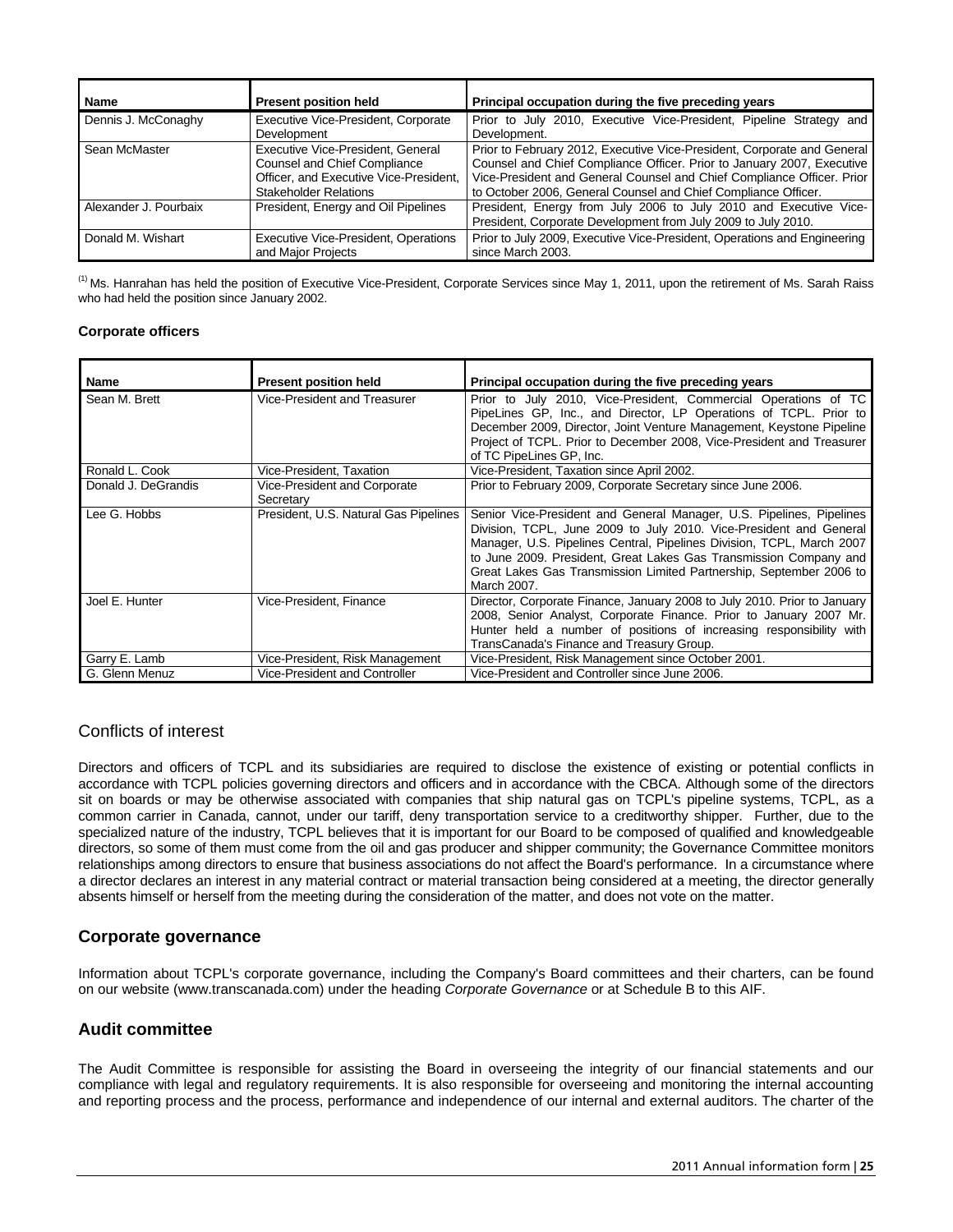Audit Committee can be found in Schedule C of this AIF and on our website (www.transcanada.com) under the *Corporate Governance – Board Committees* page.

### Relevant education and experience of members

The members of the Audit Committee as of February 13, 2012 are Kevin E. Benson (Chair), Derek H. Burney, E. Linn Draper, Paul L. Joskow, John A. MacNaughton, and D. Michael G. Stewart.

The Board believes that the composition of the Audit Committee reflects a high level of financial literacy and expertise. Each member of the Audit Committee has been determined by the Board to be ''independent'' and ''financially literate'' within the meaning of the definitions under Canadian and U.S. securities laws and the NYSE rules. In addition, the Board has determined that Mr. Benson is an ''Audit Committee Financial Expert'' as that term is defined under U.S. securities laws. The Board has made these determinations based on the education and breadth and depth of experience of each member of the Audit Committee. The following is a description of the education and experience, apart from their respective roles as directors of TransCanada, of each member of the Audit Committee that is relevant to the performance of his responsibilities as a member of the Audit Committee.

#### **Kevin E. Benson**

Mr. Benson earned a Bachelor of Accounting from the University of Witwatersrand (South Africa) and was a member of the South African Society of Chartered Accountants. Mr. Benson was the President and Chief Executive Officer of Laidlaw International, Inc. until October 2007. In prior years, he has held several executive positions including one as President and Chief Executive Officer of The Insurance Corporation of British Columbia and has served on other public company boards and on the audit committees of certain of those boards.

#### **Derek H. Burney**

Mr. Burney earned a Bachelor of Arts (Honours) and Master of Arts from Queen's University. He is currently a senior strategic advisor at Norton Rose Canada LLP. Mr. Burney previously served as President and Chief Executive Officer of CAE Inc. and as Chair and Chief Executive Officer of Bell Canada International Inc. Mr. Burney was the lead director at Shell Canada Limited until May 2007 and was the Chair of Canwest Global Communications Corp. until October 2010. He has served on one other organization's audit committee, and has participated in Financial Reporting Standards Training offered by KPMG.

#### **E. Linn Draper**

Dr. Draper holds a Bachelor of Science in Chemical Engineering from Rice University and a Ph.D. in Nuclear Science and Engineering from Cornell University. Dr. Draper was Chair, President and Chief Executive Officer of American Electric Power Co., Inc. until 2004. He previously served as Chair, President and Chief Executive Officer of Gulf States Utilities Company. Dr. Draper has served and continues to serve on several other public company boards.

#### **Paul L. Joskow**

Mr. Joskow earned a Bachelor of Arts with Distinction in Economics from Cornell University, a Masters of Philosophy in Economics from Yale University, and a Ph.D. in Economics from Yale University. He is currently the President of the Alfred P. Sloan Foundation and a Professor of Economics, Emeritus, at MIT. He has served on the boards of several public companies and other organizations and on the audit committees of certain of those boards.

#### **John A. MacNaughton**

Mr. MacNaughton earned a Bachelor of Arts in Economics from the University of Western Ontario. Mr. MacNaughton is currently the Chair of the Business Development Bank of Canada, and was Chair of CNSX Markets Inc. (formerly Canadian Trading and Quotation System Inc.) until July 2010. In prior years, he has held several executive positions including founding President and Chief Executive Officer of the Canadian Pension Plan Investment Board and President of Nesbitt Burns Inc. He has served on the audit committee of other public companies.

#### **D. Michael G. Stewart**

Mr. Stewart earned a Bachelor of Science (Honours) in Geological Science from Queen's University. Mr. Stewart has served and continues to serve on the boards of several public companies and other organizations and on the audit committees of certain of those boards. Mr. Stewart held a number of senior executive positions with Westcoast Energy Inc. including Executive Vice-President, Business Development. He has been active in the Canadian energy industry for over 38 years.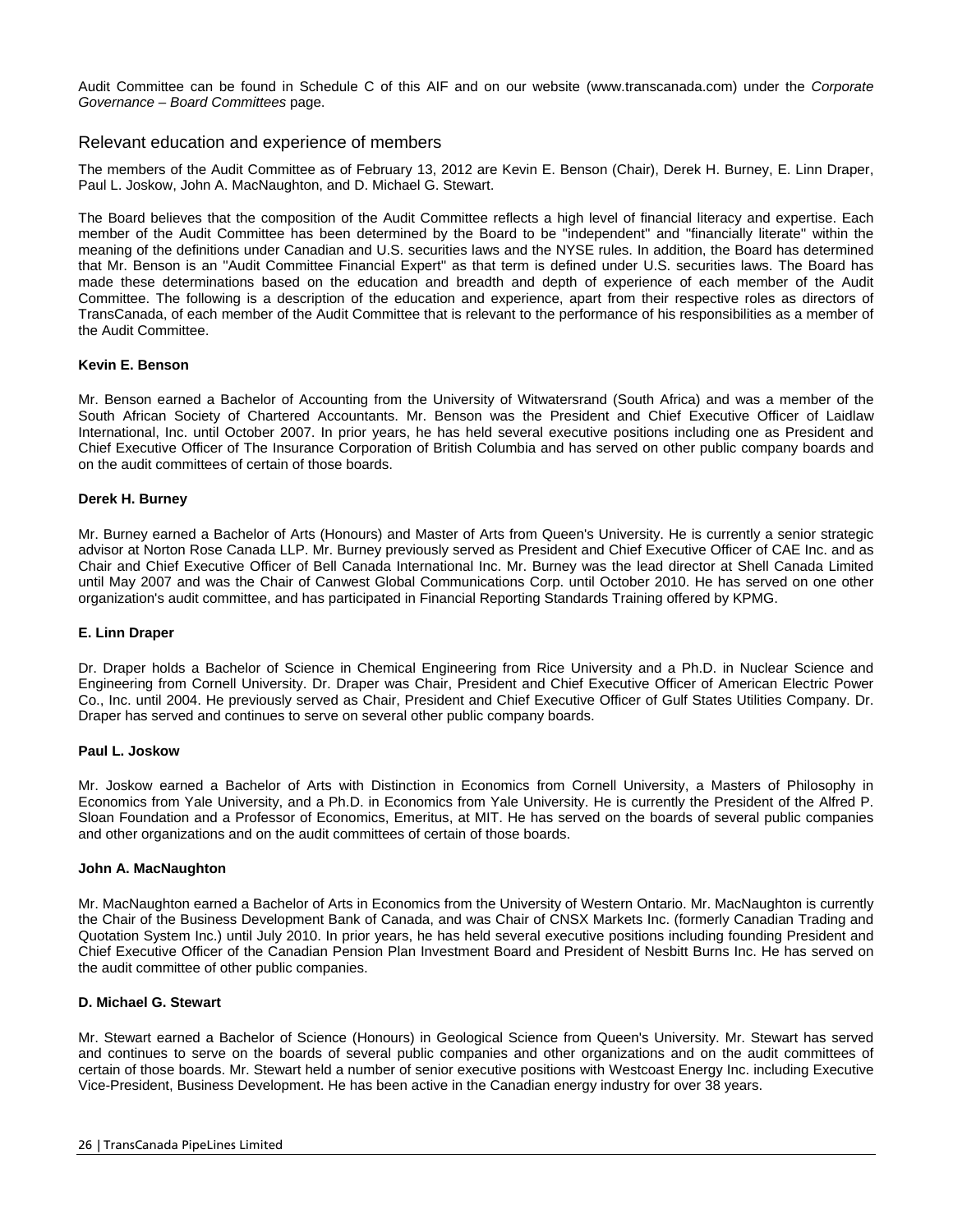# Pre-approval policies and procedures

TCPL's Audit Committee has adopted a pre-approval policy with respect to permitted non-audit services. Under the policy, the Audit Committee has granted pre-approval for specified non-audit services. For engagements of \$25,000 or less which are not within the annual pre-approved limit, approval by the Audit Committee is not required, and for engagements between \$25,000 and \$100,000, approval of the Audit Committee Chair is required, and the Audit Committee is to be informed of the engagement at the next scheduled Audit Committee meeting. For all engagements of \$100,000 or more, pre-approval of the Audit Committee is required. In all cases, regardless of the dollar amount involved, where there is a potential for conflict of interest involving the external auditor to arise on an engagement, the Audit Committee Chair must pre-approve the assignment.

To date, TCPL has not approved any non-audit services on the basis of the de-minimus exemptions. All non-audit services have been pre-approved by the Audit Committee in accordance with the pre-approval policy described above.

### External auditor service fees

The following table provides information about the fees paid by the Company to KPMG LLP, the external auditor of the TransCanada group of companies, for professional services rendered for the 2011 and 2010 fiscal years.

| (\$ millions)                                                                                                                                                                                                                                                                                | 2011  | 2010  |
|----------------------------------------------------------------------------------------------------------------------------------------------------------------------------------------------------------------------------------------------------------------------------------------------|-------|-------|
| <b>Audit fees</b><br>• audit of the annual consolidated financial statements<br>services related to statutory and regulatory filings or engagements<br>reviewing interim consolidated financial statements and information<br>contained in various prospectuses and other offering documents | \$6.9 | \$6.5 |
| <b>Audit-related fees</b><br>• services related to the audit of the financial statements of certain<br>TransCanada pension plans                                                                                                                                                             | 0.2   | 0.2   |
| Tax fees<br>• Canadian and international tax planning and tax compliance matters,<br>including the review of income tax returns and other tax filings                                                                                                                                        | 0.4   | 1.0   |
| All other fees<br>• services related to environmental compliance in 2011 and advice and<br>training related to International Financial Reporting Standards in 2010                                                                                                                           | 0.1   | 0.2   |
| <b>Total fees</b>                                                                                                                                                                                                                                                                            | \$7.6 | S 7.9 |

# **Loans to directors and executive officers**

Information relating to the indebtedness of directors and executive offices to TCPL and its subsidiaries is provided in Schedule D to this AIF under the heading *Indebtedness of directors and executive officers*.

# **Securities owned by directors**

Information relating to the securities of TCPL and its subsidiaries owned by directors is provided in the attached Schedule D to this AIF under the heading *Securities owned by directors*.

# **Compensation of directors**

Information relating to the compensation of directors, including information regarding compensation paid by TCPL to directors in 2011, the Company's minimum share ownership guidelines and TCPL's share unit plan for non-employee directors, is provided in Schedule D to this AIF under the heading *Compensation of directors.*

# **Executive compensation discussion and analysis**

Information relating to TCPL's compensation governance is provided in Schedule E to this AIF. Information relating to TCPL's executive compensation is provided in Schedule F to this AIF under the heading *Executive compensation discussion and analysis*, which is excerpted from TransCanada's Management Information Circular dated February 13, 2012 ("Information Circular"). Board and committee meetings of TransCanada and TCPL run concurrently. TCPL is the principal operating subsidiary of TransCanada.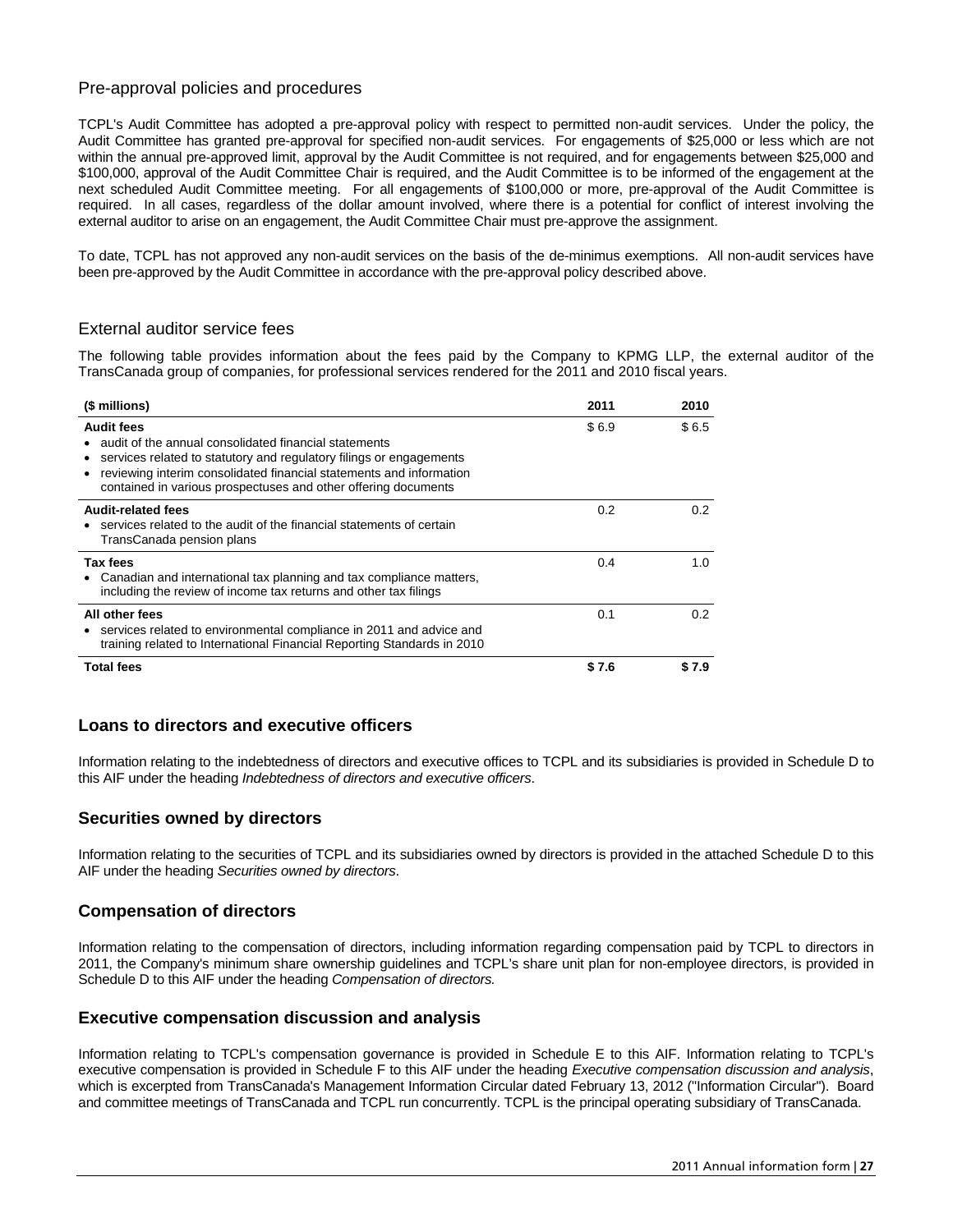Executive officers of TCPL also serve as executive officers of TransCanada. An aggregate remuneration is paid for serving as an executive of TCPL and for service as an executive officer of TransCanada. Since TransCanada does not hold any material assets directly other than the common shares of TCPL and receivables from certain of TransCanada's subsidiaries, all executive employee costs are assumed by TCPL according to a management services agreement between the two companies.

# **Legal proceedings and regulatory actions**

TCPL and its subsidiaries are subject to various legal proceedings and regulatory actions arising in the normal course of business. While the final outcome of such legal proceedings and regulatory actions cannot be predicted with certainty and there can be no assurance that such matters will be resolved in TCPL's favour, it is the opinion of TCPL's management that the resolution of such proceedings and regulatory actions will not have a material impact on TransCanada's consolidated financial position, results of operations or liquidity.

The Company believes that TransAlta's claims with respect to Sundance A do not meet the test of force majeure or destruction as specified in the power purchase arrangement and has therefore recorded revenues and costs throughout 2011 under the power purchase arrangement as though this event was an interruption of supply. While the outcome of any arbitration process is not certain, TCPL believes the matter will be resolved in its favour.

Further information about the Sundance arbitration can be found in this AIF under the heading *Developments in the Energy Business* and in the MD&A under the heading *Energy – Opportunities and Developments*.

# **Transfer agent and registrar**

TCPL's transfer agent and registrar is Computershare Trust Company of Canada with its Canadian transfer facilities in the cities of Vancouver, Calgary, Toronto, and Montréal.

### **Interest of experts**

TCPL's auditors, KPMG LLP, have confirmed that they are independent within the meaning of the Rules of Professional Conduct of the Institute of Chartered Accountants of Alberta.

### **Additional information**

- 1. Additional information in relation to TCPL may be found under TCPL's profile on SEDAR (www.sedar.com).
- 2. Additional financial information is provided in TCPL's audited consolidated financial statements and MD&A for its most recently completed financial year.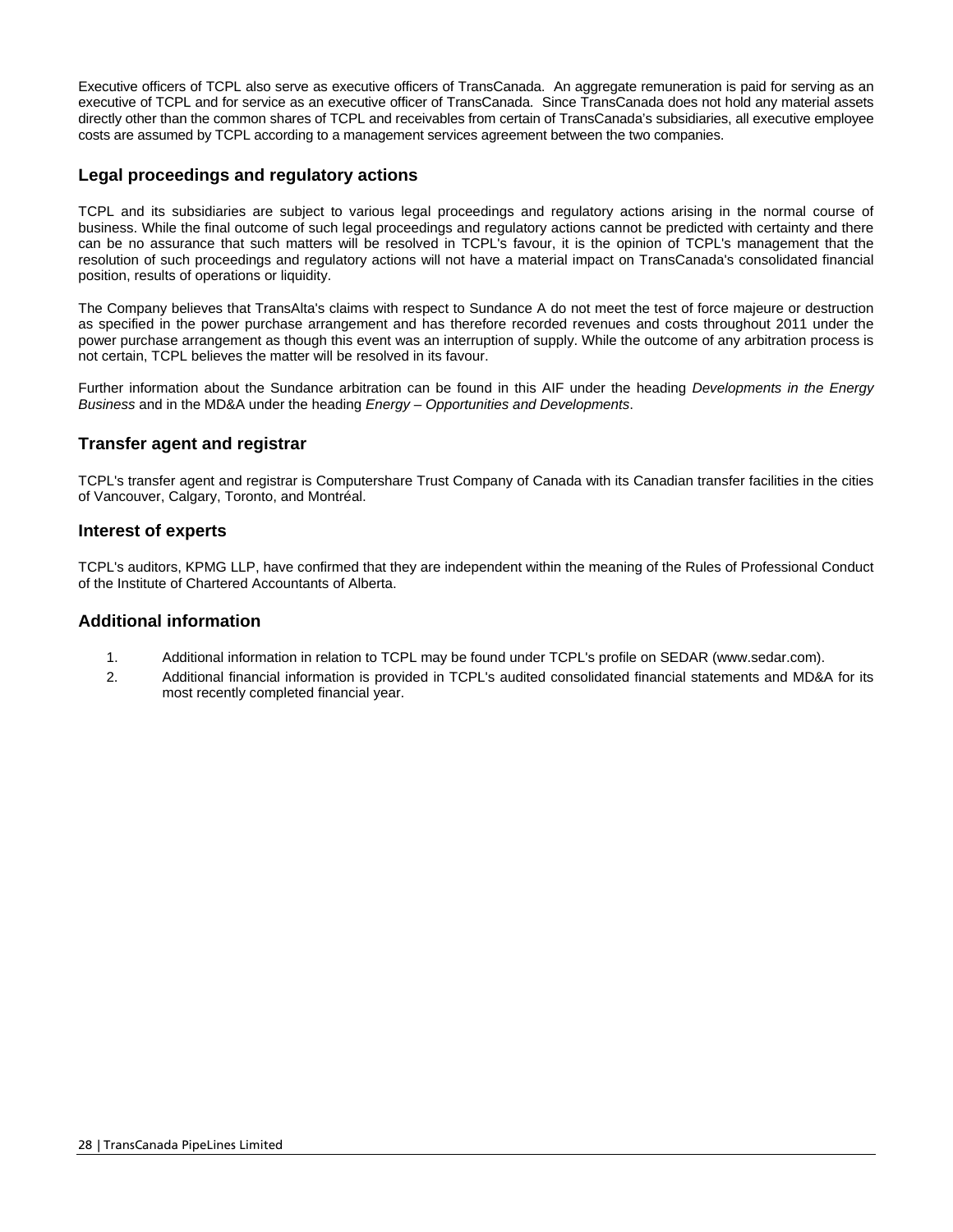# **Glossary**

| AIF                          | Annual Information Form of TransCanada PipeLines Limited dated February 17, 2012                                                                                                                                                                                                                                    |
|------------------------------|---------------------------------------------------------------------------------------------------------------------------------------------------------------------------------------------------------------------------------------------------------------------------------------------------------------------|
| Alaska Pipeline              | A proposed natural gas pipeline extending from Prudhoe Bay, Alaska to either Alberta or Valdez, Alaska                                                                                                                                                                                                              |
| Alberta System               | A natural gas transmission system in Alberta and B.C.                                                                                                                                                                                                                                                               |
| ANR                          | A natural gas transmission system extending from producing fields located primarily in Texas, Oklahoma, the Gulf of Mexico and U.S.<br>midcontinent region to markets located primarily in Wisconsin, Michigan, Illinois, Indiana and Ohio, and regulated underground natural gas<br>storage facilities in Michigan |
| AQMS                         | Air Quality Management System                                                                                                                                                                                                                                                                                       |
| B.C.                         | <b>British Columbia</b>                                                                                                                                                                                                                                                                                             |
| <b>BPRIA</b>                 | Bruce Power Refurbishment Implementation Agreement                                                                                                                                                                                                                                                                  |
| Bcf                          | <b>Billion cubic feet</b>                                                                                                                                                                                                                                                                                           |
| Bécancour                    | A natural gas-fired cogeneration plant near Trois-Rivières, Québec                                                                                                                                                                                                                                                  |
| Bison                        | A natural gas pipeline extending from the Powder River Basin in Wyoming to Northern Border in North Dakota                                                                                                                                                                                                          |
| Board                        | <b>TransCanada's Board of Directors</b>                                                                                                                                                                                                                                                                             |
| Bruce A                      | A partnership interest in a nuclear power generation facility consisting of Units 1 to 4 of Bruce Power (Bruce Power A L.P.)                                                                                                                                                                                        |
| Bruce B                      | A partnership interest in a nuclear power generation facility consisting of Units 5 to 8 of Bruce Power (Bruce Power L.P.)                                                                                                                                                                                          |
| <b>Bruce Power</b>           | A nuclear power generating facility located northwest of Toronto, Ontario (Bruce A and Bruce B, collectively)                                                                                                                                                                                                       |
| Canadian Mainline            | A natural gas transmission system extending from the Alberta/Saskatchewan border east into Québec                                                                                                                                                                                                                   |
| Canwest                      | Canwest Global Communications Corp.                                                                                                                                                                                                                                                                                 |
| <b>Cartier Wind</b>          | Five wind farms in Gaspé, Québec, four plus the first phase of the fifth which are operational and phase two of the fifth under<br>construction                                                                                                                                                                     |
| CBCA                         | Canada Business Corporations Act                                                                                                                                                                                                                                                                                    |
| CCAA                         | Companies' Creditors Arrangement Act                                                                                                                                                                                                                                                                                |
| CEO                          | <b>Chief Executive Officer</b>                                                                                                                                                                                                                                                                                      |
| CFO                          | <b>Chief Financial Officer</b>                                                                                                                                                                                                                                                                                      |
| CO <sub>2</sub>              | Carbon dioxide                                                                                                                                                                                                                                                                                                      |
| Coolidge                     | A simple-cycle, natural gas-fired peaking power generation station in Coolidge, Arizona                                                                                                                                                                                                                             |
| CSA                          | <b>Canadian Securities Administrators</b>                                                                                                                                                                                                                                                                           |
| Cushing Extension            | A crude oil pipeline extending from Steele City, Nebraska to Cushing, Oklahoma                                                                                                                                                                                                                                      |
| <b>DBRS</b>                  | <b>DBRS</b> Limited                                                                                                                                                                                                                                                                                                 |
| DSU(s)                       | Deferred share unit(s)                                                                                                                                                                                                                                                                                              |
| Energy                       | As defined in this AIF under the heading General development of the business                                                                                                                                                                                                                                        |
| EPA                          | Environmental Protection Agency (U.S.)                                                                                                                                                                                                                                                                              |
| ESU(s)                       | Executive share unit(s)                                                                                                                                                                                                                                                                                             |
| executive leadership<br>team | TCPL's President and CEO and executive vice-presidents                                                                                                                                                                                                                                                              |
| FERC                         | Federal Energy Regulatory Commission (U.S.)                                                                                                                                                                                                                                                                         |
| Foothills                    | A natural gas transmission system extending from central Alberta to the B.C./U.S. border and to the Saskatchewan/U.S. border                                                                                                                                                                                        |
| GHG                          | Greenhouse gas                                                                                                                                                                                                                                                                                                      |
| Great Lakes                  | A natural gas transmission system that connects to the Canadian Mainline and serves markets in Eastern Canada and the northeastern<br>and midwestern U.S.                                                                                                                                                           |
| <b>GTN</b>                   | A natural gas transmission system extending from the B.C./Idaho border to the Oregon/California border, traversing Idaho, Washington and<br>Oregon                                                                                                                                                                  |
| Guadalajara                  | A natural gas pipeline in Mexico extending from Manzanillo, Colima to Guadalajara, Jalisco                                                                                                                                                                                                                          |
| Halton Hills                 | A natural gas-fired, combined-cycle power plant in Halton Hills, Ontario                                                                                                                                                                                                                                            |
| HSE                          | Health, safety and environment                                                                                                                                                                                                                                                                                      |
| Hydro-Québec                 | Hydro-Québec Distribution                                                                                                                                                                                                                                                                                           |
| <b>Information Circular</b>  | TransCanada's Management Information Circular dated February 13, 2012                                                                                                                                                                                                                                               |
| <b>Iroquois</b>              | A natural gas transmission system that connects with the Canadian Mainline near Waddington, New York, and delivers natural gas to the<br>northeastern U.S.                                                                                                                                                          |
| JHSEC                        | Joint Health, Safety and Environment Committee                                                                                                                                                                                                                                                                      |
| Keystone                     | A crude oil pipeline system which extends from Hardisty, Alberta to the U.S. markets and includes Wood River/Patoka and the Cushing<br>Extension                                                                                                                                                                    |
| Keystone XL                  | Keystone XL includes the construction of a new crude oil pipeline from Cushing, Oklahoma to the U.S. Gulf Coast, the expansion of existing facilities<br>at Hardisty, Alberta and the construction of a new crude oil pipeline from Hardisty to Steele City, Nebraska                                               |
| Kibby Wind                   | A wind farm located in Kibby and Skinner townships in northwestern Franklin County, Maine                                                                                                                                                                                                                           |
| km                           | Kilometer(s)                                                                                                                                                                                                                                                                                                        |
| Mackenzie Gas<br>Project     | A proposed natural gas pipeline extending from a point near Inuvik, Northwest Territories to the northern border of Alberta                                                                                                                                                                                         |
| MD&A                         | TCPL's Management's Discussion and Analysis dated February 13, 2012                                                                                                                                                                                                                                                 |
| MMcf/d                       | Million cubic feet per day                                                                                                                                                                                                                                                                                          |
| Moody's                      | Moody's Investors Service, Inc.                                                                                                                                                                                                                                                                                     |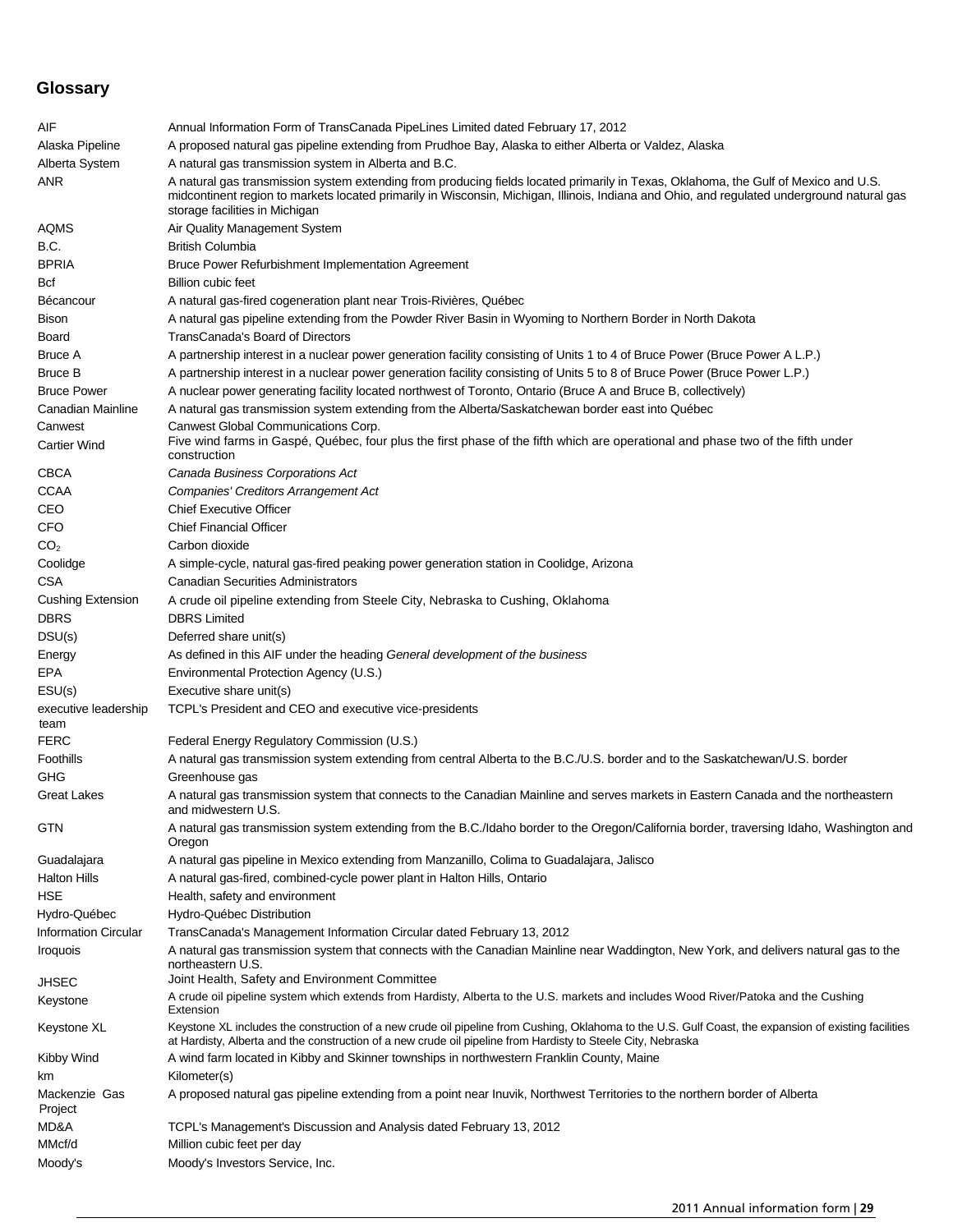| <b>MW</b>                           | Megawatt(s)                                                                                                                                                                              |
|-------------------------------------|------------------------------------------------------------------------------------------------------------------------------------------------------------------------------------------|
| Natural Gas Pipelines               | As defined in this AIF under the heading General development of the business                                                                                                             |
| NEB                                 | National Energy Board                                                                                                                                                                    |
| NI 58 - 101                         | National Instrument 58-101, Disclosure of Corporate Governance Practices                                                                                                                 |
| North Baja                          | A natural gas transmission system extending from Arizona to the Baja California, Mexico/California border                                                                                |
| Northern Border                     | A natural gas transmission system extending from a point near Monchy, Saskatchewan to the U.S. Midwest                                                                                   |
| NGTL                                | Nova Gas Transmission Ltd.                                                                                                                                                               |
| Nortel                              | Nortel Networks Limited and Nortel Networks Corporation, collectively                                                                                                                    |
| <b>NYISO</b>                        | New York Independent System Operator                                                                                                                                                     |
| <b>NYSE</b>                         | New York Stock Exchange                                                                                                                                                                  |
| Ocean State Power                   | A natural gas-fired, combined-cycle plant in Burrillville, Rhode Island                                                                                                                  |
| Oil Pipelines                       | As defined in this AIF under the heading General Development of the Business                                                                                                             |
| OPA                                 | <b>Ontario Power Authority</b>                                                                                                                                                           |
| OSC                                 | <b>Ontario Securities Commission</b>                                                                                                                                                     |
| Portland                            | A natural gas transmission system extending from a point near East Hereford, Québec to the northeastern U.S.                                                                             |
| Portlands Energy                    | A natural gas-fired, combined-cycle power plant in Toronto, Ontario                                                                                                                      |
| Ravenswood                          | A natural gas-and oil-fired generating facility consisting of multiple units employing steam turbine, combined-cycle and combustion turbine<br>technology located in Queens, New York    |
| Restructuring<br>Proposal           | Canadian Mainline 2012 Tolls Application and Restructuring Proposal                                                                                                                      |
| RGGI                                | Regional Greenhouse Gas Initiative                                                                                                                                                       |
| S&P                                 | Standard & Poor's                                                                                                                                                                        |
| SEC                                 | U.S. Securities and Exchange Commission                                                                                                                                                  |
| Series U Preferred<br>Shares        | TCPL's cumulative, redeemable, first preferred shares, series U                                                                                                                          |
| Series Y Preferred<br><b>Shares</b> | TCPL's cumulative, redeemable, first preferred shares, series Y                                                                                                                          |
| Sheerness                           | A coal-fired power generating facility near Hanna, Alberta                                                                                                                               |
| subsidiary                          | As defined in this AIF under the heading Presentation of information                                                                                                                     |
| Sundance                            | Two coal-fired power generating facilities near Wabamun, Alberta (Sundance A and Sundance B, collectively)                                                                               |
| Systems                             | As defined in this AIF under the heading Regulation of the Natural Gas and Oil Pipelines businesses                                                                                      |
| TCPL                                | TransCanada PipeLines Limited                                                                                                                                                            |
| TQM                                 | A natural gas transmission system that connects with the Canadian Mainline near the Québec/Ontario border and transports natural gas to<br>markets in Québec, and connects with Portland |
| TransCanada or the<br>Company       | <b>TransCanada Corporation</b>                                                                                                                                                           |
| TransAlta                           | <b>TransAlta Corporation</b>                                                                                                                                                             |
| TSX                                 | <b>Toronto Stock Exchange</b>                                                                                                                                                            |
| Tuscarora                           | A natural gas transmission system extending from Malin, Oregon to Wadsworth, Nevada                                                                                                      |
| U.S. or US                          | <b>United States</b>                                                                                                                                                                     |
| U.S. GAAP                           | U.S. generally accepted accounting principles                                                                                                                                            |
| WCI                                 | Western Climate Initiative                                                                                                                                                               |
| Wood River/Patoka<br>Year End       | A crude oil pipeline extending from Hardisty, Alberta to U.S. Markets at Wood River and Patoka in Illinois<br>December 31, 2011                                                          |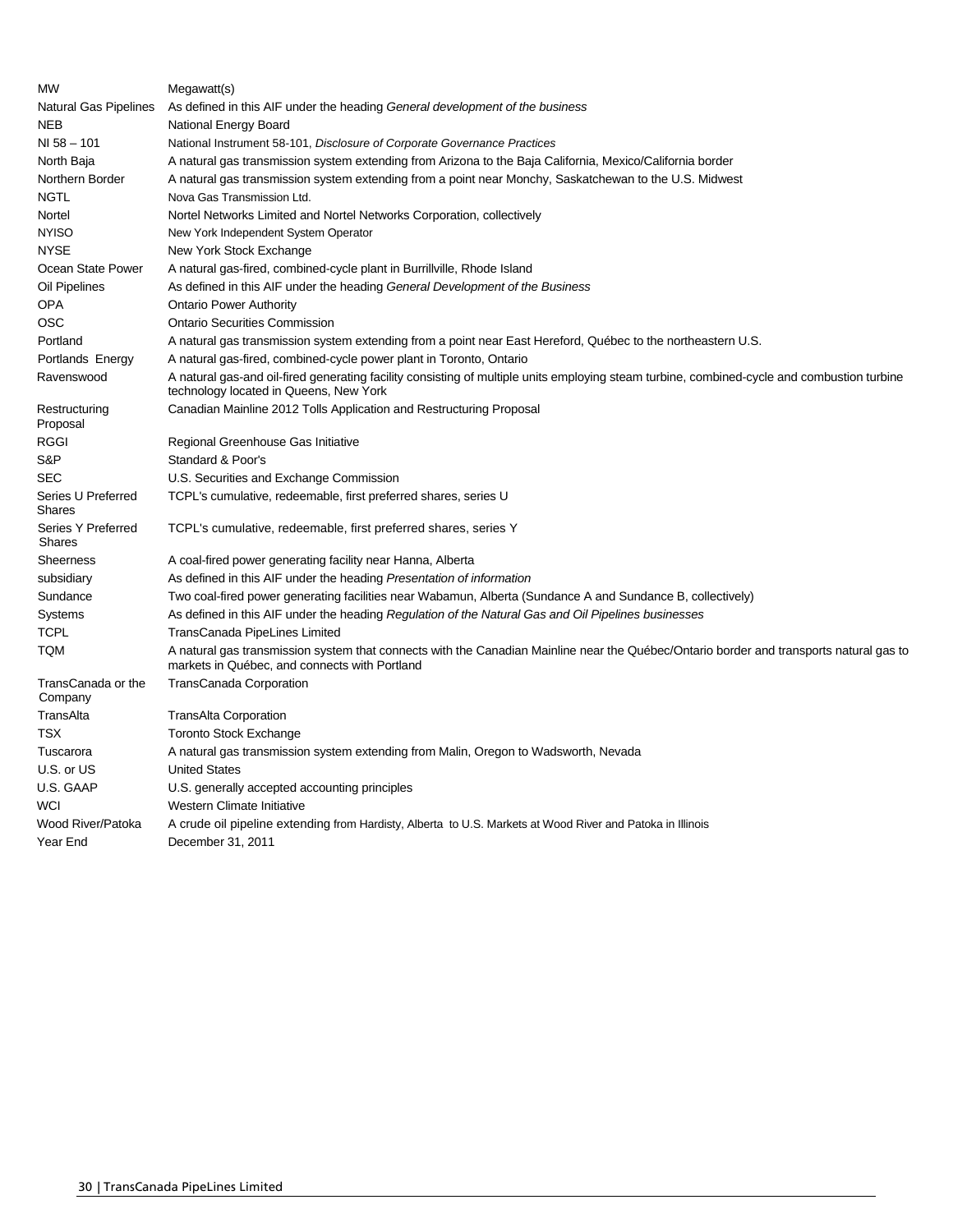# **Schedule A**

# **Metric conversion table**

The conversion factors set out below are approximate factors. To convert from Metric to Imperial multiply by the factor indicated. To convert from Imperial to Metric divide by the factor indicated.

| <b>Metric</b>      | <b>Imperial</b>               | Factor                                     |
|--------------------|-------------------------------|--------------------------------------------|
| Kilometres (km)    | Miles                         | 0.62                                       |
| <b>Millimetres</b> | <b>Inches</b>                 | 0.04                                       |
| Gigajoules         | Million British thermal units | 0.95                                       |
| Cubic metres*      | Cubic feet                    | 35.3                                       |
| Kilopascals        | Pounds per square inch        | 0.15                                       |
| Degrees Celsius    | Degrees Fahrenheit            | to convert to Fahrenheit multiply by 1.8.  |
|                    |                               | then add 32 degrees; to convert to Celsius |
|                    |                               | subtract 32 degrees, then divide by 1.8    |

\* The conversion is based on natural gas at a base pressure of 101.325 kilopascals and at a base temperature of 15 degrees Celsius.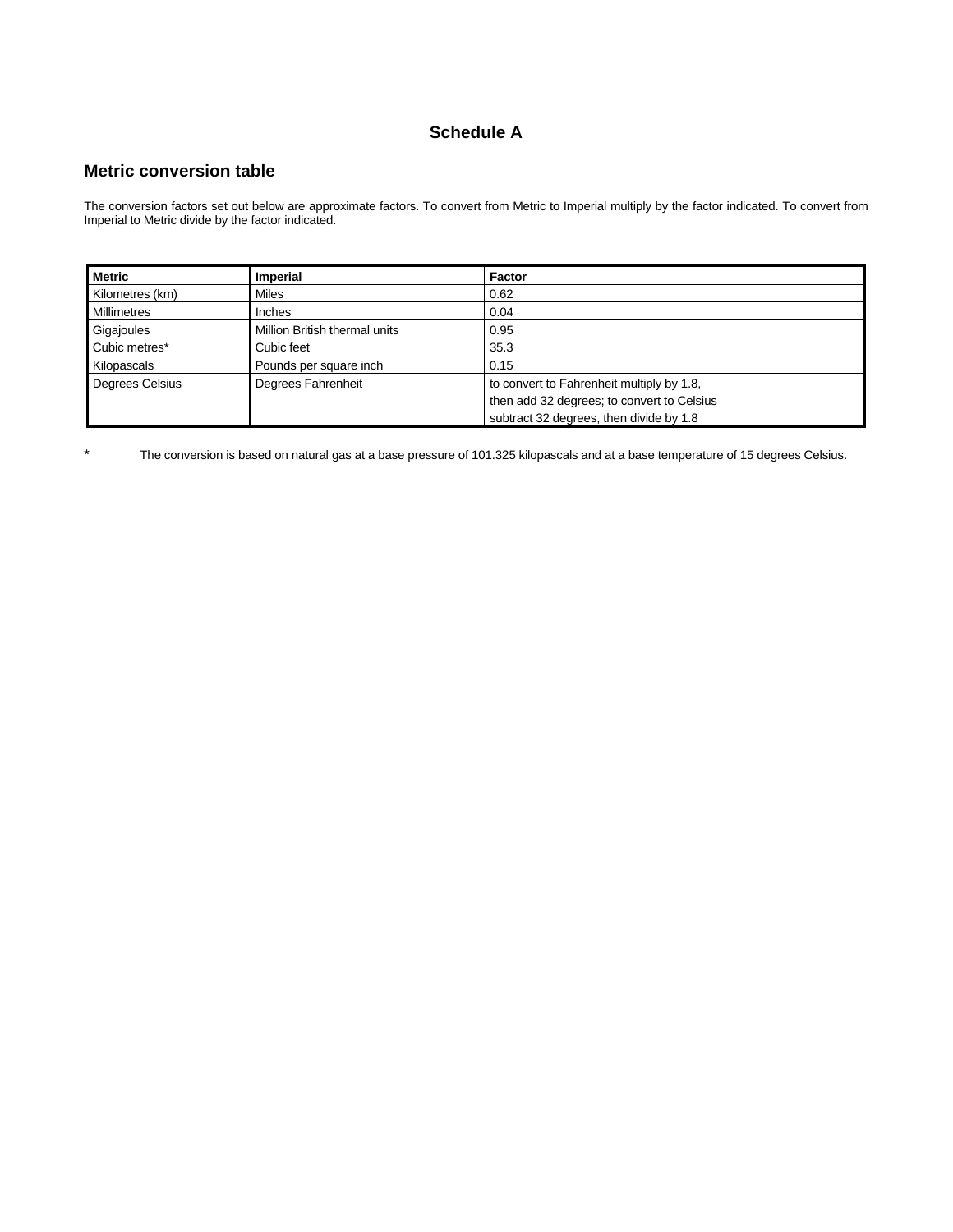# **Schedule B**

### **Corporate governance**

Our Board and management are committed to the highest standards of ethical conduct and corporate governance.

### About our governance practices

TCPL is a public company listed on the TSX and the NYSE, and we recognize and respect rules and regulations in both Canada and the U.S.

Our corporate governance practices comply with the Canadian governance guidelines, which include the governance rules of the CSA:

- National Instrument 52-110, *Audit Committees*
- National Policy 58-201, *Corporate Governance Guidelines*, and
- National Instrument 58-101, *Disclosure of Corporate Governance Practices* ("NI 58-101").

We also comply with the governance listing standards of the NYSE and the governance rules of the SEC that apply to foreign private issuers.

Our governance practices comply with the NYSE standards for U.S. companies in all significant respects, except as summarized on our website (www.transcanada.com). As a non-U.S. company, we are not required to comply with most of the governance listing standards of the NYSE. As a foreign private issuer, however, we must disclose how our governance practices differ from those followed by U.S. companies that are subject to the NYSE standards.

We benchmark our policies and procedures against major North American companies to assess our standards and we adopt best practices as appropriate. Some of our best practices are derived from the NYSE rules and comply with applicable rules adopted by the SEC to meet the requirements of the *Sarbanes-Oxley Act of 2002* and the *Dodd-Frank Wall Street Reform and Consumer Protection Act.*

### **Board characteristics**

The characteristics of our Board and its members exemplify strong principles of corporate governance:

- an independent, non-executive Chair
- an effective number of directors and all but one are independent
- knowledgeable and experienced directors who ensure that we promote ethical behaviour throughout TCPL
- qualified directors who can make a meaningful contribution to the Board and the development of our business
- significant share ownership requirements to align the directors' interests with those of our shareholders, and
- annual assessments of Board, committee and director effectiveness.

#### **Size and composition**

TCPL's articles state that the Board must have 10 to 20 directors.

We believe our Board must consist of qualified and knowledgeable directors. This includes directors with direct experience in the oil and gas, pipelines and power sectors.

#### **Independence**

An independent board is a fundamental principle of governance. We believe that the majority of our directors must be *independent* within the meaning of "independence'' in NI 58-101, and consistent with the independence criteria of the regulations of the SEC and rules of the NYSE.

The Governance Committee and the Board review the independence of every board member and nominated director against these criteria once a year. It also reviews family relationships and possible associations with companies that have relationships with TCPL when it reviews director independence.

The Board has determined that all of the nominated directors are independent, except for Mr. Girling because of his role as President and Chief Executive Officer ("CEO"). None of the directors have a direct or indirect material relationship with TCPL that could reasonably be expected to interfere with the exercise of their independent judgment.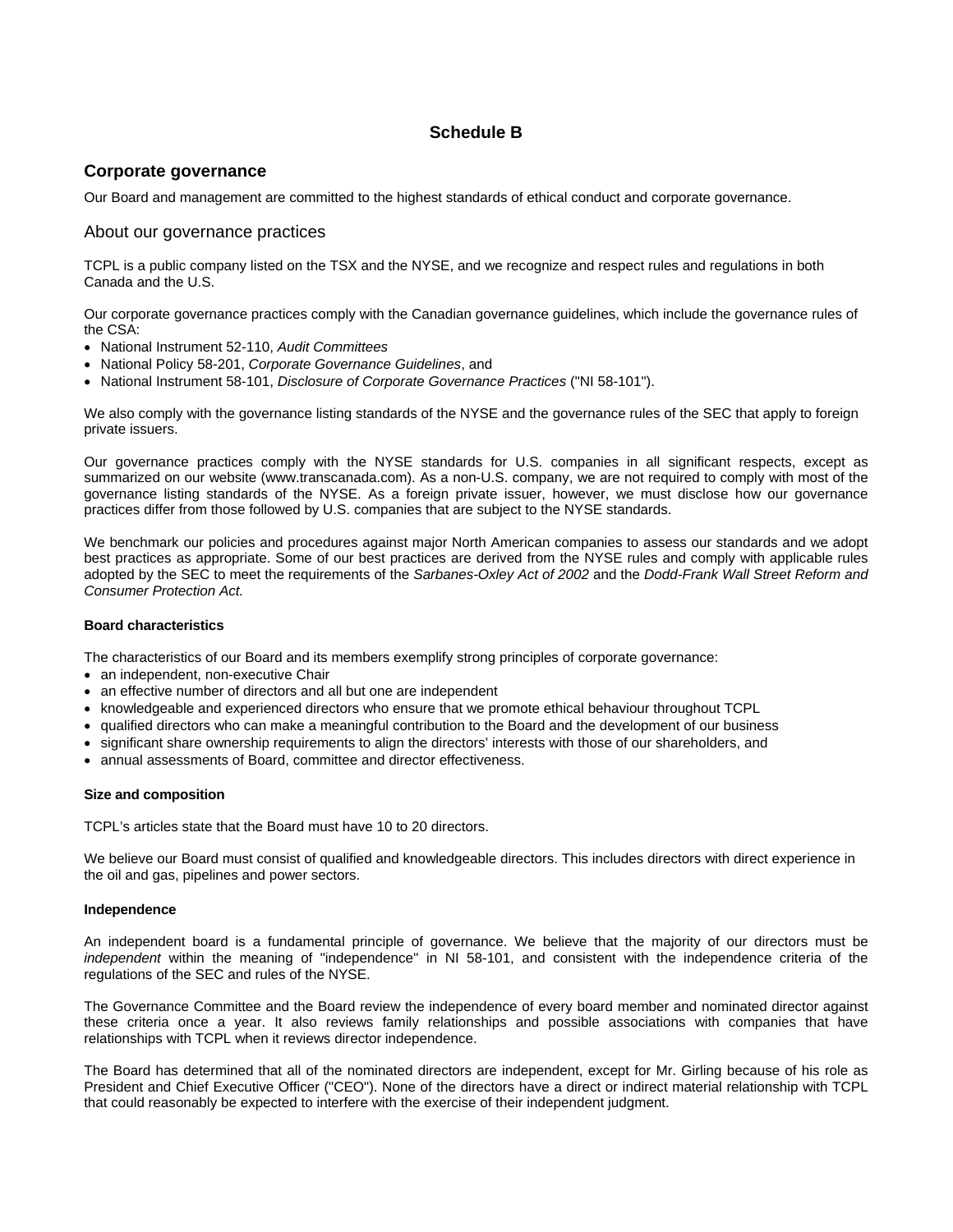#### **Independent Chair**

The Chair is appointed by the Board, and serves in a non-executive capacity. We have had separate Chair and CEO positions since our incorporation in 2003 and at our predecessor company since 1994. Mr. Jackson has served as the independent nonexecutive Chair since April 30, 2005.

In 2011, the independent directors met separately before and after every regularly scheduled Board meeting. All of the directors are available to meet with management as required.

#### **Independent advice**

The Board and each of its four standing committees can retain independent advisors to assist it in carrying out its duties and responsibilities.

#### **Serving on other boards**

As of 2012, our directors are limited to serving on a total of six public company boards to ensure we do not have overboarding or interlocking relationships that would conflict with a director's independence or interfere with fulfilling duties and responsibilities for our Board. We discuss the time commitment and duties and responsibilities with every candidate so they have a full understanding of the role and our expectations of directors. The Governance Committee monitors director relationships to ensure their business associations do not hinder their role as a director of TCPL or Board performance overall.

The Board believes that it is important for it to be composed of qualified and knowledgeable directors. As a result, due to the specialized nature of the industry, some of the nominated directors are associated with or sit on the boards of companies that ship natural gas or crude oil through our pipeline systems. Since we are a regulated carrier in Canada and the U.S., we cannot deny transportation service to a creditworthy shipper. The Governance Committee monitors relationships among directors to ensure that business associations do not affect the Board's performance.

If a director declares that they have an interest in a material contract or transaction that is being considered by the Board, the director leaves the meeting when the matter is being discussed and voted on.

See the director profiles in the *Business of the meeting – The nominated directors* section of the Information Circular for the other public company boards each nominated director serves on.

### Governance philosophy

TCPL believes that effective corporate governance improves corporate performance and benefits all shareholders. We believe that honesty and integrity are vital to ensuring good corporate governance.

The Board has formally adopted the corporate governance guidelines recommended by the Governance Committee. These guidelines address the structure and composition of the Board and its committees, and clarify the responsibilities of the Board and management.

#### **Ethical business conduct**

Our codes of business ethics incorporate principles of good conduct and ethical and responsible behaviour to guide our decisions and actions and the way we conduct business.

We have a code for employees (including our CEO, Chief Financial Officer ("CFO") and Controller) and a separate one for directors. The codes apply to both TransCanada and TCPL and are certified every year by all employees and directors.

Employees are required to report any unusual behaviour or suspected violations of the code immediately. They can report a concern to their supervisor, Compliance, Internal Audit, their Compliance Coordinator, the next level of management, or to our Ethics Help-Line. The Help-Line allows employees, contractors, consultants and the public to report a concern about any perceived accounting irregularities, legal or ethical violations or other suspected breaches of the code of business ethics, confidentially and anonymously. We publish the telephone number on our website and our employee intranet and in our Annual Report available on our website (www.transcanada.com) and under TCPL's profile on SEDAR (www.sedar.com).

Internal Audit handles most investigations, including any concerns about directors and senior management. Human Resources professionals handle any concerns relating to human resources such as harassment.

Our policy strictly prohibits reprisals or retaliation against anyone who files an ethics concern or complaint in good faith. The Audit Committee monitors compliance with the codes and reports any violations to the Board.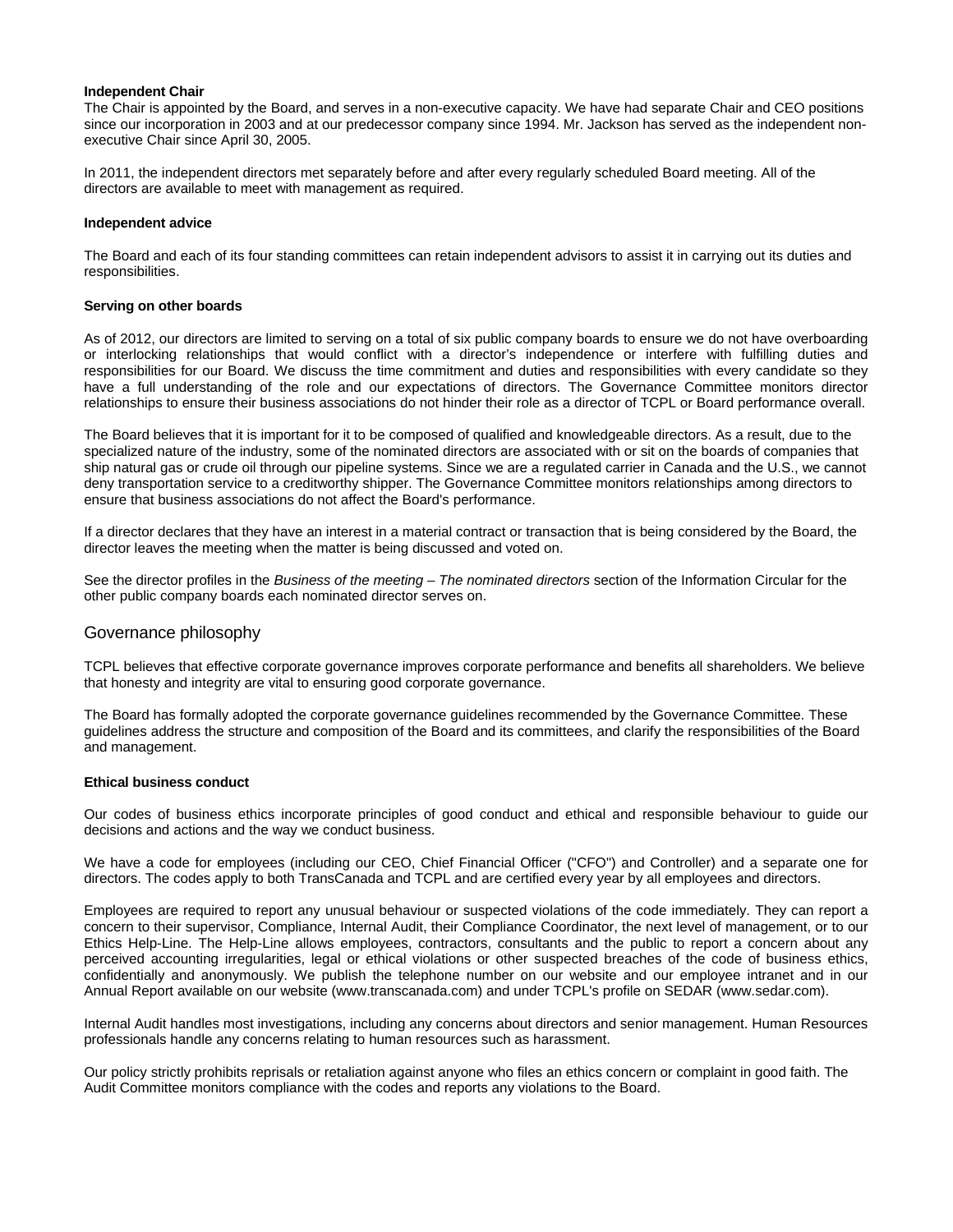The Audit Committee has procedures for receiving complaints, reviewing them, determining a course of action and retaining the information on file. It also oversees the operation of the Ethics Help-Line as part of its responsibilities.

Any waiver of the codes by our executives or directors must be approved by the Board, or the appropriate Board committee, and disclosed. There were no material departures from the codes in 2011.

The codes are posted on our website (www.transcanada.com).

#### **Conflicts of interest**

The codes of business ethics cover many potential conflicts of interest. In 2011, the Board looked specifically at corporate conflicts that could arise as a result of serving on non-profit organizations and the operations of our affiliates.

#### *Serving on other boards*

The Board considered whether directors serving on the boards of non-profit organizations pose any potential conflict. The Board reviewed these relationships and determined that they do not interfere with a director's ability to act in our best interests.

#### *Affiliates*

The Board closely oversees relationships between TCPL and any affiliates to avoid any potential conflicts of interest. This includes our relationship with TC PipeLines, LP, a master limited partnership listed on the NYSE.

The employee code of business ethics was amended in 2011 to require employees to receive consent before accepting a directorship with an entity that is not an affiliate. The CEO and executive vice-presidents (our ''executive leadership team'') must receive the consent of the Governance Committee. All other employees must receive the consent of their immediate supervisor.

#### **Majority voting**

We have a majority voting policy for electing a new board when the number of nominated directors is the same as the number of director positions available. If a nominated director receives "withheld'' proxy votes before the meeting that total more than 5 per cent of the total votes cast by proxy, we will hold a vote by ballot for all directors. If a director receives more "withheld'' than "for'' votes cast by ballot, the director must tender his or her resignation to the Board. We expect the Board to accept the resignation within 90 days, unless there are extenuating circumstances.

This policy does not apply if there is a proxy contest over the election of directors.

The Board may fill the vacancy, as described in our by-laws and according to the terms of the CBCA*.* 

#### **Share ownership**

We have share ownership requirements for our directors and executives to align their interests with those of our shareholders. Ownership levels are significant, and both directors and executives must meet the requirements within five years of assuming the position.

See the *Compensation of directors – minimum share ownership guidelines* section of the attached Schedule D and the *Director compensation and analysis* section of the Information Circular for more information.

#### **Role and responsibilities of the Board**

The primary responsibilities of the Board are to foster TCPL's long-term success and oversee our business affairs and management, and act honestly and in good faith and in the best interests of the Company.

The Board's main objective is to promote TransCanada's best interests in order to maximize long-term shareholder value and enhance stakeholder returns.

The Board retains key duties and responsibilities and attends to them, delegates some duties to its four standing committees and discharges others to management for managing the day-to-day affairs of the business.

#### **Charters and position descriptions**

The Board and each Board committee have adopted a charter that outlines its principal responsibilities.

They review the charters every year to ensure they reflect current developments in corporate governance and corporate practices, and approve any necessary changes.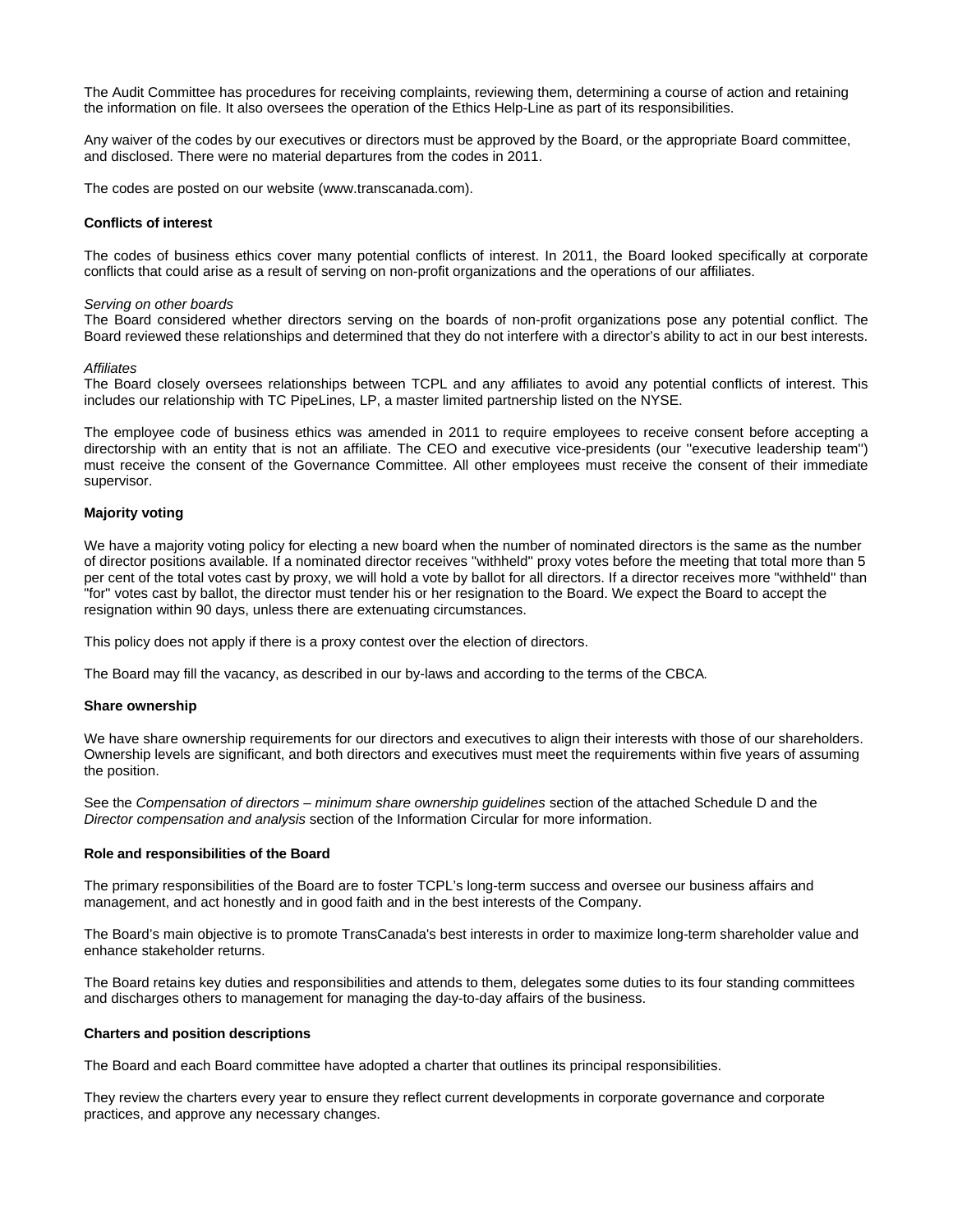The Board has also developed position descriptions for the Chair of the Board, each committee Chair and the CEO.

The Board Charter describes the:

- composition and organization of the Board
- duties and responsibilities for managing our affairs, and
- oversight responsibilities for:
	- management and human resources
	- strategy and planning
	- financial and corporate issues
	- business and risk management, including compensation risk
	- policies and procedures
	- compliance reporting and corporate communications, and
	- general legal obligations, including its ability to use independent advisors as necessary.

See Schedule G attached to this AIF for a copy of the Board charter, and Schedule C to this AIF for a copy of the Audit Committee charter. The Board charter, committee charters and position descriptions for the Chair of the Board, each committee Chair and the CEO are posted on our website (www.transcanada.com).

#### **Strategic planning**

We have a multi-year strategic plan that balances risk and reward.

The Board provides oversight and direction in the strategic planning process to ensure management develops corporate strategies that support our vision to be the leading energy infrastructure company in North America. We set annual corporate objectives to support our core strategies for achieving growth and creating value for shareholders. These are established with the Board, and the Board approves our corporate objectives every year.

The Board monitors management's progress toward achieving the strategic plan, and discusses a broad range of issues related to our strategy and business interests at each regularly scheduled meeting. Management also reports regularly on our operational and financial performance.

The Board generally holds a full day session on strategic planning every year and sessions on strategic issues throughout the year. See the *Meeting attendance* section of the Information Circular for more information about the meetings held in 2011.

#### **Risk oversight**

The Governance Committee oversees our risk management activities as part of its duties. It monitors the identified business risks using a risk matrix which categorizes the risks and shows the Board committee and executives responsible for specific oversight of each risk. The committee reviews the risk matrix with management at each committee meeting to ensure there is proper Board and committee oversight according to the terms of their charters, and that we have management programs in place to mitigate those risks. It also recommends any enhancements to our risk management program and policies to the Board.

We manage risk by identifying the key business risks and categorizing them under six main areas:

- corporate strategy
- business strategy and execution
- business opportunity
- commercial operations
- physical operations, and
- general corporate risk (including compensation risk).

All of our executives are involved in the process and are accountable for developing plans and actions to the risks from occurring and to minimize any associated costs.

The Audit Committee, Human Resources Committee and the Health, Safety and Environment Committee provide oversight on financial, human resources and compensation, and operational safety and environmental risks.

The Audit Committee oversees management's role in monitoring compliance with risk management policies and procedures and reviewing the adequacy of our financial risk management. Our financial risk management strategies, policies and limits are designed to ensure TCPL's risks and related exposures are in line with our business objectives and risk tolerance. Risks are managed within limits that are ultimately established by the Board, implemented by senior management and monitored by risk management and internal audit personnel.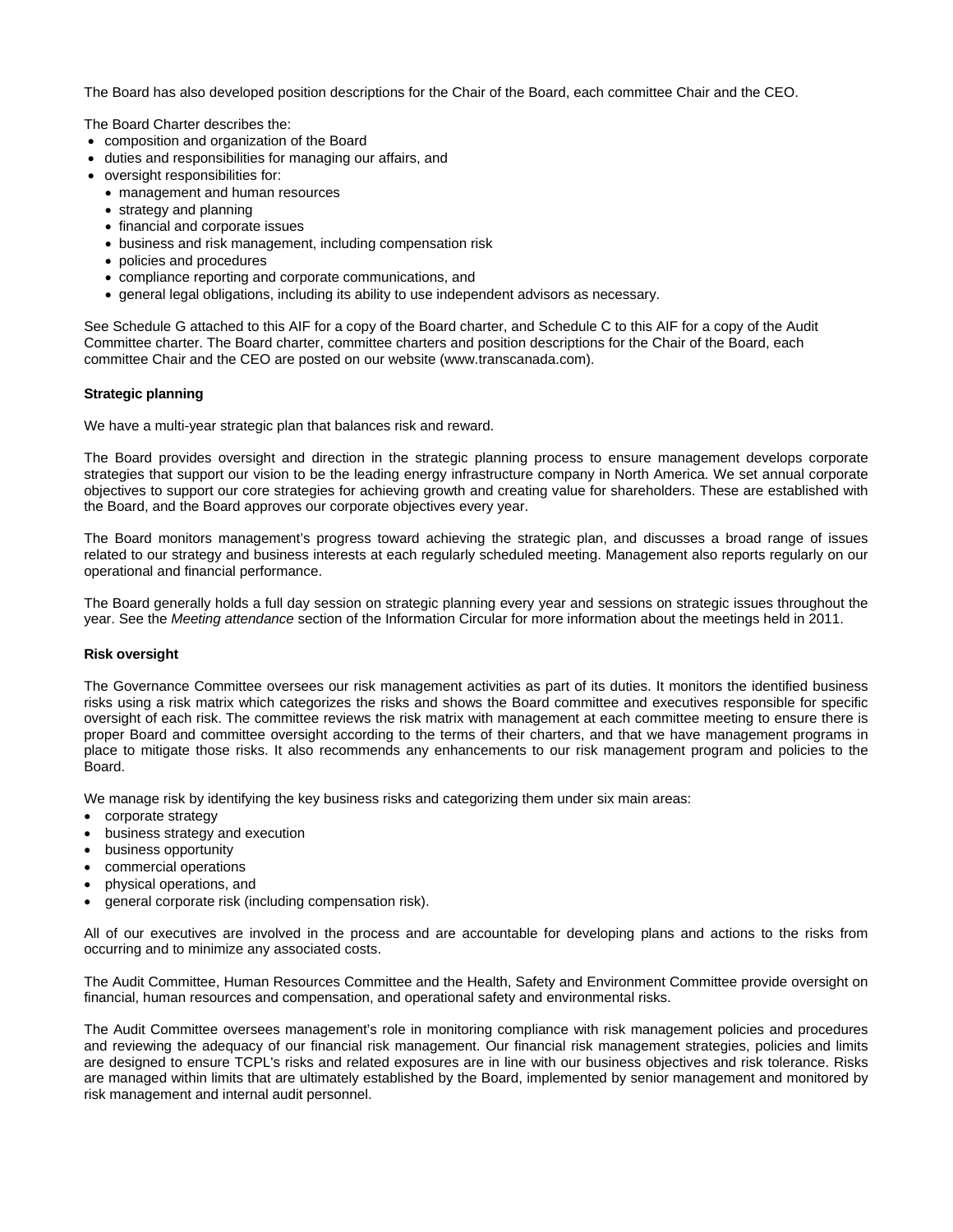The Health, Safety and Environment Committee monitors compliance with our HSE corporate policy through regular reporting from management. We have an integrated HSE management system that establishes a framework for managing HSE issues and is used to capture, organize and document our related policies, programs and procedures.

Our management system for HSE is modeled after international standards for environmental management systems, conforms to external industry consensus standards and voluntary regulatory programs, and complies with applicable legislative requirements and various other internal management systems. It follows a continuous improvement cycle organized into four key areas:

- *Planning:* risk and regulatory assessment, objectives and targets, and structure and responsibility
- *Implementing*: development and implementation of programs, procedures and practices aimed at operational risk management
- *Reporting:* document and records management, communication and reporting, and
- Action: ongoing audit and review of HSE performance.

The committee reviews HSE performance quarterly compared to targets, incidents and highlights, and reviews program plans and performance targets for subsequent years. It receives detailed reports on our operational risk management, including governance of these risks, operational performance and preventive maintenance, pipeline integrity, operational risk issues and applicable legislative developments. The committee also receives updates on any specific areas of operational risk management review currently being conducted by management.

See the CD&A in the attached Schedule F for more information about how we manage our compensation risk.

#### **Succession planning for management**

The Human Resources Committee oversees succession planning for management, and is directly responsible for developing the CEO succession plan and presenting it to the Board for discussion. Succession planning for the CEO position occurs over several years so potential candidates can grow into the role. This includes ongoing analysis of each potential candidate's performance, skills and experience, and an assessment of the personal attributes and characteristics that the committee and the Board believe are necessary for the role.

The CEO prepares an overview of the executive vice-president roles, noting the required skills and expertise for each position and the individual's areas of strength. He also prepares development plans for each of the executives to ensure his or her ongoing performance is satisfactory, and presents them to the committee.

The committee identifies potential future candidates for the executive vice-president positions, with input from the CEO and Human Resources. Each candidate is assessed based on his or her skills and experience and the competencies that are required for promotion to the senior executive level. Development opportunities are also identified so each candidate can receive additional or varied management experience, training, development and educational opportunities.

The Committee reviews each position and the performance assessment and competencies of potential successors at least once a year.

#### **Access to management**

The Board has complete access to management, but gives reasonable advance notice to avoid disrupting the business and operations.

The Board encourages the executive leadership team to include key managers in Board meetings so they can share their expertise on specific matters. This gives the Board an opportunity to meet individuals who have the potential to assume more senior positions in the future, and for these individuals to gain exposure with the Board.

#### **Orientation and education**

New directors participate in an orientation program that includes sessions on corporate strategy, our main business issues, and historical and financial information about TCPL. They also have an opportunity to visit our facilities and project sites and meet with the executive leadership team and other directors.

We tailor the sessions for each director based on his or her needs and specific areas of interest. New directors also meet with the Vice-President, Corporate Development and Strategy for an overview of the different areas of our business and operations and a discussion of key areas of interest. Briefing sessions are also held for new committee members, as appropriate.

Directors receive a reference manual with:

- details about their duties and obligations as a member of the Board
- information about our business and operations
- copies of the Board and committee charters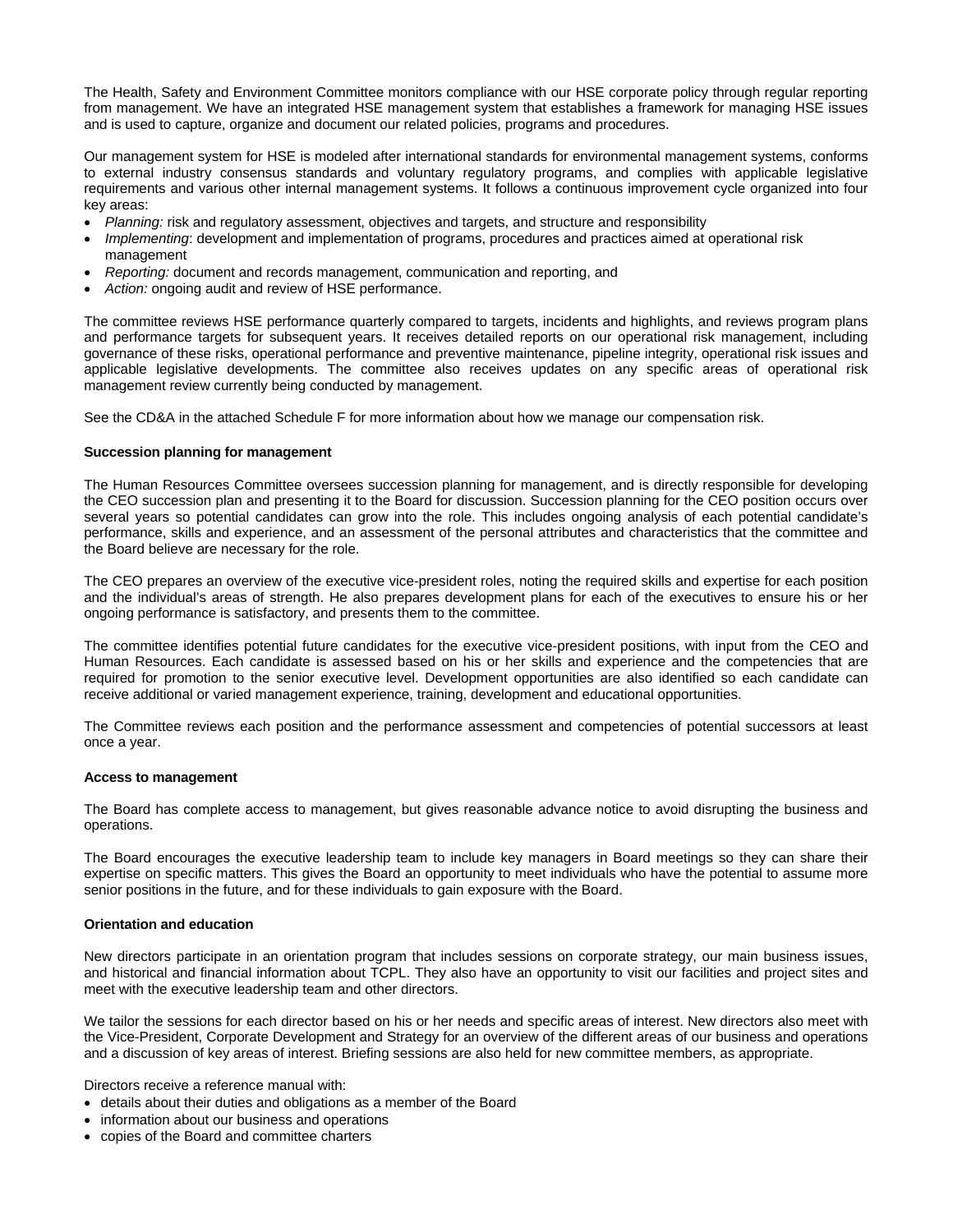- copies of past public filings, and
- documents from recent Board meetings.

The Governance Committee reviews the orientation program and manual every year, to ensure it continues to meet our needs and those of new directors.

Continuing education helps strengthen a director's knowledge and understanding of the business, industry, governance and other issues. Senior management and external experts make presentations to the Board and committees from time to time on various topics related to the business, including changes to legal, regulatory and industry requirements. Directors also have an opportunity to tour our operating facilities and project sites twice a year.

Our 2011 program included:

- a tour of our hydropower facility in Vernon, Vermont
- a site visit to our gas storage assets in Michigan, including the Cold Springs 1 well field control room and liquid stabilization facility and the Blue Lake compressor station, and
- three sessions on strategic issues.

The Governance Committee develops the program every year based on current and emerging issues, our corporate objectives and input from other members of the Board.

We also suggest seminars and education programs that may be relevant, and pay the registration fee and travel expenses as appropriate.

The table below lists the details of our 2011 director education program:

| 2011         | Topic                                                                                                                                                                  | <b>Presented/hosted by</b>                                                                                                                                                              |                                                         |  |  |
|--------------|------------------------------------------------------------------------------------------------------------------------------------------------------------------------|-----------------------------------------------------------------------------------------------------------------------------------------------------------------------------------------|---------------------------------------------------------|--|--|
| February 14  | Strategic Issues Session - Operational Risk<br>Review: Keystone Update                                                                                                 | Executive Vice-President,<br><b>Operations and Major Projects</b><br>Vice-President, Keystone Pipeline                                                                                  | All directors                                           |  |  |
| June 13 - 14 | Strategic Planning Session - Strategy to<br>Maximize Shareholder Returns, Energy<br>Infrastructure Strategic Outlook (Canada,<br>US), Power Business Strategic Outlook | Vice-President, Corporate<br>Development and Strategy                                                                                                                                   | All directors                                           |  |  |
| September 12 | Strategic Issues Session - U.S. GAAP                                                                                                                                   | <b>Chief Financial Officer</b><br><b>KPMG</b>                                                                                                                                           | All directors, except<br>Mr. Jackson and<br>Mr. O'Brien |  |  |
| September 13 | Site visit to Hydropower facility in Vernon,<br>Vermont                                                                                                                | Executive Vice-President.<br>Operations and Major Projects                                                                                                                              | All directors, except<br>Mr. Burney and<br>Mr. O'Brien  |  |  |
| October 4-6  | Site visit to ANR Natural Gas Storage<br>Facilities in Michigan                                                                                                        | Executive Vice-President.<br>Operations and Major Projects<br>Vice-President, Community, Safety<br>and Environment                                                                      | Health, Safety and<br>Environment<br>Committee          |  |  |
| October 4-6  | Annual Meeting of TCPL's Joint Health,<br>Safety and Environment Committee<br>("JHSEC")                                                                                | Executive Vice-President,<br><b>Operations and Major Projects</b><br>Vice-President, Community, Safety<br>and Environment<br>JHSEC employee representatives<br>from Canada and the U.S. | Health, Safety and<br>Environment<br>Committee          |  |  |
| November 30  | Strategic Issues Session - Keystone XL<br>Pipeline                                                                                                                     | Executive Vice-President,<br>Operations and Major Projects<br>Vice-President, Keystone Pipeline                                                                                         | All directors                                           |  |  |

#### **Ensuring effectiveness**

The Governance Committee assesses the performance of the Board, Board committees and individual directors every year and reports the results to the Board. The Chair of the Board conducts one-on-one interviews with each director, and each committee also conducts a self-assessment led by its committee Chair.

Assessments focus on the effectiveness of the Board and each committee and solicit director input about areas of potential improvement. Interviews include questions about personal and individual peer performance. The Chair of the Board summarizes the interview responses and reports them to the Governance Committee and the Board.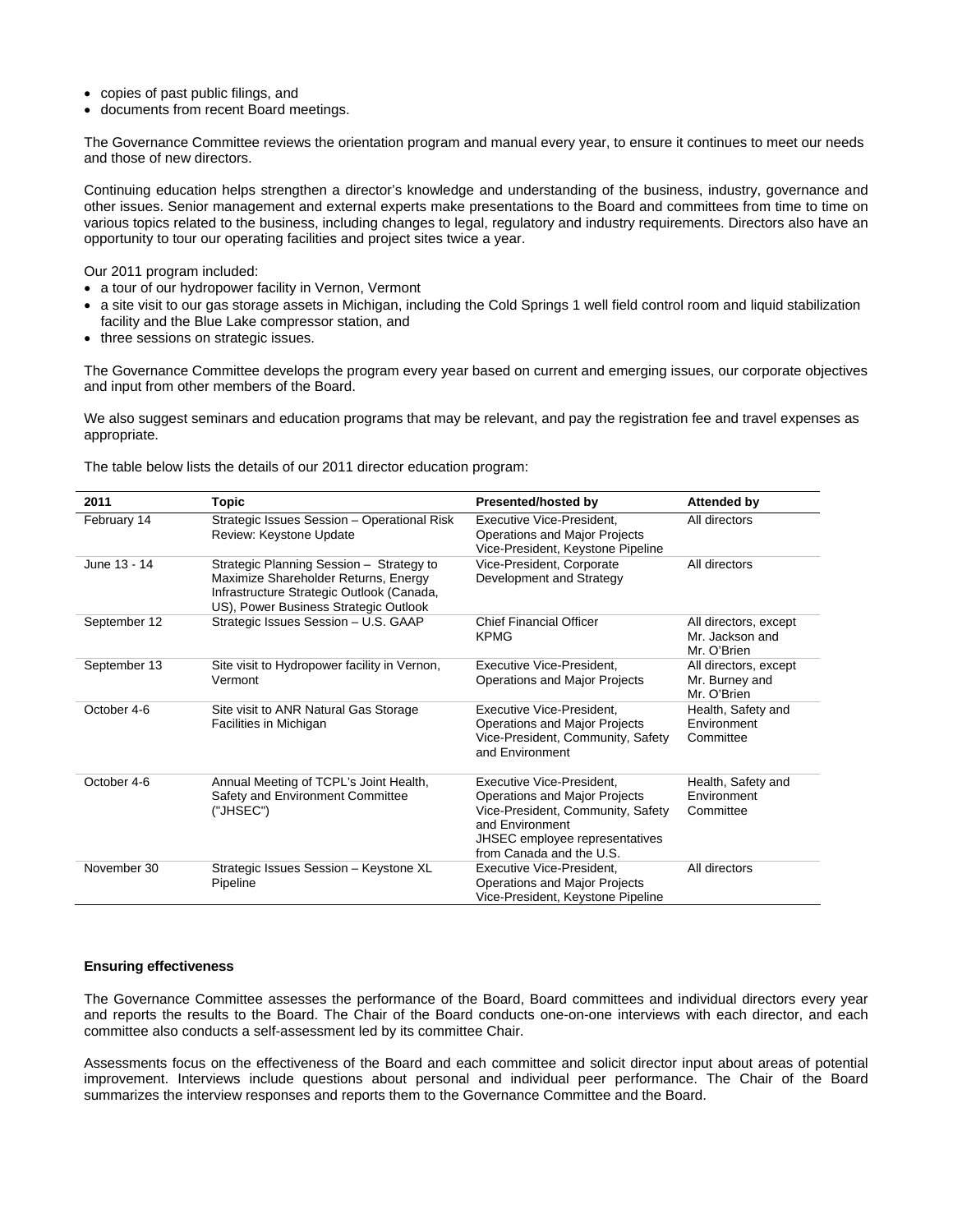The Chair of the Governance Committee interviews each director about the performance of the Chair of the Board, and presents the results to the Board for discussion.

The Chair of the Board also conducts interviews with each member of the executive leadership team every year and reports the results to the Board.

The Governance Committee believes the interview process is the most effective way for directors to give feedback that can be reviewed by the entire Board. The committee also monitors developments in board governance and evolving best practices in corporate governance.

#### **Financial literacy**

The Board has determined that all members of the Audit Committee are ''financially literate'', which means each member can read and understand a set of financial statements that are similar to ours in terms of breadth and complexity of accounting issues. You can find more information about their education and financial experience in the director profiles the Audit Committee report in the *Business of the meeting – The nominated directors* section in the Information Circular, and in the *Audit Committee* section of this AIF.

#### **Board renewal**

The committee regularly assesses the skill set of each director, and reviews them against the director retirement schedule, their ages and the composition of each Board committee.

The Board is responsible for identifying suitable director candidates, while the Governance Committee is responsible for assessing the individuals and proposing the strongest candidates for nomination to the Board.

The committee looks for a mix of skills and experience required for overseeing our affairs. Candidates are nominated as directors based on their background and ability to contribute to the Board and committee meetings.

The Committee ensures that the Board includes members with expertise in 10 key areas:

- Accounting & Finance
- Energy/Utilities
- **Engineering**
- **Governance**
- Government (regulatory)
- **HSE**
- **International**
- Law
- Management / Leadership, and
- Operations.

Candidates who are being nominated for the first time must have experience in industries similar to ours, or experience in general business management or with corporations that are similar in size and scope. Candidates must also be willing to serve on the Board, able to devote the necessary time to fulfill their duties and responsibilities and be under 70 years old.

The Committee recommends potential candidates based on their qualifications and independence and how these qualities balance with the skill set of the current Board, the structure and composition of the committees and the director retirement schedule. This assessment helps the Board determine the best mix of skills and experience to guide our long-term strategy and ongoing business operations.

#### **Director tenure**

The Governance Committee reviews events or matters that may trigger the resignation or retirement of a director such as age, changes in principal occupation or other relevant circumstances.

Once a director turns 70 and has served at least seven consecutive years, he or she must retire either on or before the date of the next annual meeting to elect directors. If a director has turned 70 before serving the full, seven consecutive years, the Board may recommend that a director stand for re-election each year until he or she has served a full seven-year term. The Board may, in exceptional circumstances and depending on its needs, recommend that a director stand for re-election after a director has turned 70 or served the full, seven consecutive years because of the specific skills and experience he or she brings to the Board.

The graphs below show the composition of our Board by years of service as of the date of this circular and after the annual meeting, assuming all of the nominated directors are elected: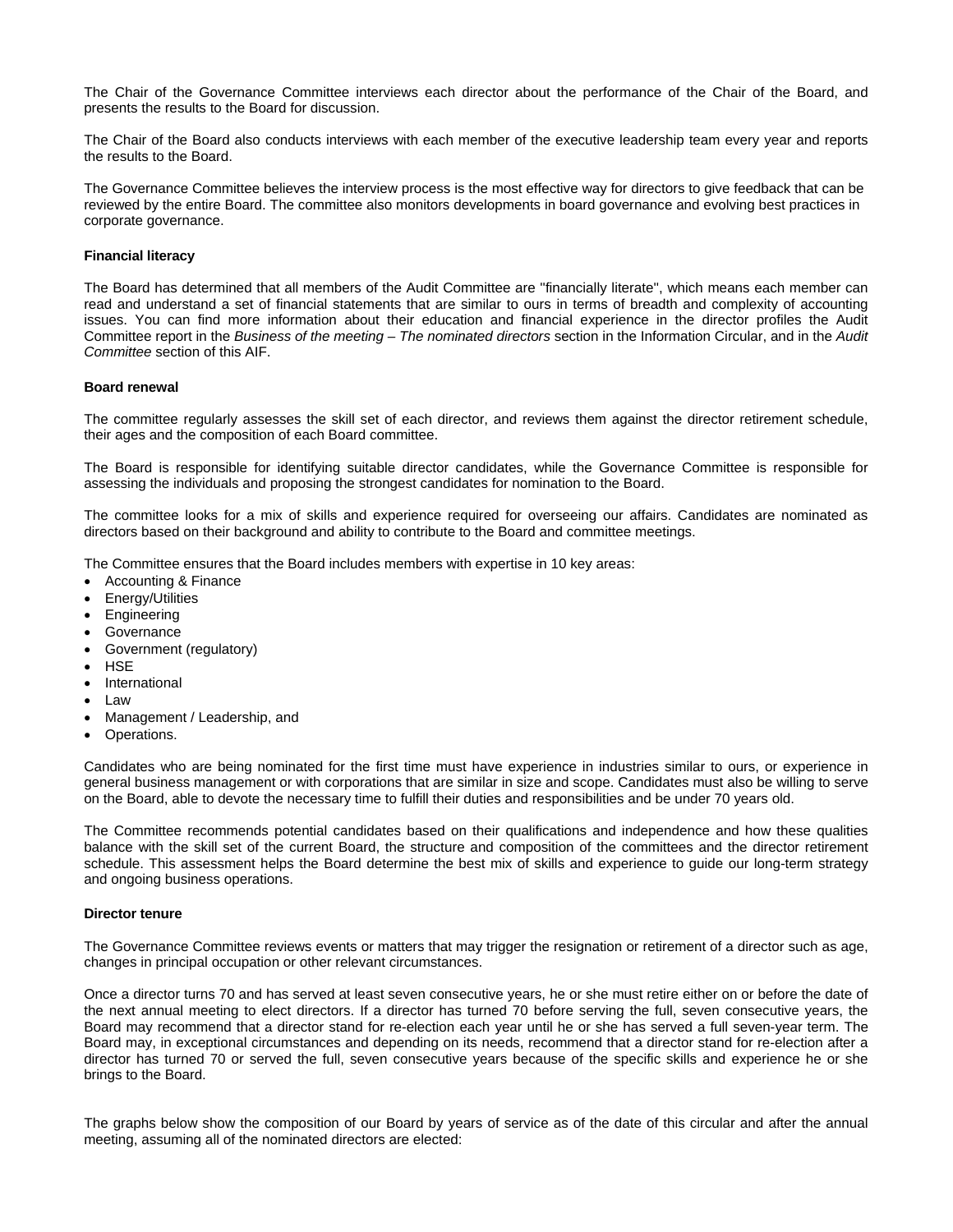

The table below lists the likely retirement dates of the current non-executive directors, the Board committees they serve on, their education and their particular areas of expertise. The Governance Committee considers these factors and others when discussing Board renewal. Ms. Dobson and Mr. O'Brien will retire on April 27, 2012 prior to the annual meeting.

| <b>Retirement</b> |                          |                                                         |                                                                                 |                                                                                                                          |
|-------------------|--------------------------|---------------------------------------------------------|---------------------------------------------------------------------------------|--------------------------------------------------------------------------------------------------------------------------|
| year              | <b>Director</b>          | <b>Board committees</b>                                 | <b>Education</b>                                                                | <b>Skills and experience</b>                                                                                             |
| 2012              | Wendy K. Dobson          | <b>Human Resources</b><br>Health, Safety & Environment  | Ph.D. Economics<br><b>Masters in Public</b><br>Administration<br>S.M. Hyg., BSN | Accounting & Finance (Audit)<br>Economics<br>Governance<br>Government<br>International Economics                         |
|                   | David P. O'Brien         | Governance<br><b>Human Resources</b>                    | LL.B.<br><b>B.A. Economics</b>                                                  | Governance<br>Law<br>Oil & Gas/Utilities<br>Operations & HSE<br>Organization & Leadership<br>Transportation              |
| 2013              | Derek H. Burney          | Audit<br>Governance                                     | M.A. Political Science<br><b>B.A. Political Science</b>                         | Civil Aviation and Defence<br>Government (Regulatory &<br>Law)<br>Power/Utilities<br>Telecommunications                  |
|                   | E. Linn Draper           | Audit<br>Health, Safety & Environment<br>(Chair)        | Ph.D. Nuclear Science<br><b>B.Sc. Chemical</b><br>Engineering                   | Engineering<br>Operations & HSE<br>Organization & Leadership<br>Power/Utilities                                          |
|                   | W. Thomas<br>Stephens    | Human Resources (Chair)<br>Health, Safety & Environment | M.Sc. Industrial<br>Engineering                                                 | <b>Building &amp; Commercial</b><br>Products<br>Engineering<br>Forestry<br>Operations & HSE<br>Organization & Leadership |
| 2014              | Paule Gauthier           | Health, Safety & Environment<br>Human Resources         | LL.M.<br>LL.B.<br>B.A.                                                          | Law<br>Governance<br>Government (Regulatory)                                                                             |
| 2015              | John A.<br>MacNaughton   | Governance (Chair)<br>Audit                             | <b>B.A. Economics</b>                                                           | Accounting & Finance<br>Investment<br>Banking/Management<br>Organization & Leadership                                    |
| 2017              | Kevin E. Benson          | Audit (Chair)<br>Governance                             | <b>B.A.</b> Accounting                                                          | <b>Accounting &amp; Finance</b><br>Economics<br>Organization & Leadership<br>Transportation                              |
| 2018              | Paul L. Joskow           | Audit<br>Governance                                     | Ph.D. Economics<br>M.A. Economics<br><b>B.A. Economics</b>                      | <b>Accounting &amp; Finance</b><br>Economics<br>Governance (Law)<br>Government (Regulatory)<br>Power/Utilities           |
|                   | Richard E. Waugh         | Governance                                              | <b>MBA</b><br>B.Comm.                                                           | Banking<br><b>International Markets</b><br>Organization & Leadership                                                     |
| 2022              | D. Michael G.<br>Stewart | Audit<br>Health, Safety & Environment                   | <b>B.Sc. Geological Science Geology</b>                                         | Oil & Gas/Utilities<br>Operations & HSE<br>Organization & Leadership                                                     |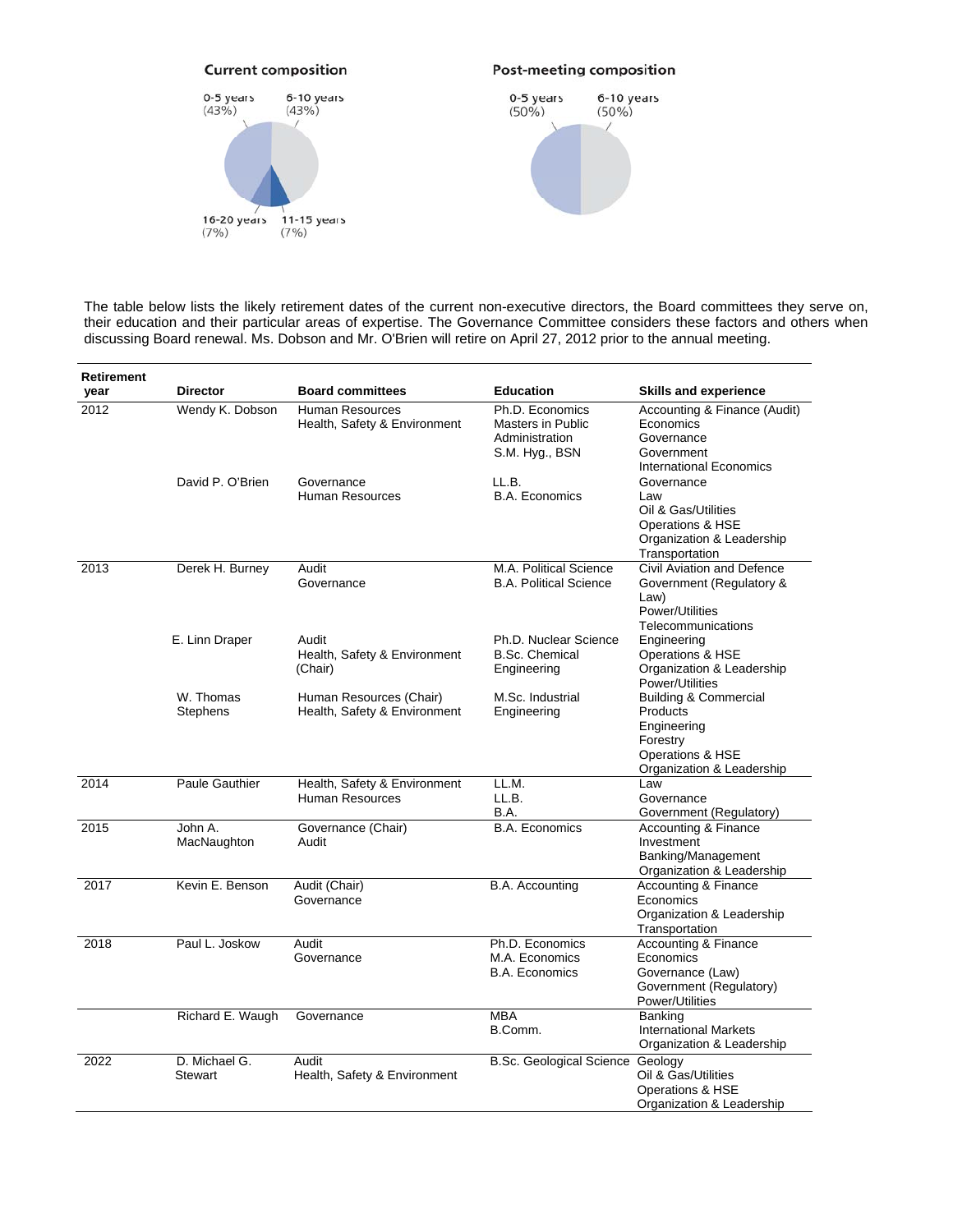| <b>Retirement</b><br>year | <b>Director</b>          | <b>Board committees</b>                         | <b>Education</b>         | <b>Skills and experience</b>                                                                     |
|---------------------------|--------------------------|-------------------------------------------------|--------------------------|--------------------------------------------------------------------------------------------------|
| 2023                      | Barry Jackson            | Board Chair<br>Governance<br>Human Resources    | <b>B.Sc. Engineering</b> | Engineering<br>Oil & Gas/Utilities<br>Operations & HSE<br>Organization & Leadership              |
| 2027                      | Paula Rosput<br>Reynolds | Health, Safety & Environment<br>Human Resources | <b>B.A.</b> Economics    | Economics<br>Insurance<br>Organization & Leadership<br>Power/Utilities<br><b>Risk Management</b> |

#### **Communicating with the Board**

Shareholder engagement allows us to hear first hand from shareholders and other important stakeholders.

Shareholders, employees and others can communicate directly with the Board by writing to: Chair of the Board of Directors TransCanada PipeLines Limited 450 First Street S.W. Calgary, Alberta T2P 5H1

#### **Board committees**

The Board has four standing committees:

- Audit Committee
- Governance Committee
- Health, Safety and Environment Committee
- Human Resources Committee

Each Board committee must consist entirely of independent directors, except for the Health, Safety and Environment Committee, which must have a majority of independent directors. Each committee has the authority to retain advisors to help it carry out its responsibilities. The Board does not have an executive committee.

Each committee reviews its charter at least once a year, and recommends any changes to the Governance Committee and the Board. You can find the committee charters on our website (www.transcanada.com). Each committee also conducts a performance self-assessment every year (see the *Corporate Governance - Ensuring effectiveness* section above for details).

The Audit and the Human Resources Committees hold simultaneous meetings as do the Governance and Health, Safety and Environment Committees to ensure each committee has sufficient time to focus on its responsibilities. As a result, Mr. Jackson, the independent non-executive Chair of the Board, is a voting member of the Governance Committee and the Human Resources Committee, and is not a member of the Audit Committee or the Health, Safety and Environment Committee.

The committees will be reconstituted after the annual meeting to take into account the retirement of Ms. Dobson and Mr. O'Brien, and the new board members, Ms. Reynolds and Mr. Waugh.

All meetings have scheduled periods when members can discuss the committee operations and responsibilities without management present.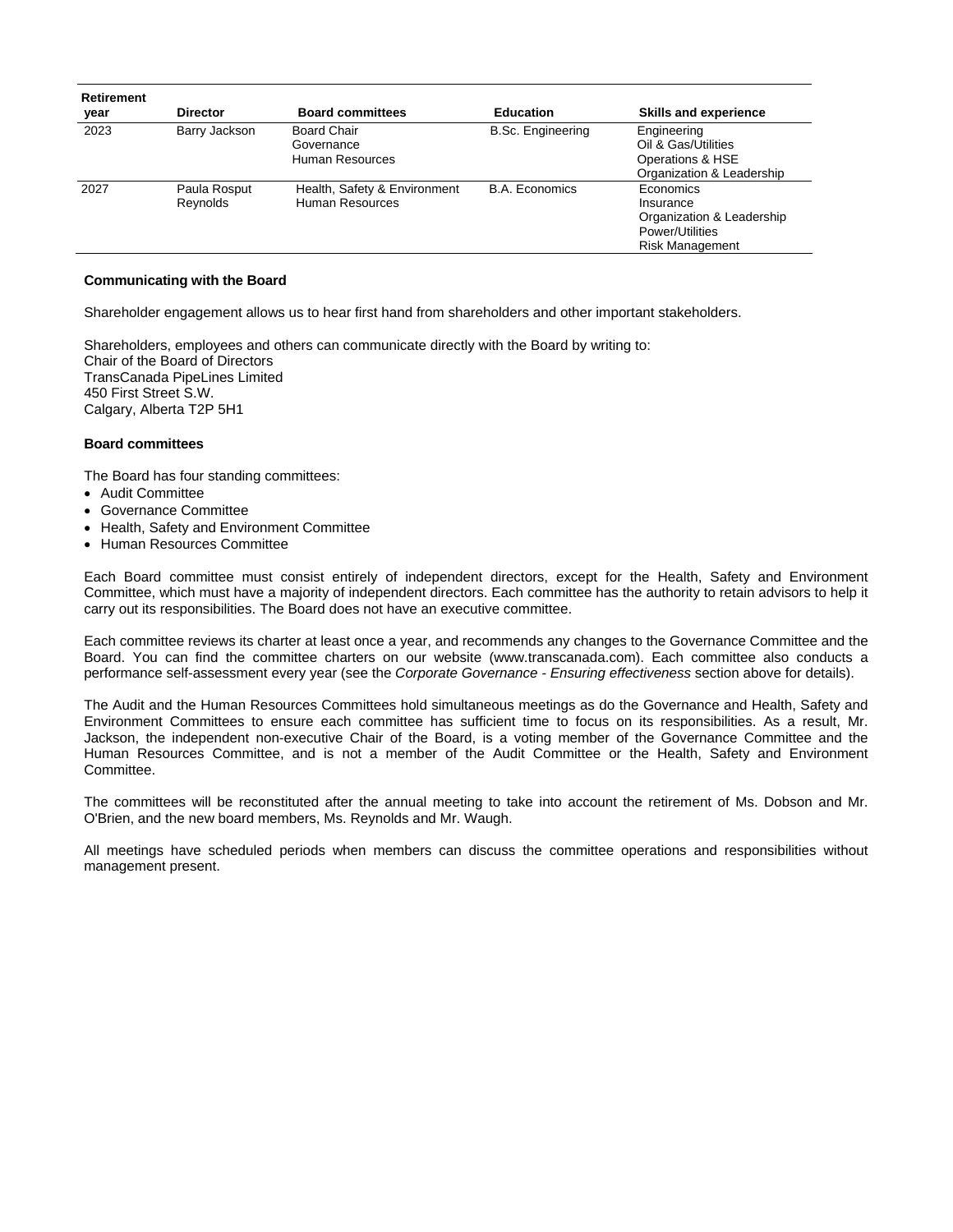#### **Audit Committee**

| <b>Members</b><br>Meetings in 2011 | Kevin E. Benson (Chair)<br>Derek H. Burney<br>E. Linn Draper                                                                                                                                                                 | Paul L. Joskow<br>John A. MacNaughton<br>D. Michael G. Stewart<br>5 regularly scheduled meetings (February, April, July, October, November)                          |  |  |  |
|------------------------------------|------------------------------------------------------------------------------------------------------------------------------------------------------------------------------------------------------------------------------|----------------------------------------------------------------------------------------------------------------------------------------------------------------------|--|--|--|
|                                    | 2 special meetings (June, September)                                                                                                                                                                                         |                                                                                                                                                                      |  |  |  |
| Independent                        | 6 independent directors, 100% independent and financially literate                                                                                                                                                           |                                                                                                                                                                      |  |  |  |
|                                    | Mr. Benson, Chair of the Audit Committee, is an "audit committee financial expert" as<br>defined by the SEC in the U.S., and has the accounting or related financial<br>management experience required under the NYSE rules. |                                                                                                                                                                      |  |  |  |
| <b>Mandate</b>                     | requirements.                                                                                                                                                                                                                | The Audit Committee is responsible for assisting the Board in overseeing the integrity<br>of our financial statements and our compliance with legal and regulatory   |  |  |  |
|                                    | and external auditors.                                                                                                                                                                                                       | It is also responsible for overseeing and monitoring the internal accounting and<br>reporting process, and the process, performance and independence of our internal |  |  |  |

The Audit Committee meets in-camera with the CFO at the beginning of each meeting, and also meets separately with the external and internal auditors and management. Additionally, the committee meets in-camera at the end of each meeting.

*2011 highlights* 

- **Reviewed** our 2011 interim and annual disclosure documents, including the unaudited interim and audited annual consolidated financial statements and related MD&A, AIF and any financial statements required by regulatory authorities and recommended them to the Board for approval.
- **Reviewed** the appointment of the external auditors and estimated fees and recommended them to the Board for approval.
- **Reviewed** the audit plans of the internal and external auditors, the non-audit services performed by KPMG relating to tax services and our pension plans.
- **Reviewed** the appointment of the external auditors and estimated fees and recommended them to the Board for approval.
- **Reviewed** our equity and debt securities documents to be filed with Canadian and U.S. securities regulators, as applicable, and recommended them to the Board for approval.
- **Oversaw** our financial reporting risks, including issues relating to materiality, risk assessment and rotation of the audit partner.
- **Received** the external auditors' formal written statement of independence (which sets out all of its relationships with TCPL) and its recommendations to management about our internal controls and procedures.
- **Recommended** changes to the Canadian Pension Plan Statement of Investment Policies and Procedures as part of its annual review.
- **Reviewed** the major accounting policies and estimates and oversaw implementation of financial reporting using U.S. GAAP.
- **Monitored** Canadian and U.S. financial reporting and legal and regulatory developments affecting our financial reporting process, controls and disclosure.

The *Audit Committee* section of this AIF includes more information about the Audit Committee, including the oversight responsibilities, each member's education and experience, and policies and procedures for pre-approving services. The charter of the Audit Committee can be found at Schedule C to this AIF and on our website (www.transcanada.com) under the *Corporate Governance- Board Committee* page.

#### **Governance Committee**

| <b>Members</b>   | John A. MacNaughton (Chair)<br>Kevin E. Benson<br>Derek H. Burney<br>S. Barry Jackson                                                                                                                                                                                                                                                                         | Paul L. Joskow<br>David P. O'Brien<br>Richard E. Waugh                         |  |  |
|------------------|---------------------------------------------------------------------------------------------------------------------------------------------------------------------------------------------------------------------------------------------------------------------------------------------------------------------------------------------------------------|--------------------------------------------------------------------------------|--|--|
| Meetings in 2011 | 3 regularly scheduled meetings (February, April, October)                                                                                                                                                                                                                                                                                                     |                                                                                |  |  |
| Independent      | 7 independent directors, 100% independent                                                                                                                                                                                                                                                                                                                     |                                                                                |  |  |
| <b>Mandate</b>   | The Governance Committee is responsible for assisting the Board with maintaining<br>strong governance policies and practices at TCPL, reviewing the independence and<br>financial literary of directors, managing director compensation and the board<br>assessment process, and overseeing our strategic planning process and risk<br>management activities. |                                                                                |  |  |
|                  | It monitors the relationship between management and the Board, directors' share<br>ownership levels, governance developments and emerging best practices. It is also<br>responsible for identifying qualified candidates for the Board to consider as potential                                                                                               |                                                                                |  |  |
|                  | visits, and oversees matters related to the timing of our annual meeting.                                                                                                                                                                                                                                                                                     | It also recommends the meeting schedule for Board and committee meetings, site |  |  |

The Governance Committee meets in-camera at the beginning and end of each meeting.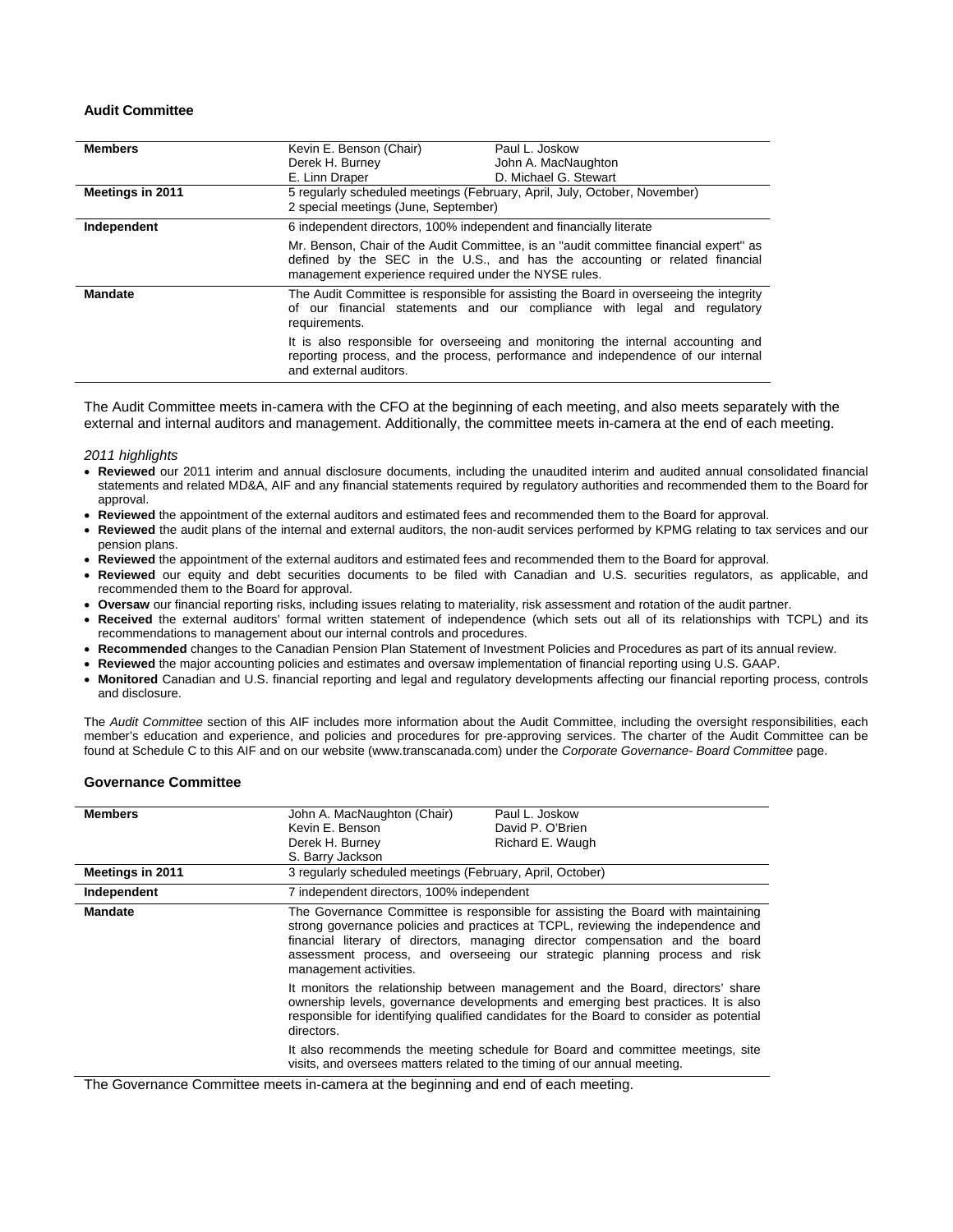#### *2011 highlights*

- **Reviewed** the independence of each director according to our written criteria to give the Board guidance in its annual assessment of independence and the structure and composition of each committee and other directorships.
- **Introduced** an overboarding policy that limits directors to serving on a total of six boards.
- **Oversaw** our strategic planning process, including strategic issues to be considered and planning of our two-day strategic planning meeting in June.
- **Oversaw** our risk management activities, including receiving updates on key business risks and making recommendations to the Board as appropriate.
- **Reviewed** the identified principal risks with management to ensure we have proper Board and committee oversight and management programs in place to mitigate risks and our director share ownership requirements and recommended an increase from five to six times the annual cash retainer.
- **Amended** our corporate governance guidelines to limit the number of executives or senior managers of TCPL or its subsidiaries who can serve on our Board to a maximum of two and the code of business ethics to require all employees (including the CEO and other members of the executive leadership team) to receive consent before accepting a directorship in an unaffiliated entity.
- **Examined** the suitability of instituting a clawback policy to recoup executive compensation in the event we must restate our financial statements because of material non-compliance with any financial reporting requirements. The committee continues to monitor legal developments in the U.S., emerging best practices in Canada and any legal or tax issues associated with a clawback policy.
- **Reviewed** ''say on pay'' updates and voting trends.
- **Monitored** updates to securities regulation (regulation and legal updates affecting our policies, procedures and disclosure practices) and matters relating to the financial markets.
- **Oversaw** the Board's retirement policy, Board renewal and the selection of new director candidates.
- **Reviewed** our trading policy for employees and insiders and approved an amendment to include an anti-hedging policy.
- **Reviewed** the charters and checklists of the other committees and recommended them to the Board for approval.

| <b>Members</b>   | E. Linn Draper (Chair)<br>Wendy K. Dobson<br>Paule Gauthier                                                                                                                                                                                                                                     | Paula Rosput Reynolds<br>W. Thomas Stephens<br>D. Michael G. Stewart |  |  |  |  |
|------------------|-------------------------------------------------------------------------------------------------------------------------------------------------------------------------------------------------------------------------------------------------------------------------------------------------|----------------------------------------------------------------------|--|--|--|--|
| Meetings in 2011 |                                                                                                                                                                                                                                                                                                 | 3 regularly scheduled meetings (February, April and October)         |  |  |  |  |
| Independent      | 6 independent directors, 100% independent                                                                                                                                                                                                                                                       |                                                                      |  |  |  |  |
| <b>Mandate</b>   | The Health, Safety and Environment Committee is responsible for overseeing our<br>health, safety, security and environmental practices and procedures.                                                                                                                                          |                                                                      |  |  |  |  |
|                  | It monitors our compliance with applicable legislation and meeting industry standards,<br>and oversees our policies and procedures to prevent or mitigate losses and to protect<br>our assets, network and infrastructure from malicious acts, natural disasters or other<br>crisis situations. |                                                                      |  |  |  |  |

#### **Health, Safety and Environment Committee**

The Health, Safety and Environment Committee meets in-camera with the Vice-President, Community, Safety and Environment and separately at the end of each meeting. The committee also meets in-camera at the beginning of each meeting, if determined necessary.

#### *2011 highlights*

- **Received** quarterly reports on our health, safety, security, environmental activities and performance, including governance activities, leadership objectives and emergency management and detailed reports and analysis on operational risk management, governance and performance, including regulatory compliance matters and pipeline integrity.
- **Met** separately at each meeting with executives and directors of the business areas responsible for health, safety, security and environmental matters.
- **Toured** the ANR gas storage facilities in Michigan and met with employee representatives of the Canadian and U.S. JHSEC.
- **Participated** in the joint annual meeting of the Canadian and U.S. employee JHSEC.
- **Monitored** Canadian and U.S. air emissions and greenhouse gas policies.
- **Oversaw** an update to the alcohol and drug use program for employees and contractors.
- **Received** a positive report for four annual emergency exercises in Canada and the U.S., involving a complete activation of regional emergency medical systems and incident management teams on site and at the corporate office.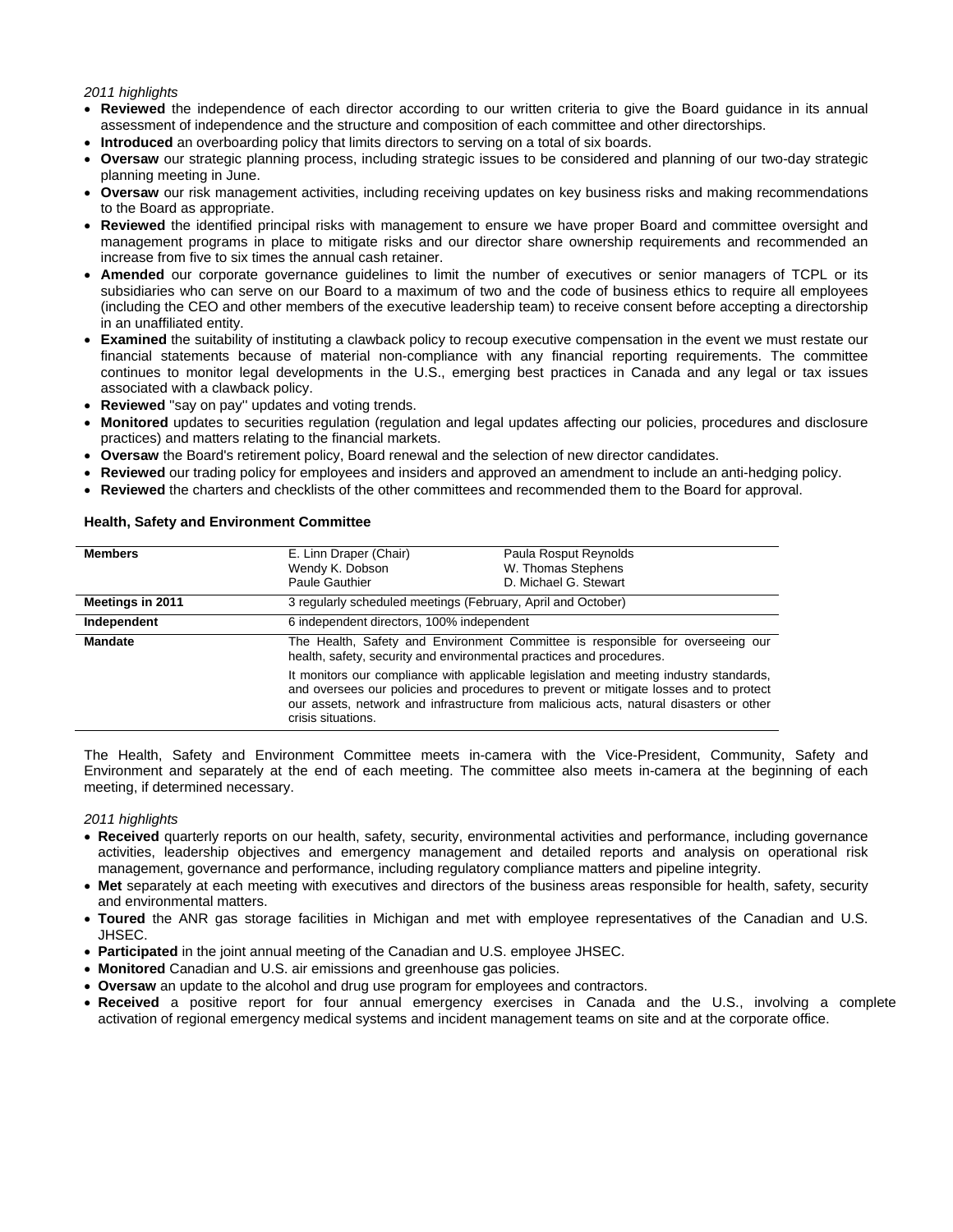#### **Human Resources Committee**

| <b>Members</b>   | W. Thomas Stephens (Chair)<br>Wendy K. Dobson<br>Paule Gauthier                                                                                                                                                                                                                                                                                                               | S. Barry Jackson<br>David P. O'Brien<br>Paula Rosput Reynolds                                                                                                                                                                                                             |  |  |
|------------------|-------------------------------------------------------------------------------------------------------------------------------------------------------------------------------------------------------------------------------------------------------------------------------------------------------------------------------------------------------------------------------|---------------------------------------------------------------------------------------------------------------------------------------------------------------------------------------------------------------------------------------------------------------------------|--|--|
| Meetings in 2011 | 3 regularly scheduled meetings (February, October, November)                                                                                                                                                                                                                                                                                                                  |                                                                                                                                                                                                                                                                           |  |  |
|                  | 2 special meetings (January, September)                                                                                                                                                                                                                                                                                                                                       |                                                                                                                                                                                                                                                                           |  |  |
| Independent      | 6 independent directors, 100% independent                                                                                                                                                                                                                                                                                                                                     |                                                                                                                                                                                                                                                                           |  |  |
| <b>Mandate</b>   | The Human Resources Committee is responsible for assisting the Board with developing<br>strong human resources policies and plans and succession planning, overseeing the<br>compensation programs, and assessing the performance of the CEO and other members<br>of the executive leadership team against pre-established objectives and recommending<br>their compensation. |                                                                                                                                                                                                                                                                           |  |  |
|                  | requirements for executives.                                                                                                                                                                                                                                                                                                                                                  | It approves all long-term incentive awards, including stock options, and any major changes<br>to the compensation program and benefits plans for employees. It is also responsible for<br>the benefits under our Canadian pension plans and reviewing our share ownership |  |  |

The Human Resources Committee meets in-camera at the beginning and end of each meeting.

*2011 highlights* 

- **Approved** changes to our executive compensation program for 2011, including positioning base salary within a range where guidepost is to the market median, basing the short-term incentive award on a target value that is adjusted based on actual corporate and individual performance, and granting long-term incentive awards based on a target value that is adjusted based on individual performance and future potential.
- **Assessed** the performance of the executive leadership team and recommended the 2011 executive compensation awards to the Board for review and approval.
- **Held** special meetings on executive compensation in January and September.

The committee also undertook a number of other activities during the year, and these go into effect beginning in 2012:

- **Reviewed** the long-term incentive mix for our executive leadership team and approved an adjustment to the weighting so that 50% of the value is allocated each to executive share units (''ESUs'') and stock options.
- **Reviewed** the methodology for determining the fair value of stock options and confirmed its approach of using TCPL's accounting value as determined under the Binomial valuation model.
- **Adopted** relative total shareholders return as the single performance measure under the ESU plan, and adjusted the vesting terms by introducing a minimum payout of 50 per cent of target while keeping the maximum payout at 150 per cent.
- **Reviewed and approved** amendments to the retirement provisions for ESUs and stock options.
- **Reviewed and approved** the reappointment of Towers Watson as the committee's external compensation consultant beginning in 2012.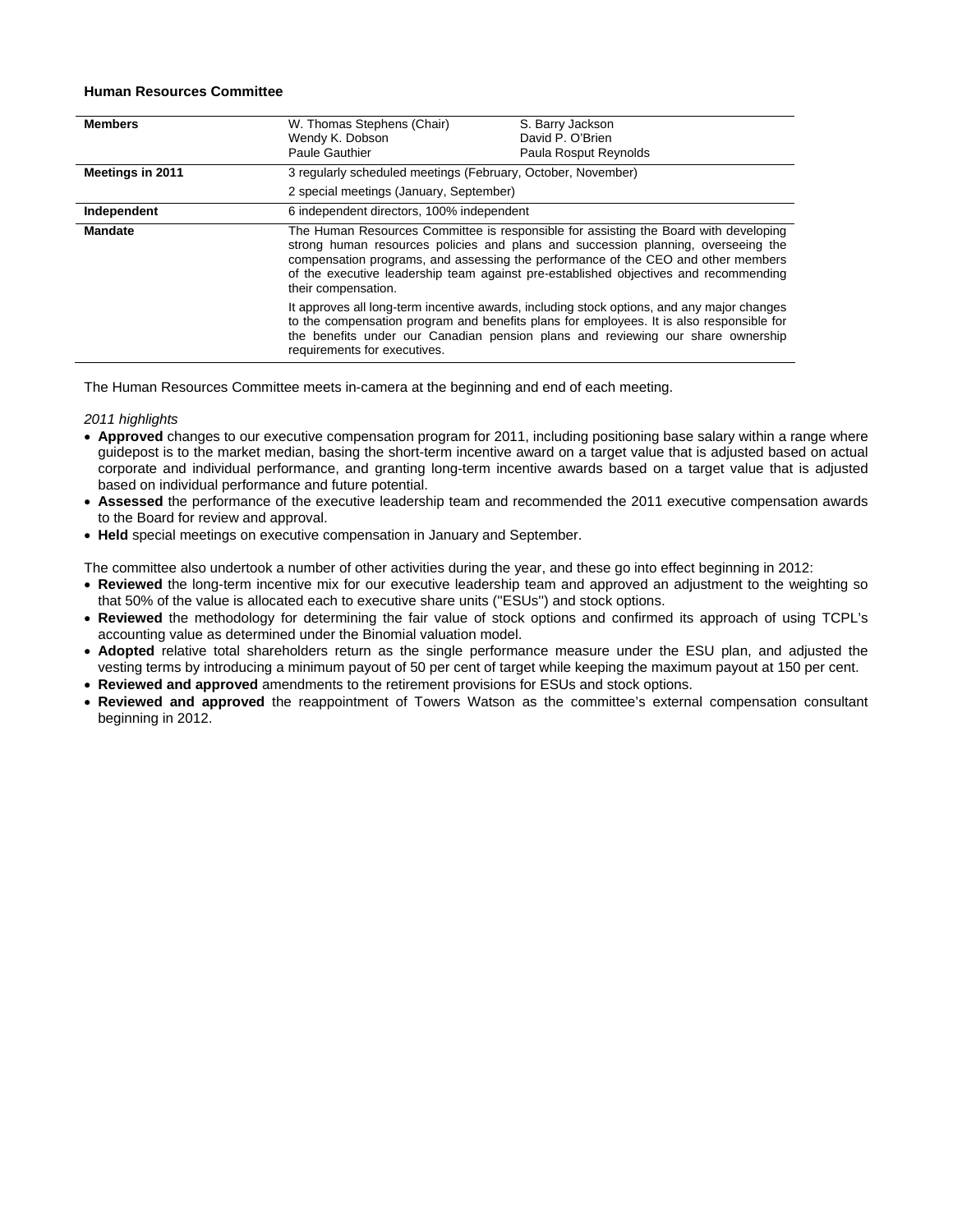# **Schedule C**

# **Charter of the Audit Committee**

### **1. Purpose**

The Audit Committee shall assist the Board of Directors (the ''Board'') in overseeing and monitoring, among other things, the:

- Company's financial accounting and reporting process;
- integrity of the financial statements
- Company's internal control over financial reporting;
- external financial audit process;
- compliance by the Company with legal and regulatory requirements; and
- independence and performance of the Company's internal and external auditors.

To fulfill its purpose, the Audit Committee has been delegated certain authorities by the Board of Directors that it may exercise on behalf of the Board.

### **2. Roles and Responsibilities**

#### *I. Appointment of the Company's External Auditors*

Subject to confirmation by the external auditors of their compliance with Canadian and U.S. regulatory registration requirements, the Audit Committee shall recommend to the Board the appointment of the external auditors, such appointment to be confirmed by the Company's shareholders at each annual meeting. The Audit Committee shall also recommend to the Board the compensation to be paid to the external auditors for audit services and shall pre-approve the retention of the external auditors for any permitted non-audit service and the fees for such service. The Audit Committee shall also be directly responsible for the oversight of the work of the external auditor (including resolution of disagreements between management and the external auditor regarding financial reporting) for the purpose of preparing or issuing an audit report or related work. The external auditor shall report directly to the Audit Committee

The Audit Committee shall also receive periodic reports from the external auditors regarding the auditors' independence, discuss such reports with the auditors, consider whether the provision of non-audit services is compatible with maintaining the auditors' independence and the Audit Committee shall take appropriate action to satisfy itself of the independence of the external auditors.

#### *II. Oversight in Respect of Financial Disclosure*

The Audit Committee, to the extent it deems it necessary or appropriate, shall:

- (a) review, discuss with management and the external auditors and recommend to the Board for approval, the Company's audited annual financial statements, annual information form including management discussion and analysis, all financial statements in prospectuses and other offering memoranda, financial statements required by regulatory authorities, all prospectuses and all documents which may be incorporated by reference into a prospectus, including without limitation, the annual proxy circular, but excluding any pricing supplements issued under a medium term note prospectus supplement of the Company;
- (b) review, discuss with management and the external auditors and recommend to the Board for approval the release to the public of the Company's interim reports, including the financial statements, management discussion and analysis and press releases on quarterly financial results;
- (c) review and discuss with management and external auditors the use of ''pro forma'' or ''adjusted'' non-GAAP information and the applicable reconciliation;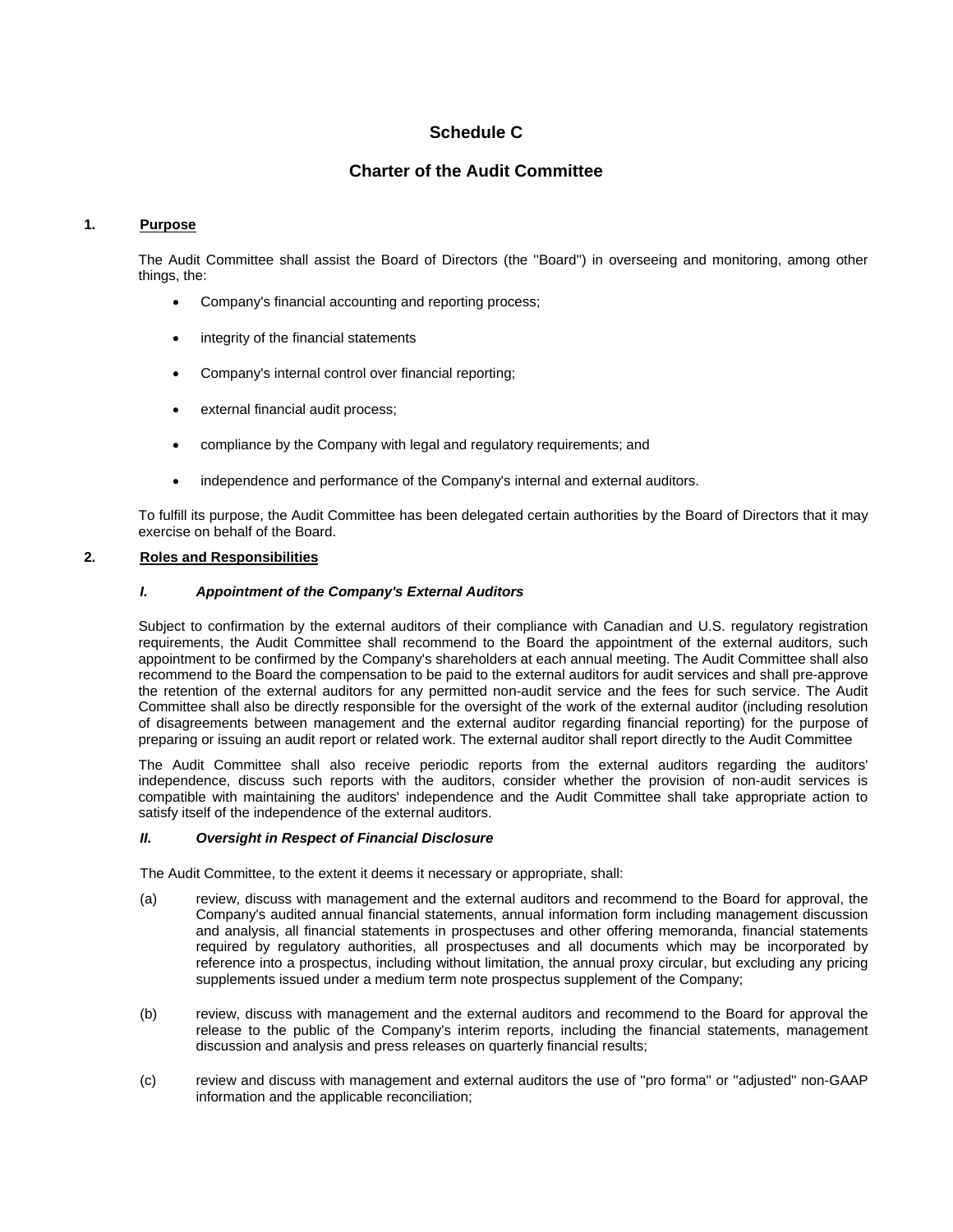- (d) review and discuss with management and external auditors financial information and earnings guidance provided to analysts and rating agencies; provided, however, that such discussion may be done generally (consisting of discussing the types of information to be disclosed and the types of presentations to be made). The Audit Committee need not discuss in advance each instance in which the Company may provide earnings guidance or presentations to rating agencies;
- (e) review with management and the external auditors major issues regarding accounting and auditing principles and practices, including any significant changes in the Company's selection or application of accounting principles, as well as major issues as to the adequacy of the Company's internal controls and any special audit steps adopted in light of material control deficiencies that could significantly affect the Company's financial statements;
- (f) review and discuss quarterly reports from the external auditors on:
	- (i) all critical accounting policies and practices to be used;
	- (ii) all alternative treatments of financial information within generally accepted accounting principles that have been discussed with management, ramifications of the use of such alternative disclosures and treatments, and the treatment preferred by the external auditor;
	- (iii) other material written communications between the external auditor and management, such as any management letter or schedule of unadjusted differences;
- (g) review with management and the external auditors the effect of regulatory and accounting initiatives as well as off-balance sheet structures on the Company's financial statements;
- (h) review with management, the external auditors and, if necessary, legal counsel, any litigation, claim or contingency, including tax assessments, that could have a material effect upon the financial position of the Company, and the manner in which these matters have been disclosed in the financial statements;
- (i) review disclosures made to the Audit Committee by the Company's CEO and CFO during their certification process for the periodic reports filed with securities regulators about any significant deficiencies in the design or operation of internal controls or material weaknesses therein and any fraud involving management or other employees who have a significant role in the Company's internal controls;
- (j) discuss with management the Company's material financial risk exposures and the steps management has taken to monitor and control such exposures, including the Company's risk assessment and risk management policies;

### *III. Oversight in Respect of Legal and Regulatory Matters*

(a) review with the Company's General Counsel legal matters that may have a material impact on the financial statements, the Company's compliance policies and any material reports or inquiries received from regulators or governmental agencies.

### *IV. Oversight in Respect of Internal Audit*

- (a) review the audit plans of the internal auditors of the Company including the degree of coordination between such plan and that of the external auditors and the extent to which the planned audit scope can be relied upon to detect weaknesses in internal control, fraud or other illegal acts;
- (b) review the significant findings prepared by the internal auditing department and recommendations issued by the Company or by any external party in relation to internal audit issues, together with management's response thereto;
- (c) review compliance with the Company's policies and avoidance of conflicts of interest;
- (d) review the adequacy of the resources of the internal auditor to ensure the objectivity and independence of the internal audit function, including reports from the internal audit department on its audit process with associates and affiliates;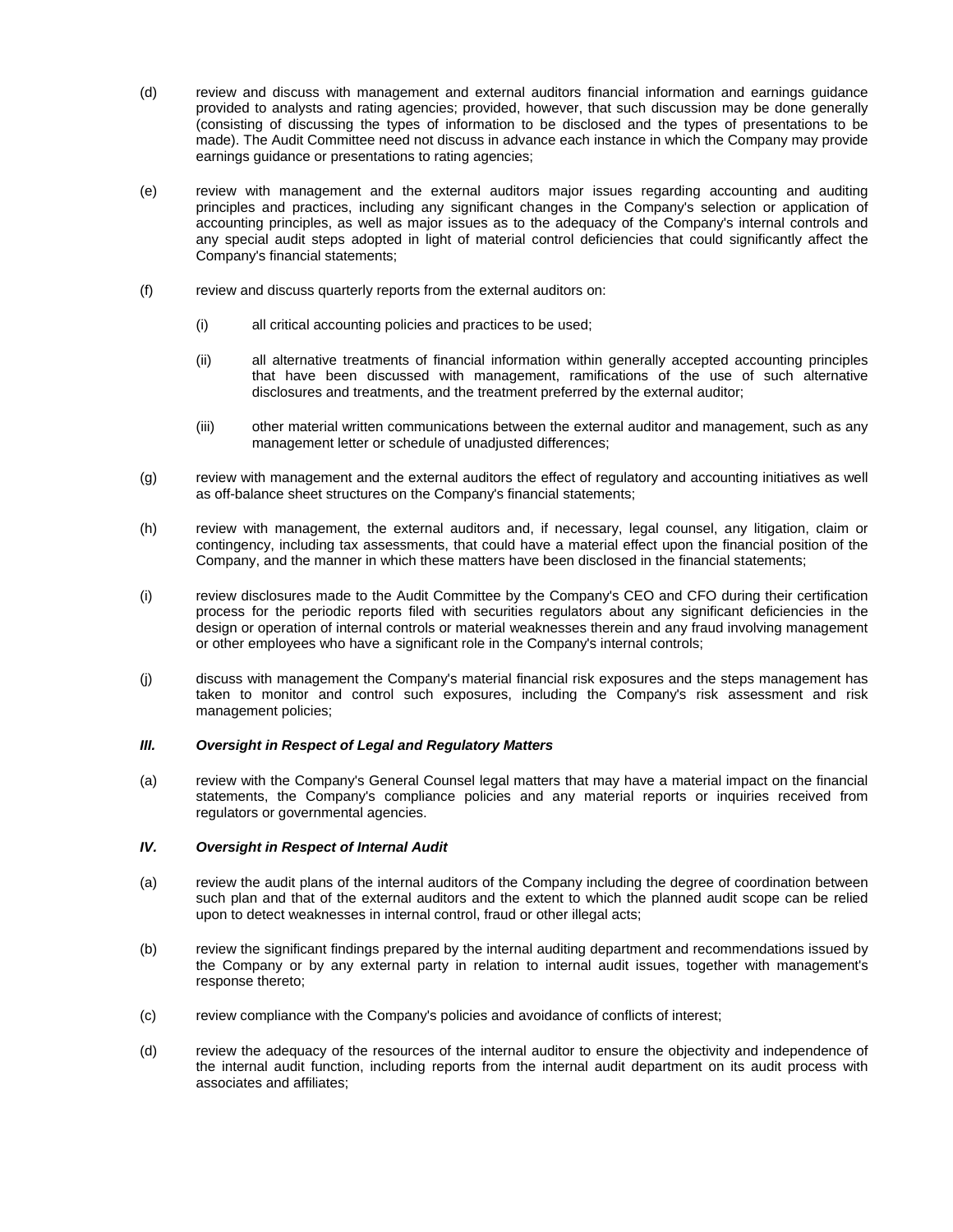- (e) ensure the internal auditor has access to the Chair of the Audit Committee and of the Board and to the Chief Executive Officer and meet separately with the internal auditor to review with him any problems or difficulties he may have encountered and specifically:
	- (i) any difficulties which were encountered in the course of the audit work, including restrictions on the scope of activities or access to required information, and any disagreements with management;
	- (ii) any changes required in the planned scope of the internal audit; and
	- (iii) the internal audit department responsibilities, budget and staffing;

and to report to the Board on such meetings;

### *V. Insight in Respect of the External Auditors*

- (a) review the annual post-audit or management letter from the external auditors and management's response and follow-up in respect of any identified weakness, inquire regularly of management and the external auditors of any significant issues between them and how they have been resolved, and intervene in the resolution if required;
- (b) review the quarterly unaudited financial statements with the external auditors and receive and review the review engagement reports of external auditors on unaudited financial statements of the Company;
- (c) receive and review annually the external auditors' formal written statement of independence delineating all relationships between itself and the Company;
- (d) meet separately with the external auditors to review with them any problems or difficulties the external auditors may have encountered and specifically:
	- (i) any difficulties which were encountered in the course of the audit work, including any restrictions on the scope of activities or access to required information, and any disagreements with management; and
	- (ii) any changes required in the planned scope of the audit;

and to report to the Board on such meetings;

- (e) review with the external auditors the adequacy and appropriateness of the accounting policies used in preparation of the financial statements;
- (f) meet with the external auditors prior to the audit to review the planning and staffing of the audit;
- (g) receive and review annually the external auditors' written report on their own internal quality control procedures; any material issues raised by the most recent internal quality control review, or peer review, of the external auditors, or by any inquiry or investigation by governmental or professional authorities, within the preceding five years, and any steps taken to deal with such issues;
- (h) review and evaluate the external auditors, including the lead partner of the external auditor team;
- (i) ensure the rotation of the lead (or coordinating) audit partner having primary responsibility for the audit and the audit partner responsible for reviewing the audit as required by law, but at least every five years;

#### *VI. Oversight in Respect of Audit and Non-Audit Services*

- (a) pre-approve all audit services (which may entail providing comfort letters in connection with securities underwritings) and all permitted non-audit services, other than non-audit services where:
	- (i) the aggregate amount of all such non-audit services provided to the Company constitutes not more than 5% of the total fees paid by the Company and its subsidiaries to the external auditor during the fiscal year in which the non-audit services are provided;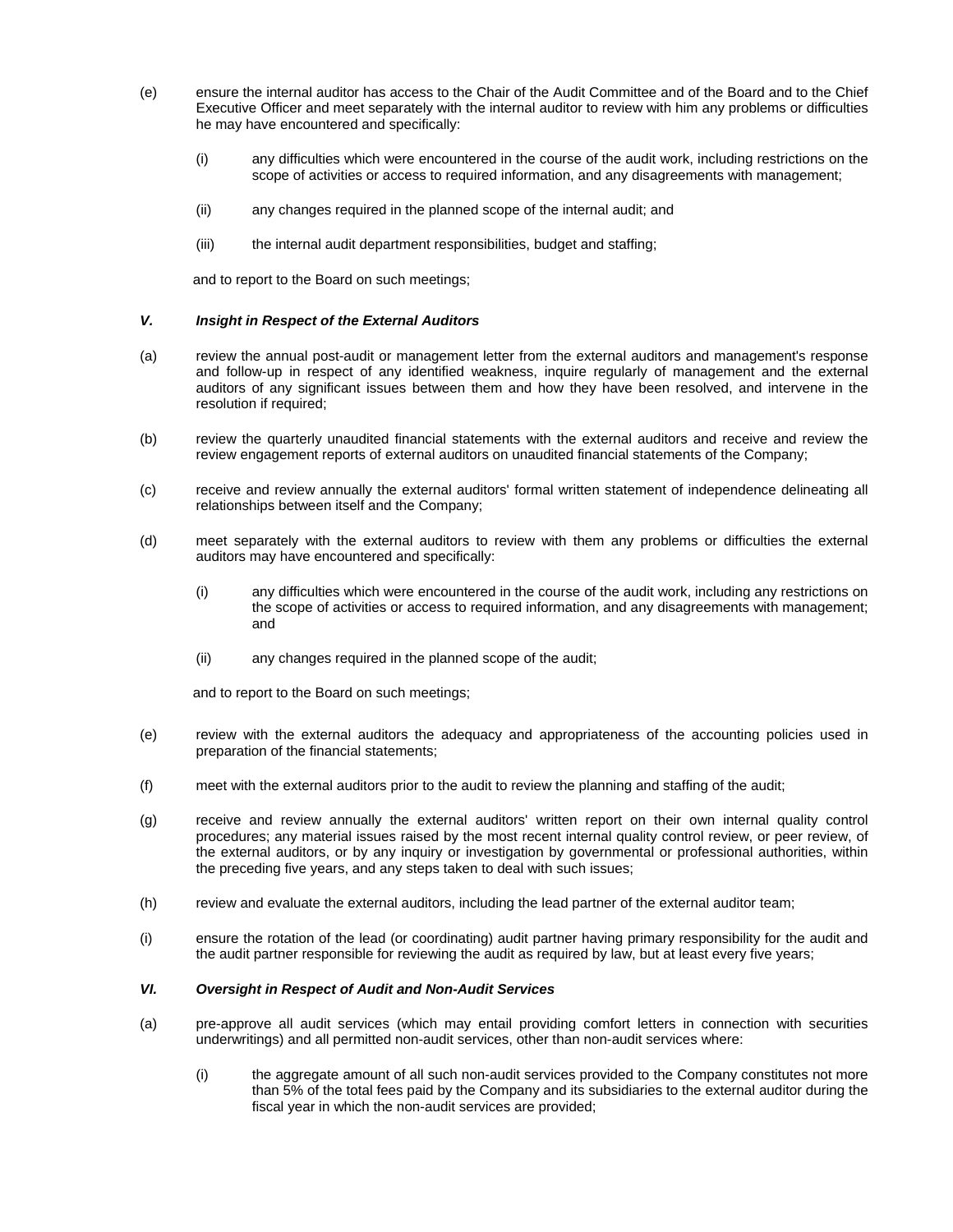- (ii) such services were not recognized by the Company at the time of the engagement to be non-audit services; and
- (iii) such services are promptly brought to the attention of the Audit Committee and approved prior to the completion of the audit by the Audit Committee or by one or more members of the Audit Committee to whom authority to grant such approvals has been delegated by the Audit Committee;
- (b) approval by the Audit Committee of a non-audit service to be performed by the external auditor shall be disclosed as required under securities laws and regulations;
- (c) the Audit Committee may delegate to one or more designated members of the Audit Committee the authority to grant pre-approvals required by this subsection. The decisions of any member to whom authority is delegated to pre-approve an activity shall be presented to the Audit Committee at its first scheduled meeting following such pre-approval;
- (d) if the Audit Committee approves an audit service within the scope of the engagement of the external auditor, such audit service shall be deemed to have been pre-approved for purposes of this subsection;

#### *VII. Oversight in Respect of Certain Policies*

- (a) review and recommend to the Board for approval the implementation and amendments to policies and program initiatives deemed advisable by management or the Audit Committee with respect to the Company's codes of business ethics and Risk Management and Financial Reporting policies;
- (b) obtain reports from management, the Company's senior internal auditing executive and the external auditors and report to the Board on the status and adequacy of the Company's efforts to ensure its businesses are conducted and its facilities are operated in an ethical, legally compliant and socially responsible manner, in accordance with the Company's codes of business conduct and ethics;
- (c) establish a non-traceable, confidential and anonymous system by which callers may ask for advice or report any ethical or financial concern, ensure that procedures for the receipt, retention and treatment of complaints in respect of accounting, internal controls and auditing matters are in place, and receive reports on such matters as necessary;
- (d) annually review and assess the adequacy of the Company's public disclosure policy;
- (e) review and approve the Company's hiring policies for partners, employees and former partners and employees of the present and former external auditors (recognizing the Sarbanes-Oxley Act of 2002 does not permit the CEO, controller, CFO or chief accounting officer to have participated in the Company's audit as an employee of the external auditors' during the preceding one-year period) and monitor the Company's adherence to the policy;

#### *VIII. Oversight in Respect of Financial Aspects of the Company's Canadian Pension Plans (the ''Company's pension plans''), specifically:*

- (a) provide advice to the Human Resources Committee on any proposed changes in the Company's pension plans in respect of any significant effect such changes may have on pension financial matters;
- (b) review and consider financial and investment reports and the funded status in relation to the Company's pension plans and recommend to the Board on pension contributions;
- (c) receive, review and report to the Board on the actuarial valuation and funding requirements for the Company's pension plans;
- (d) review and approve annually the Statement of Investment Policies and Procedures ("SIP&P");
- (e) approve the appointment or termination of auditors and investment managers;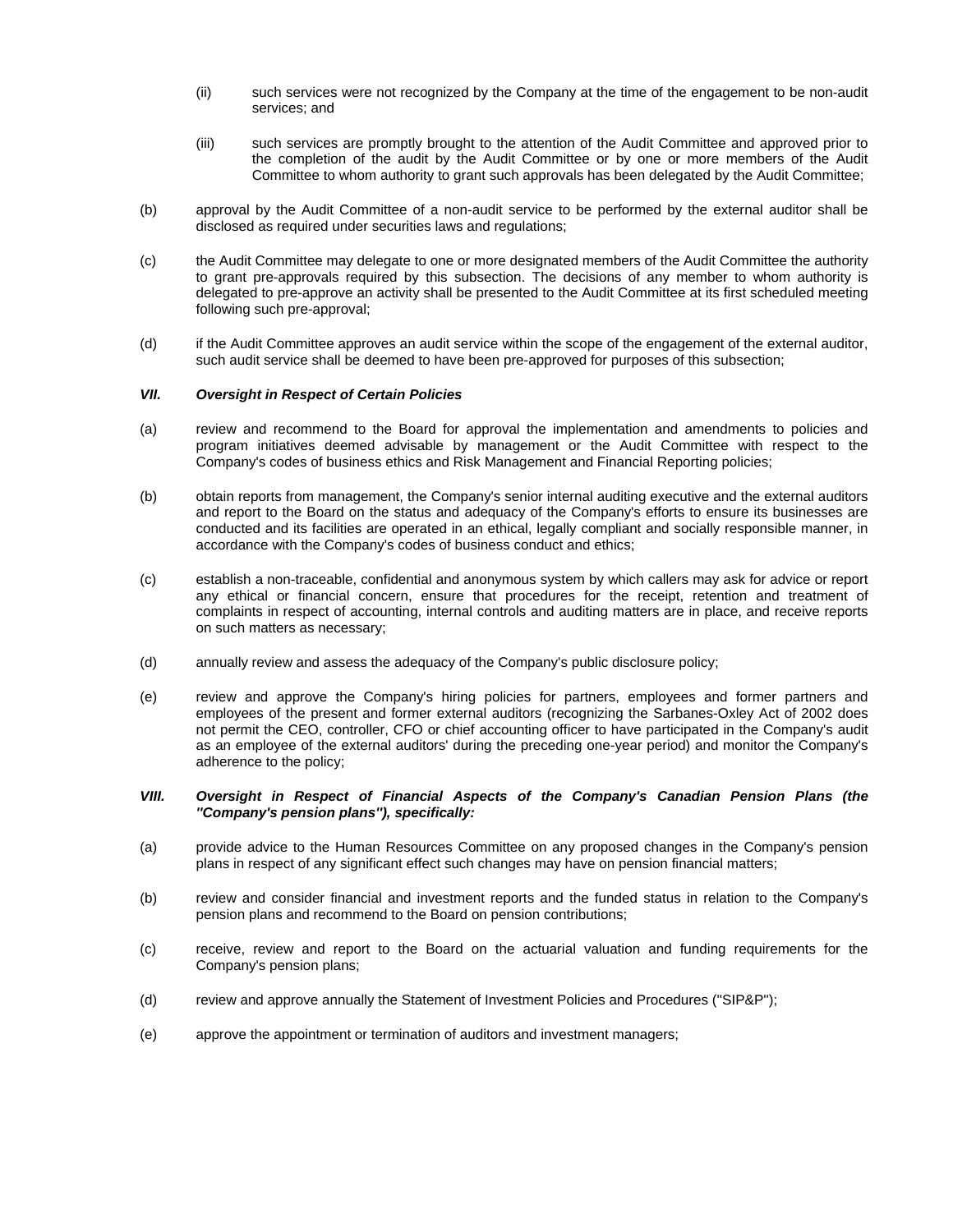### *IX. Oversight in Respect of Internal Administration*

- (a) review annually the reports of the Company's representatives on certain audit committees of subsidiaries and affiliates of the Company and any significant issues and auditor recommendations concerning such subsidiaries and affiliates;
- (b) review the succession plans in respect of the Chief Financial Officer, the Vice President, Risk Management and the Director, Internal Audit;
- (c) review and approve the policy and guidelines for the Company's hiring of partners, employees and former partners and employees of the external auditors who were engaged on the Company's account;

### *X. Oversight Function*

While the Audit Committee has the responsibilities and powers set forth in this Charter, it is not the duty of the Audit Committee to plan or conduct audits or to determine that the Company's financial statements and disclosures are complete and accurate or are in accordance with generally accepted accounting principles and applicable rules and regulations. These are the responsibilities of management and the external auditors. The Audit Committee, its Chair and any of its members who have accounting or related financial management experience or expertise, are members of the Board, appointed to the Audit Committee to provide broad oversight of the financial disclosure, financial risk and control related activities of the Company, and are specifically not accountable nor responsible for the day to day operation of such activities. Although designation of a member or members as an ''audit committee financial expert'' is based on that individual's education and experience, which that individual will bring to bear in carrying out his or her duties on the Audit Committee, designation as an ''audit committee financial expert'' does not impose on such person any duties, obligations or liability that are greater than the duties, obligations and liability imposed on such person as a member of the Audit Committee and Board in the absence of such designation. Rather, the role of any audit committee financial expert, like the role of all Audit Committee members, is to oversee the process and not to certify or guarantee the internal or external audit of the Company's financial information or public disclosure.

### **3. Composition of Audit Committee**

The Audit Committee shall consist of three or more Directors, a majority of whom are resident Canadians (as defined in the Canada Business Corporations Act), and all of whom are unrelated and/or independent for the purposes of applicable Canadian and United States securities law and applicable rules of any stock exchange on which the Company's shares are listed. Each member of the Audit Committee shall be financially literate and at least one member shall have accounting or related financial management expertise (as those terms are defined from time to time under the requirements or guidelines for audit committee service under securities laws and the applicable rules of any stock exchange on which the Company's securities are listed for trading or, if it is not so defined as that term is interpreted by the Board in its business judgment).

#### **4. Appointment of Audit Committee Members**

The members of the Audit Committee shall be appointed by the Board from time to time, on the recommendation of the Governance Committee and shall hold office until the next annual meeting of shareholders or until their successors are earlier appointed or until they cease to be Directors of the Company.

#### **5. Vacancies**

Where a vacancy occurs at any time in the membership of the Audit Committee, it may be filled by the Board on the recommendation of the Governance Committee.

### **6. Audit Committee Chair**

The Board shall appoint a Chair of the Audit Committee who shall:

- (a) review and approve the agenda for each meeting of the Audit Committee and as appropriate, consult with members of management;
- (b) preside over meetings of the Audit Committee;
- (c) make suggestions and provide feedback from the Audit Committee to management regarding information that is or should be provided to the Audit Committee;
- (d) report to the Board on the activities of the Audit Committee relative to its recommendations, resolutions, actions and concerns; and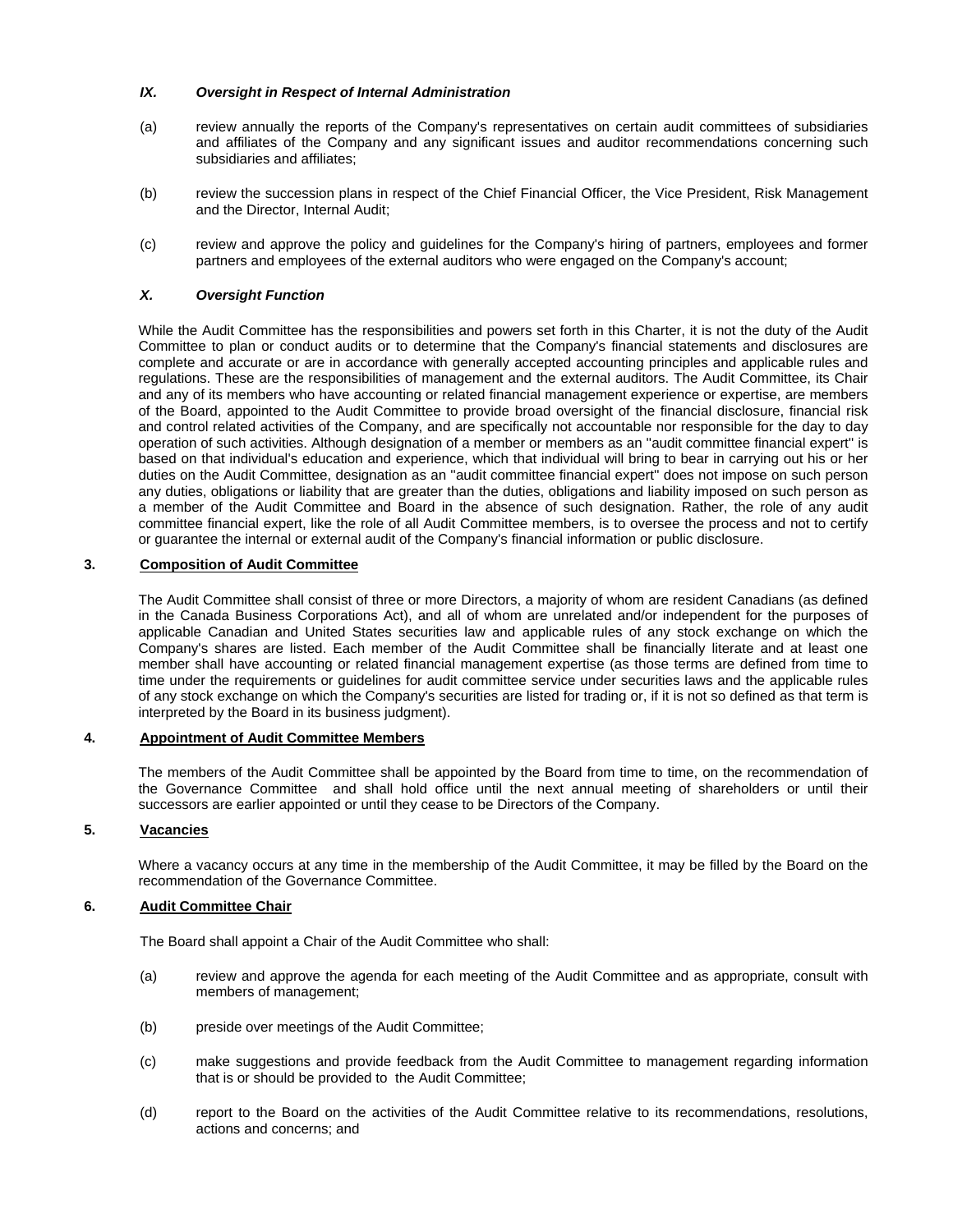(e) meet as necessary with the internal and external auditors.

#### **7. Absence of Audit Committee Chair**

If the Chair of the Audit Committee is not present at any meeting of the Audit Committee, one of the other members of the Audit Committee present at the meeting shall be chosen by the Audit Committee to preside at the meeting.

#### **8. Secretary of Audit Committee**

The Corporate Secretary shall act as Secretary to the Audit Committee.

#### **9. Meetings**

The Chair, or any two members of the Audit Committee, or the internal auditor, or the external auditors, may call a meeting of the Audit Committee. The Audit Committee shall meet at least quarterly. The Audit Committee shall meet periodically with management, the internal auditors and the external auditors in separate executive sessions.

#### **10. Quorum**

A majority of the members of the Audit Committee, present in person or by telephone or other telecommunication device that permit all persons participating in the meeting to speak to each other, shall constitute a quorum.

### **11. Notice of Meetings**

Notice of the time and place of every meeting shall be given in writing or facsimile communication to each member of the Audit Committee at least 24 hours prior to the time fixed for such meeting; provided, however, that a member may in any manner waive a notice of a meeting. Attendance of a member at a meeting is a waiver of notice of the meeting, except where a member attends a meeting for the express purpose of objecting to the transaction of any business on the grounds that the meeting is not lawfully called.

### **12. Attendance of Company Officers and Employees at Meeting**

At the invitation of the Chair of the Audit Committee, one or more officers or employees of the Company may attend any meeting of the Audit Committee.

### **13. Procedure, Records and Reporting**

The Audit Committee shall fix its own procedure at meetings, keep records of its proceedings and report to the Board when the Audit Committee may deem appropriate but not later than the next meeting of the Board.

### **14. Review of Charter and Evaluation of Audit Committee**

The Audit Committee shall review its Charter annually or otherwise, as it deems appropriate, and if necessary propose changes to the Governance Committee and the Board. The Audit Committee shall annually review the Audit Committee's own performance.

### **15. Outside Experts and Advisors**

The Audit Committee is authorized, when deemed necessary or desirable, to retain and set and pay the compensation for independent counsel, outside experts and other advisors, at the Company's expense, to advise the Audit Committee or its members independently on any matter.

### **16. Reliance**

Absent actual knowledge to the contrary (which shall be promptly reported to the Board), each member of the Audit Committee shall be entitled to rely on (i) the integrity of those persons or organizations within and outside the Company from which it receives information, (ii) the accuracy of the financial and other information provided to the Audit Committee by such persons or organizations and (iii) representations made by Management and the external auditors, as to any information technology, internal audit and other non-audit services provided by the external auditors to the Company and its subsidiaries.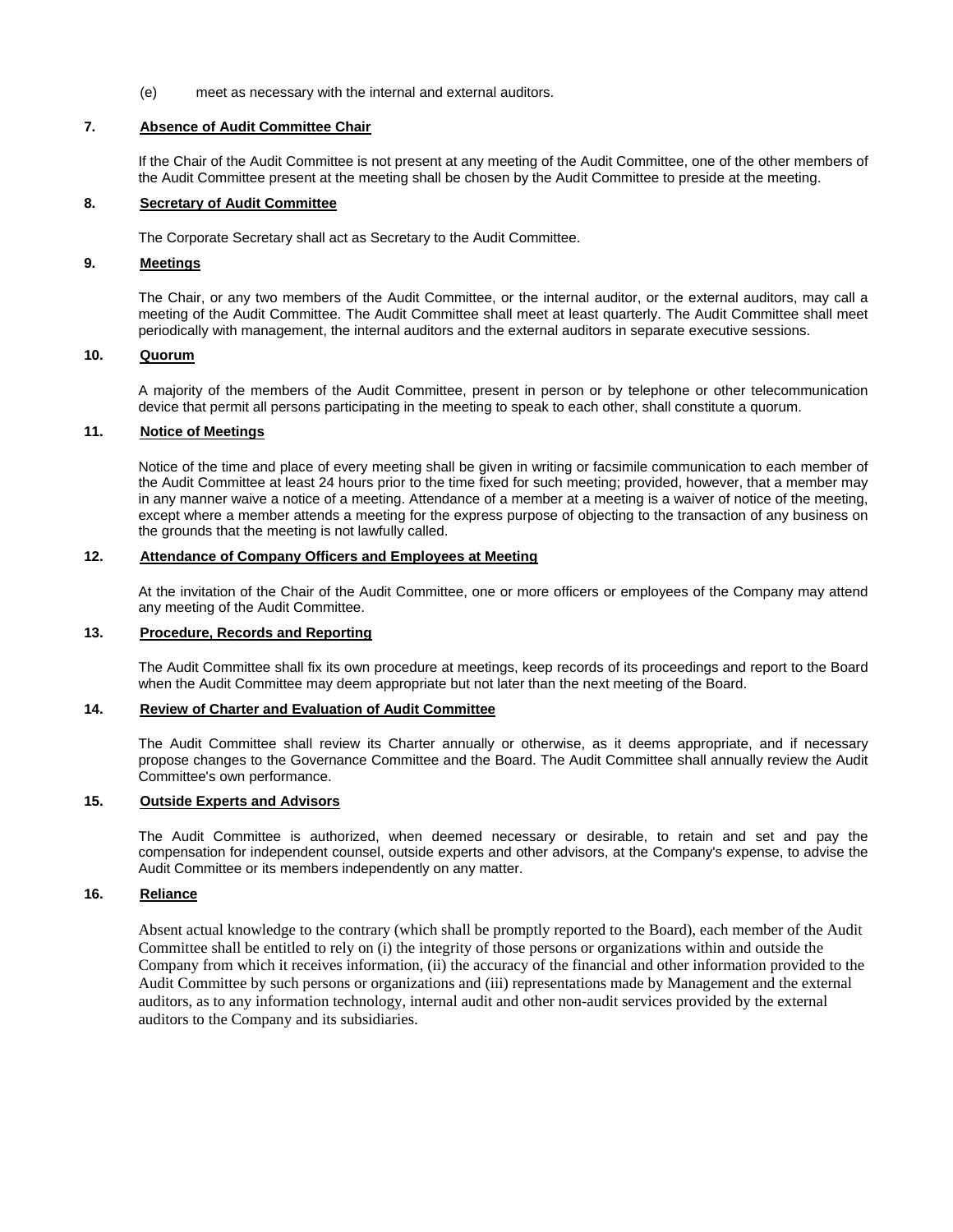## **Schedule D**

## **Loans to directors and executive officers**

As at the date of this AIF, none of our directors and executives had any loans from TCPL or any of our subsidiaries. This is also true for:

- former executives or directors of TCPL or any of our subsidiaries
- this year's nominated directors, and
- any associate of a director, executive officer or nominated director.

None of the above owe money to another entity that is the subject of a guarantee, support agreement, letter of credit or other similar arrangement or understanding provided by TCPL or any of our subsidiaries.

## **Securities owned by directors**

The table below shows: the total value as of February 13, 2012 of each director's shares and deferred share units (''DSUs") or shares of our affiliates outstanding at the end of 2011, including the DSUs credited as dividend equivalents until January 31, 2012.

None of the nominated directors (or all of our directors and executives as a group) own more than 1% of TransCanada shares, or any class of shares of its subsidiaries and affiliates.

|                    | <b>TransCanada</b>   | <b>Deferred Share</b> |
|--------------------|----------------------|-----------------------|
| <b>Director</b>    | <b>Common Shares</b> | <b>Units</b>          |
| K. Benson          | 13,000               | 40,483                |
| D. Burney          | 4,606                | 34,770                |
| W. Dobson          | 6,000                | 49,149                |
| E.L. Draper        | N/A                  | 41,413                |
| P. Gauthier        | 2,000                | 44,854                |
| R. Girling         | 673,487              | N/A                   |
| S.B. Jackson       | 39,000               | 76,964                |
| P.L. Joskow        | 5,000                | 25,956                |
| J. MacNaughton     | 50,000               | 29,912                |
| D. O'Brien         | 54,549               | 48,185                |
| P. Rosput Reynolds | 2,500                | 334                   |
| W. T. Stephens     | 1,800                | 14,673                |
| D.M.G. Stewart     | 13,801               | 16,249                |
| R.E. Waugh         | 19,370               | N/A                   |

Notes

- The value of a DSU is tied to the value of TransCanada's common shares. A DSU is a bookkeeping entry, equivalent to the value of a TransCanada common share, and does not entitle the holder to vote or other shareholder rights, other than the accrual of additional DSUs for the value of dividends. A director cannot redeem DSUs until the director ceases to be a member of the Board. Upon ceasing to be a member of the Board, Canadian directors may redeem their units for cash or common shares at the market price, while U.S. directors may only redeem their units for cash.
- Securities owned, controlled or directed include common shares that Mr. Girling has a right to acquire through the exercise of stock options that are vested under the stock option plan, which is described in the CD&A attached to this AIF at Schedule F. Directors as such do not participate in the stock option plan. Mr. Girling, as an employee of TCPL, has the right to acquire 592,210 common shares under vested stock options, which amount is included in this column.
- Mr. Girling is an employee of TCPL and participates is the Company's executive share unit program; he does not participate in the DSU program.
- Mr. Stewart's holdings include 1,789 shares held by his wife.
- Mr. Waugh's holdings include 4,150 shares held by his wife.

# **Compensation of directors**

### Approach

Our director compensation program reflects our size and complexity, and reinforces the importance we place on shareholder value. Director compensation includes annual retainers and meeting fees that are paid in cash and DSUs to link a significant portion of their compensation to the value of our common shares.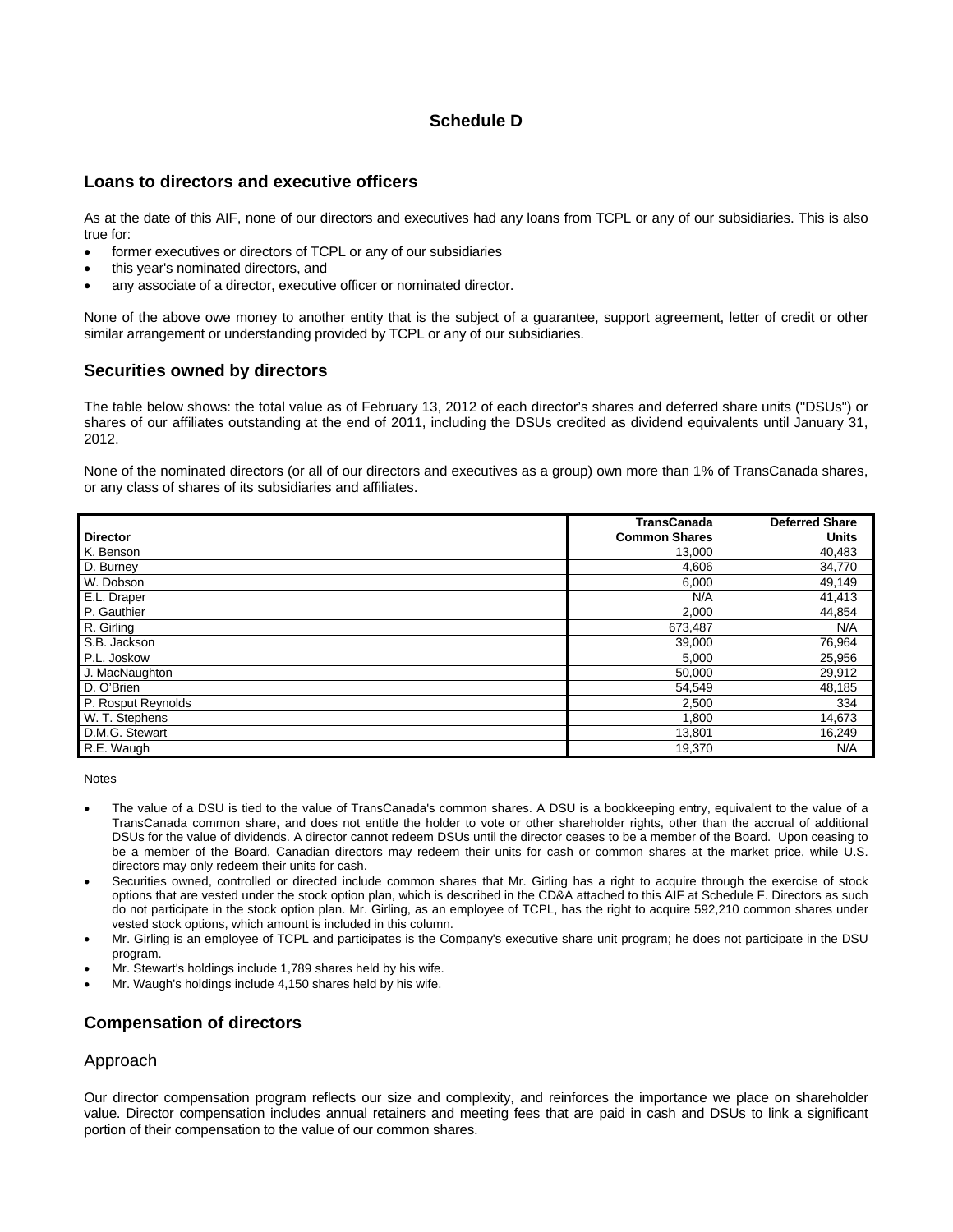Director compensation is not based on corporate performance, but the Board follows a formal performance assessment process to ensure director effectiveness and encourage director engagement.

The Governance Committee reviews director compensation at least once a year, and makes its compensation recommendations to the Board for review and approval. Recommendations take into consideration the time commitment, duties and responsibilities of the directors, and director compensation practices at comparable companies.

Directors of TransCanada also serve as directors of TCPL. Board and committee meetings of TransCanada and TCPL run concurrently, and the director compensation described below is for serving on both Boards. TransCanada does not hold any material assets directly, other than TCPL common shares and receivables from some of our subsidiaries. As a result, TCPL assumes all directors' costs according to a management services agreement between the two companies.

#### **Benchmarking**

Director compensation is benchmarked against two comparator groups. Total compensation is determined with reference to median levels in our comparator groups, so we can attract and retain qualified directors.

Towers Watson conducts an independent review of director compensation every year, and prepares a report on compensation paid by our comparator companies. The Governance Committee refers to the report when conducting its compensation review.

#### **Minimum share ownership guidelines**

The Board believes that directors can represent the interests of shareholders more effectively if they have a significant investment in TransCanada. Directors must now hold at least six times their annual cash retainer in common shares or DSUs within five years of joining the Board. The minimum was increased from five times in October 2011, to reinforce the importance of share ownership and more closely align directors' interests with those of shareholders.

Directors can meet the requirements by purchasing TransCanada shares, participating in our dividend reinvestment plan or by directing all or a portion of their compensation to be paid in DSUs. We recalibrate the ownership values if the cash retainer is increased.

If their holdings fall below the minimum level because of fluctuations in our share price, we expect the director to attain the minimum threshold within a reasonable amount of time set by the Governance Committee.

As President and CEO, Mr. Girling must meet our CEO share ownership requirements under the executive share ownership guidelines. Mr. Girling meets these ownership requirements (see page the *Aligning the interests of executives and shareholders* section of the CD&A for details).

As of February 13, 2012, all of our directors had met the share ownership requirements, except for Ms. Reynolds who was appointed to the Board on November 30, 2011 and has five years from her appointment date to meet the requirements.

#### **Share unit plan for non-employee directors**

DSUs are notional shares that have the same value as TransCanada shares. DSUs earn dividend equivalents as additional units, at the same rate as dividends paid on our shares.

We introduced a DSU plan for directors in 1998 that allows them to choose to receive a portion of their retainers, meeting fees and travel fees in DSUs instead of cash. The plan also allows the Governance Committee to use discretion to grant DSUs to directors as additional compensation (excluding employee directors such as our President and CEO). No discretionary grants of DSUs were made to directors in 2011.

Directors redeem their DSUs when they retire from the Board. Canadian directors can redeem their DSUs for cash or shares at the market price. U.S. resident directors can only redeem their DSUs for cash.

Further information regarding director compensation can be found in the *Director compensation discussion and analysis*  section of the Information Circular.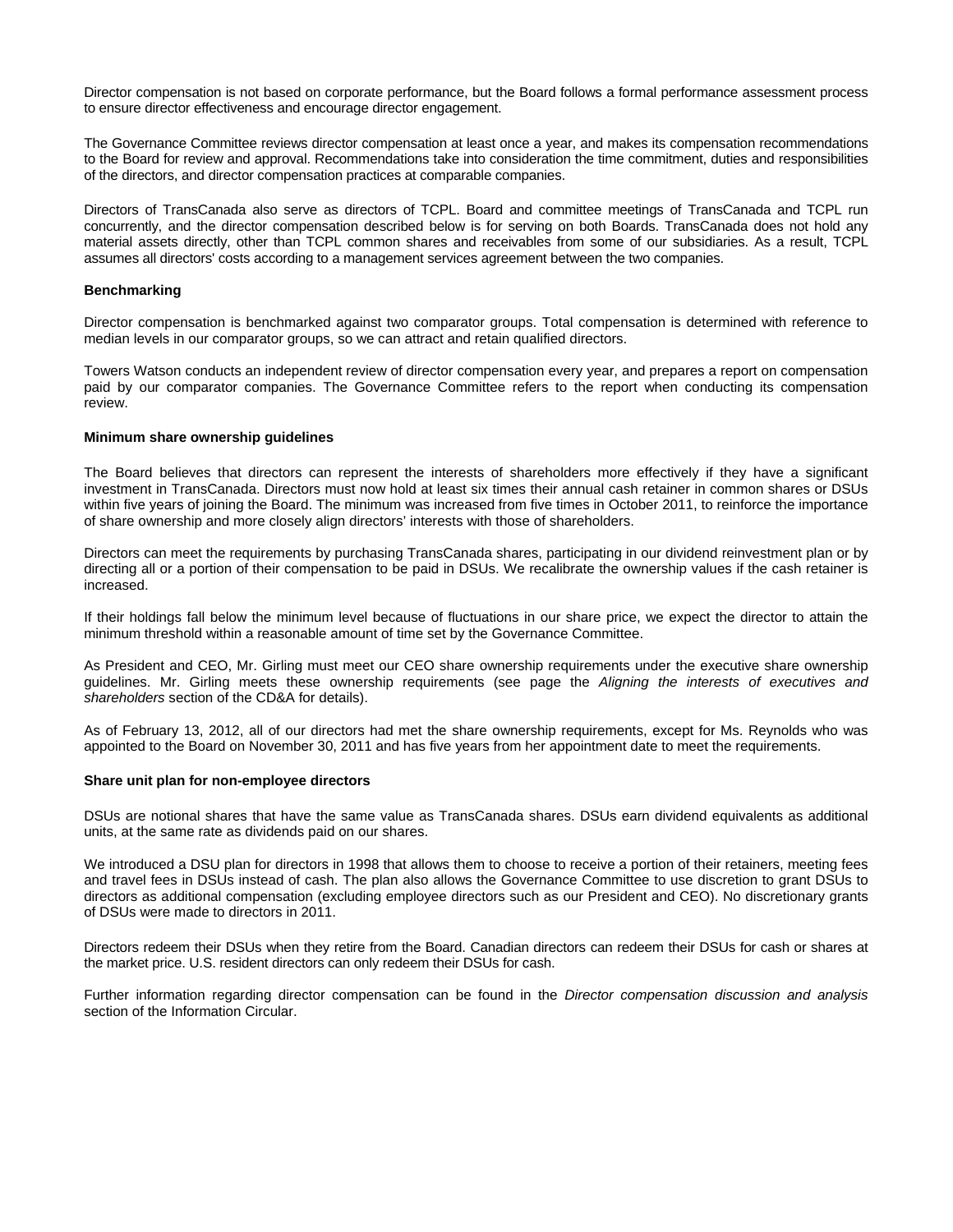## Director compensation table

The following table sets forth the total compensation paid by TCPL to directors in 2011.

|                                                            |                            | Share-based       | <b>All Other</b>         |                  |
|------------------------------------------------------------|----------------------------|-------------------|--------------------------|------------------|
| Name                                                       | <b>Fees Earned</b><br>(\$) | Awards<br>$($ \$) | Compensation<br>$($ \$)  | Total<br>$($ \$) |
| K.E. Benson                                                | 123,000                    | 85,000            |                          | 208,000          |
| D.H. Burney                                                | 115,500                    | 85,000            |                          | 200,500          |
| W.K. Dobson                                                | 112,500                    | 85,000            | ۰                        | 197,500          |
| E.L. Draper                                                | 129,000                    | 85,000            |                          | 214,000          |
| P. Gauthier                                                | 117,000                    | 85,000            |                          | 202,000          |
| K. Hawkins<br>(retired April 29, 2011)                     | 52,500                     | 42,500            | ۰                        | 95,000           |
| S.B. Jackson                                               | 202,500                    | 230,000           | 37,240                   | 469,740          |
| P.L. Joskow                                                | 114,000                    | 85,000            |                          | 199,000          |
| J.A. MacNaughton                                           | 129,000                    | 85,000            | $\overline{\phantom{a}}$ | 214,000          |
| D.P. O'Brien                                               | 106,500                    | 85,000            | $\blacksquare$           | 191,500          |
| <b>Paula Rosput Reynolds</b><br>(joined November 30, 2011) | 9,087                      | 6,261             |                          | 15,348           |
| W.T. Stephens                                              | 129,000                    | 85,000            |                          | 214,000          |
| D.M.G. Stewart                                             | 109,500                    | 85,000            | $\overline{\phantom{a}}$ | 194,500          |
| R.E. Waugh<br>(joined February 1, 2012)                    |                            |                   |                          |                  |

Notes

- Fees earned includes Board and committee retainers, meeting fees and travel fees paid in cash, including the portion they chose to receive as DSUs.
- Share-based awards include the portion of the board retainer (\$85,000) and the board chair retainer (\$230,000) that we automatically pay in DSUs. There were no additional grants of DSUs in 2011.
- In 2011, Mr. Jackson was reimbursed \$31,675 for third party office and other expenses, and received a reserved parking space valued at \$5,545.

## Retainers and fees paid to directors

Directors receive annual retainers, meeting fees and, in some cases, travel fees. They are also re-imbursed for out-of-pocket expenses they incur while attending meetings, and are paid a per diem for Board and committee activities outside of our meeting schedule. Directors who are U.S. residents receive the same amounts in U.S. dollars. Mr. Girling is an employee of TransCanada and is compensated in his role as President and CEO, and does not receive any director compensation.

Both the annual board retainer and the separate retainer for the Chair of the Board are paid in cash and DSUs according to the fee schedule below:

| Board Chair retainer            | \$410,000 per annum (\$180,000 in cash + \$230,000 value of DSUs) |
|---------------------------------|-------------------------------------------------------------------|
| Board Chair meeting fee         | \$3,000 per Chaired Board meeting                                 |
| Board retainer                  | \$155,000 per annum (\$70,000 cash + \$85,000 value of DSUs)      |
| Committee retainer              | \$5,500 per annum                                                 |
| Committee Chair retainer        | \$12,000 per annum                                                |
| Board and Committee meeting fee | \$1,500 per meeting                                               |
| Committee Chair meeting fee     | \$3,000 per meeting                                               |

DSUs are credited quarterly, in arrears, using the closing price of TransCanada shares on the TSX at the end of each quarter.

In 2011, three directors chose to receive 100% of their retainer and meeting and travel fees in DSUs:

- Kevin E. Benson
- E. Linn Draper, and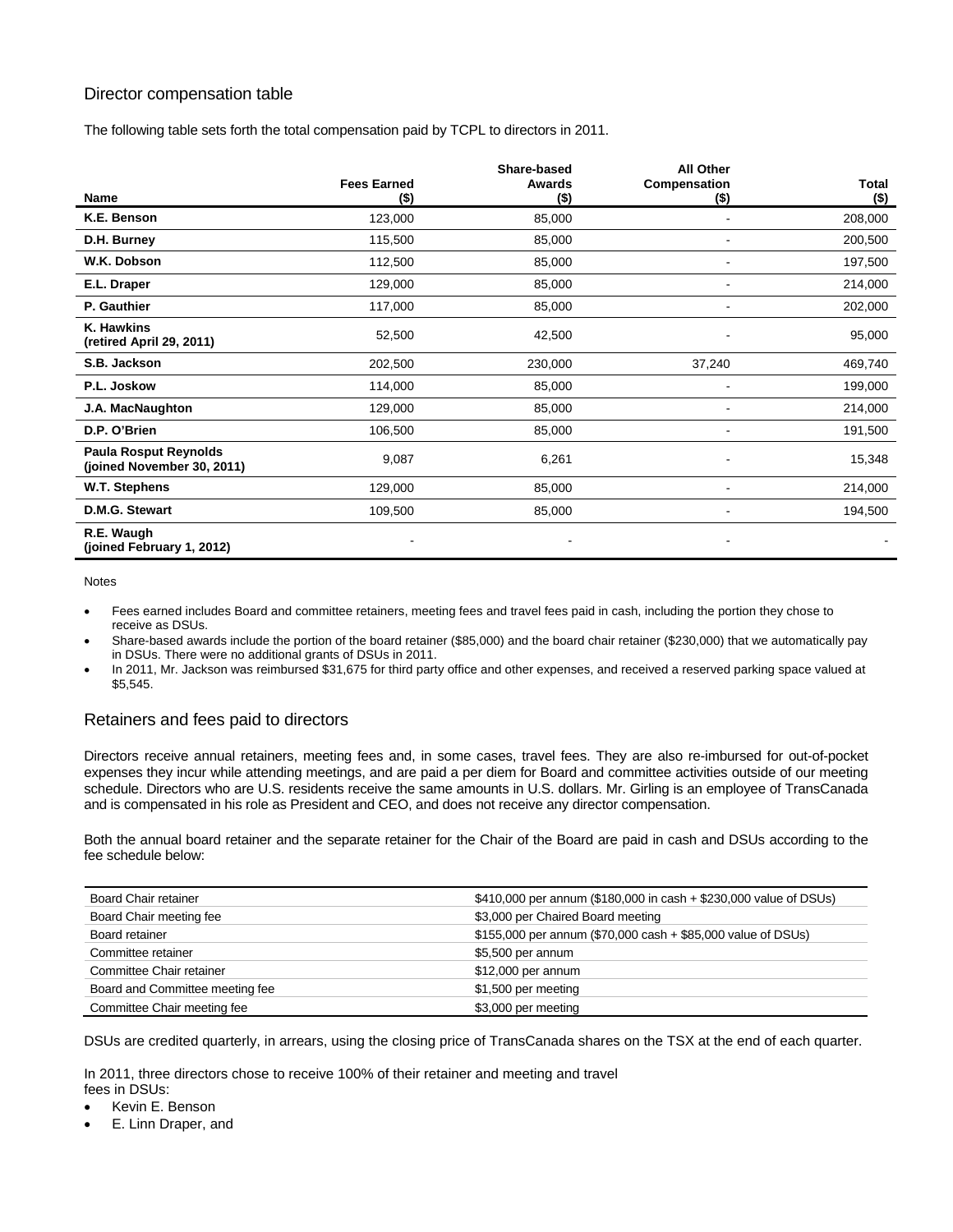### S. Barry Jackson.

### 2011 retainers and fees

The following table sets out the total fees paid in cash and the value of the DSUs awarded or credited for each non-employee director in 2011 as at the date of the grant, unless otherwise stated. Mr. Girling, as an employee of TCPL, receives no cash fees or DSUs as a director.

| <b>Name</b>             | <b>Board</b><br><b>Retainer</b><br>$($ \$) | Committee<br><b>Retainer</b><br>$($ \$) | <b>Committee</b><br>Chair<br><b>Retainer</b><br>$($ \$) | <b>Board</b><br><b>Meeting</b><br>Fee<br>$($ \$) | <b>Committee</b><br><b>Meeting Fee</b><br>$($ \$) | <b>Travel</b><br>Fee<br>$($ \$) | <b>Strategic</b><br><b>Planning</b><br><b>Sessions</b><br>$($ \$) | <b>Total</b><br><b>Fees Paid</b><br>in Cash<br>$($ \$) | <b>Total</b><br>Value of<br><b>DSUs</b><br><b>Credited</b><br>$($ \$) | <b>Total Cash</b><br>& Value of<br><b>DSUs</b><br><b>Credited</b><br>$($ \$) |
|-------------------------|--------------------------------------------|-----------------------------------------|---------------------------------------------------------|--------------------------------------------------|---------------------------------------------------|---------------------------------|-------------------------------------------------------------------|--------------------------------------------------------|-----------------------------------------------------------------------|------------------------------------------------------------------------------|
| K.E. Benson             | 70,000                                     | 11,000                                  | 12,000                                                  | 12,000                                           | 15,000                                            | 1,500                           | 1,500                                                             |                                                        | 208,000                                                               | 208,000                                                                      |
| D.H. Burney             | 70,000                                     | 11,000                                  | ۰                                                       | 10,500                                           | 15,000                                            | 7,500                           | 1,500                                                             | 115,500                                                | 85,000                                                                | 200,500                                                                      |
| W.K. Dobson             | 70,000                                     | 11,000                                  |                                                         | 10,500                                           | 12,000                                            | 7,500                           | 1,500                                                             | 112,500                                                | 85,000                                                                | 197,500                                                                      |
| E.L. Draper             | 70,000                                     | 11,000                                  | 12,000                                                  | 10,500                                           | 15,000                                            | 9,000                           | 1,500                                                             | ۰                                                      | 214,000                                                               | 214,000                                                                      |
| P. Gauthier             | 70,000                                     | 11,000                                  | -                                                       | 10,500                                           | 15,000                                            | 9,000                           | 1,500                                                             | 82,000                                                 | 120,000                                                               | 202,000                                                                      |
| <b>K. Hawkins</b>       | 35,000                                     | 5,000                                   | ۰                                                       | 3,000                                            | 6,000                                             | 3,000                           |                                                                   | $\blacksquare$                                         | 95,000                                                                | 95,000                                                                       |
| S.B. Jackson            | 180,000                                    |                                         |                                                         |                                                  |                                                   | 1,500                           | 3,000                                                             | $\blacksquare$                                         | 432,500                                                               | 432,500                                                                      |
| P.L. Joskow             | 70,000                                     | 11,000                                  |                                                         |                                                  | 15,000                                            | 6,000                           | 1,500                                                             | 114,000                                                | 85,000                                                                | 199,000                                                                      |
| <b>J.A. MacNaughton</b> | 70,000                                     | 11,000                                  | 12,000                                                  | 12,000                                           | 15,000                                            | 9,000                           | 1,500                                                             | 129,000                                                | 85,000                                                                | 214,000                                                                      |
| D.P. O'Brien            | 70,000                                     | 11,000                                  |                                                         |                                                  | 12,000                                            | 1,500                           | 1,500                                                             | 36,500                                                 | 155,000                                                               | 191,500                                                                      |
| P. Rosput Reynolds      | 6,087                                      |                                         |                                                         |                                                  |                                                   | 1,500                           |                                                                   | 1,500                                                  | 13,848                                                                | 15,348                                                                       |
| W.T. Stephens           | 70,000                                     | 11,000                                  | 12,000                                                  |                                                  | 15,000                                            | 9,000                           | 1,500                                                             | 103,200                                                | 110,800                                                               | 214,000                                                                      |
| D.M.G. Stewart          | 70,000                                     | 11,000                                  |                                                         |                                                  | 15,000                                            | 1,500                           | 1,500                                                             | 109,500                                                | 85,000                                                                | 194,500                                                                      |
| R.E. Waugh              |                                            |                                         |                                                         |                                                  |                                                   |                                 |                                                                   |                                                        |                                                                       |                                                                              |

Notes

• *Board meeting fees* for Mr. Jackson includes the \$3,000 fee for each Board meeting he chaired. Mr. Benson chaired the July 28, 2011 meeting in Mr. Jackson's absence and received the Board Chair meeting fee of \$3,000.

• *Committee meeting fees* for Ms. Gauthier and Mr. Stephens includes \$3,000 in fees they received for attending two special Audit Committee meetings as guests.

• *DSUs credited* includes the minimum portion of the board retainer paid in DSU (\$230,000 for the Chair and \$85,000 for the other directors) plus the portion of the retainers, meeting fees and travel fees directors chose to receive in DSUs in 2011. DSUs were paid quarterly based on \$39.31, \$42.35, \$42.54, and \$44.53, the closing prices of TransCanada shares on the TSX at the end of each quarter in 2011.

• *Total cash and DSUs credited* is the total dollar amount paid for duties performed on the TransCanada and TCPL Boards.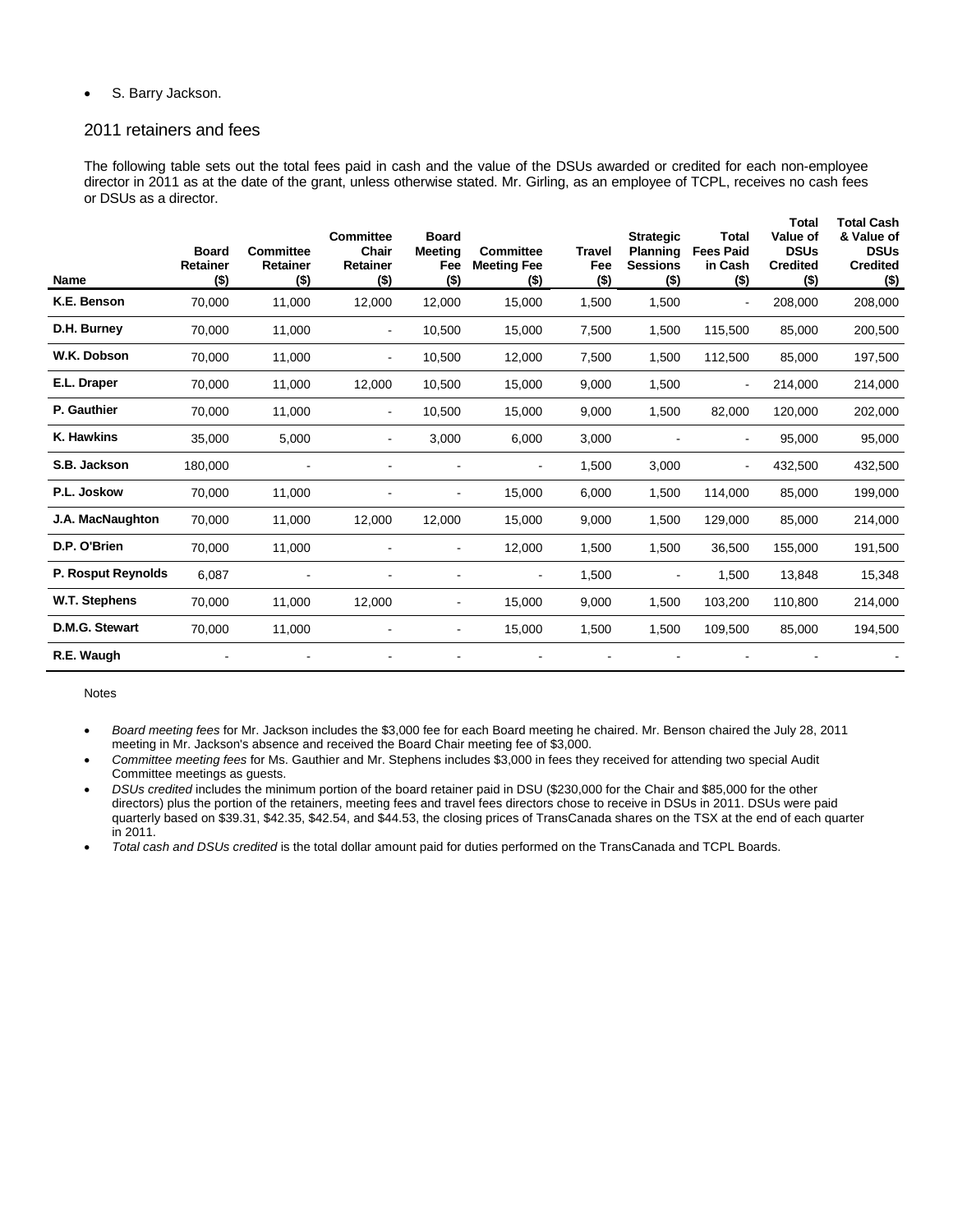# **Schedule E**

# **Compensation governance**

The Board, the Human Resources Committee and the Governance Committee are responsible for the integrity of our compensation governance practices.

#### **Human Resources Committee**

- W. Thomas Stephens (Chair)
- Wendy K. Dobson (retires April 27, 2012)
- Paule Gauthier
- S. Barry Jackson
- David P. O'Brien (retires April 27, 2012)
- Paula Rosput Reynolds

#### **Governance Committee**

- John A. MacNaughton (Chair)
- Kevin E. Benson
- Derek H. Burney
- S. Barry Jackson
- Paul L. Joskow
- David P. O'Brien (retires April 27, 2012)
- Richard E. Waugh

The Board approves all matters related to executive and director compensation. The committees are responsible for the review and analysis of compensation matters and for making any recommendations. Both committees are 100% independent.

### Expertise

#### **Human resources and executive compensation**

The Human Resources Committee is responsible for executive compensation. It consists of six independent directors who have an appropriate mix of skills and experience in management, business, industry, human resources and public accountability for carrying out their responsibilities.

All of the members (including the committee Chair) have experience as members of human resources or compensation committees of other public companies. Mr. Stephens, the committee Chair, has served as Chair of the compensation committee of two other public companies in addition to TCPL. Mr. Jackson has also served as the Chair of the compensation committee for several public companies.

Four members bring additional insight to the role and performance of the chief executive officer because of their own experience in that role at various companies in the oil and gas, forest and paper products and insurance industries.

As a former chief executive officer of four public companies, Mr. Stephens has experience working with boards and compensation consultants to design appropriate compensation programs. Mr. O'Brien has also directly handled compensation matters as a former chief executive officer of two public companies. Ms. Reynolds was the chief executive officer of two U.S. public companies and was responsible for overseeing compensation plans and their implementation, and has direct experience in designing detailed performance-based goals for executives.

As a former chief executive officer of a public oil and gas company, Mr. Jackson has experience in overseeing executive compensation programs and working closely with compensation consultants, and has been involved in all aspects of the design, implementation and administration of compensation programs as a senior executive and director.

Ms. Gauthier has legal expertise and experience in overseeing executive compensation programs as a member of compensation committees of public companies in banking and other industries.

Ms. Dobson was a member of the 1994 TSX Committee on Corporate Governance in Canada (also known as the Dey Commission), which pioneered corporate governance in Canada and produced best practice guidelines including compensation policies and practices.

In addition to the committee's collective experience in compensation matters, all of the members stay actively informed of trends and developments in compensation matters and the applicable legal and regulatory frameworks.

#### **Governance**

The Governance Committee is responsible for director compensation and risk oversight. It consists of seven independent directors who have a mix of skills and experience in business, risk, governance, human resources and compensation. Five of the members are currently or have been members of human resources or compensation committees of other public companies. Each of these members also has experience as chief executive officer of one or more public companies which has provided each of them with experience in oversight of and direct involvement in compensation matters.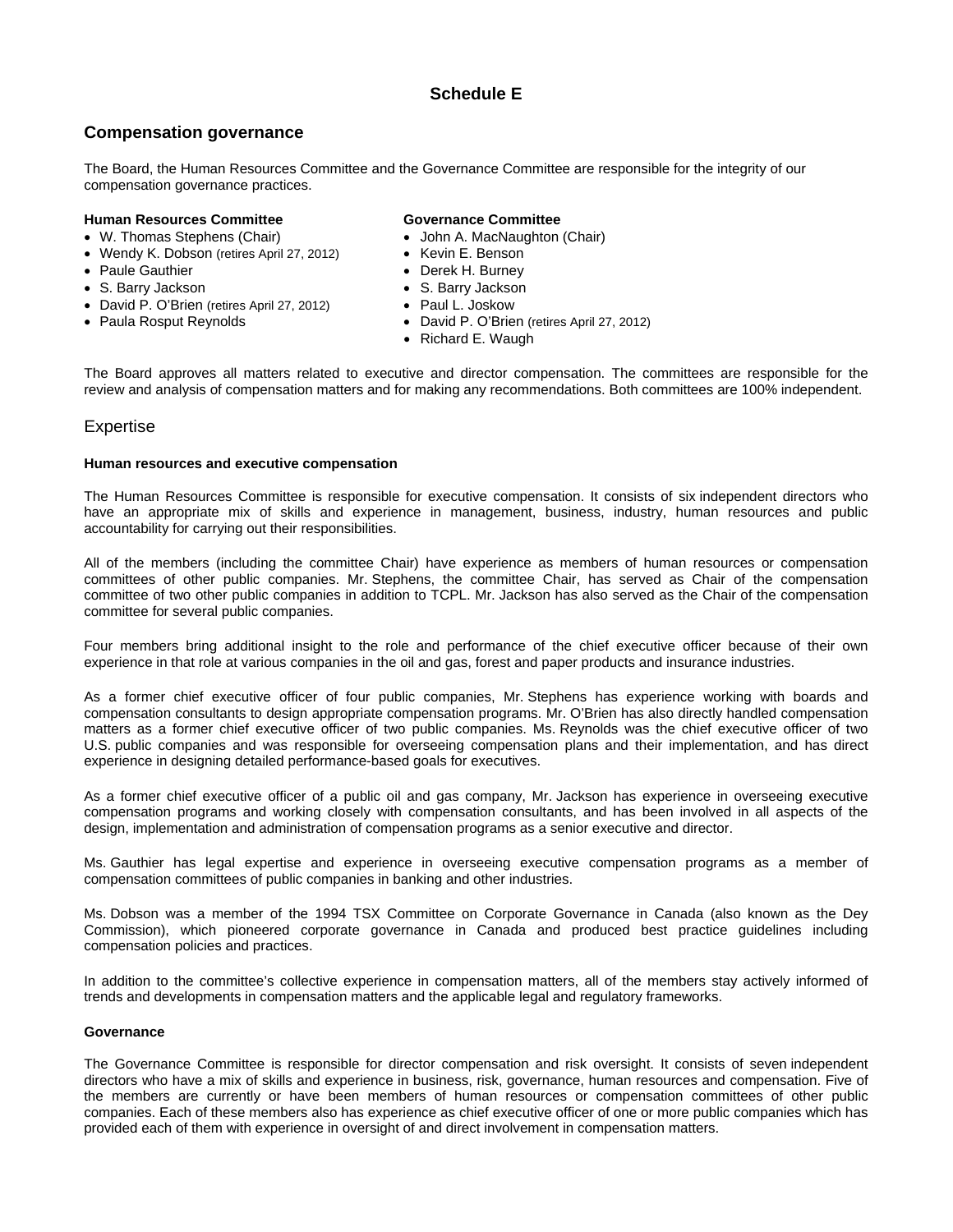You can find specific details about each director's background and experience in the director profiles in the *Business of the Meeting – The nominated directors* section of the Information Circular and in the *Audit Committee* section of this AIF. For more information about the committees is available in Schedule B to this AIF under the heading *Board Committees.* 

### Compensation oversight

Compensation oversight includes ensuring executives and directors are compensated fairly, without incurring undue risk to TCPL's business and operations.

The Board reviews our compensation policies and practices every year and considers the related risks, and makes any adjustments it deems necessary to ensure that our compensation policies are not reasonably likely to have a material adverse effect on TCPL. It carries out this work directly or through the Human Resources Committee and the Governance Committee.

The compensation policies and practices implemented by the Board to effectively identify and mitigate compensation risks and discourage members of the executive leadership team or others from taking inappropriate or excessive risks are highlighted below.

#### **Multi-year strategic plan**

We have a multi-year, corporate strategic plan that identifies our core strategies to help us achieve our vision of being the leading energy infrastructure company in North America:

- maximize the full-life value of our infrastructure assets and commercial positions
- commercially develop and physically execute new asset investment programs
- cultivate a focused portfolio of high quality development options, and
- maximize our competitive strengths.

Executive compensation is closely linked to the strategic plan. Our annual corporate objectives support the strategic plan and are used when making compensation decisions. At the end of each year, the Board assesses our performance against the corporate objectives to determine the adjustment factor to be used in calculating short-term incentive awards for the executive leadership team and all other employees. The Board also ensures that the annual individual performance objectives for each member of the executive leadership align with our corporate objectives and reflect performance areas that are specific to each role when it determines his or her total direct compensation.

#### **Compensation philosophy**

We have a formal compensation philosophy to guide compensation program design and decisions. Our approach to compensation is structured to meet four key objectives: pay for performance, be market competitive, align executives' interests with those of our shareholders and customers, and engage and retain our executives. In setting target compensation levels, each component – base salary, short-term incentive and long-term incentives – as well as total direct compensation are determined with reference to median levels in our comparator group (see the CD&A attached to this AIF at Schedule F for details).

Our executive compensation is also designed to minimize risk as a significant portion of total direct compensation is delivered as variable or at-risk compensation. See the CD&A attached to this AIF at Schedule F for the pay mix for each named executive.

#### **Executive compensation structured to manage risk**

The Human Resources Committee and the Board have structured the executive compensation program to ensure that executives are compensated fairly, and in a way that does not incur undue risk to TCPL or encourage executives to take inappropriate risks.

- *Structured process:* The committee has implemented a formal decision-making process that involves management, the committee and the Board. The committee uses a two-step review process for all compensation matters, reviewing and discussing items at an initial meeting before approving them at a subsequent meeting.
- *Benchmarking to ensure fairness:* Director and executive compensation are reviewed every year, and benchmarked against comparator groups to assess competitiveness and fairness.
- *Modelling and stress testing:* The committee uses modelling to stress test different compensation scenarios and potential future executive compensation. This includes an analysis that shows the potential effect of different corporate performance scenarios on previously awarded and outstanding compensation to assess whether the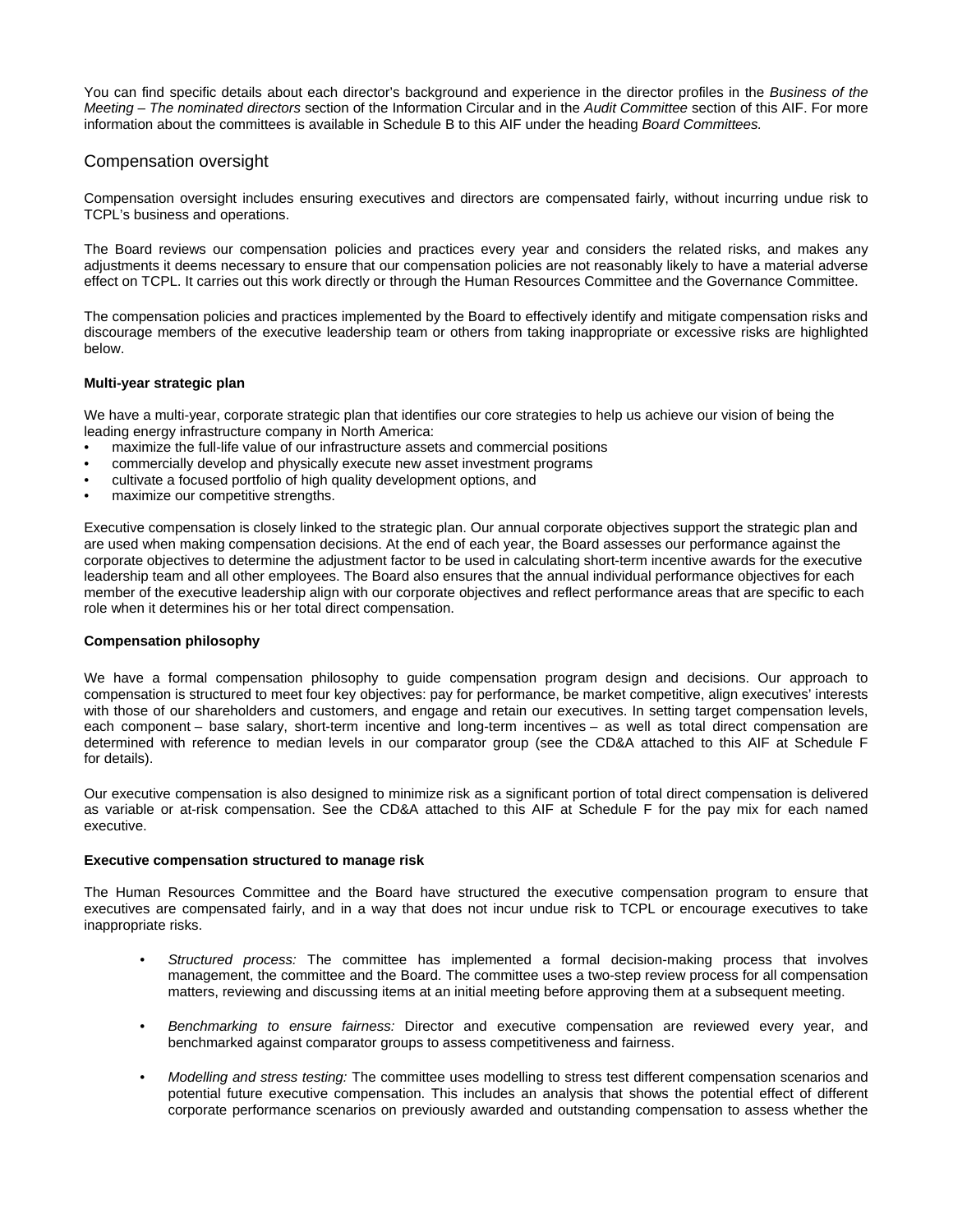results are reasonable. The committee also uses modelling to assess the payments under the terms of the executives' employment agreements for severance and change of control situations.

- *Independent advice:* Management uses an external compensation consultant to conduct a competitive compensation review every year for all executive positions. This provides the committee and the Board with a market reference point when they assess individual performance in the context of overall corporate performance. The committee has also retained its own external consultant to advise it on human resources matters. While this individual is from the same consulting firm as management's consultant, TCPL and the consulting firm have taken a number of steps to maintain the consultant's independence (see below for details).
- *Emphasis on long-term incentives:* The committee and the Board place a significant emphasis on long-term incentives when determining the total direct compensation for the executive leadership team. Our long-term incentives include ESUs and stock options – both incentive plans encourage value creation over the long term and align executives' interests with those of our shareholders.
- *Pre-established objectives:* The Board approves pre-established individual and corporate performance objectives every year for each member of the executive leadership team. These are used to assess their performance and compensation, and each executive agrees to these objectives as set out in their annual performance agreement and scorecard.
- *Performance-based compensation:* Awards under the ESU plan are paid out based on our performance against objectives set for the three-year vesting period.
- *Fixed limits on variable compensation payments:* Short-term incentive payouts can be adjusted from target up to a maximum factor of 2.5 for individual performance and 1.2 for corporate performance. Long-term incentive awards under the ESU plan are limited to a maximum payout of 1.5 times the final number of units accrued at the end of the vesting period. These limits can only be exceeded if the Board uses its discretion to recognize extraordinary performance.
- *Discretion:* The Board completes a formal assessment, and can then use its discretion to increase or decrease any compensation awards if it deems it appropriate based on market factors or other extenuating circumstances.

#### **Policies and guidelines to manage risk**

The Governance Committee, the Human Resources Committee and the Board have instituted several policies to ensure that compensation risk is appropriately managed and that the interests of both directors and executives are aligned with those of our shareholders. These policies are derived from best practices in governance and legal requirements.

- *Share ownership requirements:* We implemented share ownership requirements for both directors and executives in 2003 reflecting the Board's view that directors and executives can best represent the interests of shareholders more effectively if they have a significant investment in TCPL.
- *Hedging prohibited:* In 2011, the Governance Committee amended our trading policy for employees and insiders to include an anti-hedging policy. It prohibits executives and directors, and any others they designate, from purchasing financial instruments designed to hedge or offset a decrease in the market value of equity securities granted as compensation. This includes prepaid variable forward contracts, equity swaps, collars and units of exchange funds.
- *Reimbursement:* If there is an incidence of misconduct with our financial reporting and we must restate our financial statements because of material non-compliance with a financial reporting requirement, our CEO and CFO are required by law to reimburse TCPL for incentive-based compensation related to the period the misconduct occurred. They must also reimburse us for any profits they realized from a sale of TransCanada securities during the 12 months following the issue of the misstated financial statements.
- *Say on pay:* We have implemented a non-binding advisory shareholder vote on our approach to executive compensation. We held say on pay votes at our annual shareholder meetings in 2010 and 2011, and both advisory votes were approved by more than 86% of shareholders who voted at the meetings. These results show that shareholders find our approach to executive compensation acceptable.
- *Code of business ethics:* We have codes of business ethics for both directors and employees. These codes incorporate principles of good conduct and ethical and responsible behaviour to guide our decisions and actions and the way we conduct business.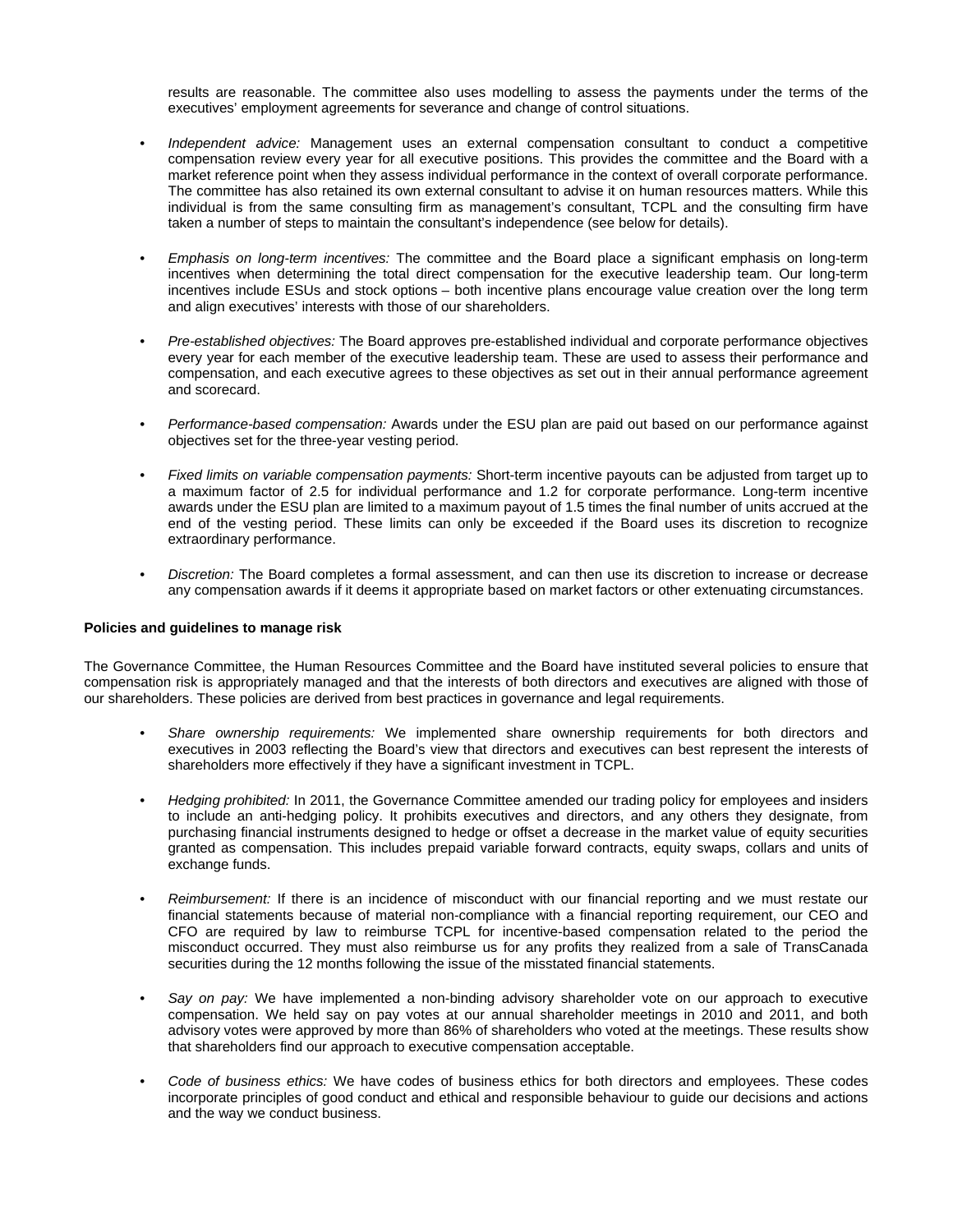After considering the implications associated with our compensation policies and practices and completing a review of our policies and practices described above, the Board believes that:

- we have the proper practices in place to effectively identify and mitigate potential risk, and
- TCPL's compensation policies and practices do not encourage any member of our executive leadership team, or any employee to take inappropriate or excessive risks, and are not reasonably likely to have a material adverse effect on our company.

In addition to our compensation policies and practices, our corporate values – Integrity, Collaboration, Responsibility and Innovation – also guide director, officer and employee behaviour, underpin our company culture and define the character of the organization we share and work in every day.

### External consultant

TCPL first retained Towers Watson in 2002 to provide human resources consulting services to management.

In 2006, the Human Resources Committee retained an individual consultant from Towers Watson as its advisor on human resource matters. This consultant provides independent advice to the committee to support its compensation review and decision-making, but the committee is responsible for making its own decisions and recommendations to the Board. The committee chose this individual because it believed it would receive candid, direct, independent and quality advice, based on her reputation in the marketplace. Given the quality of the executive compensation advisory services provided by the consultant, the committee has chosen to renew the consultant's engagement each year.

TCPL and Towers Watson have taken several steps to maintain the independence of the external consultant. This includes ensuring that the consultant's pay is not directly affected by any change in services provided to management or the Board committees. The consultant:

- is not the client relationship manager
- is not involved in any client development activities related to increasing consulting services to us
- only provides services to the Human Resources Committee, and
- has limited interactions with management unless they specifically relate to matters for the committee's review or approval.

The Human Resources Committee created a mandate for the consultant that includes:

- advising on compensation levels for the CEO
- assessing the CEO's recommendations on the compensation of the other named executives
- attending all of its committee meetings (unless otherwise requested by the committee Chair)
- providing data, analysis or opinion on compensated-related matters requested by the committee or its Chair, and
- reporting to the committee on all matters related to executive compensation.

The Human Resources Committee reviews the consultant's mandate and the overall relationship with Towers Watson every year, including all projects and the fees charged. The table below shows the fees paid to Towers Watson in 2010 and 2011.

### Executive compensation – related fees

| <b>Towers Watson</b>                                                 | 2011        | 2010        |
|----------------------------------------------------------------------|-------------|-------------|
| <b>Consultant services</b>                                           | \$164,003   | \$125,000   |
| to the Human Resources Committee                                     |             |             |
| <b>Consulting to Human Resources management</b>                      |             |             |
| • compensation market data on executives and non-executives          | 197.000     | 220,000     |
| • benefit and pension actuarial consulting services for our Canadian | 2.278.358   | 1.850.000   |
| and U.S. operations                                                  |             |             |
| <b>Consulting to the Governance Committee</b>                        |             |             |
| • preparing an annual report on director compensation                | 32,000      | 30,000      |
| All other fees                                                       |             |             |
| <b>Total fees</b>                                                    | \$2,671,361 | \$2.225.000 |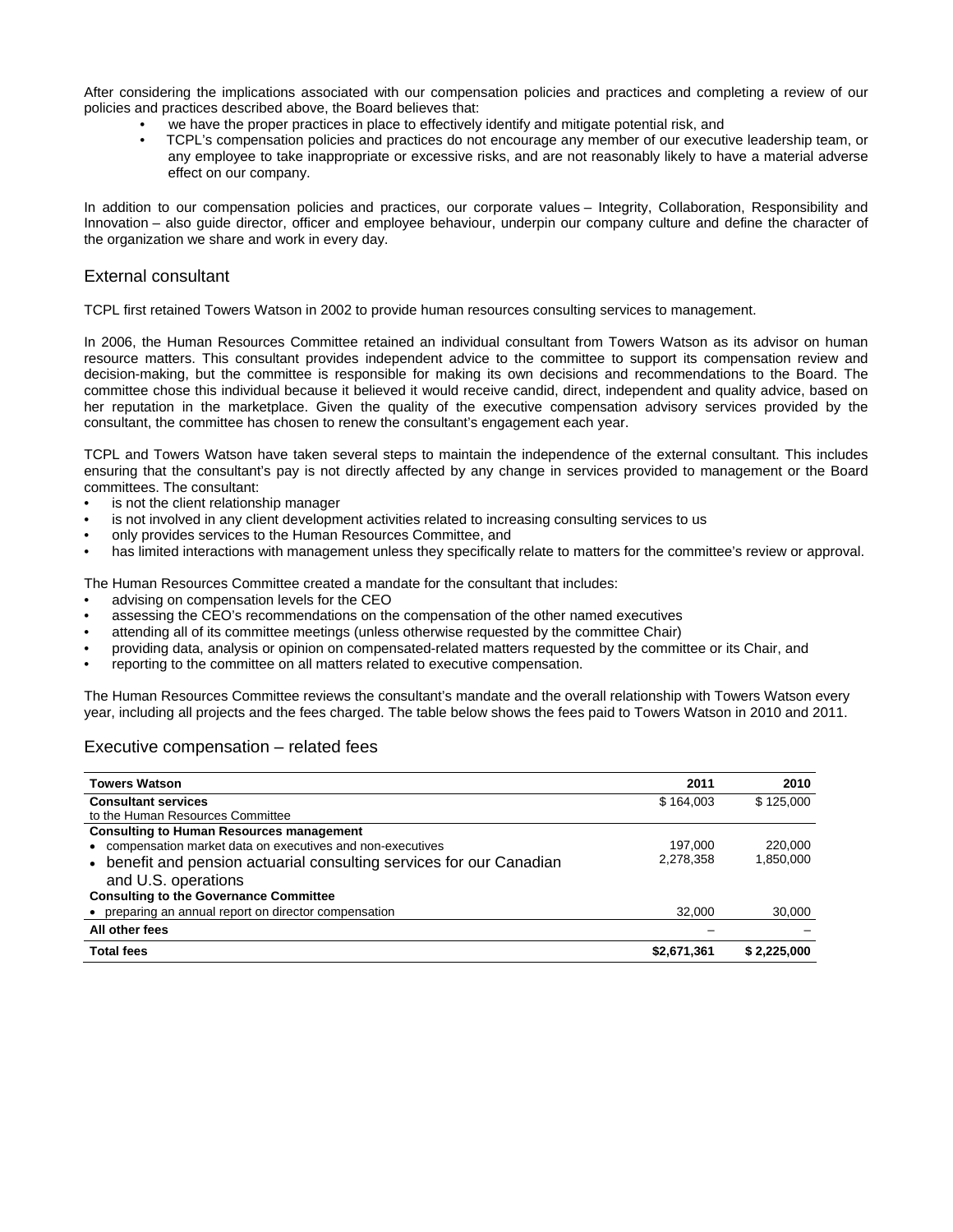## **Schedule F**

# **Executive compensation discussion and analysis (CD&A)**

# **EXECUTIVE SUMMARY**

TransCanada's vision is to be the leading energy infrastructure company in North America, with a strong focus on pipelines and power generation opportunities located in regions where we have or can develop significant competitive advantages.

TransCanada's strategy for growth and value creation has four key elements:

- maximize the full-life value of our infrastructure assets and commercial positions
- commercially develop and physically execute new asset investment programs
- cultivate a focused portfolio of high quality development options, and
- maximize our competitive strengths.

We have focused on steady and consistent implementation of our strategy since establishing it in 2000. The fundamentals of that strategy remain the same.

Our compensation package 'pays for performance' by rewarding executives for delivering strong results that meet our corporate objectives and support our overall strategy.

This Compensation discussion and analysis (CD&A) explains our executive compensation program, our 2011 performance, the performance assessment by the Human Resources Committee and the Board, and their compensation decisions for our *named executives*:

- Russell K. Girling, President and Chief Executive Officer (CEO)
- Donald R. Marchand, Executive Vice-President and Chief Financial Officer (CFO)
- Alexander J. Pourbaix, President, Energy and Oil Pipelines
- Gregory A. Lohnes, President, Natural Gas Pipelines, and
- Donald M. Wishart, Executive Vice-President, Operations and Major Projects.

The named executives and three other executive vice-presidents make up our executive leadership team.

# **Performance highlights**

We performed well in 2011 with an increase in comparable earnings per share of 13% compared with 2010 and a 10% yearover-year increase in funds generated from operations. We continued to execute our significant capital program, bringing into service large capital projects including the Wood River/Patoka and Cushing Extension sections of the Keystone oil pipeline system, the Guadalajara and Bison natural gas pipelines, the Coolidge generating station, and the Montagne-Sèche and phase one of the Gros-Morne wind farms.

We advanced the \$4.8 billion refurbishment and restart of two reactors at the Bruce Power nuclear facility in Ontario. Our expected net capital cost of the project is \$2.4 billion. Subject to regulatory approval, Unit 2 and Unit 1 are expected to begin commercial operations in the first quarter and the third quarter of 2012, respectively.

We continued to enhance the value of our natural gas pipeline business by advancing projects that will transport natural gas supply from shale basins in northeastern British Columbia and Alberta. In our oil pipeline business, we secured commercial support for extensions and expansions of Keystone XL to transport crude oil from Hardisty, Alberta to Houston, Texas. We also have customer support to provide service for U.S. produced crude oil sourced from the Bakken shale play in Montana and North Dakota (Bakken Marketlink), and from Cushing, Oklahoma (Cushing Marketlink).

In our power business, we executed an agreement for the purchase of nine Ontario solar projects, with a combined capacity of 86 MW, for approximately \$470 million that are expected to come into service between late 2012 and mid-2013.

The year was not without challenges with the denial of our Keystone XL Presidential Permit, operational start-up issues on several projects, uncertainty regarding the outcome of the decision of the National Energy Board (NEB) on our comprehensive toll restructuring application for the Canadian Mainline, uncertainty regarding the ultimate resolution of the capacity pricing issues in New York, and the Sundance A power purchase arrangement (PPA) arbitration.

Delivery of strong financial results and a disciplined approach to quality and cost schedule as well as capital investment, however were recognized in record share performance. Our total shareholder return for 2011, including dividends paid, was 22%. We believe we are well positioned to build on our track record of strong and sustainable earnings, cash flow and dividends to deliver attractive and sustainable returns to shareholders over the long-term.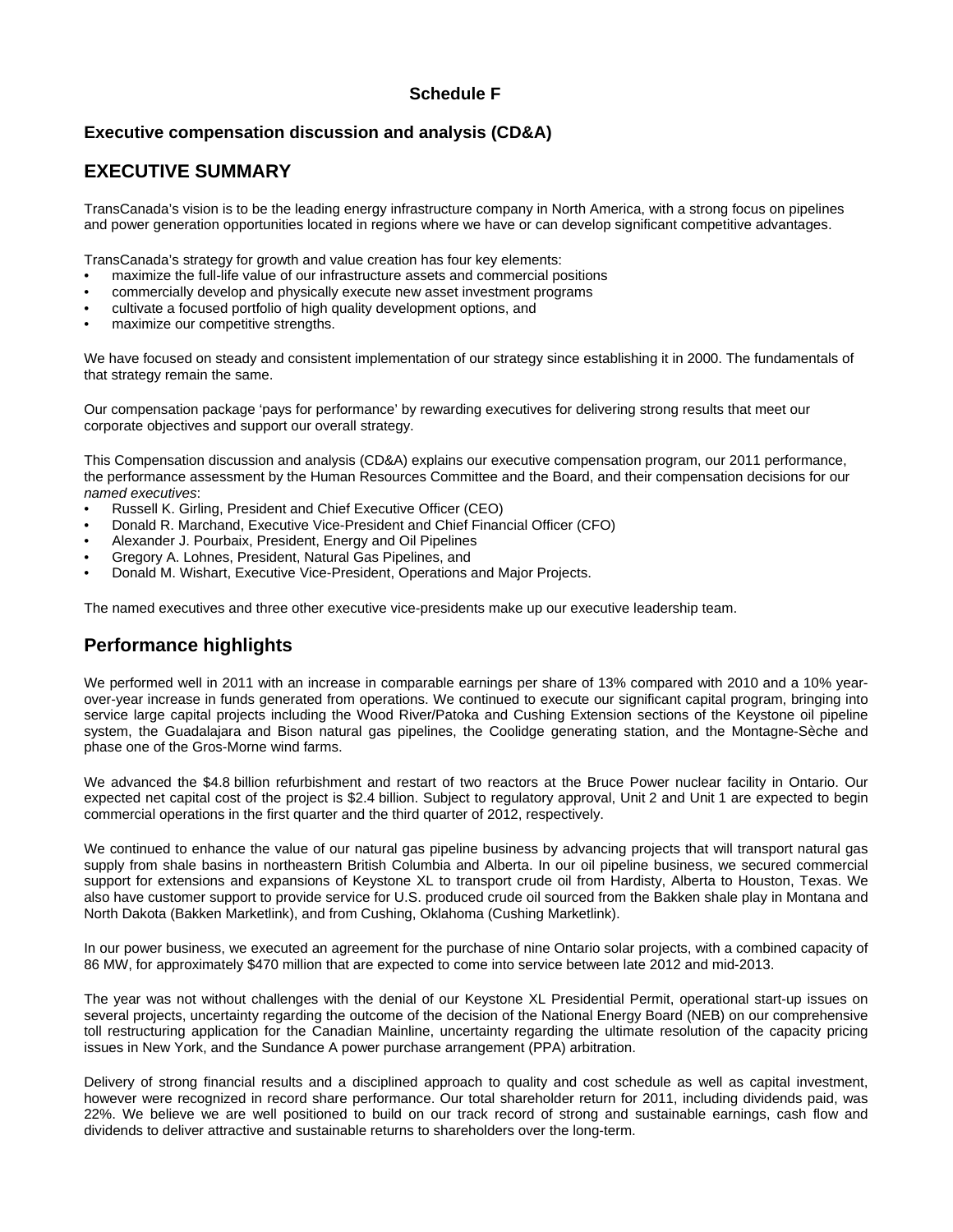# **Compensation highlights**

The Human Resources Committee and Board made the following executive compensation decisions in 2012:

- Our named executives received increases in base salary to ensure salaries continue to align with the competitive market and to recognize proficiency in the role. The average annual increase was 7%. Named executives who are new to the role received an average increase of 15% to reflect progression relative to the guideposts.
- The committee and the Board concluded that overall, notwithstanding the challenges outlined above, TransCanada exceeded its performance objectives. After considering these performance results and the relative weighting of each (50% on financial results and 50% on operational, growth and other business considerations), they assigned a corporate adjustment factor (CAF) of 1.05. The CAF is used in the formula to determine short-term incentive awards for our named executives.
- Long-term incentives were awarded based on the Board and committee's assessment of each named executive's individual performance and potential to contribute to TransCanada's future success. Actual long-term incentive awards to our named executives were above the target award levels. Long-term incentives in 2012 were allocated 50% each to ESUs and stock options.
- The 2009 ESU grant payout was assigned a performance multiplier of 110%, reflecting overall performance above target against pre-established objectives over the performance period. Our named executives realized 168% of the original grant value awarded in 2009.

See compensation decisions in 2012 for more information.

# **Compensation vs. financial performance**

The chart below compares the results of our key financial metrics for the last five fiscal years, to total direct compensation awarded to the named executives for the same period. Total direct compensation includes base salary, the short-term incentive award (paid in the first quarter following the performance year) and the grant value of ESUs and stock options.



**Note** 

• *Funds generated from operations and comparable earnings per share are non-GAAP measures and do not have any standardized meanings prescribed by generally accepted accounting principles. You can find more information about these non-GAAP measures in Appendix B of the circular.* 

The table below shows total direct compensation awarded to our named executives as a percentage of our comparable earnings for the last five fiscal years:

|                                                                 | 2007   | 2008 | 2009   | 2010 | 201'   |
|-----------------------------------------------------------------|--------|------|--------|------|--------|
| Total direct compensation awarded to the named executives (as a | $.4\%$ | .4%  | $.4\%$ | 1%   | $.1\%$ |
| percentage of comparable earnings)                              |        |      |        |      |        |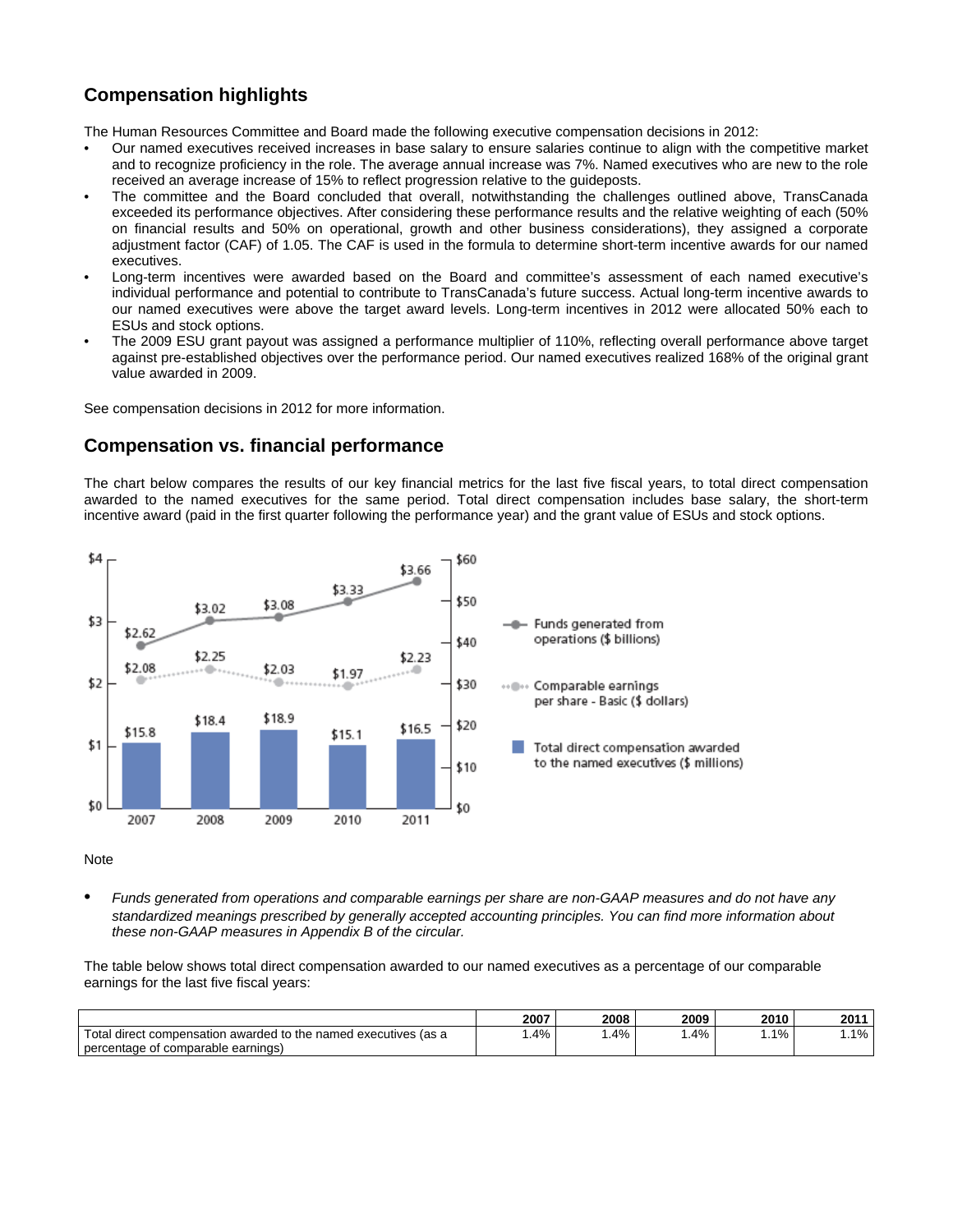# **Compensation vs. total shareholder return**

Our total shareholder return (TSR) has tracked favourably against the S&P/TSX Composite Index over the last five years, delivering an annual compound return of 6.1% compared to 1.3% for the Index.

The chart below illustrates TSR as the change in value of an initial investment of \$100 in TransCanada shares on December 31, 2006, assuming reinvestment of dividends, and compares it to the return of the S&P/TSX Composite Index and the trend in total direct compensation awarded to our named executives over the same period.

TSR is only one of the performance measures the Board considers when assessing performance and determining compensation for our named executives, so we do not necessarily expect there to be a direct correlation between TSR and total direct compensation awarded in a given period. In addition, the long-term compensation awarded in any given year is not guaranteed. A portion of it is equity-based, and its value will be directly affected by any change in the price of our common shares.



We experienced record share price levels in 2011 and expect to continue to deliver superior returns to our shareholders.

| At             |       |          |         |          |          |          | Compound      |
|----------------|-------|----------|---------|----------|----------|----------|---------------|
| <b>Dec. 31</b> | 2006  | 2007     | 2008    | 2009     | 2010     | 2011     | annual growth |
| i TRP          | \$100 | \$103.30 | \$87.70 | \$100.30 | \$110.00 | \$134.40 | 6.1%          |
| <b>TSX</b>     | \$100 | \$109.80 | \$73.60 | \$99.40  | \$116.90 | \$106.70 | 1.3%          |

# **Program changes**

In 2011, the Board approved and implemented a number of changes to the executive compensation program:

- base salaries are now determined within a range where guideposts are aligned with reference to median base salary levels in our comparator group, and
- formal target awards have been introduced for the short and long-term incentive plans (these changes are discussed in more detail under the individual components).

In 2012, the Board approved four changes to the long-term incentives which go into effect beginning this year. The Board:

- adjusted the weighting of the long-term incentive award for our executive leadership team so that 50% of the grant value is allocated each to ESUs and stock options
- changed the stock option valuation methodology. The Binomial valuation model will now be used to calculate TransCanada's accounting value, which will be used for both compensation and financial reporting purposes
- adopted relative total shareholder return (TSR) as the single performance measure under the ESU plan, and adjusted the vesting terms by introducing a minimum payout of 50% of target while keeping the maximum payout at 150%, and
- amended the retirement provisions under the ESU and stock option plans:
	- unvested ESUs at the time of retirement will continue to mature and the final award will be prorated for the period of employment up to the retirement date, and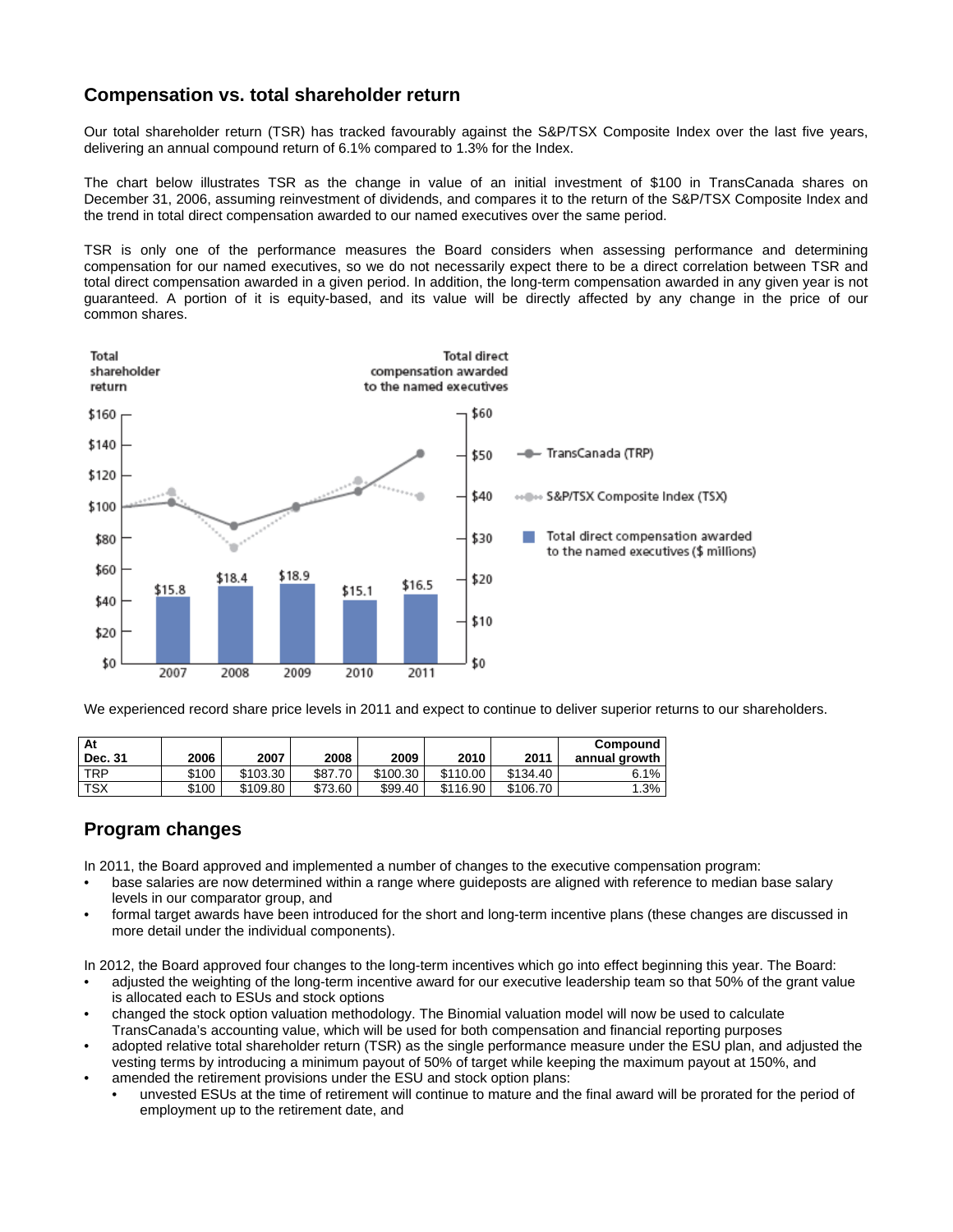• stock options will continue to vest beyond the retirement date in accordance with the terms of the stock option plan, rather than vest immediately on the date of retirement.

The Board reviewed the measures under the ESU plan and decided to adopt relative TSR as the single performance measure because it:

- eliminates the duplication of measures under the short-term incentive plan and increases the alignment between executive compensation levels and shareholder results, and
- aligns more closely with market practices.

The Board believes these changes ensure the executive compensation program continues to align with the interests of shareholders and customers, strengthen the link between pay and performance, align with market practices in executive compensation and engage and retain executives. These changes went into effect for the long-term incentive awards granted to the named executives in early 2012.

# **APPROACH**

TransCanada's executive compensation program is structured to meet four key objectives:

- provide a compensation package that 'pays for performance' by rewarding executives for delivering on our corporate objectives and achieving our overall strategy
- offer a level and type of compensation that is competitive with the market
- align executives' interests with those of our shareholders and customers, and
- attract, engage and retain our executives.

Compensation is also aligned with our risk management processes to ensure there is an appropriate balance between risk and reward.

# **Decision-making process**

We follow a comprehensive decision-making process that involves management, the Human Resources Committee and the Board, and takes into account market data, input from the CEO and independent advice from an external consultant to the committee.

The Board makes all decisions affecting executive compensation based on the committee's recommendations.



# **Management analysis**

## *Assessing the market*

The committee and the Board recognize the importance of retaining executive talent for business continuity, managing stakeholder relationships, succession planning and achieving desired short and long-term corporate performance.

With the assistance of its external consultant, management analyzes and provides relevant market data and other information to the committee and the Board. This process includes benchmarking executive compensation against a comparator group of companies to stay competitive with the market (see *Benchmarking*, below).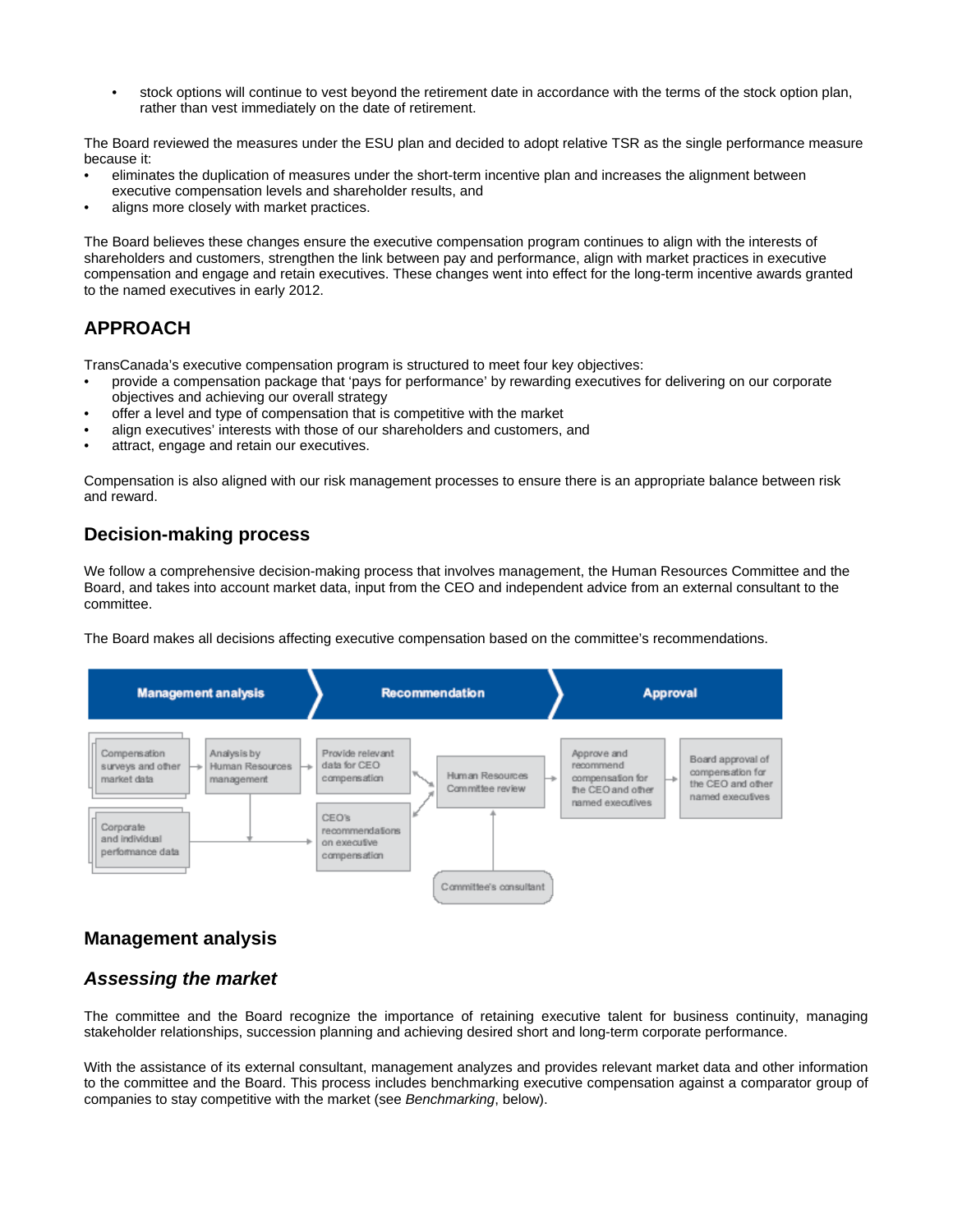In addition to considering external market data when determining compensation levels, the committee and Board also consider compensation relative to other executives. This is especially important in situations where the market data for a particular role does not reflect the relative scope of the role at TransCanada.

# *Determining performance objectives*

The Board approves annual corporate objectives to support our core strategies for achieving growth and creating value for shareholders. Our corporate performance scorecard incorporates these objectives, which include a combination of financial measures and operational, growth and other business considerations in weightings approved by the Board.

The Board establishes annual performance objectives and relative weightings for the CEO and the other named executives. Objectives are aligned with the annual corporate objectives and reflect key performance areas of the role. The CEO's objectives include a corporate performance scorecard, personal objectives and leadership priorities. Objectives for the other named executives include a functional area or business scorecard for their role, as well as personal objectives and leadership priorities.

# **Recommendation**

The committee and the Board assess the performance of the CEO. The CEO assesses the performance of his direct reports, including the other four named executives, and makes compensation recommendations to the committee.

The committee recommends compensation awards for the CEO and the other named executives to the Board. The committee seeks independent advice from its external consultant and other advisors, but is responsible for making its own decisions and recommendations to the Board.

The committee bases its recommendations on the relevant performance period, and not on the number, term or current value of any outstanding compensation previously awarded or gains an executive may have realized in prior years. This includes ESUs, stock options or other forms of compensation. The committee believes that reducing or limiting grants or awards based on prior gains would unfairly penalize the executive and could detract from the incentive to continue to deliver strong performance. Similarly, it does not take into account the value of long-term incentive awards it grants in a given year to offset less-than-expected returns from awards granted in prior years.

# **Approval**

The Board reviews the recommendations by the committee, and approves all executive compensation decisions.

# **Benchmarking**

We benchmark our compensation for named executives against a comparator group of companies to stay competitive with the market. Management reviews the comparator group with its external consultant every year. The committee reviews and approves the comparator group every year.

Our 2011 comparator group consists of 25 Canadian companies representing two industry sectors:

| Oil & Gas                       | <b>Pipeline &amp; Utility</b>       |
|---------------------------------|-------------------------------------|
| BP Canada Energy Company        | Alliance Pipeline Ltd.              |
| Canadian Natural Resources Ltd. | ATCO Ltd.                           |
| Cenovus Energy Inc.             | <b>Capital Power Corporation</b>    |
| Chevron Canada Resources        | Enbridge Inc.                       |
| ConocoPhillips Canada           | <b>EPCOR Utilities Inc.</b>         |
| Devon Canada Corporation        | FortisAlberta Inc.                  |
| <b>Encana Corporation</b>       | FortisBC Energy Inc.                |
| ExxonMobil Canada               | Kinder Morgan Canada Inc.           |
| Husky Energy Inc.               | Spectra Energy Corporation (Canada) |
| Imperial Oil Ltd.               | <b>TransAlta Corporation</b>        |
| Nexen Inc.                      |                                     |
| Shell Canada Ltd.               |                                     |
| Suncor Energy Inc.              |                                     |
| Syncrude Canada Ltd.            |                                     |
| Talisman Energy Inc.            |                                     |

These Canadian-based energy companies are generally similar to us in size and scope and we compete with them for executive talent. All of these companies have capital intensive, long cycle businesses that operate either in the Canadian oil and gas industry or the North American pipeline, power and utility industry.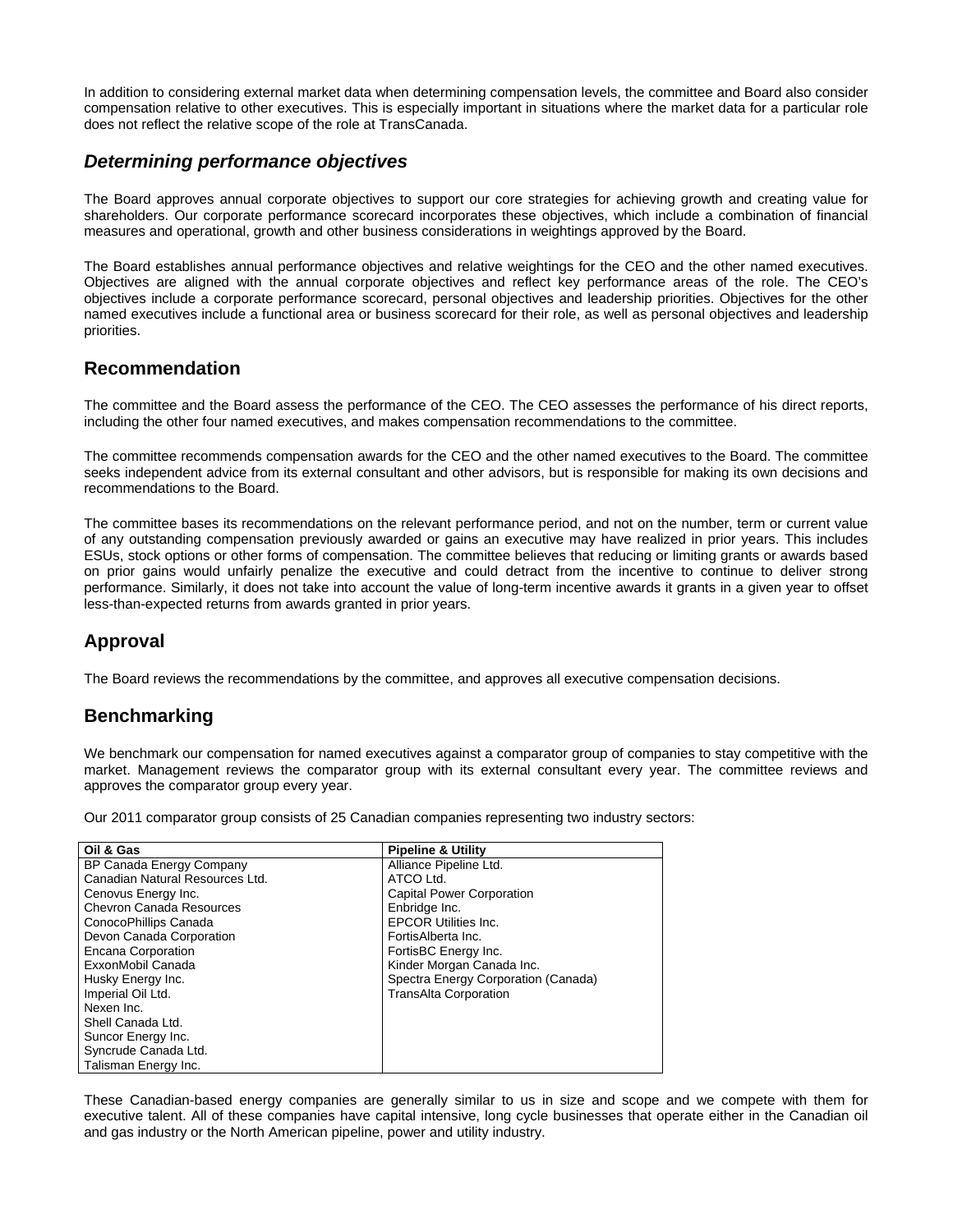| <b>Profiles</b><br>At December 31, 2010                                                                                                           | <b>TransCanada</b>                 | Comparator<br>group                                                   |                             |
|---------------------------------------------------------------------------------------------------------------------------------------------------|------------------------------------|-----------------------------------------------------------------------|-----------------------------|
| Industry                                                                                                                                          | North American pipelines,<br>power | North American pipelines, power,<br>utilities<br>Canadian oil and gas |                             |
| Location                                                                                                                                          | Calgary, Alberta                   | Mainly Alberta                                                        |                             |
|                                                                                                                                                   |                                    | Median                                                                | 75 <sup>th</sup> percentile |
| Revenue                                                                                                                                           | \$8.1 billion                      | \$6.1 billion                                                         | \$14.3 billion              |
| Market capitalization at December 31, 2011 (Monthly closing<br>price of common shares x common shares outstanding for the<br>most recent quarter) | \$31.3 billion                     | \$18.7 billion                                                        | \$36.3 billion              |
| Assets                                                                                                                                            | \$46.8 billion                     | \$13.1 billion                                                        | \$26.7 billion              |
| Employees                                                                                                                                         | 4.209                              | 2.433                                                                 | 4.675                       |

We benchmark each named executive position against similar positions in the comparator group. Competitive market data on the comparator group gives the committee and the Board an initial reference point for determining executive compensation.

Total direct compensation is generally set according to the following guidelines:



See *Components* for more information about total direct compensation.

## **Aligning the interests of executives and shareholders**

We have share ownership requirements for executives to align their interests with those of our shareholders. The minimum requirements are significant and vary by executive level:

| <b>Executive level</b>           | <b>Required ownership</b><br>(multiple of base salary) |
|----------------------------------|--------------------------------------------------------|
| <b>Chief Executive Officer</b>   | 4x                                                     |
| <b>Executive Vice Presidents</b> | 2x                                                     |
| <b>Senior Vice Presidents</b>    | 1x                                                     |
| Certain Vice Presidents          | 1x                                                     |

Executives have five years to meet the requirement, and can accumulate eligible shares and unvested ESUs to meet the requirements within the limits set out below:

| % of executive's total<br>share ownership |
|-------------------------------------------|
| 50% or more                               |
|                                           |
|                                           |
|                                           |
| up to $50\%$                              |
|                                           |

The committee reviews share ownership levels every year. It may use its discretion when assessing compliance if ownership levels fall below the minimum because of fluctuations in share price.

In 2010, the committee increased the minimum requirement for the CEO from three times to four times base salary, and introduced a requirement for executives to 'buy and hold' 50% of all stock options they exercise until they meet their share ownership requirement.

All of the named executives met their share ownership requirements in 2011. See the executive profiles starting on page 80 for their current ownership.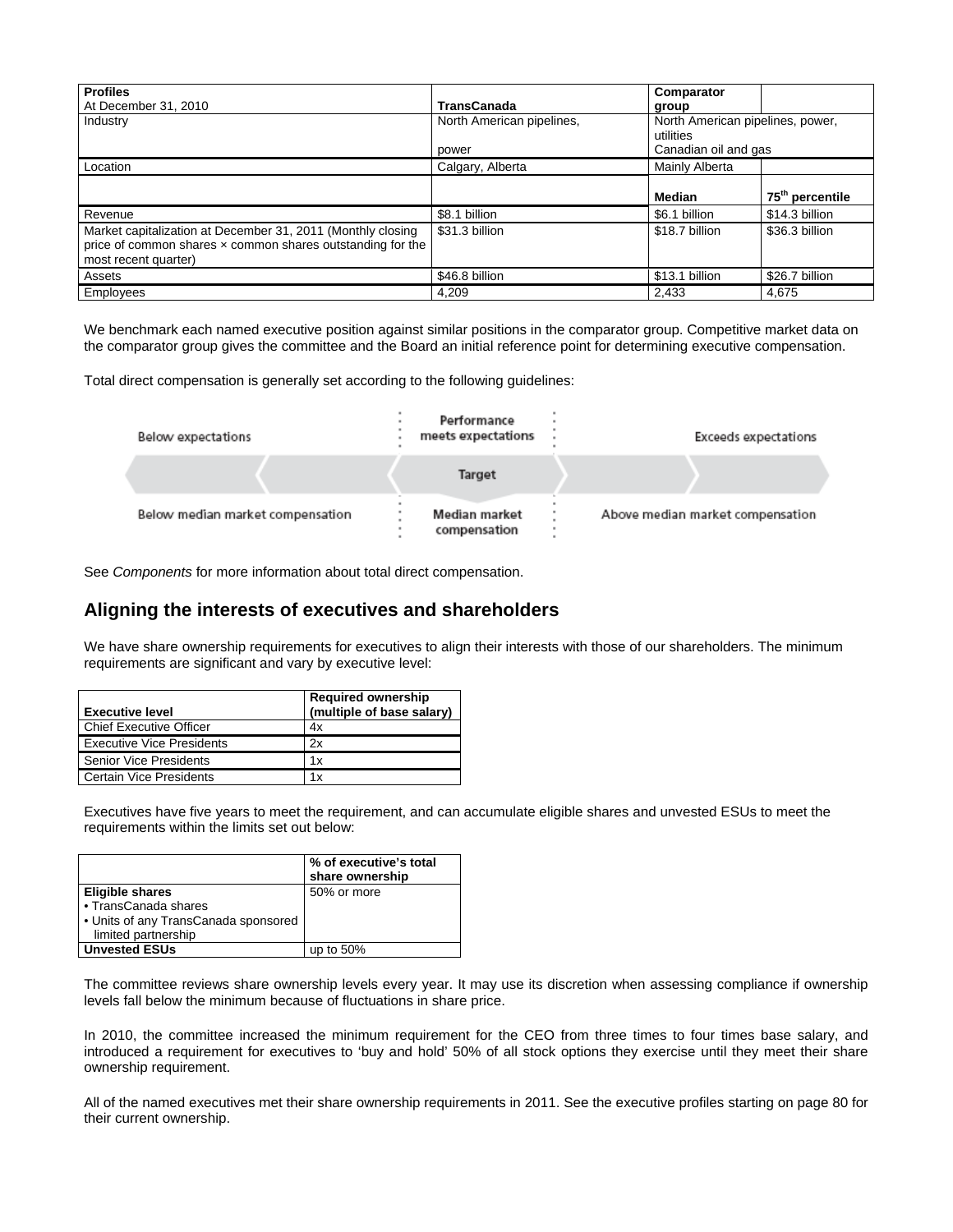# **COMPONENTS**

Total direct compensation includes fixed and variable pay. Base salary is the only form of fixed compensation we offer. Variable compensation includes our short and long-term incentive plans.

| <b>Element</b>                     | <b>Form</b>   | <b>Performance period</b>                                                                                     | Objective                                                                                                                                                                                                                       |
|------------------------------------|---------------|---------------------------------------------------------------------------------------------------------------|---------------------------------------------------------------------------------------------------------------------------------------------------------------------------------------------------------------------------------|
| base salary (fixed)                | cash          | • one year                                                                                                    | • provide a certain level of steady income<br>• attract and retain executives                                                                                                                                                   |
| short-term incentive<br>(variable) | cash          | • one year                                                                                                    | • motivate executives to achieve key annual<br>business objectives<br>• reward executives for relative contribution<br>to the company<br>• align interests of executives and<br>shareholders<br>• attract and retain executives |
| long-term incentive<br>(variable)  | <b>ESUs</b>   | • three-year term<br>• vesting at the end of the<br>term if performance<br>conditions are met                 | • motivate executives to achieve medium-<br>term business objectives<br>• align interests of executives and<br>shareholders<br>• attract and retain executives                                                                  |
|                                    | stock options | • seven-year term<br>• one-third vest each year<br>beginning on the first<br>anniversary of the grant<br>date | • motivate executives to achieve long-term<br>sustainable business objectives<br>· align interests of executives and<br>shareholders<br>• attract and retain executives                                                         |

We also offer indirect compensation which includes retirement benefits, other benefits and perquisites.

# **Fixed compensation**

# **Base salary**

Base salaries for executive positions are managed within a range where guideposts are aligned with reference to median base salary levels in our comparator group. Management conducts a competitive market compensation review with its external consultant every year to align the base salary structure with the market and ensure that guideposts are generally aligned with market median pay levels.

Actual base salaries are determined on a sliding scale of 10% around the guidepost. Increases in base salary for the named executives are based on their performance, the competitive market data and compensation relative to other executives. Base salary adjustments typically go into effect on March 1.

## **Variable or at-risk compensation**

Variable compensation accounts for a significant portion of executive pay, and increases by executive level. Market data is used to establish short and long-term incentive targets for each executive role. Target awards are expressed as a percentage of base salary and are determined with reference to median market levels. While targets are reviewed annually against the competitive market data, they are not expected to change year-to-year unless the role changes or is reassessed against market conditions.

The table below shows the short-term incentive target and the long-term incentive target range for each named executive:

|                                                                              | Short-term incentive target<br>(% of base salary) |         | Long-term incentive target range | (% of base salary) |
|------------------------------------------------------------------------------|---------------------------------------------------|---------|----------------------------------|--------------------|
|                                                                              |                                                   | minimum | target                           | maximum            |
| President & Chief Executive Officer<br>(Russell K. Girling)                  | 100%                                              | 225%    | 275%                             | 325%               |
| Executive Vice-President & Chief Financial Officer<br>(Donald R. Marchand)   | 65%                                               | 150%    | 200%                             | 250%               |
| President, Energy & Oil Pipelines<br>(Alexander J. Pourbaix)                 | 75%                                               | 200%    | 250%                             | 300%               |
| President, Natural Gas Pipelines<br>(Gregory A. Lohnes)                      | 65%                                               | 150%    | 200%                             | 250%               |
| Executive Vice-President, Operations & Major Projects<br>(Donald M. Wishart) | 65%                                               | 150%    | 200%                             | 250%               |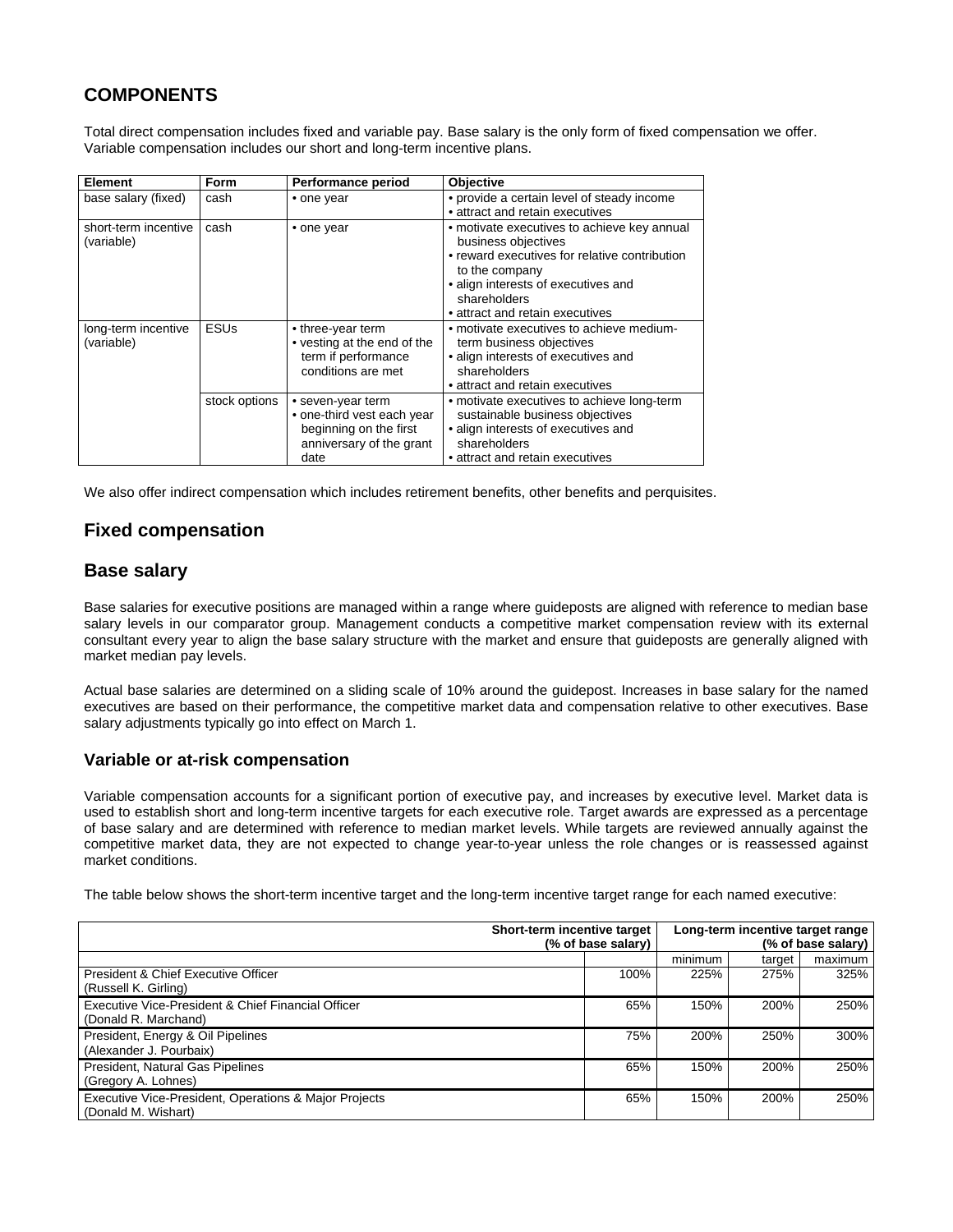#### **Short-term incentive**

The short-term incentive plan is designed to attract and retain executives, and motivate them to achieve key annual business objectives. The plan provides annual cash payments to our named executives based on a formula that takes into account:

- base salary and the market-competitive, short-term incentive target (percentage of base salary) for each role
- individual contributions and achievements expressed through an individual performance adjustment factor (PAF) determined for each named executive, and
- corporate performance against objectives expressed as the corporate adjustment factor (CAF). Short-term incentive awards are provided in a single lump sum cash payment in March following the performance year.



## Individual performance

Each named executive's annual performance is assessed relative to performance standards and objectives established at the beginning of each year. An individual PAF between 0 and 2.0 is approved by the Board. An individual PAF between 2.0 and 2.5 may be approved in exceptional circumstances where the executive made a very significant contribution to a transformational corporate achievement. Awards are calculated based on the named executive's base salary in effect on December 15 of the performance year. The committee and Board can use discretion to adjust the calculated amounts where circumstances warrant.

|                                                              | Individual<br><b>PAF</b> |                                                                                                                                         |
|--------------------------------------------------------------|--------------------------|-----------------------------------------------------------------------------------------------------------------------------------------|
| Performance level                                            | range                    | <b>Description</b>                                                                                                                      |
| Exceeds most or all standards plus<br>transformational event | $2.1 - 2.5$              | Awarded in exceptional circumstances<br>Reflects extraordinary achievement with a significant transformational impact on the<br>company |
| Exceeds most or all standards                                | $1.8 - 2.0$              | Tangible contributions to the business with several examples that had a significant impact<br>beyond normal expectations                |
| Exceeds some standards                                       | $1.4 - 1.7$              | Fully satisfactory effort with contributions beyond normal expectations                                                                 |
| Meets standards                                              | $0.9 - 1.3$              | Fully satisfactory effort and met all performance expectations                                                                          |
| Standards not met                                            | $0 - 0.8$                | Future success depends on improving level of performance – no payout                                                                    |

## **Corporate performance**

A CAF of 0 to 1.2 is approved by the Board based on corporate performance against objectives established at the beginning of each year. We expect the CAF to fall between 0.8 and 1.2 in most years. The assessment is based 50% on our financial performance, and 50% on operational, growth and other business considerations.

| Performance level                                                                         | <b>CAF</b> range | <b>Description</b>                                                                                                                                                         |
|-------------------------------------------------------------------------------------------|------------------|----------------------------------------------------------------------------------------------------------------------------------------------------------------------------|
| Exceeds most or all standards<br>and/or a transformational corporate<br>event is achieved | $1.11 - 1.20$    | Exceptional business results with several examples that had a significant impact beyond<br>normal expectations and/or a corporate event that had a transformational impact |
| Exceeds some standards                                                                    | $1.01 - 1.10$    | Fully satisfactory results<br>Met or exceeded all material performance standards, with several examples of significant<br>positive business outcomes                       |
| Meets standards                                                                           | 00. ا            | Fully satisfactory results, and met all performance expectations                                                                                                           |
| Some standards not met                                                                    | $0.50 - 0.99$    | Did not meet some expectations<br>Satisfactory performance but partial payout is appropriate                                                                               |
| Standards not met                                                                         | Below 0.50       | Unacceptable performance – no payout                                                                                                                                       |

#### **Long-term incentive**

Each executive role is assigned a target and an associated range for the long-term incentive award, expressed as a percentage of base salary. Each year, the committee and the Board grant long-term incentive awards to the named executives based on their assessment of individual performance and potential to contribute to TransCanada's future success. Starting in 2012, the long-term incentive award to our executive leadership team is allocated 50% each to ESUs and stock options. It was previously allocated 75% to ESUs and 25% to stock options.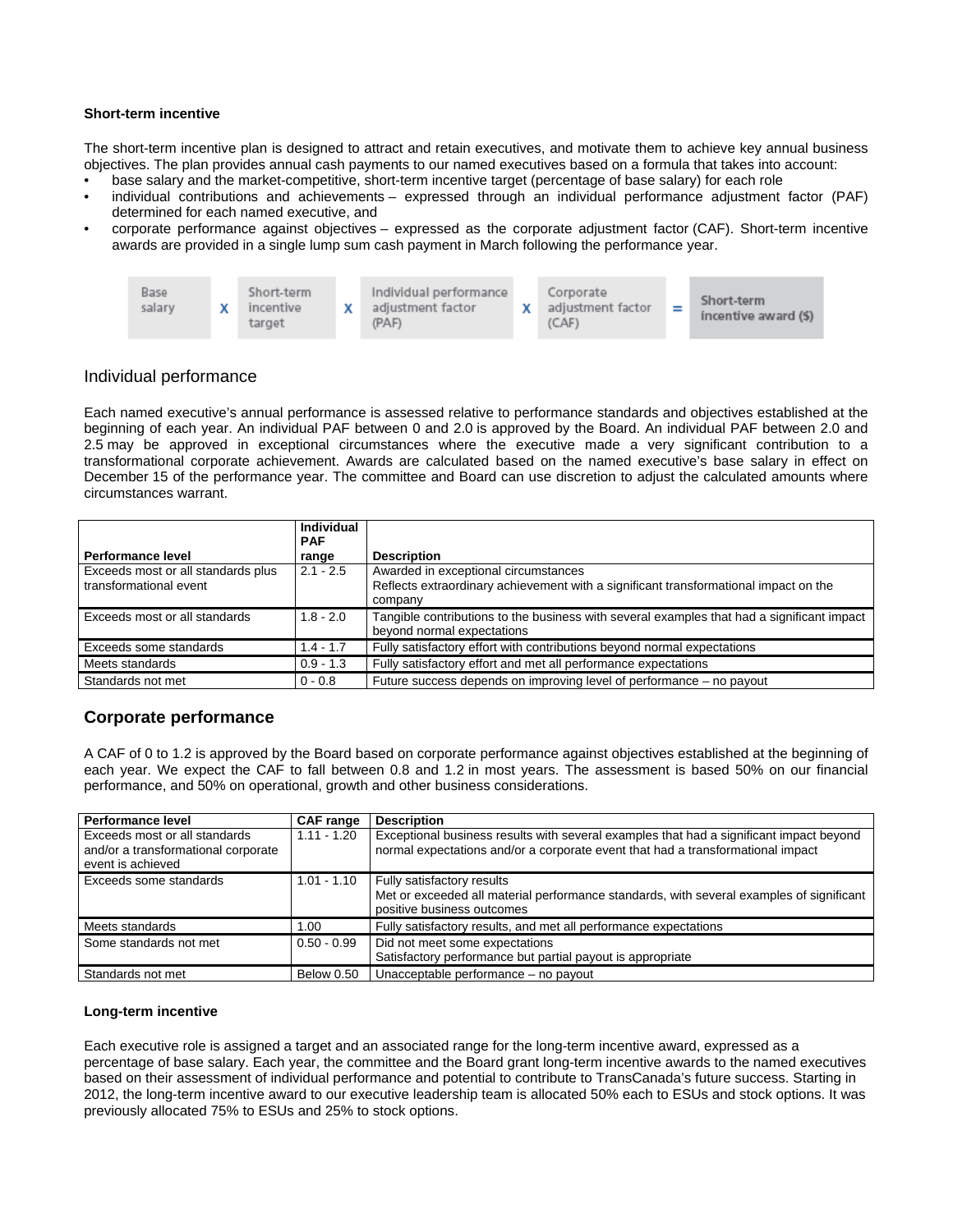# **Executive share units**

These are notional share units granted under the ESU plan. ESUs accrue dividend equivalents and vest on December 31 at the end of the three-year performance period, depending on how well we perform against targets that are established at the beginning of the performance period. ESU awards are paid out in a lump sum cash payment in the first quarter following the end of the performance period.



#### Notes

- *Number of ESUs at vesting* is the number of ESUs originally granted plus ESUs earned as dividend equivalents during the three-year performance period.
- *Valuation price on the vesting date* is the volume-weighted average closing price of TransCanada shares for the five trading days immediately prior to and including the vesting date. Starting with the 2012 ESU award, we will use a 20-day weighted average to calculate the valuation price on the vesting date.
- *Performance multiplier*

Starting in 2012, the committee and the Board approved a change to the ESU plan to adopt relative TSR as the single performance measure and adjust the vesting range to introduce a floor of 50% of target, while keeping the maximum award at 150% of target.

The performance multiplier is determined based on the guidelines in the table below. *Relative TSR* is calculated using the 20 day volume weighted average share price at the end of the three-year performance period.

| If TransCanada's relative TSR is                   |                   | Then the following ESUs vest for payment                                      |
|----------------------------------------------------|-------------------|-------------------------------------------------------------------------------|
| At or below the $25m$ percentile of the            | 50% of ESUs vest  | We calculate the number of ESUs that vest using a straight-line interpolation |
| ESU peer group (threshold)                         |                   | if performance is between:                                                    |
| At the 50 <sup>th</sup> percentile of the          | 100% of ESUs vest | • threshold and target, or                                                    |
| ESU peer group (target)                            |                   | • target and maximum                                                          |
| At or above the 75 <sup>th</sup> percentile of the | 150% of ESUs vest |                                                                               |
| ESU peer group (maximum)                           |                   |                                                                               |

Prior to 2012, ESU awards were granted with multiple measures and relative weightings (see Payout of 2009 executive share unit award for more information).

The Board may use its discretion to adjust the performance multiplier if it deems it appropriate based on market factors or other extenuating circumstances.

In 2011, the committee and Board also amended the retirement provision under the plan. Starting with the 2012 grant, unvested units will continue to mature according to the terms of the plan rather than be paid out on a pro-rated basis at the time of retirement. The final award will be prorated for the period of employment up to the retirement date.

# *Stock options*

Shareholders first approved our stock option plan in 1995, and the plan was last approved in 2010. We are required by the TSX to bring the plan to shareholders for approval every three years.

Under the terms of the plan, no participant can be awarded more than 20% of the total number of stock options granted in a given year. See Equity compensation plans for the restrictions on granting stock options to insiders.

## *Vesting*

The vesting schedule and term depend on when the options were granted.

| Stock options granted        | Term     | Vestina                                                                             |
|------------------------------|----------|-------------------------------------------------------------------------------------|
| After January 1, 2003        | vears    | One third each year, beginning on the first anniversary of the grant date           |
| Before January 1, 2003       | 10 vears | One quarter immediately on the grant date, then one quarter each year, beginning on |
| (last grant expires in 2012) |          | I the first anniversary of the grant date                                           |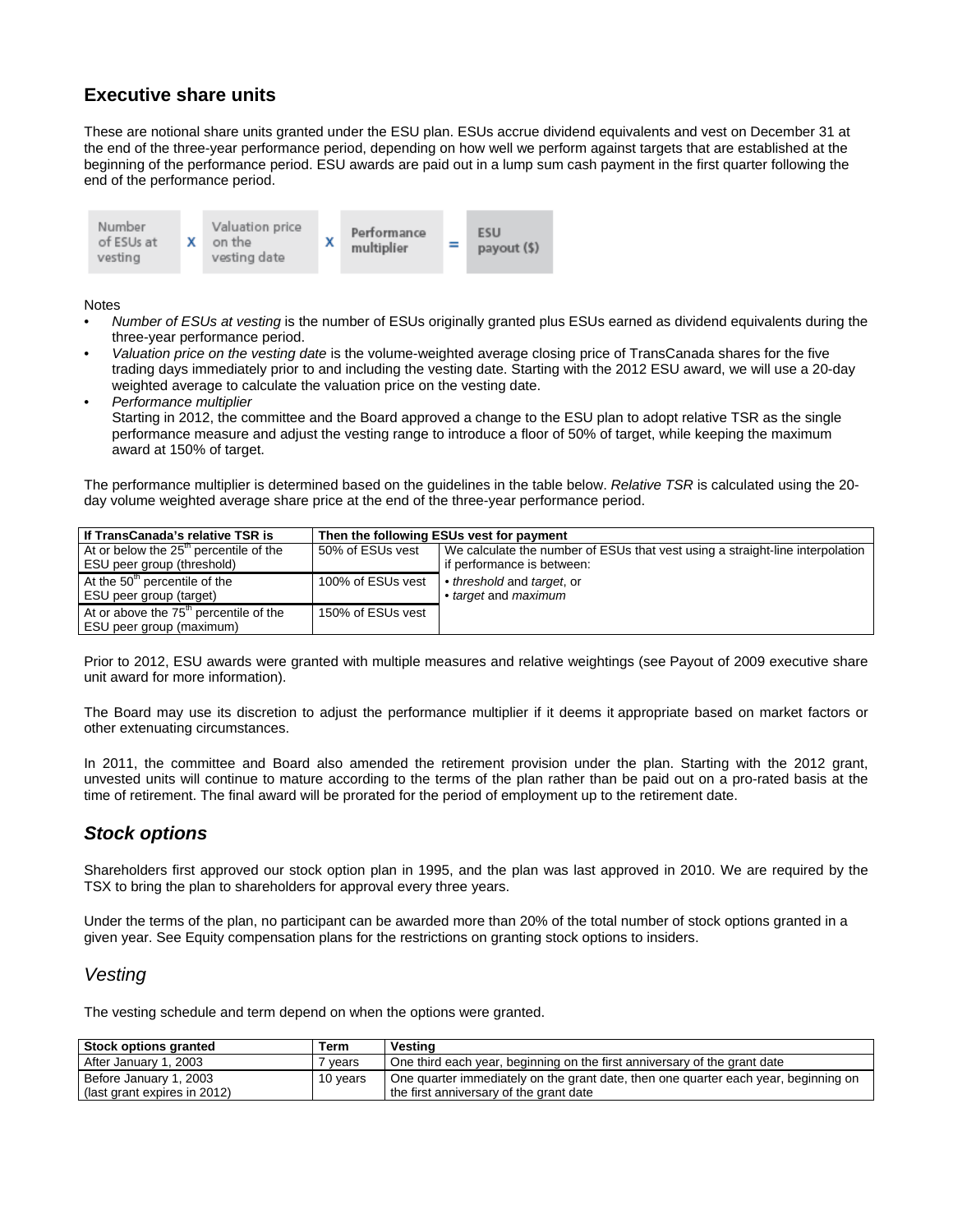Certain executives are limited to trading TransCanada shares and stock options in four approved annual windows known as "open trading windows". If the expiry date of a stock option does not fall during an open trading window, or falls during the first five days of an open trading window, the expiry date is extended to 10 business days after the next window opens.

# *Exercising options*

The exercise price of an option is the closing market price of TransCanada shares on the TSX on the last trading day immediately preceding the grant date. Option holders only benefit if the market value of our common shares exceeds the exercise price at the time they exercise the options.

# *More about the stock option plan*

Options cannot be transferred or assigned to another person. A personal representative can exercise options on behalf of the holder if he or she dies or is unable to manage their affairs. The committee has the authority to suspend or discontinue the plan at any time without shareholder approval. Management does not have this right, and cannot make changes to the plan. The committee can recommend to the Board for approval certain amendments to the plan, or any stock option grant without shareholder approval, provided they are to:

- clarify an item
- correct an error or omission
- change the vesting date of an existing grant, or
- change the expiry date of an outstanding option to an earlier date.

In 2011, the committee and Board amended the retirement provision under the plan. Starting with the 2012 grant, outstanding stock options will continue to vest beyond the retirement date rather than vest immediately on the date of retirement. These stock options will expire on the original expiry date set by the committee or three years from the date of retirement (whichever is earlier). If there is less than six months between the vesting date and the expiry date, the expiry date is extended for six months from the final vesting date of the options.

We did not obtain shareholder approval for this amendment because it did not constitute an amendment under the plan or the rules of the TSX that required shareholder approval.

The committee cannot make any amendments to the plan that adversely affect the holder's rights relating to any previously granted options without their consent.

According to the rules of the TSX, the plan requires certain amendments to be approved by shareholders, including:

- increasing the number of shares available for issue under the plan
- lowering the exercise price of a previously granted option
- canceling and reissuing an option, or
- extending the expiry date of an option.

# **Retirement benefits**

# **Defined benefit plan**

Our Canadian defined benefit (DB) plan includes a registered pension plan and a supplemental pension plan for eligible employees.

Participation in the DB plan is mandatory once an employee has 10 years of service. All of the named executives participate in the DB plan.

Participants can normally retire when they turn 60, or between 55 and 60 if their age and years of continuous service add up to 85 points. The retirement benefit is calculated as follows:

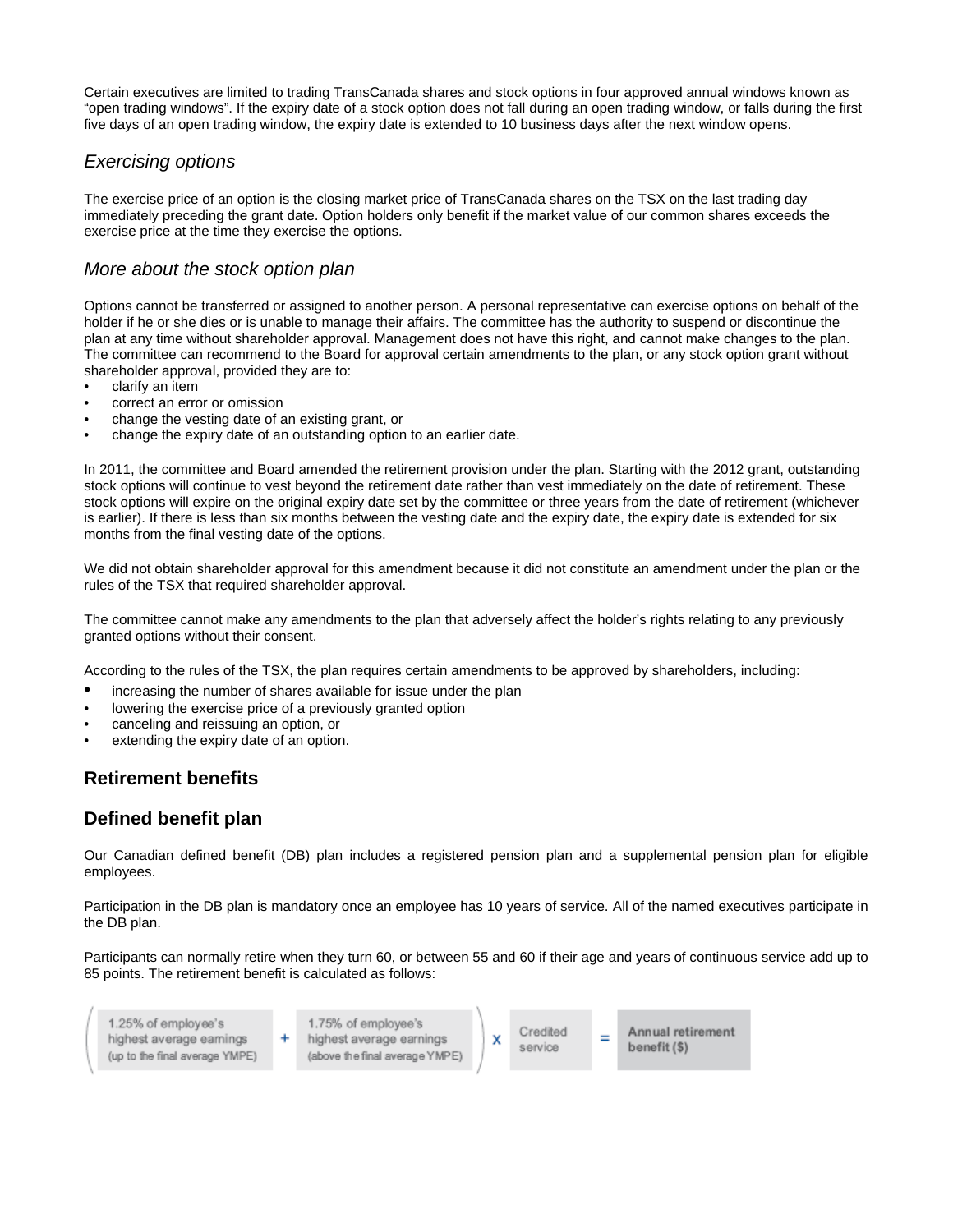#### **Notes**

- Highest average earnings is the average of an employee's best 36 consecutive months of pensionable earnings in their last 15 years of employment. Pensionable earnings means an employee's base salary plus the annual cash bonus up to a pre-established maximum, expressed as a percentage of base salary. This is 100% for the CEO and 60% for the other named executives, as determined by TransCanada. Pensionable earnings do not include any other forms of compensation.
- YMPE is the Year's Maximum Pensionable Earnings under the Canada/Québec Pension Plan.
- Final average YMPE is the average of the YMPE in effect for the latest calendar year from which earnings are included in an employee's highest average earnings calculation plus the two previous years.
- Credited service is the employee's years of credited pensionable service in the plan. Registered DB plans are subject to a maximum annual benefit accrual under the Income Tax Act (Canada). As this is currently \$2,647 for each year of credited service, participants cannot earn benefits in the registered plan on any compensation that is higher than approximately \$166,000 per year.

Participants can retire between 55 and 60, but the benefit is reduced by 4.8% per year for each year until they reach age 60 or 85 points, whichever is earlier. They can retire 10 years prior to normal retirement age, however the benefit is reduced by an actuarial equivalent from age 55.

Although our DB plan is non-contributory, participants can decide to make pension contributions to an enhancement account for buying ancillary or 'add on' benefits within the registered pension plan. The DB plan is integrated with the Canada/Québec Pension Plan benefits.

# **Supplemental pension plan**

The DB pension plan uses a hold harmless approach, where the maximum amount allowed under the Income Tax Act is paid from the registered pension plan and the remainder is paid from the supplemental pension plan. The supplemental pension plan is funded through a retirement compensation arrangement under the Income Tax Act. Currently there are approximately 500 participants in the supplemental pension plan (with pensionable earnings exceeding approximately \$166,000 per year) including the named executives.

Contributions to the fund are subject to Board approval, and are based on an actuarial valuation of the supplemental pension plan obligations each year, calculated as though the plan were terminating at the beginning of the calendar year.

The DB plan does not generally recognize past service, but the committee has used its discretion in the past to grant additional years of credited service to senior executives under the supplemental pension plan. See the Defined benefit pension plan table and footnotes for details.

All pension plan participants, including our named executives, receive the normal form of pension when they retire:

- monthly pension for life, and 60% is paid to the spouse after the employee dies, or
- if the employee is not married, the monthly pension is paid to the employee's beneficiary or estate for the balance of the 10 years, if the employee dies within 10 years of retirement.

Participants can choose a different form of payment, but must complete waivers, as required by law. Options include:

- increasing the percentage of the pension value that continues after they die
- adding a guarantee period to the pension, or
- transferring the lump sum commuted value of the registered pension plan to a locked-in retirement account up to certain tax limits and the excess is paid in cash. Effective January 1, 2012, subject to company discretion, the supplemental pension plan commuted value may also be transferred and paid in cash.

# **Other benefits**

All employees, including the named executives, receive other benefits such as traditional health and welfare programs that are based on competitive market practices and help to attract and retain talent.

# **Perquisites**

Named executives receive a limited number of perquisites, including:

- a flexible perquisite allowance of \$4,500 that the executive can use at his discretion
- a limited number of luncheon and/or recreational club memberships, based on business needs
- a reserved parking space valued at \$5,545, and
- an annual car allowance of \$18,000.

All perquisites provided to the named executives have a direct cost to TransCanada and are valued on this basis.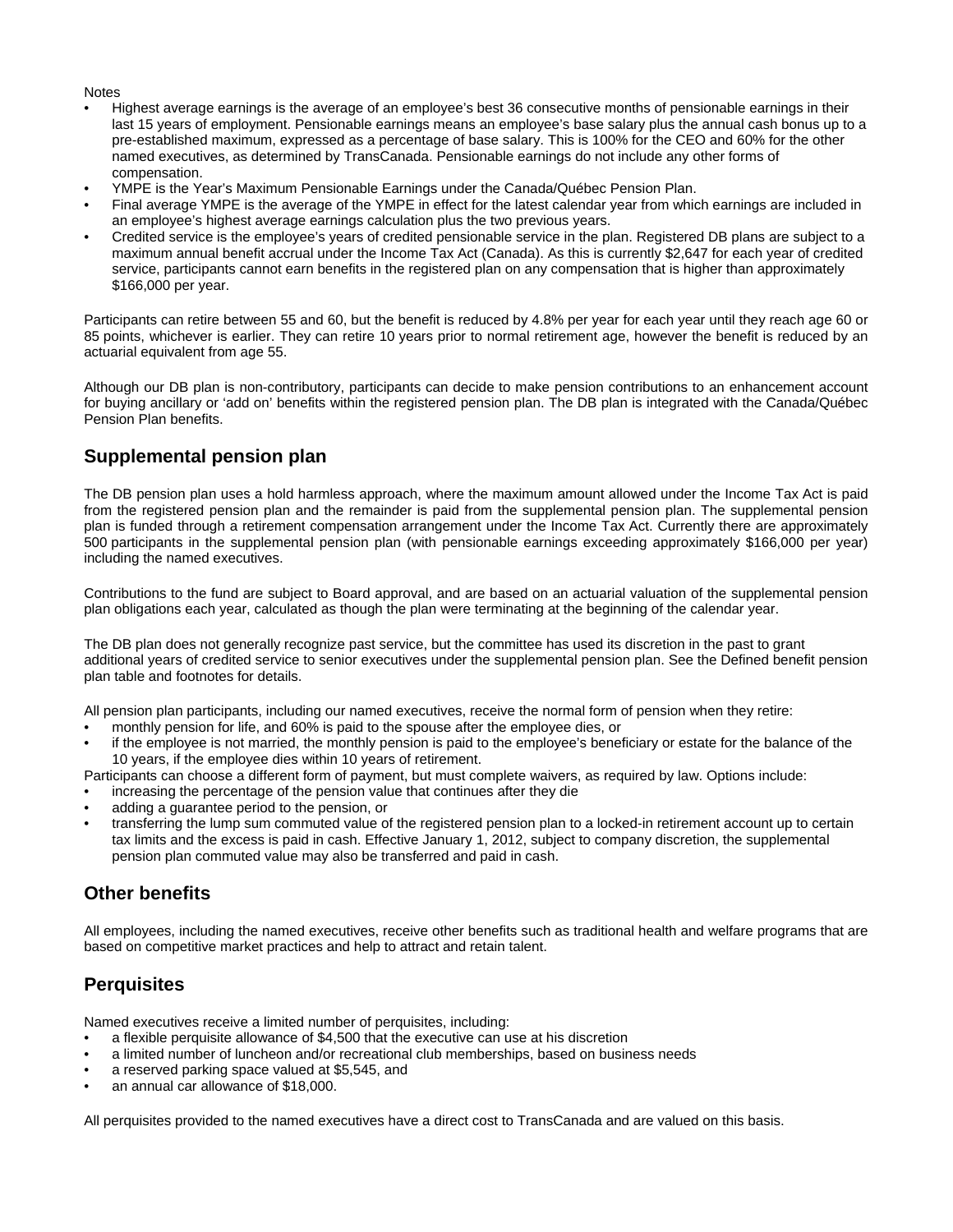The committee also reviews the named executives' expenses and use of the corporate aircraft every year. The named executives can only use the corporate aircraft when it is integral to, and directly related to, performing their job.

# **COMPENSATION DECISIONS IN 2012**

The Board made a number of compensation decisions in 2012: base salary adjustments, short-term incentive awards for performance in 2011 and long-term incentive awards to recognize potential contributions to TransCanada's future success. You can find more details in the executive profiles starting on page 80.

The Board also determined the performance multiplier for the 2009 ESU awards to calculate the number of units that would vest for payment for the three-year performance period ended December 31, 2011 (see Payout of 2009 Executive share unit award for details).

## **Base salary**

Every year, management conducts a market compensation review with its external consultant to align the guideposts with reference to market median levels. To ensure continued alignment with the market and recognize proficiency in their role, the committee and Board awarded moderate base salary increases in 2012 to Mr. Pourbaix and Mr. Lohnes. Their average increase was 3%. Mr. Girling and Mr. Marchand, who are relatively new to their roles, received an average increase of 15% to reflect progression relative to the guideposts. Base salary adjustments go into effect on March 1, 2012.

## **Short-term incentive**

Short-term incentives were determined in February 2012 for performance in 2011, based on individual and corporate performance. The Board also approved our 2012 annual corporate objectives, which continue to focus on financial, growth and operational results that support our core strategies.

The Board viewed 2011 as a transition year for Mr. Girling considering his appointment to President and CEO in 2010. The Board determined that his total short-term incentive award would reflect his excellent progression and performance in his position in the context of the overall corporate performance as well as relevant market data and that an individual PAF and the CAF would not apply.

## **Individual performance**

Each named executive's individual PAF was determined based on performance against targets established at the beginning of the year. You can find more details in the executive profiles that follow.

# **Corporate performance**

The 2011 CAF was based 50% on our financial performance, and 50% on operational, growth and other business considerations. The tables below show our objectives and results for 2011.

After considering these performance results, the Board assigned a CAF of 1.05, which is above target. This rating provided context for the 2011 short-term incentive award for all employees.

# *Financial (50% weighting)*

You can find definitions of these terms and more information about our financial and business performance in our 2011 MD&A (on www.transcanada.com and www.sedar.com).

|                                                   |            | 2011    | 2010                     | 2009    |
|---------------------------------------------------|------------|---------|--------------------------|---------|
| Key financial measures (\$Cdn, in millions)       | objectives | results | results                  | results |
| Comparable earnings                               | 1.440      | .565    | 1.361                    | 1.325   |
| Funds generated from operations                   | 3.226      | 3.663   | 3.115                    | 3,080   |
| Comparable earnings before interest and taxes     | 2.984      | 3.278   | $\overline{\phantom{a}}$ |         |
| Key per share measures (\$Cdn)                    |            |         |                          |         |
| Comparable earnings per share - Basic             | 2.05       | 2.23    | 1.97                     | 2.03    |
| Funds generated from operations per share - Basic | 4.60       | 5.22    | 4.51                     | 4.72    |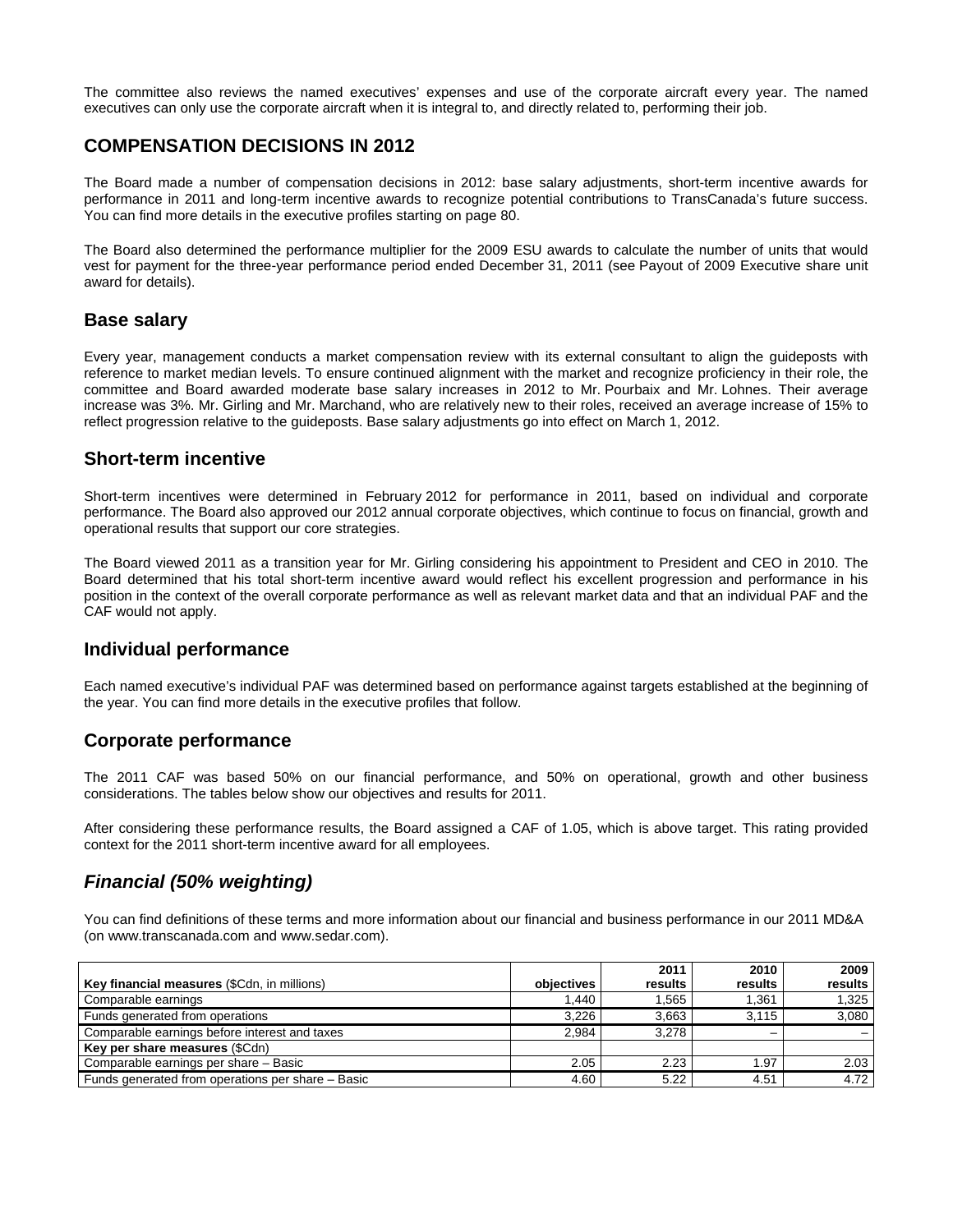#### **Notes**

- We calculate *comparable earnings per share* and *funds generated from operations per share* using the weighted average number of TransCanada shares outstanding: 702 million in 2011, 691 million in 2010 and 652 million in 2009.
- 2010 results for *funds generated from operations* exclude the impact of the Keystone bonus depreciation.
- *Comparable earnings before interest and taxes* was not considered a key financial measure in 2010 or 2009.
- *Comparable earnings, funds generated from operations, comparable earnings before interest and taxes, comparable earnings per share* and *funds generated from operations per share* are non-GAAP measures and do not have any standardized meanings prescribed by generally accepted accounting principles. You can find more information about these non-GAAP measures in Appendix A.

We exceeded all financial objectives that were set at the beginning of 2011. Higher power prices in Alberta were the primary driver for increased net income and earnings per share against objectives. Higher funds generated from operations and funds generated from operations per share are a result of higher earnings. These increases were partially offset by lower revenues for the Ravenswood generating station as a result of the treatment of capacity market orders in New York.

The Board took into consideration in its determination that the financial results included amounts related to the Sundance A PPA arbitration and Keystone XL that are subject to continuing uncertainty. The Board determined that TransCanada's 2011 financial performance exceeded expectations.

#### *Operational, growth and other business considerations (50% weighting)*

| <b>Core strategies</b>                                                       | Results in 2011                                                                                                                                                                                                                                                                                                                                                                                                                                                                                                                                                                                                                                                                                                                                                                                                                                                                                                                                                                                                                                                                                                                                                     |
|------------------------------------------------------------------------------|---------------------------------------------------------------------------------------------------------------------------------------------------------------------------------------------------------------------------------------------------------------------------------------------------------------------------------------------------------------------------------------------------------------------------------------------------------------------------------------------------------------------------------------------------------------------------------------------------------------------------------------------------------------------------------------------------------------------------------------------------------------------------------------------------------------------------------------------------------------------------------------------------------------------------------------------------------------------------------------------------------------------------------------------------------------------------------------------------------------------------------------------------------------------|
| Maximize the full-life value of<br>TransCanada's infrastructure assets and   | • Continued to advance pipeline development projects on the Alberta System to transport new<br>natural gas supply from the Horn River and Montney shale basins in northeastern British                                                                                                                                                                                                                                                                                                                                                                                                                                                                                                                                                                                                                                                                                                                                                                                                                                                                                                                                                                              |
| commercial positions                                                         | Columbia as well as the Deep Basin in Alberta.<br>• Achieved a settlement with GTN customers in lieu of filing a rate case.<br>• Challenges:                                                                                                                                                                                                                                                                                                                                                                                                                                                                                                                                                                                                                                                                                                                                                                                                                                                                                                                                                                                                                        |
|                                                                              | • filed a comprehensive application with the National Energy Board (NEB) to change the<br>business structure and the terms and conditions of service for the Canadian Mainline to<br>address tolls for 2012 and 2013. The NEB decision is not expected until late in 2012 or early<br>in 2013.<br>• uncertainty regarding the ultimate resolution of the capacity pricing issues in New York and                                                                                                                                                                                                                                                                                                                                                                                                                                                                                                                                                                                                                                                                                                                                                                    |
|                                                                              | the Sundance A power purchase arrangement (PPA) arbitration.                                                                                                                                                                                                                                                                                                                                                                                                                                                                                                                                                                                                                                                                                                                                                                                                                                                                                                                                                                                                                                                                                                        |
| Commercially develop and physically<br>execute new asset investment programs | • Achieved full commercial operations of the Keystone oil pipeline system.<br>• Placed in service:<br>• the Keystone oil pipeline system from Wood River and Patoka in Illinois and Steele City,<br>Nebraska to Cushing, Oklahoma                                                                                                                                                                                                                                                                                                                                                                                                                                                                                                                                                                                                                                                                                                                                                                                                                                                                                                                                   |
|                                                                              | • the US\$360 million Guadalajara pipeline, which transports natural gas from Manzanillo to<br>Guadalajara in Mexico<br>. the US\$630 million Bison pipeline which delivers natural gas from the Powder River Basin in                                                                                                                                                                                                                                                                                                                                                                                                                                                                                                                                                                                                                                                                                                                                                                                                                                                                                                                                              |
|                                                                              | Wyoming<br>• the US\$500 million Coolidge generating station capable of producing 575 MW, and<br>• the Montagne-Sèche and phase one of the Gros-Morne wind farms, capable of producing<br>159 MW of renewable energy.                                                                                                                                                                                                                                                                                                                                                                                                                                                                                                                                                                                                                                                                                                                                                                                                                                                                                                                                               |
|                                                                              | . Continued to progress the \$4.8 billion refurbishment and restart of two reactors at the Bruce<br>Power nuclear facility in Ontario. Our expected net capital cost of the project is \$2.4 billion.<br>Subject to regulatory approvals, Unit 2 and Unit 1 are expected to begin normal commercial<br>operations in the first quarter and third quarter of 2012, respectively.<br>• Challenges:                                                                                                                                                                                                                                                                                                                                                                                                                                                                                                                                                                                                                                                                                                                                                                    |
|                                                                              | • experienced operational startup issues on Keystone, Bison and Cartier.                                                                                                                                                                                                                                                                                                                                                                                                                                                                                                                                                                                                                                                                                                                                                                                                                                                                                                                                                                                                                                                                                            |
| Cultivate a focused portfolio of high quality<br>development options         | • Secured commercial support:<br>• for an extension and expansion of Keystone XL to provide crude oil transportation service<br>from Hardisty, Alberta to Houston, Texas, and<br>• for projects to provide crude oil transportation service for U.S. crude oil sourced from the<br>Bakken shale play in Montana and North Dakota to Cushing, Oklahoma (Bakken Marketlink),<br>and from Cushing to Port Arthur and Houston, Texas (Cushing Marketlink).<br>• Executed an agreement for the purchase of nine Ontario solar projects, with a combined<br>capacity of 86 MW, for approximately \$470 million that are expected to come into service<br>between late 2012 and mid-2013.<br>. Reached a formal agreement to use an arbitration process to settle the dispute arising from the<br>Ontario government cancellation of the Oakville generating station project. Pursuant to this<br>agreement TransCanada expects to be appropriately compensated for the economic<br>consequences associated with cancellation of the project.<br>• Challenges:<br>• denial of Keystone XL Presidential Permit will require TransCanada to submit a revised<br>application. |
| Maximize TransCanada's competitive<br>strengths                              | • Met or exceeded safety targets.<br>. Met or exceeded all asset reliability targets.<br>• Managed non-flow through costs to below budget.<br>• Maintained 'A' grade credit rating and a strong balance sheet.                                                                                                                                                                                                                                                                                                                                                                                                                                                                                                                                                                                                                                                                                                                                                                                                                                                                                                                                                      |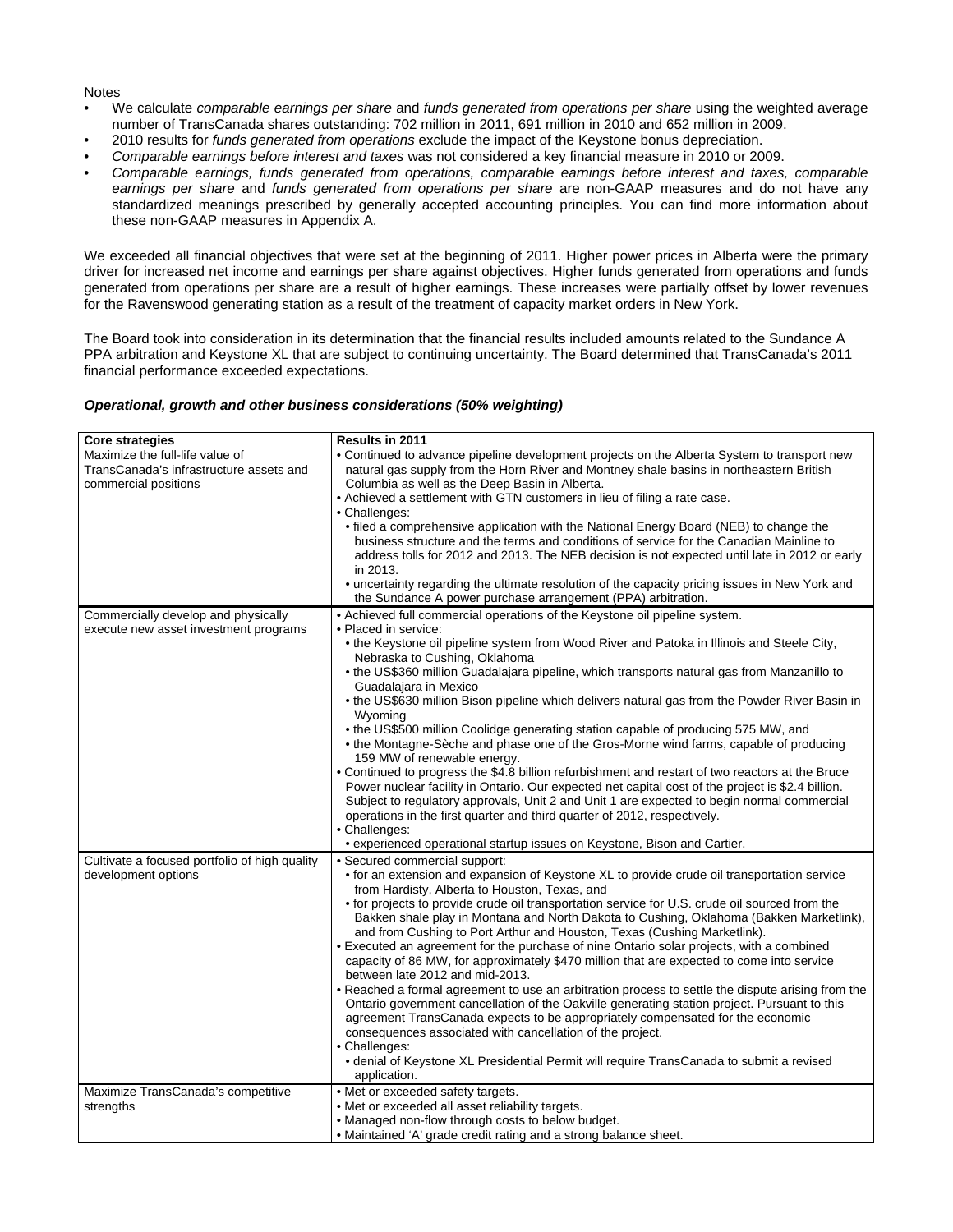#### **Long-term incentive**

Long-term incentives were awarded in 2012 based on the Board's and committee's assessment of each named executive's individual performance and potential to contribute to TransCanada's future success. With the exception of Mr. Girling, actual long-term incentive awards granted to our named executives were all within the target award range. Mr. Girling's actual long-term incentive award was above the target award range, in recognition of his performance and contributions to delivering on our long-term strategy, and to reflect the continued progression of this total direct compensation to align with the competitive market.

Long-term incentives awarded in 2012 to our executive leadership team were allocated 50% each to ESUs and stock options. The long-term incentive mix for Mr. Girling in 2012 was allocated 55% to ESUs and 45% to stock options in order to meet the limit under the terms of the stock option plan that no one participant can be awarded more than 20% of the total numbers of options granted in a given year (see Mr. Girling's profile on page 81).

# **Executive share units**

The committee and the Board approved a 2012 ESU grant as follows:

| Pert<br>emeasure :<br>mance | Weiahtina | <b>Measurement period</b>                                       |
|-----------------------------|-----------|-----------------------------------------------------------------|
| <b>TSR</b><br>Relative      | 100%      | 2014<br>2012<br>- December <sup>م</sup> .<br>∣2 to<br>January 1 |

You can find more information about our ESU plan on page 69.

# **Stock options**

Starting in 2012, the committee and Board approved a new valuation methodology to determine stock option grants. We will use TransCanada's accounting value calculated using the Binomial valuation model, which is a generally-accepted valuation method for stock options. This value will be used for both compensation and financial reporting purposes.

The committee and Board approved a grant of stock options on February 17, 2012 at an exercise price of \$41.95. They reviewed the valuation prepared by management's external consultant when determining the number of stock options to grant to our named executives and used the following key assumptions to determine the option fair value:

- a 20% volatility of the underlying shares (blend of historic and implied volatility)
- a dividend yield of 4.1%
- a risk-free interest rate of 1.42%, and
- an expected life of 5.9 years based on historical option exercise data.

# Payout of 2009 executive share unit award

The ESU award granted in 2009 vested on December 31, 2011, and will be paid in March 2012. This award provided for vesting from 0 to 150% of units based on the Board's assessment of how well we performed against pre-established performance measures over the course of the three-year period. The Board considered the following results as the basis for determining the value at vesting:

- Targets for comparable earnings per share and funds generated from operations per share were set early in 2009 based on 617 million common shares outstanding. Later in 2009 we purchased the remaining 50% share of the Keystone oil pipeline project from ConocoPhillips and subsequently issued equity to fund construction of the pipeline. This equity issue was not contemplated when the 'per share' targets were set.
- Actual adjusted performance shows the per share amounts adjusted to account for the equity issuance related to the Keystone oil pipeline project for the period the project was not in service (2009-2010). While the Actual performance for the comparable earnings per share measure was at the threshold performance level, the Actual adjusted performance shows that comparable earnings per share was at target.
- For funds generated from operations per share, Actual performance shows that the target performance level was met. The Actual adjusted performance shows that this measure exceeded the maximum performance level.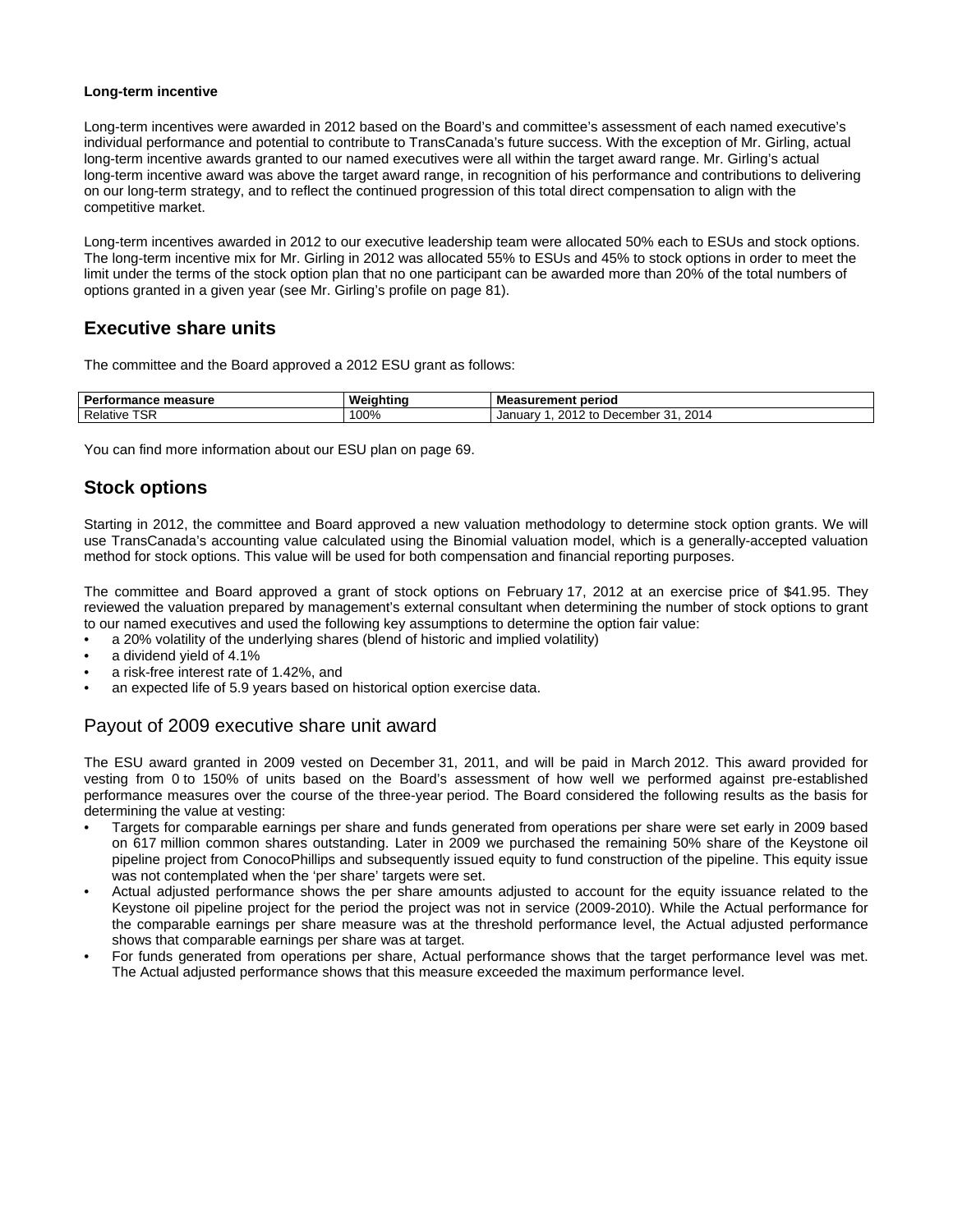|                                                                                                                                                              |                                             |                                 | Performance level targets for 2009 ESU award |                                 | Actual      | Actual<br>adjusted |
|--------------------------------------------------------------------------------------------------------------------------------------------------------------|---------------------------------------------|---------------------------------|----------------------------------------------|---------------------------------|-------------|--------------------|
| <b>Measure</b>                                                                                                                                               | Period                                      | <b>Threshold</b>                | Target                                       | <b>Maximum</b>                  | performance | performance        |
| Absolute TSR                                                                                                                                                 | January 2009 to<br>December 2011            | 11%                             | 27%                                          | 40%                             | 53.24%      |                    |
| Relative TSR against the<br>peer group (see below)<br>(based on \$44.53, the<br>closing price of<br>TransCanada shares on<br>the TSX at December 31,<br>2011 | January 2009 to<br>December 2011            | at least the<br>25th percentile | at least the<br>50th percentile              | at least the<br>75th percentile | P35         |                    |
| Earnings per share<br>(comparable)                                                                                                                           | Cumulative annual results<br>(2009 to 2011) | \$6.21                          | \$6.61                                       | \$7.02                          | \$6.23      | \$6.57             |
| Funds generated from<br>operations per share<br>(proportionate<br>consolidation method)                                                                      | Cumulative annual results<br>(2009 to 2011) | \$13.68                         | \$14.77                                      | \$15.39                         | \$14.76     | \$15.57            |

Notes

- Targets for comparable earnings per share and funds generated from operations per share were set in 2009 based on 617 million common shares outstanding.
- Actual comparable earnings per share and funds generated from operations per share were calculated using the following weighted average shares outstanding: 652 million in 2009, 691 million in 2010 and 702 million in 2011.
- Actual comparable earnings per share and funds generated from operations per share have been adjusted to account for the additional equity issued in 2009. The adjusted weighted average shares outstanding were: 619 million in 2009 and 619 million in 2010. No adjustment was made for 2011 (702 million) since Keystone was in service in 2011.
- Comparable earnings per share and funds generated from operations per share are non-GAAP measures and do not have any standardized meanings prescribed by generally accepted accounting principles. You can find more information about these non-GAAP measures in Appendix A and in our 2011 MD&A.
- The Peer group for relative TSR is comprised of a group of publicly-traded peers that represents investment opportunities for equity investors seeking exposure to the North American pipeline, power and utility sector.

# **Peer group for relative TSR**

| Canadian Utilities Ltd. | Enbridge Inc.              | Southern Union Company         |
|-------------------------|----------------------------|--------------------------------|
| Dominion Resources Inc. | <b>Entergy Corporation</b> | Spectra Energy Corporation     |
| DTE Energy Company      | <b>Exelon Corporation</b>  | <b>TransAlta Corporation</b>   |
| Duke Energy Corporation | Fortis Inc.                | Williams Companies, Inc. (The) |
| El Paso Corporation     | Sempra Energy              | Xcel Energy Inc.               |
| Emera Inc.              | Southern Company           |                                |

The Board also considered operational, growth and other business considerations over the three-year period.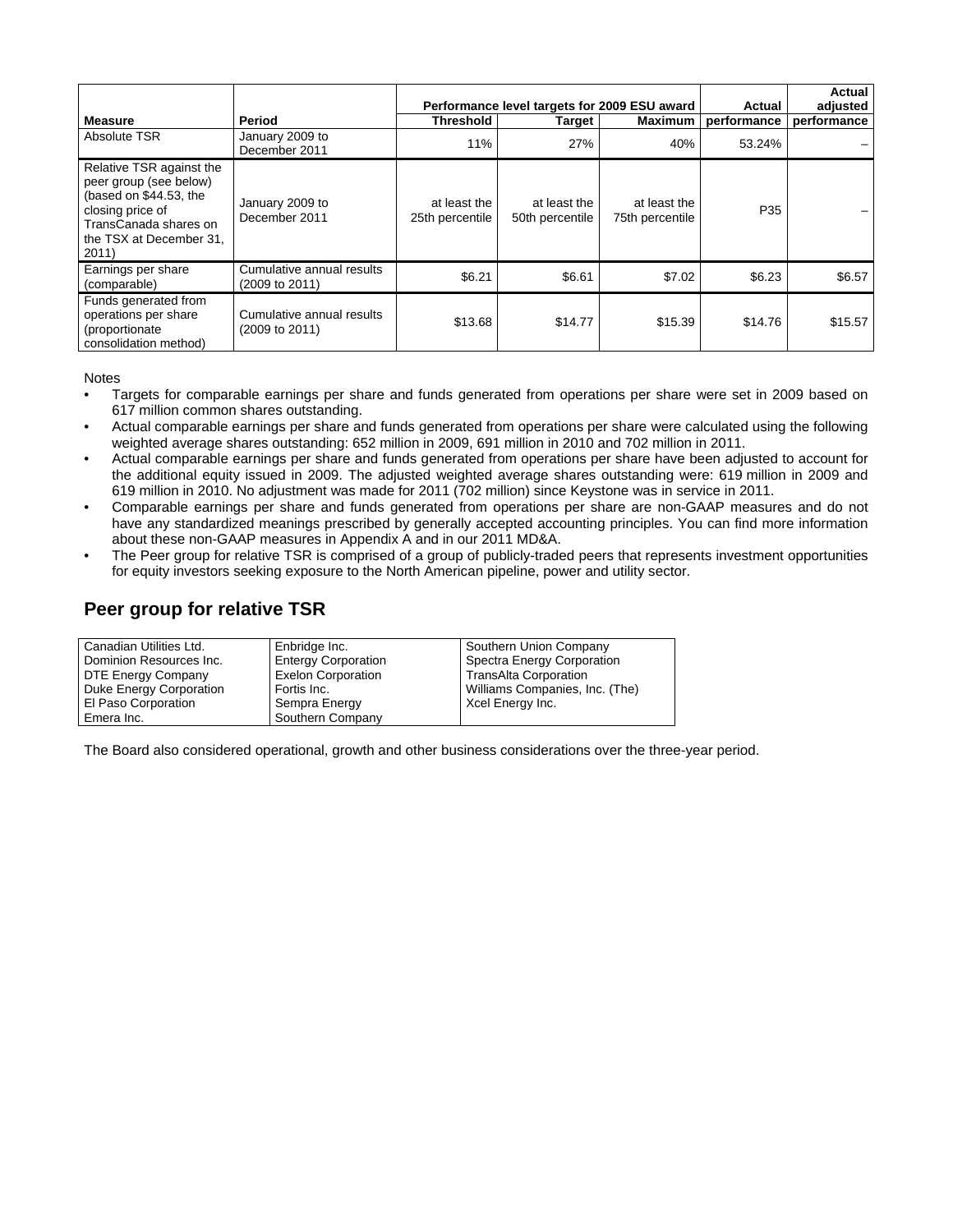In addition to the 2011 results outlined above Compensation decision in 2012, the Board noted the following results for the in 2009 and 2010:

| <b>Core Strategies</b>                                                                             | <b>Results in 2009 and 2010</b>                                                                                                                                                                                 |
|----------------------------------------------------------------------------------------------------|-----------------------------------------------------------------------------------------------------------------------------------------------------------------------------------------------------------------|
| Maximize the full-life value of TransCanada's<br>infrastructure assets and commercial<br>positions | . Negotiated settlements with shippers on Alberta System, Foothills, Great Lakes, TQM -<br>favourable for TransCanada compared to uncertainty of litigation outcomes.                                           |
|                                                                                                    | • Secured additional supply and market connections on gas and oil pipelines.                                                                                                                                    |
|                                                                                                    | • Consolidated commercial functions of our U.S. pipelines division in Houston in order to gain<br>operational efficiencies and create a stronger and more effective presence in the<br>U.S. pipelines business. |
| Commercially develop and physically execute<br>new asset development programs                      | • Successfully executed largest capital program in our history.                                                                                                                                                 |
|                                                                                                    | • Most projects on time and at or under budget.                                                                                                                                                                 |
|                                                                                                    | • completion of Portlands Energy Centre, Kibby Wind Phases 1 and 2, Alberta System North<br>Central Corridor, Bison pipeline, Halton Hills and Groundbirch                                                      |
| Cultivate a focused portfolio of high quality<br>development options                               | • Acquired 100% of Keystone oil pipeline project from ConocoPhillips.                                                                                                                                           |
|                                                                                                    | • Agreement to work with ExxonMobil Corporation to develop Alaska pipeline/LNG project.                                                                                                                         |
| Maximize TransCanada's competitive<br>strengths                                                    | • Strong stakeholder relationships - under difficult circumstances (customers, media,<br>government).                                                                                                           |
|                                                                                                    | • Breakthrough operational performance on several assets resulting in increased availability<br>and lower costs.                                                                                                |
|                                                                                                    | • All safety and reliability targets were met or exceeded and operating costs were managed to<br>below plan.                                                                                                    |
|                                                                                                    | • Raised approximately \$5.7 billion of debt financing, \$1.3 billion of preferred shares and<br>\$1.8 billion of equity in a challenging financial market.                                                     |

# **Performance multiplier**

ESU payouts were calculated using a performance multiplier of 1.10 (adjusted from 1.09 by the Board). The 2009 grant did not include specific weightings for the performance measures, however the Board took into consideration the weightings approved for the 2010 grant as shown below:

|                                                                                 |           | <b>Performance</b><br>relative | <b>Performance</b> |
|---------------------------------------------------------------------------------|-----------|--------------------------------|--------------------|
| Performance measure                                                             | Weighting | to target                      | multiplier         |
| Total shareholder return (TSR)                                                  | 60%       | 1.10                           | 0.66               |
| • Absolute TSR exceeded the maximum performance level                           |           |                                |                    |
| • Relative TSR was between the threshold and target performance levels          |           |                                |                    |
| Financial measures                                                              | 25%       | 1.08                           | 0.26               |
| • Comparable earnings per share was at the threshold performance level          |           |                                |                    |
| . Funds generated from operations per share met the target performance level    |           |                                |                    |
| . Decisions were made in 2009 to issue equity to fund the balance of our        |           |                                |                    |
| extensive capital program and to purchase a larger interest in the Keystone oil |           |                                |                    |
| pipeline project. On an equity-adjusted basis, comparable earnings per share    |           |                                |                    |
| met the target performance level. Funds generated from operations per share     |           |                                |                    |
| exceeded the maximum performance level. On an absolute basis, comparable        |           |                                |                    |
| earnings were between the target and maximum performance levels. Funds          |           |                                |                    |
| generated from operations exceeded the maximum performance level.               |           |                                |                    |
| Operational, growth and other business considerations                           | 15%       | 1.10                           | 0.17               |
| • The Board determined that overall operational, growth and other business      |           |                                |                    |
| considerations was between the target and maximum performance levels.           |           |                                |                    |
| <b>Performance multiplier</b>                                                   |           |                                | 1.09               |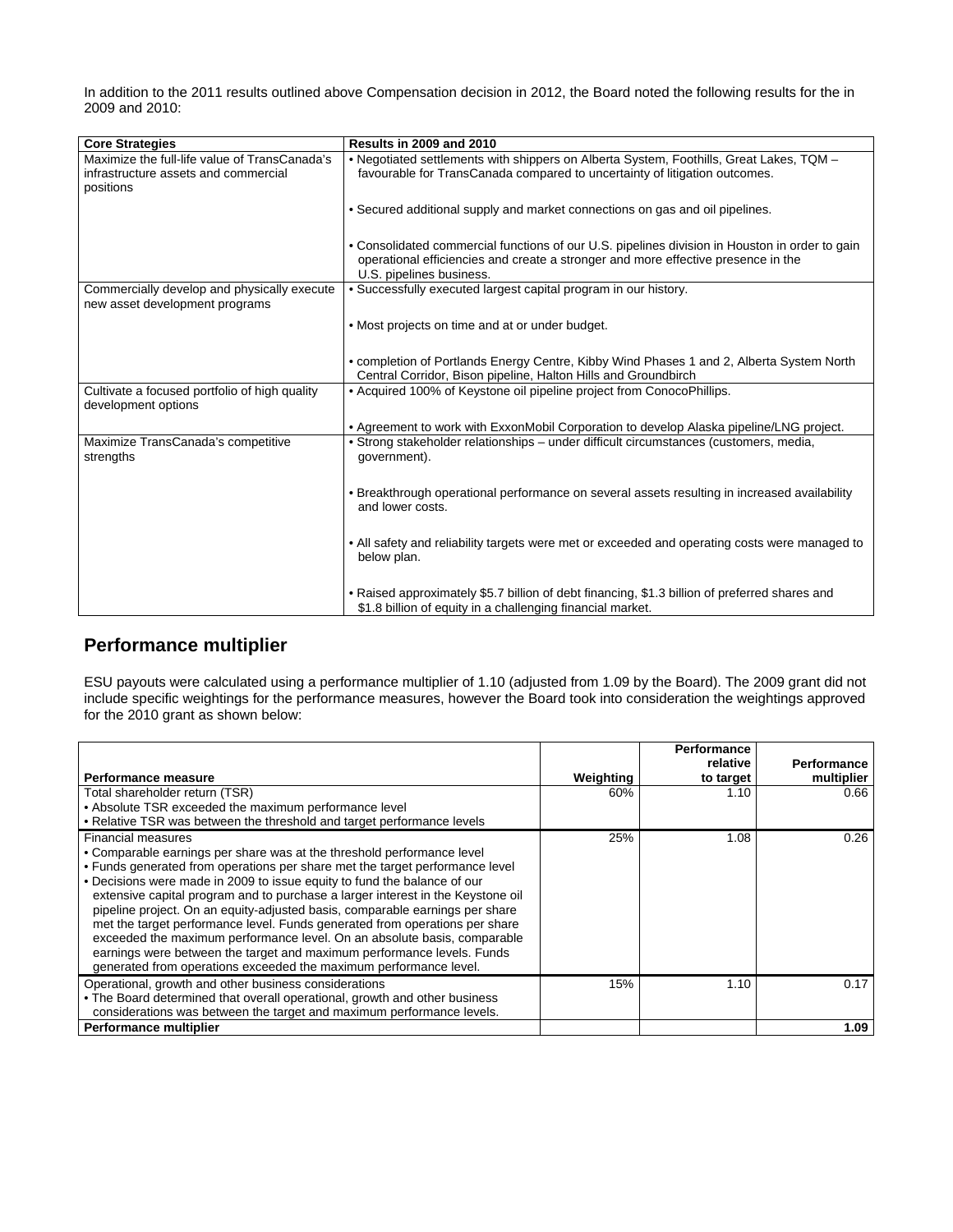# **Awards to named executives**

The table below is a summary of the details of the original 2009 ESU award and the amount paid to each named executive when the award vested at the end of 2011:

|                       |                                     | 2009 ESU award                      | 2009 ESU payout                                                                               |                                  |                                     |                             |
|-----------------------|-------------------------------------|-------------------------------------|-----------------------------------------------------------------------------------------------|----------------------------------|-------------------------------------|-----------------------------|
|                       | <b>Number</b><br>of ESUs<br>granted | Value<br>of ESU<br>award<br>$($ \$) | <b>Number of ESUs</b><br>at vesting<br>(includes dividend<br>equivalents to<br>Dec. 31, 2011) | <b>Performance</b><br>multiplier | Value<br>of ESU<br>payout<br>$(\$)$ | $%$ of<br>original<br>award |
| Russell K. Girling    | 46,088.539                          | 1,520,000                           | 52,637.885                                                                                    |                                  | 2,560,991                           | 168%                        |
| Donald R. Marchand    | 7,349.909                           | 242,400                             | 8,394.364                                                                                     |                                  | 408,411                             | 168%                        |
| Alexander J. Pourbaix | 46,088.539                          | 1,520,000                           | 52.637.885                                                                                    | 110%                             | 2,560,991                           | 168%                        |
| Gregory A. Lohnes     | 17,707.702                          | 584.000                             | 20.224.036                                                                                    |                                  | 983.960                             | 168%                        |
| Donald M. Wishart     | 30.745.907                          | 1.014.000                           | 35.115.019                                                                                    |                                  | 1.708.451                           | 168%                        |

Notes

- *Number of ESUs granted* is the value of the ESU award divided by the valuation price of \$32.98 (the volume-weighted average closing price of TransCanada shares on the TSX for the five trading days immediately prior to and including the grant date (January 1, 2009)).
- *Number of ESUs at vesting* includes an equivalent number of units for the final dividend that is declared as of December 31 but which has not been paid at the vesting date. The final dividend value is awarded in cash and has been converted to units which is reflected under the *Number of ESUs at vesting*.
- *Value of ESU payout* is calculated using the valuation price of \$44.23 (the volume-weighted average closing price of TransCanada shares on the TSX for the five trading days immediately prior to and including the vesting date (December 31, 2011)).

# **Executive profiles**

This next section profiles each of the named executives, including their key accomplishments in 2011, details of their compensation for 2011 and the two previous fiscal years, their share ownership as at December 31, 2011, and base salary and long-term incentive awards for 2012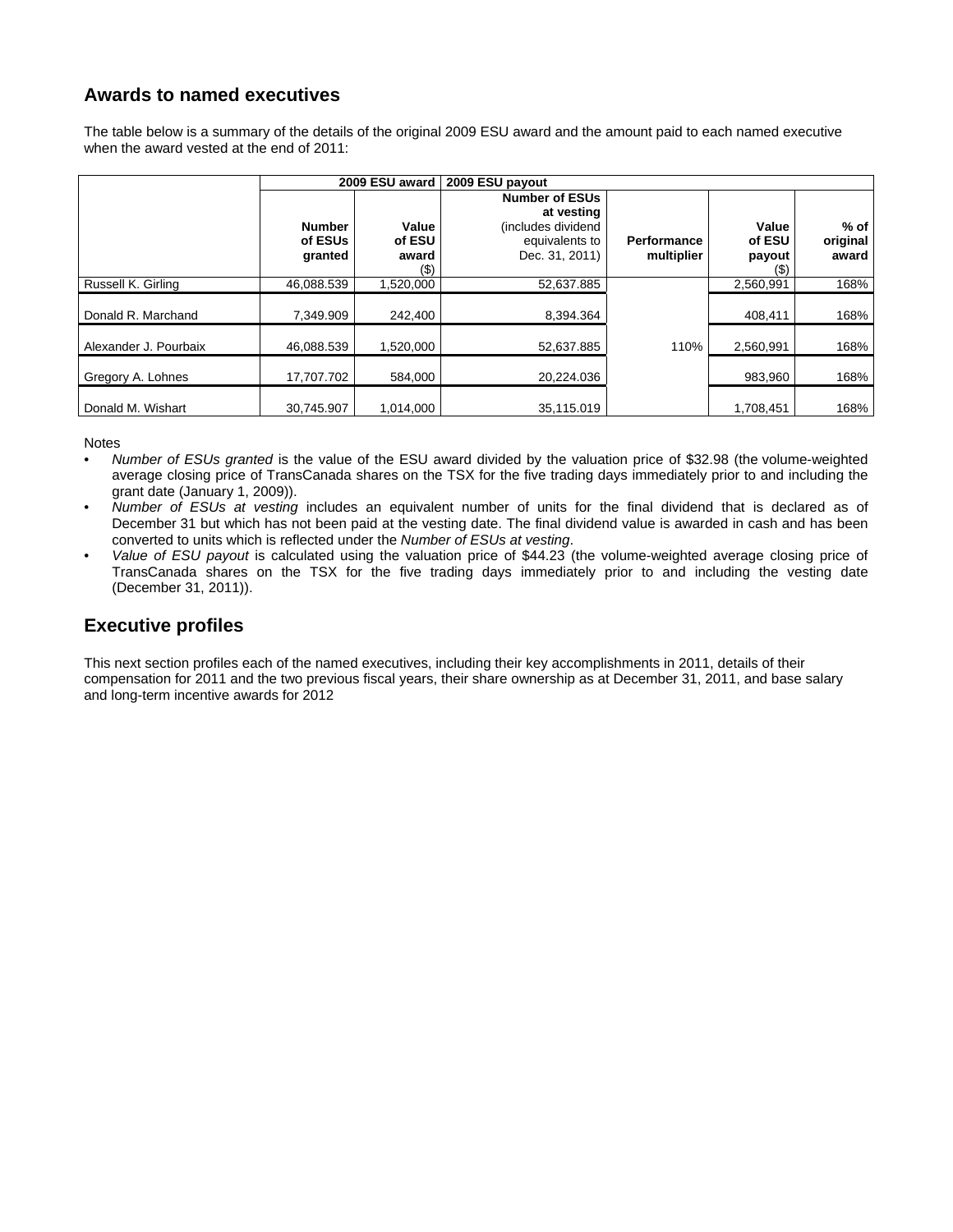

### **2011 Key accomplishments**

- Overall corporate performance exceeded targets
- Strong values-based leadership during a year of intense public and political scrutiny
- Customer relationships contributed to continuing support for Keystone XL despite delays
- Investor confidence contributed to improved share performance

## Russell K. Girling **PRESIDENT AND CHIEF EXECUTIVE OFFICER**

As President and Chief Executive Officer, Mr. Girling is responsible for TransCanada's overall leadership and vision in developing with our Board of Directors our strategic direction, values and business plans. This includes managing the overall business of TransCanada while managing risk to create long-term sustainable value for our shareholders.

- Mr. Girling's performance is evaluated based on a combination of corporate performance, personal objectives and leadership.
- The Board viewed 2011 as a transition year for Mr. Girling considering his appointment to President and Chief Executive Officer in 2010. The Board determined that his total short-term incentive award would reflect his excellent progression and performance in his position in the context of the overall corporate performance as well as relevant market data and that the CAF and an individual PAF would not apply.
- Mr. Girling's 2011 short-term and long-term incentive awards as a percentage of 2011 base salary were 123% and 327%, respectively.

| <b>Compensation</b> (as at December 31) | 2011        | 2010        | 2009        |
|-----------------------------------------|-------------|-------------|-------------|
| Fixed                                   |             |             |             |
| Base salary                             | \$1,100,000 | \$1,000,000 | \$800,000   |
| Variable                                |             |             |             |
| Short-term incentive                    | 1,350,000   | 1,100,000   | 900,000     |
| Long-term incentive                     |             |             |             |
| <b>ESUs</b>                             | 2,700,000   | 2,100,000   | 1,520,000   |
| Stock options                           | 900,000     | 1,254,000   | 959,000     |
| <b>Total direct compensation</b>        | \$6,050,000 | \$5,454,000 | \$4,179,000 |
| <b>Change from last year</b>            | 11%         | 31%         |             |

### **2011 Pay mix**



### **Share ownership**

| <b>Minimum level</b> | <b>Minimum</b> | <b>Total ownership</b> | Total ownership as a    |
|----------------------|----------------|------------------------|-------------------------|
| of ownership         | value          | under the guidelines   | multiple of base salary |
| 4х                   | \$4,400,000    | \$5,971,209            | 5.4x                    |

### 2012 Compensation (as at March 1)

| Fixed                          |             |         |  |
|--------------------------------|-------------|---------|--|
| Base salary                    | \$1,300,000 |         |  |
| Variable (Long-term incentive) |             | LTI mix |  |
| <b>ESUs</b>                    | \$2,530,000 | 55%     |  |
| Stock options                  | \$2,070,000 | 45%     |  |

Mr. Girling's LTI mix was allocated 55% to ESUs and 45% to stock options to meet the limit under the terms of the stock option plan that no one participant can be awarded more than 20% of the total number of options granted in a given year.

*Short-term incentive* is attributed to the noted financial year, and is paid by March 15 of the following year.

*Share ownership* is based on the 20-day volume-weighted average closing price on the TSX of \$43.07 for TransCanada shares, and \$47.42 for units of TC PipeLines, LP on the NYSE as at December 31, 2011.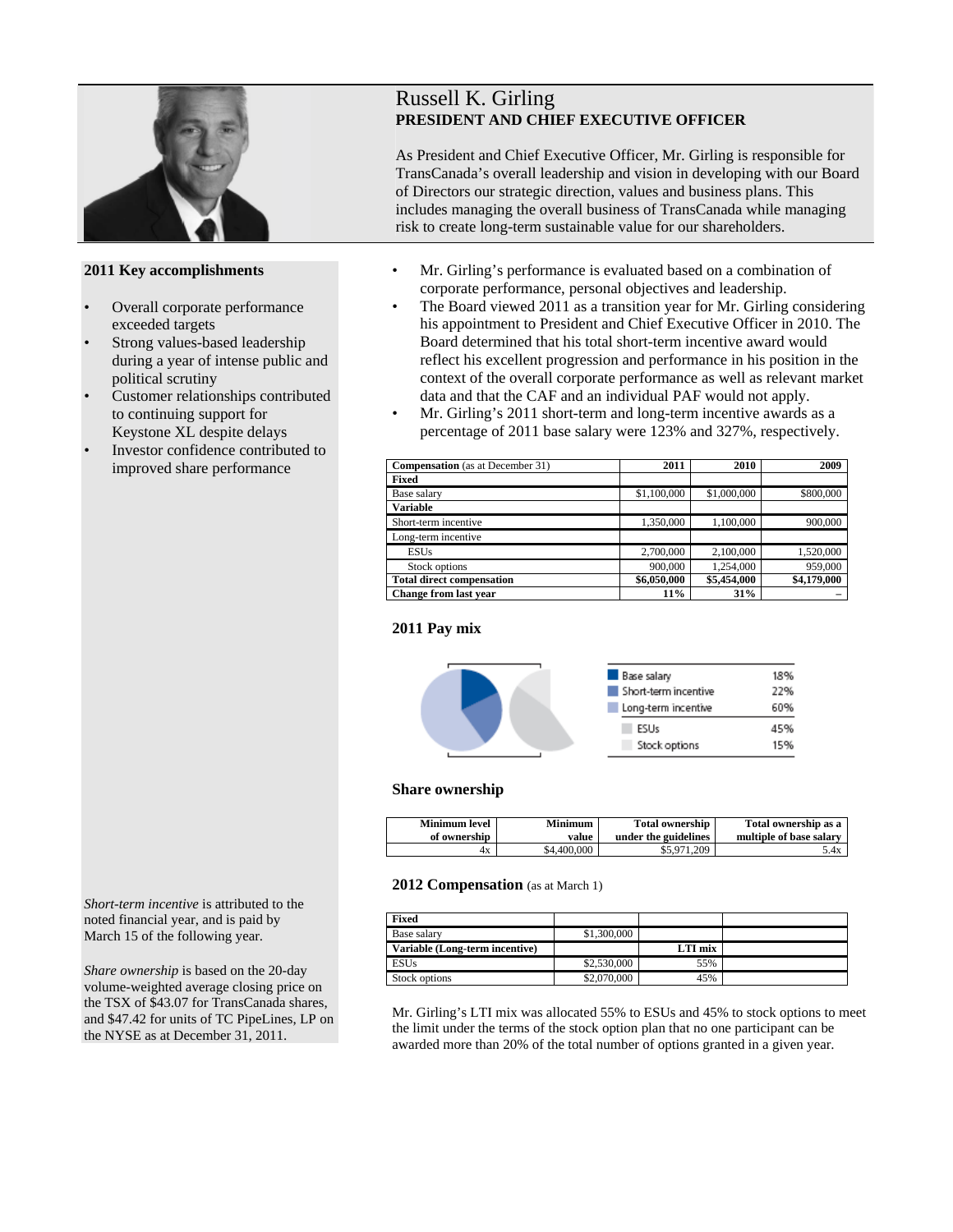

### **2011 Key accomplishments**

- Chief Financial Officer functional area scorecard results met or exceeded performance targets
- Successful financing of continuing capital expansion program while maintaining 'A' grade credit ratings
- Strong investor relations and external communications performance during a year of intense public and media scrutiny
- Fully prepared for implementation of U.S. GAAP in 2012

Donald R. Marchand **EXECUTIVE VICE-PRESIDENT AND CHIEF FINANCIAL OFFICER** 

As Executive Vice-President and Chief Financial Officer, Mr. Marchand is responsible for financial reporting, taxation, finance, treasury, risk management and investor relations for TransCanada.

- Mr. Marchand's performance is evaluated based on a combination of functional area performance, personal objectives and leadership.
- The total short-term incentive award for 2011 performance was based on Mr. Marchand's target of 65% of base salary, CAF of 1.05 and individual PAF of 1.5. The calculated amount of \$419,750 was adjusted upward to \$450,000.
- Mr. Marchand's 2011 short-term and long-term incentive awards as a percentage of 2011 base salary were 110% and 171%, respectively.

| <b>Compensation</b> (as at December 31) | 2011        | 2010        | 2009      |
|-----------------------------------------|-------------|-------------|-----------|
| Fixed                                   |             |             |           |
| Base salary                             | \$410,000   | \$370,000   | \$270,000 |
| <b>Variable</b>                         |             |             |           |
| Short-term incentive                    | 450,000     | 299,250     | 270,000   |
| Long-term incentive                     |             |             |           |
| <b>ESUs</b>                             | 525,000     | 248,000     | 242,400   |
| Stock options                           | 175,000     | 320,400     | 57,600    |
| <b>Total direct compensation</b>        | \$1,560,000 | \$1,237,650 | \$840,000 |
| <b>Change from last year</b>            | 26%         | 47%         |           |

### **2011 Pay mix**



| Base salary          | 26%        |
|----------------------|------------|
| Short-term incentive | 29%<br>45% |
| Long-term incentive  |            |
| FSUs                 | 34%        |
| Stock options        | 11%        |

### **Share ownership**

| Minimum level 1 | Minimum   | <b>Total ownership</b> | Total ownership as a    |
|-----------------|-----------|------------------------|-------------------------|
| of ownership    | value     | under the guidelines   | multiple of base salary |
| 2х              | \$820,000 | \$885,967              | 2.2x                    |

### 2012 Compensation (as at March 1)

| Fixed                          |           |         |  |
|--------------------------------|-----------|---------|--|
| Base salary                    | \$460,000 |         |  |
| Variable (Long-term incentive) |           | LTI mix |  |
| <b>ESUs</b>                    | \$517,500 | 50%     |  |
| Stock options                  | \$517,500 | 50%     |  |

*Short-term incentive* is attributed to the noted financial year, and is paid by March 15 of the following year.

*Share ownership* is based on the 20-day volume-weighted average closing price on the TSX of \$43.07 for TransCanada shares as at December 31, 2011.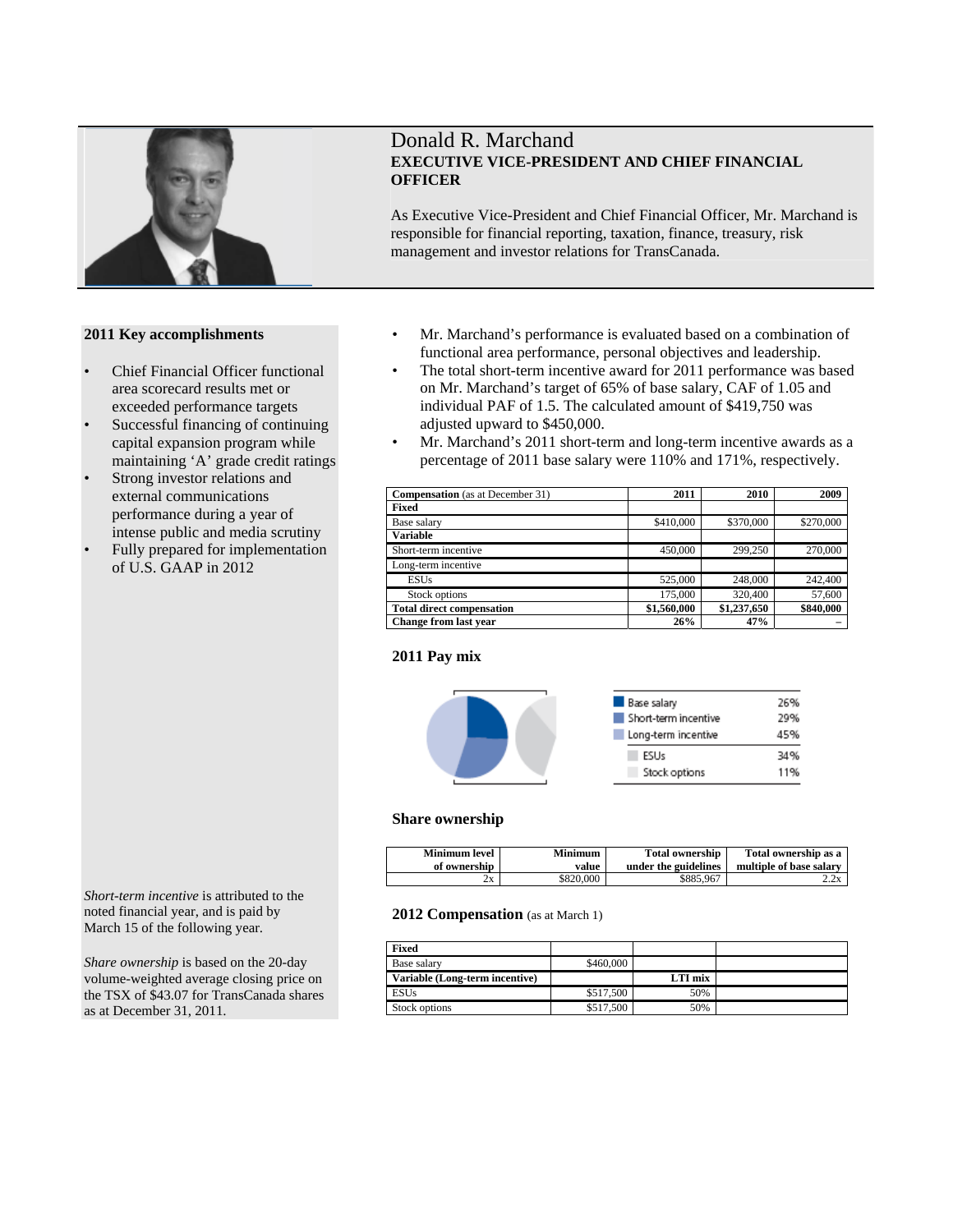

# Alexander J. Pourbaix **PRESIDENT, ENERGY AND OIL PIPELINES**

As President, Energy and Oil Pipelines, Mr. Pourbaix is responsible for TransCanada's power, non-regulated gas storage and oil pipeline businesses.

- **2011 Key accomplishments**
- Energy and Oil Pipelines business scorecard results met or exceeded performance targets
- Strong financial performance in Western power business
- Outstanding leadership on Keystone XL permitting
- Captured oil pipeline growth opportunities – expansion of Keystone pipeline at the Hardisty terminals, and through the Bakken and Cushing Marketlinks
- Mr. Pourbaix's performance is evaluated based on a combination of business performance, personal objectives and leadership.
- The total short-term incentive award for 2011 performance was based on Mr. Pourbaix's target of 75% of base salary, CAF of 1.05 and individual PAF of 1.8. The calculated amount of \$1,049,000 was adjusted upward to \$1,050,000.
- Mr. Pourbaix's 2011 short-term and long-term incentive awards as a percentage of 2011 base salary were 142% and 300%, respectively.

| <b>Compensation</b> (as at December 31) | 2011        | 2010        | 2009        |
|-----------------------------------------|-------------|-------------|-------------|
| Fixed                                   |             |             |             |
| Base salary                             | \$740,000   | \$700,000   | \$700,000   |
| <b>Variable</b>                         |             |             |             |
| Short-term incentive                    | 1,050,000   | 798,000     | 740,000     |
| Long-term incentive                     |             |             |             |
| <b>ESUs</b>                             | 1,665,000   | 1,500,000   | 1,520,000   |
| Stock options                           | 555,000     | 649,600     | 480,000     |
| <b>Total direct compensation</b>        | \$4,010,000 | \$3,647,600 | \$3,440,000 |
| Change from last year                   | 10%         | 6%          |             |

### **2011 Pay mix**



### **Share ownership**

| <b>Minimum level</b> | <b>Minimum</b> | <b>Total ownership</b> | Total ownership as a    |
|----------------------|----------------|------------------------|-------------------------|
| of ownership         | value          | under the guidelines   | multiple of base salary |
| 2x                   | \$1,480,000    | \$1,970,768            | 2.7x                    |

### 2012 Compensation (as at March 1)

| Fixed                          |             |         |  |
|--------------------------------|-------------|---------|--|
| Base salary                    | \$765,000   |         |  |
| Variable (Long-term incentive) |             | LTI mix |  |
| <b>ESUs</b>                    | \$1,147,500 | 50%     |  |
| Stock options                  | \$1,147,500 | 50%     |  |

*Short-term incentive* is attributed to the noted financial year, and is paid by March 15 of the following year.

*Share ownership* is based on the 20-day volume-weighted average closing price of \$43.07 on the TSX for TransCanada shares as at December 31, 2011.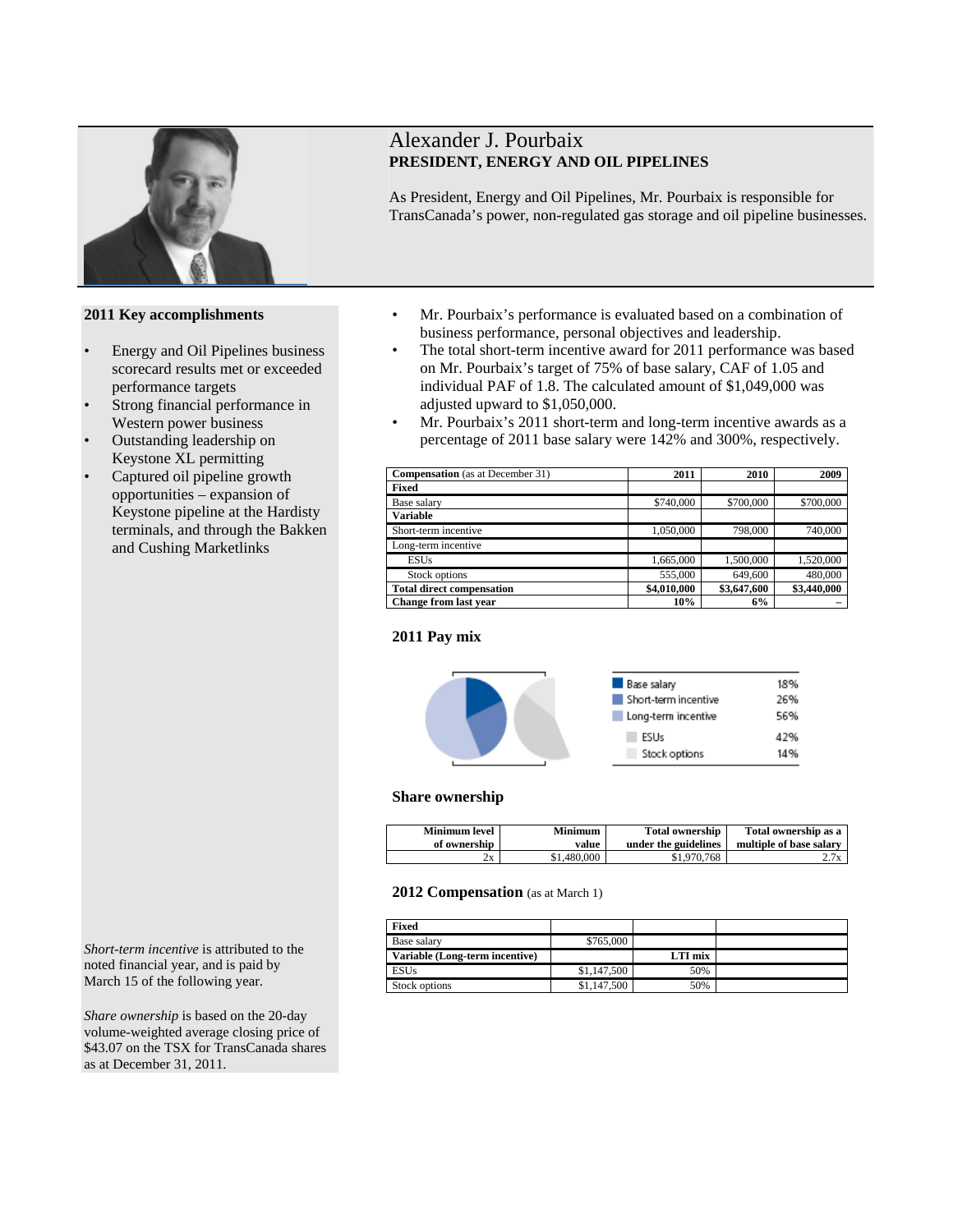

### **2011 Key accomplishments**

- Natural Gas Pipelines business scorecard results met or exceeded performance targets
- Supply and market connections: Alberta System, Mainline, Northern Border
- GTN tolling settlement
- Successful drop down of assets to TC PipeLines, LP providing financing for our capital program

### Gregory A. Lohnes **PRESIDENT, NATURAL GAS PIPELINES**

As President, Natural Gas Pipelines, Mr. Lohnes is responsible for TransCanada's natural gas pipeline and regulated natural gas storage businesses in Canada, the United States and Mexico.

- Mr. Lohnes' performance is evaluated based on a combination of business performance, personal objectives and leadership.
- The total short-term incentive award for 2011 performance was based on Mr. Lohnes' target of 65% of base salary, CAF of 1.05 and individual PAF of 1.5. The calculated amount of \$522,150 was adjusted upward to \$550,000.
- Mr. Lohnes' 2011 short-term and long-term incentive awards as a percentage of 2011 base salary were 108% and 215%, respectively.

| <b>Compensation</b> (as at December 31) | 2011        | 2010        | 2009        |
|-----------------------------------------|-------------|-------------|-------------|
| Fixed                                   |             |             |             |
| Base salary                             | \$510,000   | \$500,000   | \$430,000   |
| <b>Variable</b>                         |             |             |             |
| Short-term incentive                    | 550,000     | 570,000     | 600,000     |
| Long-term incentive                     |             |             |             |
| <b>ESUs</b>                             | 822,375     | 615,000     | 584,000     |
| Stock options                           | 274.125     | 354,600     | 216,000     |
| <b>Total direct compensation</b>        | \$2,156,500 | \$2,039,600 | \$1,830,000 |
| Change from last year                   | 6%          | 11%         |             |

### **2011 Pay mix**



| Base salary          | 24% |
|----------------------|-----|
| Short-term incentive | 26% |
| Long-term incentive  | 50% |
| FSUs                 | 37% |
| Stock options        | 13% |

### **Share ownership**

| Minimum level 1 | <b>Minimum</b> | <b>Total ownership</b> | Total ownership as a 1  |
|-----------------|----------------|------------------------|-------------------------|
| of ownership 1  | value          | under the guidelines   | multiple of base salary |
| 2х              | \$1,020,000    | \$1,372,735            | $2.7x$ 1                |

#### 2012 Compensation (as at March 1)

| Fixed                          |           |         |  |
|--------------------------------|-----------|---------|--|
| Base salary                    | \$525,000 |         |  |
| Variable (Long-term incentive) |           | LTI mix |  |
| <b>ESUs</b>                    | \$562,500 | 50%     |  |
| Stock options                  | \$562,500 | 50%     |  |

*Short-term incentive* is attributed to the noted financial year, and is paid by March 15 of the following year.

*Share ownership* is based on the 20-day volume-weighted average closing price of \$43.07 on the TSX for TransCanada shares as at December 31, 2011.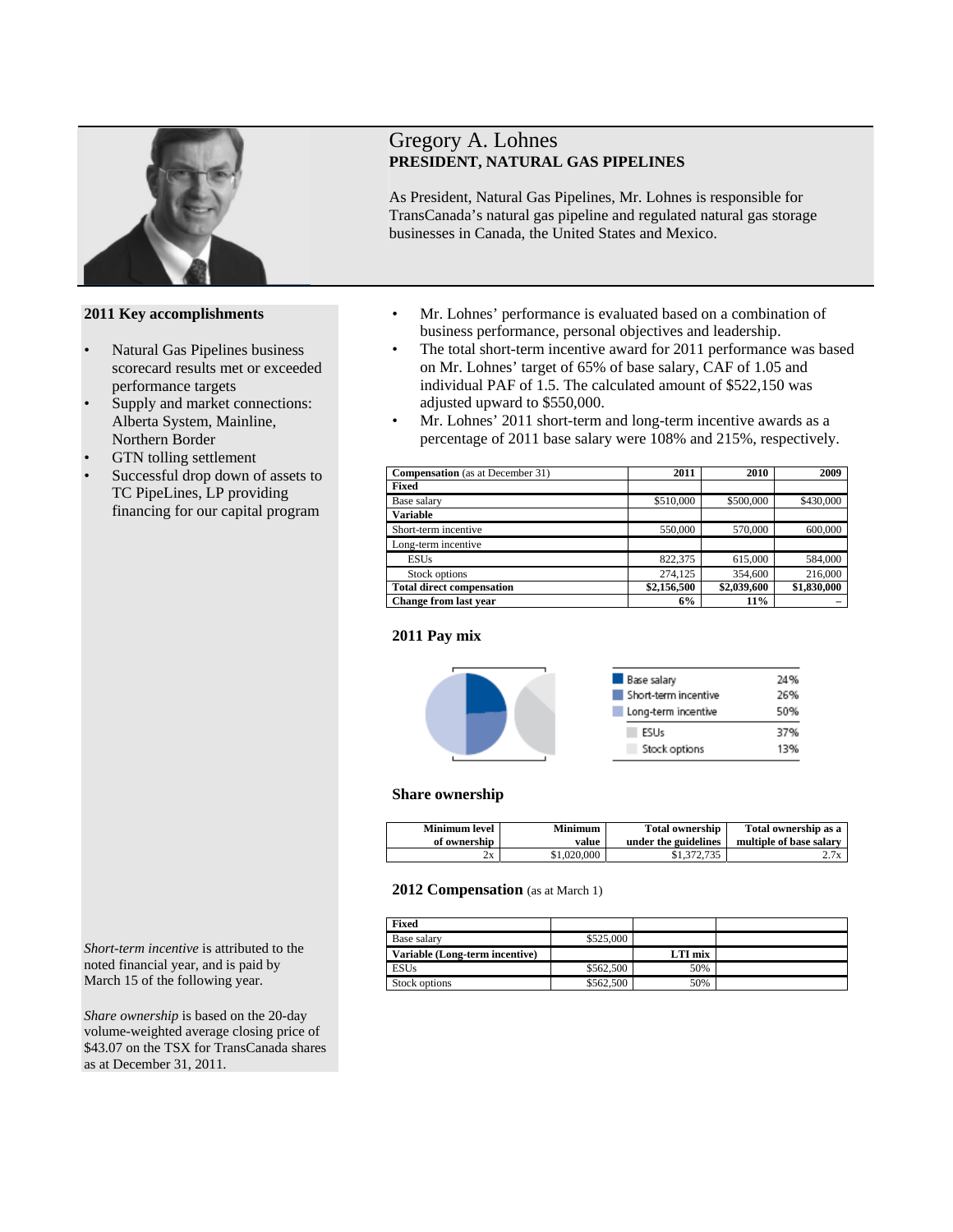

### **2011 Key accomplishments**

- Operations and Major Projects functional area scorecard results met or exceeded performance targets
- \$3.3 billion capital projects largely on time and at or under budget
- Bruce 1 and 2 restarts met all 2011 milestones
- Top quartile or decile safety performance
- Met or exceeded reliability targets

*Short-term incentive* is attributed to the noted financial year, and is paid by March 15 of the following year.

*Share ownership* is based on the 20-day volume-weighted average closing price of \$43.07 on the TSX for TransCanada shares as at December 31, 2011.

# Donald M. Wishart **EXECUTIVE VICE-PRESIDENT, OPERATIONS & MAJOR PROJECTS**

As Executive Vice-President, Operations & Major Projects, Mr. Wishart is responsible for designing, building, operating and maintaining all facilities and infrastructure. These responsibilities include engineering and technical services, project management, construction, field operations, community, safety and environment, and procurement and shared services.

- Mr. Wishart's performance is evaluated based on a combination of functional area performance, personal objectives and leadership.
- The total short-term incentive award for 2011 performance was based on Mr. Wishart's target of 65% of base salary, CAF of 1.05 and individual PAF of 1.6. The calculated amount of \$655,200 was adjusted upward to \$660,000.
- Mr. Wishart's 2011 short-term and long-term incentive awards as a percentage of 2011 base salary were 110% and 250%, respectively.

| <b>Compensation</b> (as at December 31) | 2011        | 2010        | 2009        |
|-----------------------------------------|-------------|-------------|-------------|
| Fixed                                   |             |             |             |
| Base salary                             | \$600,000   | \$600,000   | \$550,000   |
| <b>Variable</b>                         |             |             |             |
| Short-term incentive                    | 660,000     | 641.250     | 650,000     |
| Long-term incentive                     |             |             |             |
| <b>ESUs</b>                             | 1.125,000   | 1,087,500   | 1,014,000   |
| Stock options                           | 375,000     | 362,500     | 336,000     |
| <b>Total direct compensation</b>        | \$2,760,000 | \$2,691,250 | \$2,550,000 |
| Change from last year                   | 3%          | 6%          |             |

### **2011 Pay mix**



### **Share ownership**

| Minimum level 1 | Minimum     | <b>Total ownership</b> | Total ownership as a    |
|-----------------|-------------|------------------------|-------------------------|
| of ownership    | value       | under the guidelines   | multiple of base salary |
| 2x              | \$1,200,000 | \$4,466,997            | 7.4x                    |

### 2012 Compensation (as at March 1)

| Fixed                          |           |         |  |
|--------------------------------|-----------|---------|--|
|                                | \$600,000 |         |  |
| Variable (Long-term incentive) |           | LTI mix |  |
| <b>ESUs</b><br>                | \$750,000 | 50%     |  |
|                                | \$750,000 | 50%     |  |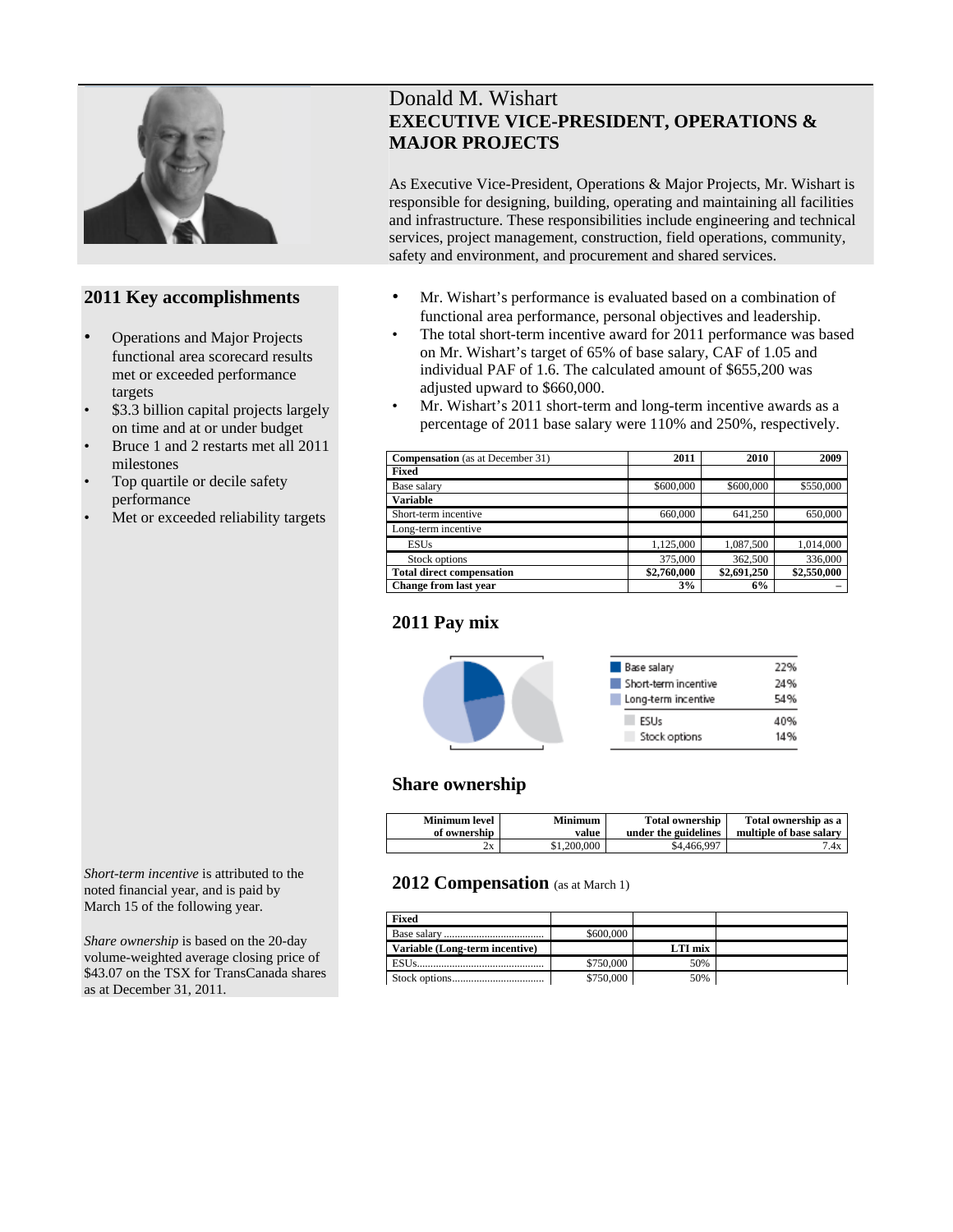# **Executive compensation – 2011 details**

All amounts are in Canadian dollars, unless otherwise indicated.

### Summary compensation table

The table below is a summary of the compensation received by our named executives for the last three fiscal years ended December 31, 2011, 2010 and 2009.

|                                        |      |           |               |           |           | Non-equity incentive |           |           |           |
|----------------------------------------|------|-----------|---------------|-----------|-----------|----------------------|-----------|-----------|-----------|
|                                        |      |           |               |           |           | plan compensation    |           |           |           |
|                                        |      |           |               |           |           | Long-                |           |           |           |
|                                        |      |           | <b>Share-</b> | Option-   | Annual    | term                 |           | All other | Total     |
|                                        |      |           | based         | based     | incentive | incentive            | Pension   | compen-   | compen-   |
|                                        |      | Salary    | awards        | awards    | plans     | plans                | value     | sation    | sation    |
| Name and principal position            | Year | $($ \$)   | (\$)          | (\$)      | (\$)      | $($ \$)              | $($ \$)   | $($ \$    | (\$)      |
| <b>Russell K. Girling</b>              | 2011 | 1,083,338 | 2,700,000     | 900.000   | 1,350,000 | 109,200              | 722,000   | 10,833    | 6,875,371 |
| President &                            | 2010 | 900,006   | 2,100,000     | 1,254,000 | 1,100,000 | 59,650               | 1,451,000 | 76,693    | 6,941,349 |
| <b>Chief Executive Officer</b>         | 2009 | 750,006   | 1,520,000     | 959,000   | 900,000   | 322,500              | 653,000   | 7,250     | 5,111,756 |
| Donald R. Marchand                     | 2011 | 403.338   | 525.000       | 175.000   | 450.000   | 31.080               | 241.000   | 4,033     | 1,829,451 |
| Executive Vice-President &             | 2010 | 320,004   | 248,000       | 320,400   | 299,250   | 30,560               | 639,000   | 3,075     | 1,860,289 |
| <b>Chief Financial Officer</b>         | 2009 | 270,000   | 242,400       | 57,600    | 270,000   | 101,910              |           | 8,412     | 950,322   |
| Alexander J. Pourbaix                  | 2011 | 733.338   | 1,665,000     | 555.000   | 1.050.000 | 109.200              | 250.000   | 55.333    | 4.417.871 |
| President, Energy &                    | 2010 | 700,008   | 1,500,000     | 649,600   | 798,000   | 81,200               | 62,000    | 60,000    | 3,850,808 |
| Oil Pipelines                          | 2009 | 700,008   | 1,520,000     | 480,000   | 740,000   | 206,400              | 11,000    | 58,458    | 3,715,866 |
| <b>Gregory A. Lohnes</b>               | 2011 | 508,334   | 822.375       | 274,125   | 550,000   | 33,600               | 119,000   | 5,083     | 2,312,517 |
| President,                             | 2010 | 465,006   | 615,000       | 354,600   | 570,000   | 40,125               | 414,000   | 4,563     | 2,463,294 |
| <b>Natural Gas Pipelines</b>           | 2009 | 430,008   | 584,000       | 216,000   | 600.000   | 70,950               | 7,000     | 4,300     | 1,912,258 |
| Donald M. Wishart                      | 2011 | 600,000   | 1,125,000     | 375,000   | 660.000   | 50.400               | 76,000    | 48,000    | 2,934,400 |
| Executive Vice-President,              | 2010 | 587,502   | 1,087,500     | 362,500   | 641,250   | 43,750               | 280,000   | 26,875    | 3,029,377 |
| <b>Operations &amp; Major Projects</b> | 2009 | 550,008   | 1,014,000     | 336,000   | 650,000   | 161,250              | 43,000    | 26,500    | 2,780,758 |

**Notes** 

• Four of the five named executives were appointed to new positions on July 1, 2010. Amounts shown for 2010 include compensation earned for six months in the new position and six months in the previous position.

|              | Previous position                                                   |
|--------------|---------------------------------------------------------------------|
| Mr. Girling  | <b>Chief Operating Officer</b>                                      |
| Mr. Marchand | Vice-President. Finance & Treasurer                                 |
| Mr. Pourbaix | President, Energy & Executive Vice-President, Corporate Development |
| Mr. Lohnes   | Executive Vice-President & Chief Financial Officer                  |

- When Mr. Girling was appointed President and CEO, he was also appointed to the Board as a director on July 1, 2010. Mr. Girling does not receive any director compensation.
- Salary is the actual base salary earned during each of the three years.
- Share-based awards is the long-term incentive compensation that was awarded as ESUs. The number of ESUs granted is the value of the ESU award divided by the volume-weighted average closing price of TransCanada shares for the five trading days immediately prior to and including the grant date: \$38.34 in 2011, \$35.77 for 2010 and \$32.98 for 2009.
- Option-based awards is the long-term incentive compensation that was awarded as stock options. The exercise price is the closing market price of TransCanada shares on the TSX on the trading day immediately prior to the grant date: \$37.93 in 2011, \$35.08 in 2010 and \$31.97 in 2009. See Stock option valuation, below for more information about the methodology.

To recognize Mr. Girling's promotion to President and CEO on July 1, 2010, the Board awarded him a special grant of 100,000 stock options on June 16, 2010, valued at \$554,000 with an exercise price of \$36.90.

The Board also awarded special grants of stock options on July 29, 2010 with an exercise price of \$36.26 to three of the named executives to recognize their appointments on July 1, 2010:

- Mr. Marchand: 47,500 stock options valued at \$258,400
- Mr. Pourbaix: 27,500 stock options valued at \$149,600
- Mr. Lohnes: 27,500 stock options valued at \$149,600.

The Board awarded a special grant of 100,000 stock options valued at \$479,000 with an exercise price of \$31.93 on September 14, 2009, to recognize Mr. Girling's appointment to Chief Operating Officer. This grant was in addition to the grant of 100,000 stock options valued at \$480,000 that he received earlier in the year during the annual stock option granting process.

• Annual incentive plans is the short-term incentive award, paid as an annual cash bonus and attributable to the noted financial year. Payments are made in the first quarter of the following year.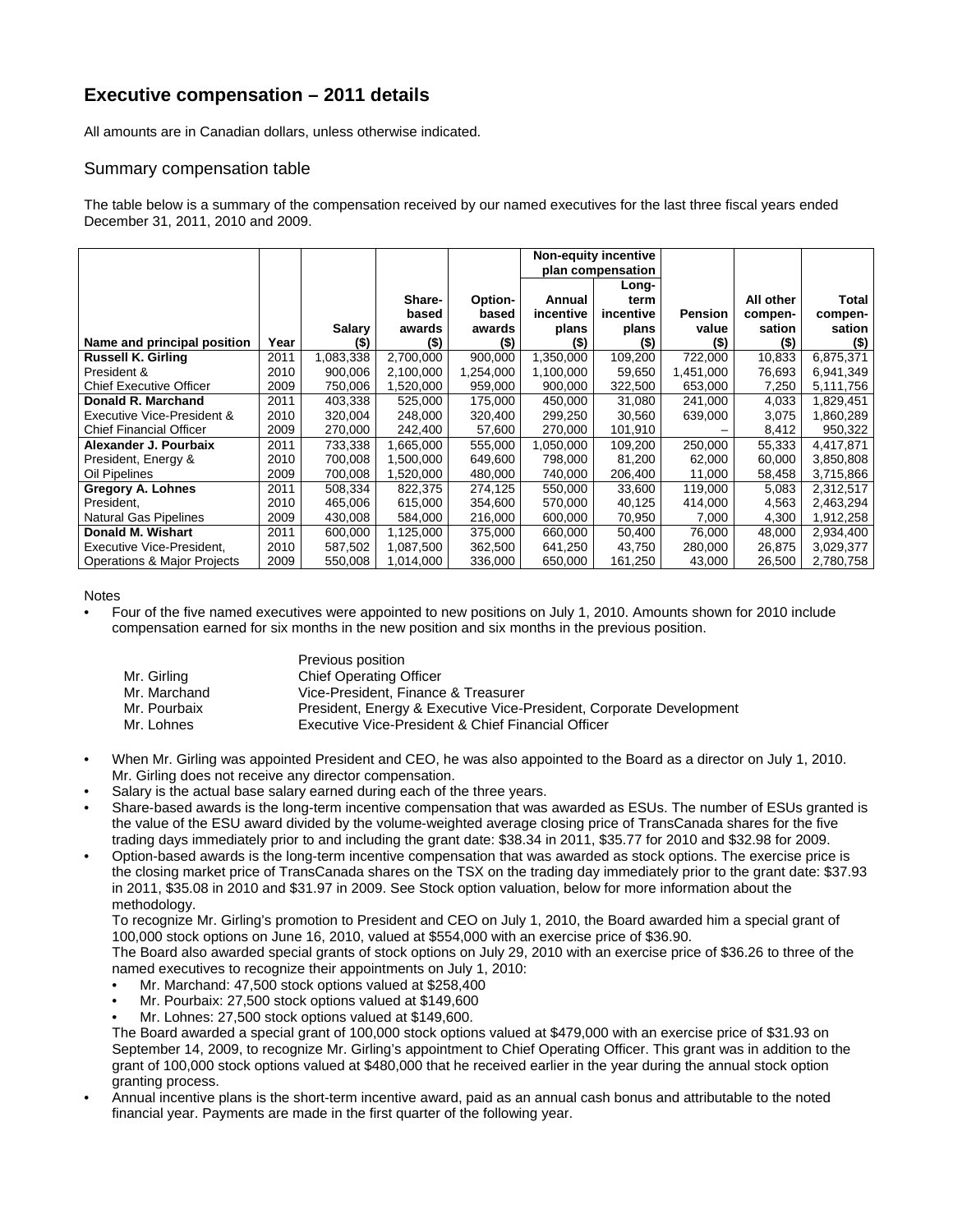- Long-term incentive plans includes the value awarded from a grandfathered dividend-value plan. The Board determined an annual unit value of \$1.68 per unit for 2011, \$1.07 per unit for 2010 and \$1.29 per unit for 2009 be awarded for all outstanding units held under the plan. Amounts for 2010 were reduced by the following amounts to offset an unintended overpayment of the 2009 accrual paid in 2010:
	- \$58,050 for Mr. Girling
	- \$9,030 for Mr. Marchand
	- \$25,800 each for Mr. Pourbaix and Mr. Wishart.
	- See Non-equity long-term incentive plan, below for more information about the plan.
- Pension value includes the annual compensatory value from the DB pension plan. The annual compensatory value is the compensatory change in the accrued obligation and includes the service cost to TransCanada in 2011, plus compensation changes that were higher or lower than the base salary assumptions, and plan changes. See Retirement benefits, below for more information.
- All other compensation includes other compensation not reported in any other column for each named executive and includes:
	- payments to the named executives by any of our subsidiaries and affiliates (including directors' fees paid by affiliates and amounts paid for serving on management committees of entities that we hold an interest in). These include:

|              | 2011     | 2010     | 2009     |
|--------------|----------|----------|----------|
| Mr. Pourbaix | \$48,000 | \$60,000 | \$57,000 |
| Mr. Wishart  | 42,000   | 21,000   | 21,000   |

• matching contributions we made on behalf of the named executives under the employee stock savings plan:

|              | 2011     | 2010    | 2009    |
|--------------|----------|---------|---------|
| Mr. Girling  | \$10.833 | \$9.000 | \$7.250 |
| Mr. Marchand | 4.033    | 3,075   | 2.700   |
| Mr. Pourbaix | 7.333    |         | 1.458   |
| Mr. Lohnes   | 5.083    | 4.563   | 4.300   |
| Mr. Wishart  | 6,000    | 5,875   | 5,500   |

• cash payments if the named executive elected to receive the payment in lieu of his vacation entitlement from the previous year:

|              | 2011 | 2010                     | 2009  |
|--------------|------|--------------------------|-------|
| Mr. Girling  |      | $\frac{15}{2}$ \$67,693  | - \$  |
| Mr. Marchand |      | $\overline{\phantom{0}}$ | 5.712 |

• perquisites are not included because they are less than \$50,000 and 10% of each named executive's total base salary in each of the three years. The average annual value of perquisites provided to the named executives in 2011 was \$32,418 or 5.5% of total base salary. Perquisites have a direct cost to TransCanada and are valued on this basis.

### Additional notes to the Summary compensation table

### **Stock option valuation**

The amount under *Option-based awards* is calculated using the grant date fair value of the stock option award, as determined by the committee.

For stock option grants prior to 2012, management's external consultant calculated a compensation value for TransCanada using the Binomial valuation model. The committee and Board used the higher of this compensation value or a 'floor-value' of 15% of the exercise price to determine the fair value of each stock option.

For 2012, the committee and Board approved the Binomial valuation model as the methodology to determine stock option grants. The Binomial valuation model is a generally-accepted valuation method for stock options and will be used to calculate TransCanada's accounting value, which we will use for both compensation and financial reporting purposes.

Each year, the committee and Board will review the valuation as prepared by management's external consultant. The value takes into account the historic and implied volatility of the underlying shares, dividend yield, risk-free interest rate, option term, vesting period, and expected life based on historical option exercise data.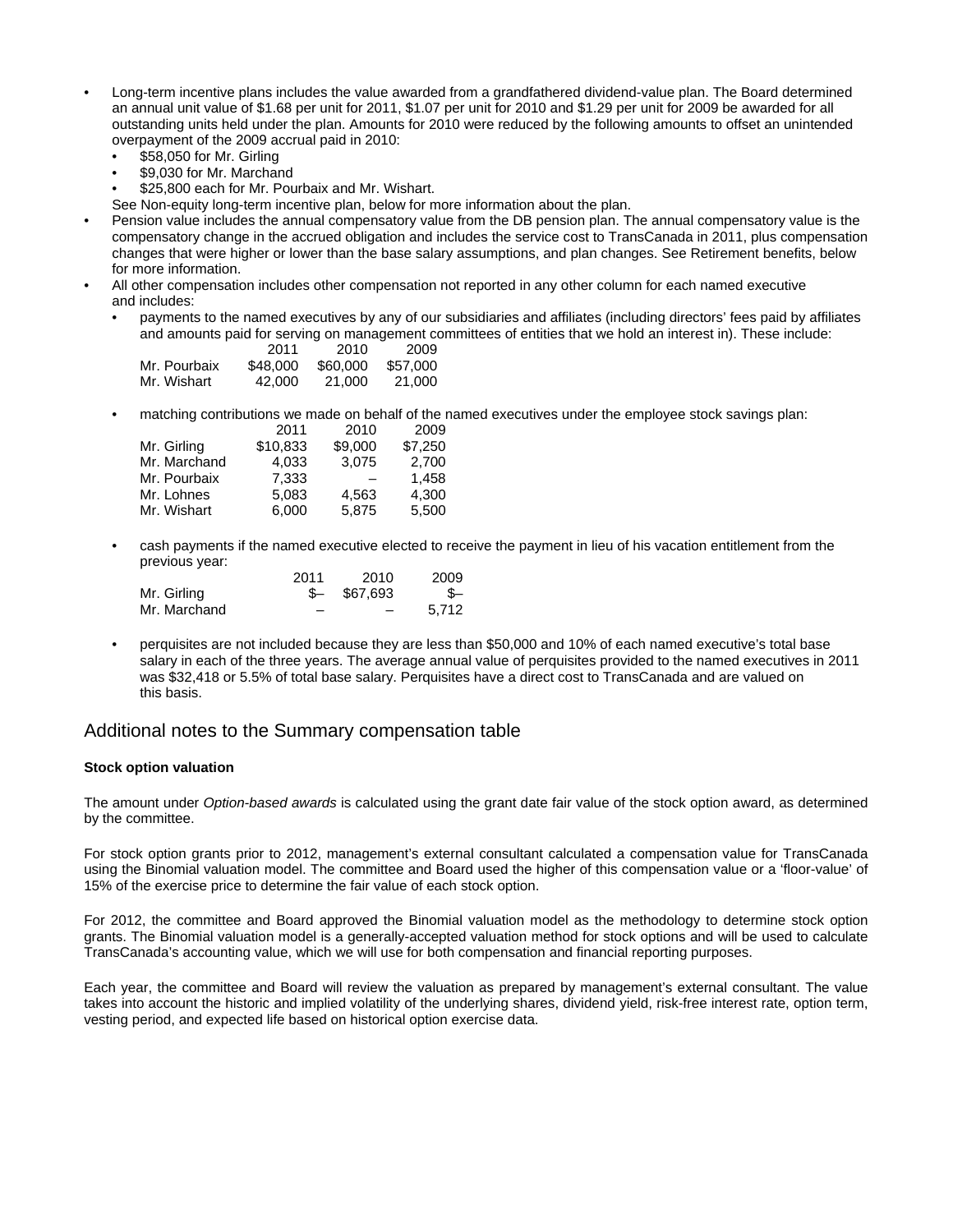The table below is a summary of the binomial value, floor value and the final compensation value of the stock option grants in 2011, 2010 and 2009:

|                    |                     |                     |                  | <b>Compensation value of</b> |
|--------------------|---------------------|---------------------|------------------|------------------------------|
| <b>Grant date</b>  | Exercise price (\$) | Binomial value (\$) | Floor value (\$) | each stock option (\$)       |
| February 18, 2011  | \$37.93             | \$2.30              | \$5.69           | \$5.69                       |
| July 29, 2010      | 36.26               | 2.61                | 5.44             | 5.44                         |
| June 16, 2010      | 36.90               | 2.66                | 5.54             | 5.54                         |
| February 26, 2010  | 35.08               | 2.32                | 5.26             | 5.26                         |
| September 14, 2009 | 31.93               | -                   | 4.79             | 4.79                         |
| February 23, 2009  | 31.97               | 3.29                | 4.80             | 4.80                         |

The committee did not request a valuation from Towers Watson for the special grant of options to Mr. Girling on September 14, 2009, and applied the 15% floor value to determine the value of each stock option.

For accounting purposes, the grant date fair values determined for the annual stock option awards using the Black-Scholes model were \$2.93 per stock option for 2011, \$6.04 per stock option for 2010 and \$5.48 per stock option for 2009. The fair value for the special stock option grant on July 29, 2010 was \$4.04, \$4.63 for the grant on June 16, 2010 and \$5.65 for the grant on September 14, 2009.

## **Total option exercises in 2011 (Supplemental table)**

The table below shows for each named executive:

- the number of stock options exercised in 2011 (if any), and
- the total value they realized when the options were exercised.

|                       | <b>Total stock options</b><br>exercised (#) | Total value realized (\$) |
|-----------------------|---------------------------------------------|---------------------------|
| Russell K. Girling    | 125,000                                     | \$2,191,172               |
| Donald R. Marchand    | -                                           |                           |
| Alexander J. Pourbaix | 160,000                                     | 1,500,201                 |
| Gregory A. Lohnes     | 10,500                                      | 132,986                   |
| Donald M. Wishart     | 70,000                                      | 1,140,850                 |

### **Non-equity long-term incentive plan**

The amounts under *Long-term incentive plans* in the Summary compensation table reflect the value awarded from a grandfathered dividend-value plan. While grants have not been made under the plan since 2003, annual awards continue to be made on the outstanding units.

Under the plan, one unit from the dividend-value plan was granted in tandem with each stock option granted. The units had a term of 10 years from the date of the grant.

Each unit gives the holder the right to receive an annual unit value, as determined by the Board, in its discretion. The maximum annual unit value is equal to the dividend declared on one TransCanada share in any year, and payments are made in the first quarter of the following year, generally by March 15. The last outstanding grant under this plan was eligible for the 2011 dividend accrual. The Board determined that \$1.68 per unit (or 100% of the total declared dividend value in 2011) would be awarded for 2011. Payments for this final accrual will be made in the first quarter of 2012.

The dividend-value plan was discontinued on December 31, 2011.

### **Incentive Plan Awards**

### **Outstanding option-based and share-based awards**

The table below shows all outstanding option-based and share-based awards previously granted to the named executives that were still outstanding at the end of 2011. Year-end values are based on \$44.53, the closing price of TransCanada shares on the TSX at December 31, 2011.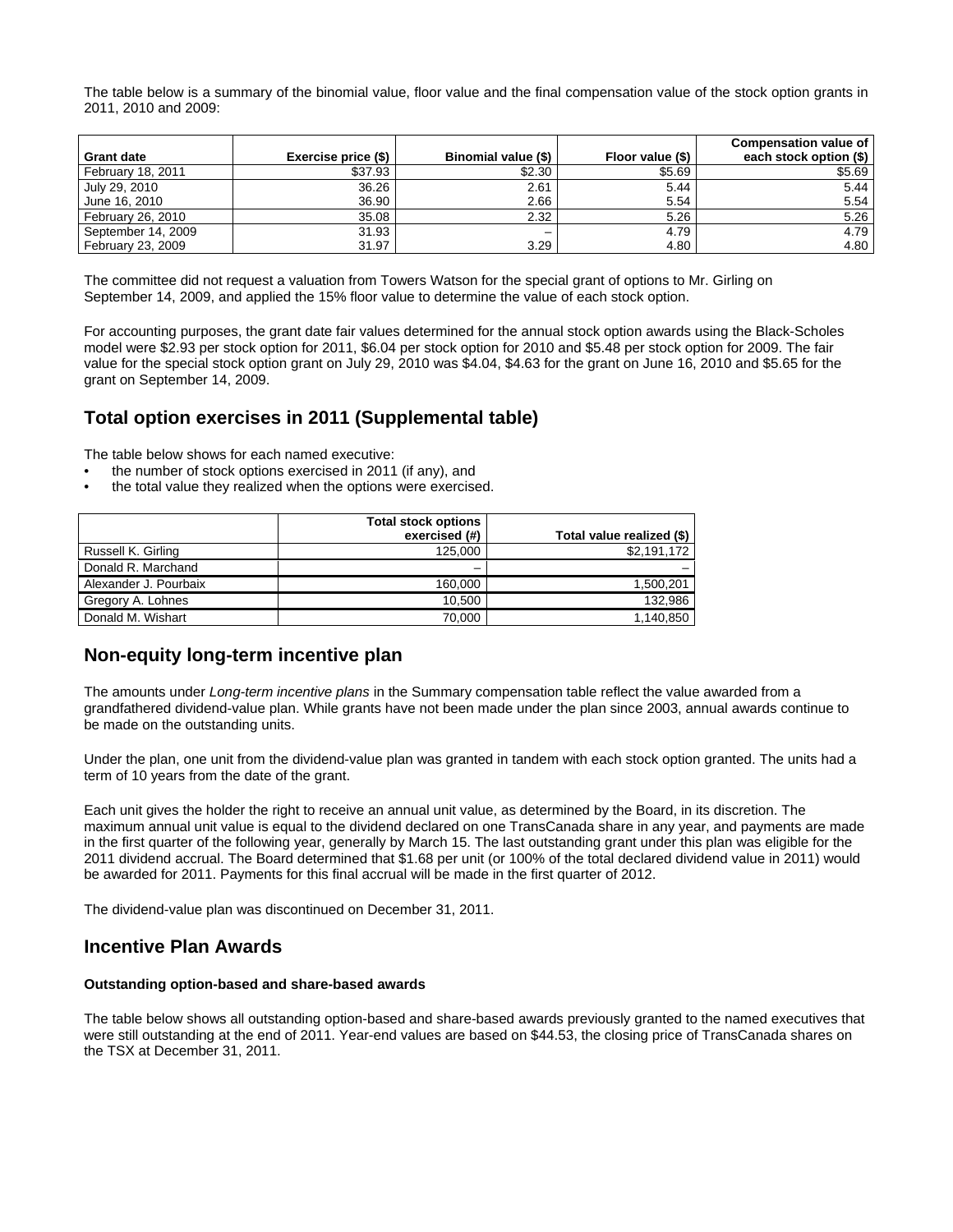|                          |             |          |             | <b>Option-based awards</b> |           |                 | <b>Share-based awards</b> |
|--------------------------|-------------|----------|-------------|----------------------------|-----------|-----------------|---------------------------|
|                          |             |          |             |                            | Number of |                 |                           |
|                          |             |          |             |                            | shares or | Market or       | Market or                 |
|                          | Number of   |          |             |                            | units of  | payout value of | payout value of           |
|                          | securities  |          |             | Value of                   | shares    | share-based     | vested                    |
|                          | underlying  | Option   | Option      | unexercised                | that have | awards that     | share-based               |
|                          | unexercised | exercise | expiration  | in-the-money               | not       | have not        | awards not paid           |
|                          | options     | price    | date        | options                    | vested    | vested          | out or distributed        |
| Name                     | $(\#)$      | (\$)     |             | (\$)                       | $(\#)$    | (3)             | (3)                       |
| Russell K.               | 90,000      | 35.23    | 27-Feb-2013 | 837,000                    | 137,161   | 3,053,884       |                           |
| Girling                  |             |          |             |                            |           |                 |                           |
|                          | 100,000     | 33.08    | 12-Jun-2013 | 1,145,000                  |           |                 |                           |
|                          | 107,326     | 38.10    | 22-Feb-2014 | 690,106                    |           |                 |                           |
|                          | 83,857      | 39.75    | 25-Feb-2015 | 400,836                    |           |                 |                           |
|                          | 100,000     | 31.97    | 23-Feb-2016 | 1,256,000                  |           |                 |                           |
|                          | 100,000     | 31.93    | 14-Sep-2016 | 1,260,000                  |           |                 |                           |
|                          | 133,080     | 35.08    | 26-Feb-2017 | 1,257,606                  |           |                 |                           |
|                          | 100,000     | 36.90    | 16-Jun-2017 | 763,000                    |           |                 |                           |
|                          | 158,172     | 37.93    | 18-Feb-2018 | 1,043,935                  |           |                 |                           |
| Donald R.                | 20,000      | 30.09    | 28-Feb-2012 | 288,800                    | 21,795    | 485,258         |                           |
| Marchand                 |             |          |             |                            |           |                 |                           |
|                          | 14,000      | 35.23    | 27-Feb-2013 | 130,200                    |           |                 |                           |
|                          | 15,000      | 33.08    | 12-Jun-2013 | 171,750                    |           |                 |                           |
|                          | 13,368      | 38.10    | 22-Feb-2014 | 85,956                     |           |                 |                           |
|                          | 10,063      | 39.75    | 25-Feb-2015 | 48,101                     |           |                 |                           |
|                          | 12,000      | 31.97    | 23-Feb-2016 | 150,720                    |           |                 |                           |
|                          | 11,787      | 35.08    | 26-Feb-2017 | 111,387                    |           |                 |                           |
|                          | 47,500      | 36.26    | 29-Jul-2017 | 392,825                    |           |                 |                           |
|                          | 30,756      | 37.93    | 18-Feb-2018 | 202,990                    |           |                 |                           |
| Alexander J.<br>Pourbaix | 90,000      | 35.23    | 27-Feb-2013 | 837,000                    | 90,816    | 2,022,023       |                           |
|                          | 107,326     | 38.10    | 22-Feb-2014 | 690,106                    |           |                 |                           |
|                          | 83,857      | 39.75    | 25-Feb-2015 | 400,836                    |           |                 |                           |
|                          | 100,000     | 31.97    | 23-Feb-2016 | 1,256,000                  |           |                 |                           |
|                          | 95,057      | 35.08    | 26-Feb-2017 | 898,289                    |           |                 |                           |
|                          | 27,500      | 36.26    | 29-Jul-2017 | 227,425                    |           |                 |                           |
|                          | 97,540      | 37.93    | 18-Feb-2018 | 643,764                    |           |                 |                           |
| Gregory A.<br>Lohnes     | 14,000      | 35.23    | 27-Feb-2013 | 130,200                    | 41,028    | 913,490         |                           |
|                          | 50,000      | 33.08    | 12-Jun-2013 | 572,500                    |           |                 |                           |
|                          | 35,990      | 38.10    | 22-Feb-2014 | 231,416                    |           |                 |                           |
|                          | 30,608      | 39.75    | 25-Feb-2015 | 146,306                    |           |                 |                           |
|                          | 45,000      | 31.97    | 23-Feb-2016 | 565,200                    |           |                 |                           |
|                          | 38,973      | 35.08    | 26-Feb-2017 | 368,295                    |           |                 |                           |
|                          | 27,500      | 36.26    | 29-Jul-2017 | 227,425                    |           |                 |                           |
|                          | 48,177      | 37.93    | 18-Feb-2018 | 317,968                    |           |                 |                           |
| Donald M.<br>Wishart     | 55,000      | 35.23    | 27-Feb-2013 | 511,500                    | 63,612    | 1,416,324       |                           |
|                          | 64,267      | 38.10    | 22-Feb-2014 | 413,237                    |           |                 |                           |
|                          | 50,314      | 39.75    | 25-Feb-2015 | 240,501                    |           |                 |                           |
|                          | 70,000      | 31.97    | 23-Feb-2016 | 879,200                    |           |                 |                           |
|                          | 68,916      | 35.08    | 26-Feb-2017 | 651,256                    |           |                 |                           |
|                          | 65,905      | 37.93    | 18-Feb-2018 | 434,973                    |           |                 |                           |

**Notes** 

• *Value of unexercised in-the-money options* is based on outstanding vested and unvested stock options and the difference between the option exercise price and year-end closing price of our shares.

• *Number of shares or units of shares that have not vested* includes the amount of the grant, plus reinvested units earned as dividend equivalents of all outstanding ESUs as at December 31, 2011.

• *Market or payout value of share-based awards that have not vested* is the minimum payout value of all outstanding ESUs as at December 31, 2011. The value is calculated by multiplying 50% of the number of units that have not vested by the year-end closing price of our shares.

• No value is shown for *Market or payout value of vested share-based awards not paid out or distributed*. The ESU award granted in 2009 vested on December 31, 2011 and will be paid in March 2012. These awards are shown in the next table.

# **Incentive plan awards – Value vested during the year**

The table below shows the total value of all option-based and share-based awards previously granted to the named executives that vested in 2011. It also shows the total amount they earned from non-equity incentive plan awards in 2011.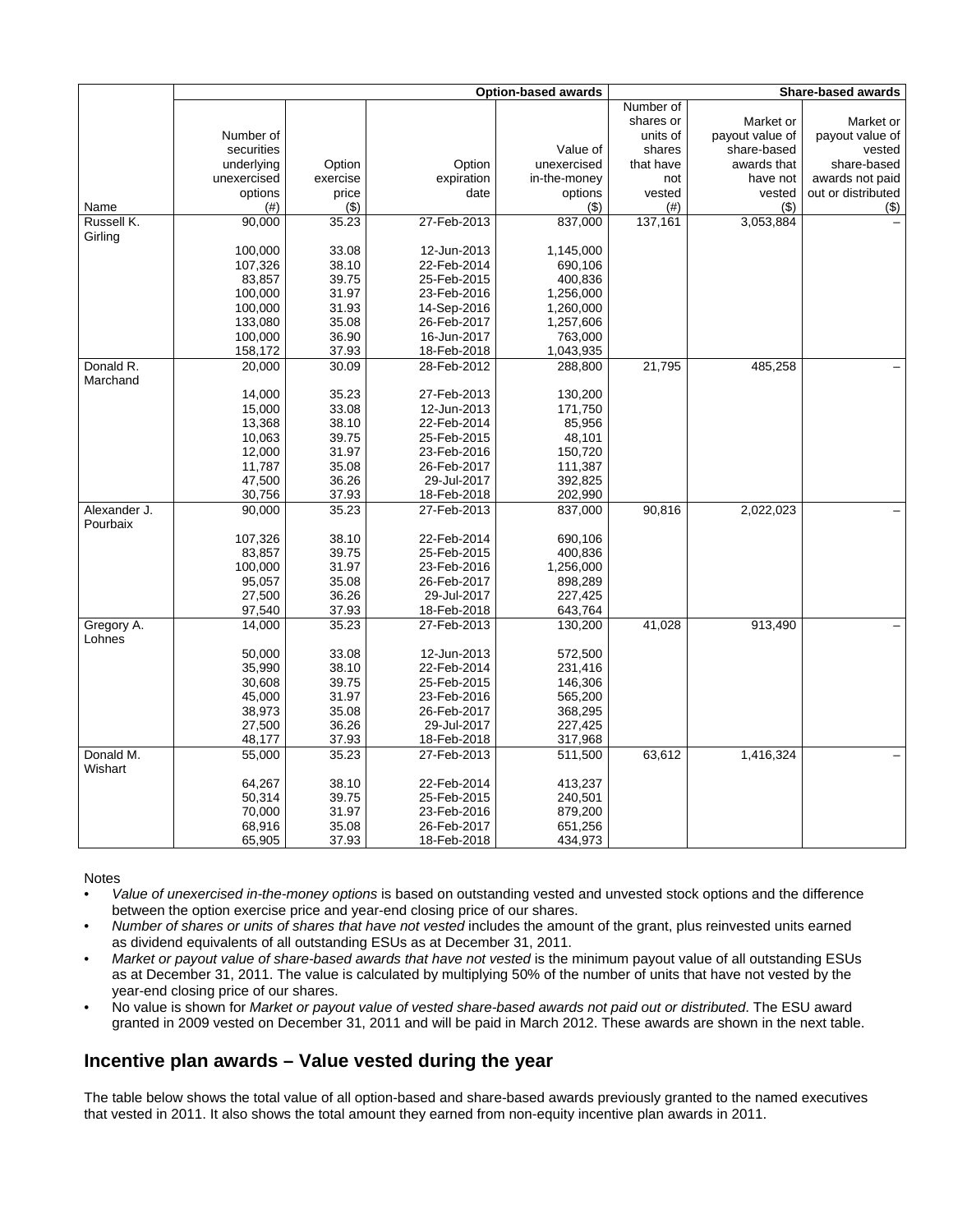| <b>Name</b>           | Option-based awards -<br>Value vested during<br>the year<br>(\$) | Share-based awards -<br>Value vested during<br>the year | Non-equity incentive plan<br>compensation - Value<br>earned during the year<br>(5) |
|-----------------------|------------------------------------------------------------------|---------------------------------------------------------|------------------------------------------------------------------------------------|
| Russell K. Girling    | 836,944                                                          | 2,560,991                                               | 1,459,200                                                                          |
| Donald R. Marchand    | 100,870                                                          | 408.411                                                 | 481,080                                                                            |
| Alexander J. Pourbaix | 360,622                                                          | 2,560,991                                               | 1,159,200                                                                          |
| Gregory A. Lohnes     | 177,517                                                          | 983,960                                                 | 583,600                                                                            |
| Donald M. Wishart     | 230,239                                                          | 1,708,451                                               | 710.400                                                                            |

Notes

- *Option-based awards* is the total value the named executives would have realized if they had exercised the stock options on the vesting date.
- *Share-based awards* is the payout values of the 2009 ESU awards for the named executives. See the *Payout of 2009 executive share unit award* section for more information.
- *Non-equity incentive plan compensation* is the short-term incentive award and payment from the dividend-value plan for 2011. These amounts are shown under *Annual incentive plans* and *Long-term incentive plans* in the Summary compensation table on page 86.

### **Value of outstanding options at vesting (supplemental table)**

The next table shows the details by grant for calculating the total value of the option-based awards in the table above.

Stock options vest one-third each year, beginning on the first anniversary of the grant date. The *share price on vesting date* is the closing price for TransCanada shares on the TSX on the vesting date or the first trading day following that date. No value is shown where the exercise price is higher than the share price on the vesting date.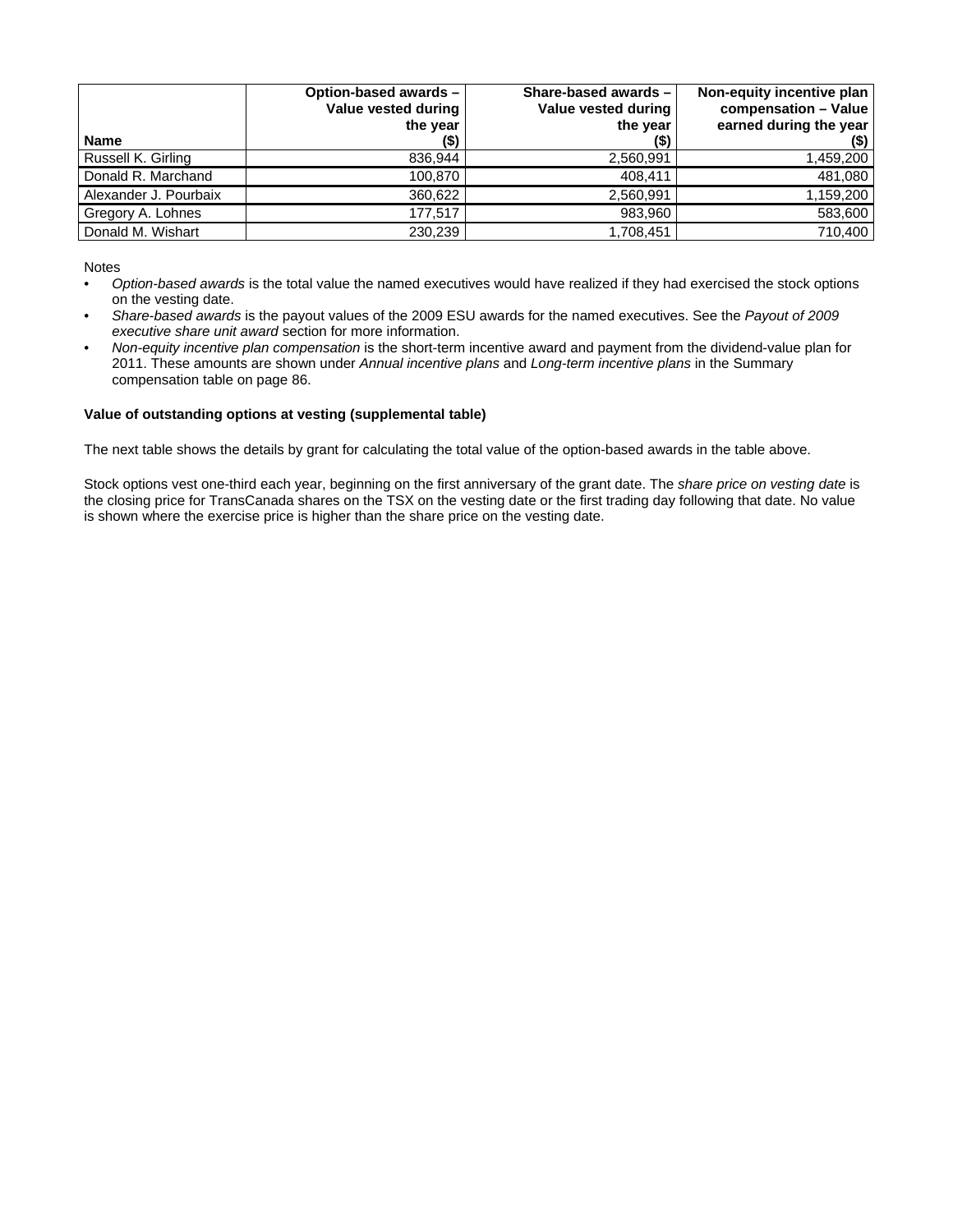|                       |                   | <b>Total number of</b> | Option   | Number of      | Share price |          |
|-----------------------|-------------------|------------------------|----------|----------------|-------------|----------|
|                       |                   | securities under       | exercise | options that   | on vesting  | Value at |
|                       |                   | options granted        | price    | vested in 2011 | date        | vesting  |
| Name                  | <b>Grant date</b> | $($ #)                 | $($ \$)  | (#)            | $($ \$)     | $($ \$)  |
| Russell K. Girling    | 16-Jun-10         | 100,000                | 36.90    | 33,333         | 41.19       | 142,999  |
|                       | 26-Feb-10         | 133,080                | 35.08    | 44,360         | 38.49       | 151,268  |
|                       | 14-Sep-09         | 100,000                | 31.93    | 33,334         | 41.70       | 325,673  |
|                       | 23-Feb-09         | 100,000                | 31.97    | 33,334         | 38.48       | 217,004  |
|                       | 25-Feb-08         | 83,857                 | 39.75    | 27,952         | 38.49       |          |
| Donald R. Marchand    | 29-Jul-10         | 47,500                 | 36.26    | 15,833         | 40.14       | 61,432   |
|                       | 26-Feb-10         | 11,787                 | 35.08    | 3,929          | 38.49       | 13,398   |
|                       | 23-Feb-09         | 12.000                 | 31.97    | 4,000          | 38.48       | 26,040   |
|                       | 25-Feb-08         | 10,063                 | 39.75    | 3,354          | 38.49       |          |
| Alexander J. Pourbaix | 29-Jul-10         | 27,500                 | 36.26    | 9,167          | 40.14       | 35,568   |
|                       | 26-Feb-10         | 95,057                 | 35.08    | 31,686         | 38.49       | 108,049  |
|                       | 23-Feb-09         | 100,00                 | 31.97    | 33,334         | 38.48       | 217,004  |
|                       | 25-Feb-08         | 83,857                 | 39.75    | 27,952         | 38.49       |          |
| Gregory A. Lohnes     | 29-Jul-10         | 27,500                 | 36.26    | 9,167          | 40.14       | 35,568   |
|                       | 26-Feb-10         | 38,973                 | 35.08    | 12,991         | 38.49       | 44,299   |
|                       | 23-Feb-09         | 45,000                 | 31.97    | 15,000         | 38.48       | 97,650   |
|                       | 25-Feb-08         | 30,608                 | 39.75    | 10,203         | 38.49       |          |
| Donald M. Wishart     | 26-Feb-10         | 68,916                 | 35.08    | 22,972         | 38.49       | 78,335   |
|                       | 23-Feb-09         | 70,000                 | 31.97    | 23,334         | 38.48       | 151,904  |
|                       | 25-Feb-08         | 50,314                 | 39.75    | 16,771         | 38.49       |          |

### **Equity compensation plans**

### **Securities authorized for issue under equity compensation plans**

The table below shows:

- the number of shares to be issued under the stock option plan when outstanding options are exercised<br>• the weighted average exercise price of the outstanding options, and
- the weighted average exercise price of the outstanding options, and<br>• the number of shares available for future issue under the option plan
- the number of shares available for future issue under the option plan.

| at December 31, 2011<br><b>Plan category</b>                  | Number of securities to<br>be issued upon exercise<br>of outstanding options<br>(#) | Weighted-average<br>exercise price of<br>outstanding options<br>(\$) | Number of securities remaining<br>available for future issuance under<br>equity compensation plans<br>(excluding securities reflected<br>in the first column)<br>$($ # |
|---------------------------------------------------------------|-------------------------------------------------------------------------------------|----------------------------------------------------------------------|------------------------------------------------------------------------------------------------------------------------------------------------------------------------|
| Equity compensation plans approved<br>by security holders     | 7,093,124                                                                           | \$35.44                                                              | 4,388,112                                                                                                                                                              |
| Equity compensation plans<br>not approved by security holders |                                                                                     |                                                                      |                                                                                                                                                                        |
| <b>Total</b>                                                  | 7,093,124                                                                           | \$35.44                                                              | 4,388,112                                                                                                                                                              |

Our stock option plan is the only compensation arrangement under which our equity securities have been authorized for issue.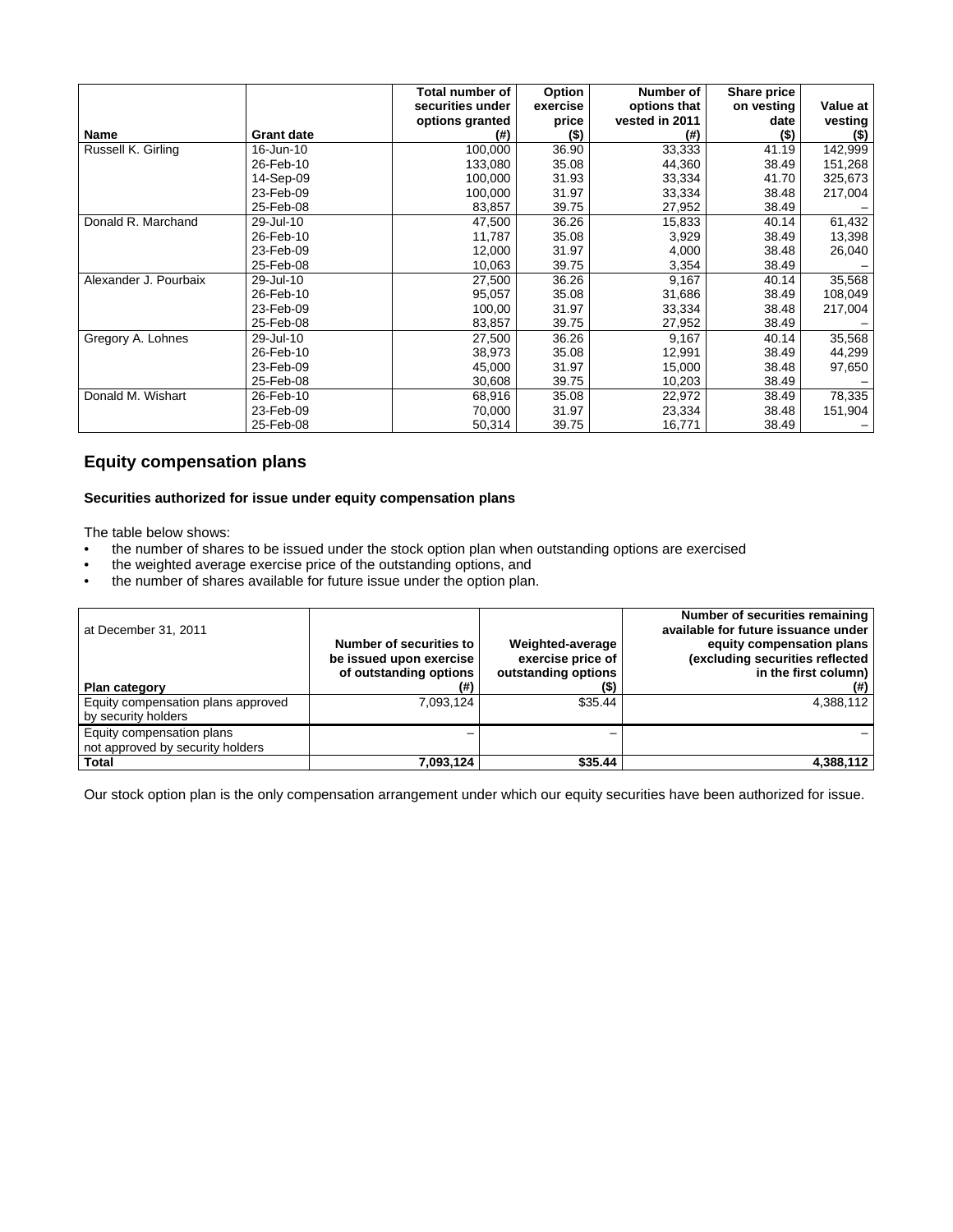A total of 34,000,000 TransCanada shares have been reserved for issue under the plan since its inception in 1995. This represents 4.83% of our issued and outstanding shares as at February 17, 2012. The table below shows the status of the share reserve:

| at February 17, 2012                                                                          | Number of<br>common shares | % of issued and outstanding<br>common shares |
|-----------------------------------------------------------------------------------------------|----------------------------|----------------------------------------------|
| Number of common shares that may be<br>issued when outstanding stock options are<br>exercised | 8,782,248                  | 1.25%                                        |
| Number of remaining common shares<br>available for issue                                      | 2,458,104                  | 0.35%                                        |
| Number of common shares already issued<br>when stock options were exercised                   | 22,717,898                 | 3.23%                                        |

## **Stock option grants as a percentage of outstanding shares**

Under the terms of the stock option plan, no participant can be awarded more than 20% of the total number of options granted in a given year. In addition, the total number of shares that can be reserved for issue to insiders, or to insiders within any one-year period, is limited to 10% or less of our issued and outstanding shares. There are no other restrictions to the number of options that may be granted to insiders.

| <b>Effective date</b> | Total number of<br>shares outstanding<br>(A) | <b>Total number of</b><br>options outstanding<br>(B) | <b>Options out-</b><br>standing as a % of<br>shares outstanding<br>(B / A) | <b>Total options</b><br>granted during<br>vear<br>(C) | Grant as a % of<br>shares outstanding<br>(C / A) |
|-----------------------|----------------------------------------------|------------------------------------------------------|----------------------------------------------------------------------------|-------------------------------------------------------|--------------------------------------------------|
| Dec. 31, 2009         | 684.359.000                                  | 8,287,499                                            | 1.21%                                                                      | 1.190.925                                             | $0.17\%$                                         |
| Dec. 31, 2010         | 696,229,000                                  | 8,409,695                                            | 1.21%                                                                      | 1,366,872                                             | 0.20%                                            |
| Dec. 31, 2011         | 703,861,065                                  | 7,093,124                                            | 1.01%                                                                      | 970.018                                               | 0.14%                                            |
| Feb. 17, 2012         | 704,101,949                                  | 8,782,248                                            | 1.25%                                                                      | 800,008,1                                             | 0.27%                                            |

## **Retirement benefits**

All of the named executives participate in our DB plan. The table below shows their benefits under the DB plan.

# **Defined benefit pension plan**

| at December 31, 2011 |           |          | Annual benefits payable | Opening         |              |              | <b>Closing</b> |
|----------------------|-----------|----------|-------------------------|-----------------|--------------|--------------|----------------|
|                      |           |          |                         |                 |              |              | present value  |
|                      |           |          |                         | present value   |              |              | Οt             |
|                      | Number of |          |                         | Οt              |              | Non-         | defined        |
|                      | years of  | At       | At                      | defined benefit | Compensatory | compensatory | benefit        |
|                      | credited  | year end | age 65                  | obligation      | change       | change       | obligation     |
| <b>Name</b>          | service   | (\$)     | (\$)                    | (\$)            | (\$)         | (\$)         | (\$)           |
| Russell K. Girling   | 16.00     | 435.000  | 864.000                 | 5.432.000       | 722.000      | 1,096,000    | 7,250,000      |
| Donald R.            | 17.92     | 142.000  | 266,000                 | 1,896,000       | 241,000      | 378,000      | 2,515,000      |
| Marchand             |           |          |                         |                 |              |              |                |
| Alexander J.         | 16.00     | 304.000  | 667,000                 | 2,906,000       | 250,000      | 803.000      | 3,959,000      |
| Pourbaix             |           |          |                         |                 |              |              |                |
| Gregory A. Lohnes    | 18.33     | 232,000  | 353,000                 | 2,893,000       | 119,000      | 573,000      | 3,585,000      |
| Donald M. Wishart    | 14.59     | 231,000  | 356.000                 | 2.962.000       | 76.000       | 539.000      | 3,577,000      |

Notes

- In 2004, the committee approved arrangements for Mr. Girling and Mr. Pourbaix to receive additional credited service to recognize their high potential and to retain them as employees. They each received an additional three years of credited service on September 8, 2007 after maintaining continuous employment with us. The additional credited service is recognized only in the supplemental pension plan for earnings exceeding the maximum set under the *Income Tax Act* (Canada).
- Mr. Lohnes continued to accrue credited service in the registered pension plan and supplemental pension plan while employed in the United States from August 16, 2000 to August 31, 2006. Pensionable earnings were based on one U.S. dollar equal to one Canadian dollar, and included both the U.S. base salary and annual cash bonus up to the preestablished maximum amount.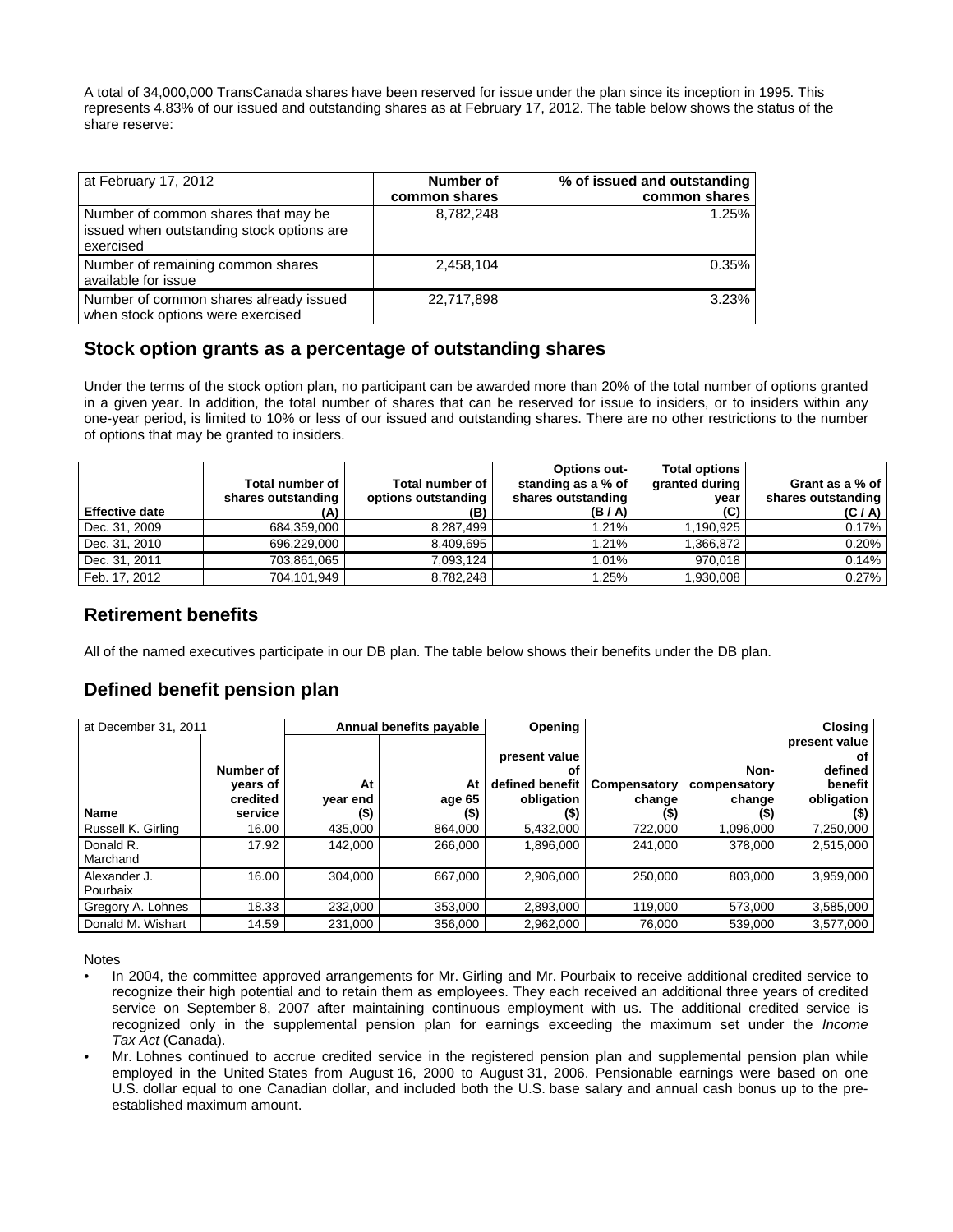- *Annual benefits payable at year end* is the annual lifetime benefit, based on the years of credited service and the actual pensionable earnings history.
- *Annual benefits payable at age 65* is the annual lifetime benefit at age 65, based on the years of credited service at age 65 and the actual pensionable earnings history.
- *Opening and closing present value of defined benefit obligation* is at December 31, 2010 and December 31, 2011, respectively. It represents actuarial assumptions and methods that are consistent with those used for calculating the pension obligations disclosed in our 2010 and 2011 consolidated financial statements. These assumptions reflect our best estimate of future events, and the values in the above table may not be directly comparable to similar estimates of pension obligations that may be disclosed by other corporations.
- *Compensatory change* in the present value of the obligation includes the service cost to TransCanada in 2011, plus compensation changes that were higher or lower than the base salary assumption, and plan changes.
- *Non-compensatory change* in the present value of the obligation includes the interest on the accrued obligation at the start of the year and changes in assumptions in the year.

### Accrued pension obligations

Our accrued obligation for the supplemental pension plan was approximately \$244 million at December 31, 2011. The current service costs were approximately \$4 million and the interest costs were approximately \$12 million for a total of \$16 million. The accrued pension obligation is calculated using the method prescribed by the Canadian Institute of Chartered Accountants and is based on management's best estimate of future events that affect the cost of pensions, including assumptions about future base salary adjustments and bonuses. You can find more information about the accrued obligations and assumptions in Note 20 *Employee future benefits* to our 2011 consolidated financial statements, which are available on our website (www.transcanada.com) and on SEDAR (www.sedar.com).

### Termination and change of control

### **Termination**

We have an employment agreement with each named executive that outlines the terms and conditions that apply if the executive leaves TransCanada. The table on the following page is a summary of the material terms and provisions if the executive resigns, is terminated, retires or dies. These do not apply when there is a change of control. The general terms and provisions of ESUs are discussed under each event, however the committee can use its discretion to decide how to treat unvested ESUs for executives who have an employment agreement. Each employment agreement includes a non-competition provision that applies for 12 months following the executive's separation date. If we require the named executive to comply with the provision, we will pay him an amount equal to the base salary as of the separation date plus the average bonus paid to him for the three years preceding the separation date. The named executives, like all other employees, are eligible for retiree benefits if they are 55 or older with 10 or more years of continuous service on the separation date. Retiree benefits include:

- a health spending account that can be used to pay for eligible health and dental expenses and/or to purchase private health insurance
- a security plan that provides a safety net if there are significant medical expenses, and
- life insurance that provides a death benefit of \$10,000 to a designated beneficiary. The employee stock plan, spousal and dependent life insurance, accident insurance, disability and payment of provincial health care premiums end at the separation date.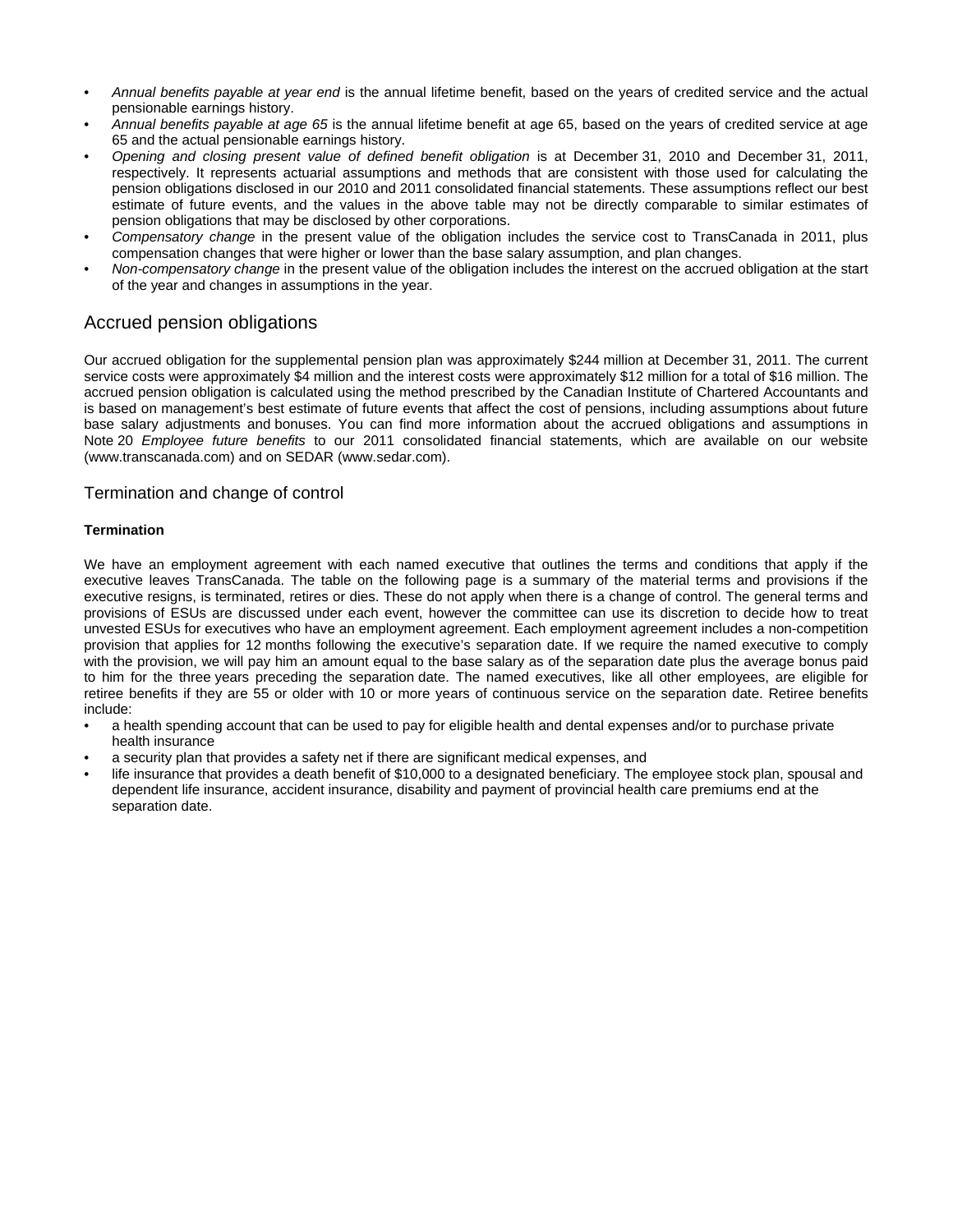# **Compensation on termination**

The table below shows how each named executive's compensation is treated if he leaves TransCanada.

| Base salary          | Resignation               | Payments end                                                  |  |
|----------------------|---------------------------|---------------------------------------------------------------|--|
|                      |                           |                                                               |  |
|                      | Termination without cause | Severance allowance includes a lump-sum payment of the        |  |
|                      |                           | base salary as of the separation date multiplied by the       |  |
|                      |                           | notice period                                                 |  |
|                      | Termination with cause    |                                                               |  |
|                      | Retirement                | Payments end                                                  |  |
|                      | Death                     |                                                               |  |
| Short-term incentive | Resignation               | Not paid                                                      |  |
|                      | Termination without cause | Year of separation: Equals the average bonus pro-rated by     |  |
|                      |                           | the number of months in the current year prior to the         |  |
|                      |                           | separation date                                               |  |
|                      |                           | Years after separation: Equals the average bonus multiplied   |  |
|                      |                           | by the notice period                                          |  |
|                      | Termination with cause    | Not paid                                                      |  |
|                      | Retirement                | Year of separation: Equals the average bonus pro-rated by     |  |
|                      |                           | the                                                           |  |
|                      | Death                     |                                                               |  |
|                      |                           | number of months in the current year prior to the separation  |  |
|                      |                           | date                                                          |  |
| <b>ESUs</b>          | Resignation               | Vested units are paid out, unvested units are forfeited       |  |
|                      | Termination without cause | Vested units are paid out                                     |  |
|                      |                           | Unvested units are forfeited, however the original grant      |  |
|                      |                           | value is generally paid out on a pro rata basis               |  |
|                      | Termination with cause    | Vested units are paid out, unvested units are forfeited       |  |
|                      | Retirement                | Grants after January 1, 2012                                  |  |
|                      |                           | Unvested units continue to vest and the value is assessed     |  |
|                      |                           | at the end of the term. The award is pro-rated for the period |  |
|                      |                           | of employment up to the retirement date                       |  |
|                      |                           | Grants before 2012                                            |  |
|                      |                           | Vested units are paid out. Unvested units are forfeited,      |  |
|                      |                           | however the original grant value is generally paid out on a   |  |
|                      |                           | pro rata basis                                                |  |
|                      | Death                     | Vested units are paid out                                     |  |
|                      |                           | Unvested units are forfeited, however the original grant      |  |
|                      |                           | value is generally paid out on a pro rata basis               |  |
| Stock options        | Resignation               | Grants after January 1, 2010                                  |  |
|                      |                           | Vested stock options must be exercised by their expiry date   |  |
|                      |                           | or six months from the separation date (whichever is earlier) |  |
|                      |                           | No stock options vest after the last day of employment        |  |
|                      |                           | Grants before 2010                                            |  |
|                      |                           | Outstanding stock options continue to vest for six months     |  |
|                      |                           | from the separation date and must be exercised by their       |  |
|                      |                           | expiry date or six months from the separation date            |  |
|                      |                           | (whichever is earlier)                                        |  |
|                      | Termination without cause | Grants after January 1, 2007                                  |  |
|                      |                           | Vested stock options must be exercised by their expiry date   |  |
|                      |                           | or six months from the separation date (whichever is earlier) |  |
|                      |                           | No stock options vest after the last day of employment        |  |
|                      |                           | Grants before 2007                                            |  |
|                      |                           | Outstanding stock options continue to vest during the notice  |  |
|                      |                           | period and must be exercised by their expiry date or the end  |  |
|                      |                           | of the notice period (whichever is earlier)                   |  |
|                      | Termination with cause    | Grants after January 1, 2010                                  |  |
|                      |                           | Vested stock options must be exercised by their expiry date   |  |
|                      |                           | or six months from the separation date (whichever is earlier) |  |
|                      |                           | No stock options vest after the last day of employment        |  |
|                      |                           | Grants before 2010                                            |  |
|                      |                           | Outstanding stock options continue to vest for six months     |  |
|                      |                           | from the separation date and must be exercised by their       |  |
|                      |                           | expiry date or six months from the separation date            |  |
|                      |                           | (whichever is earlier)                                        |  |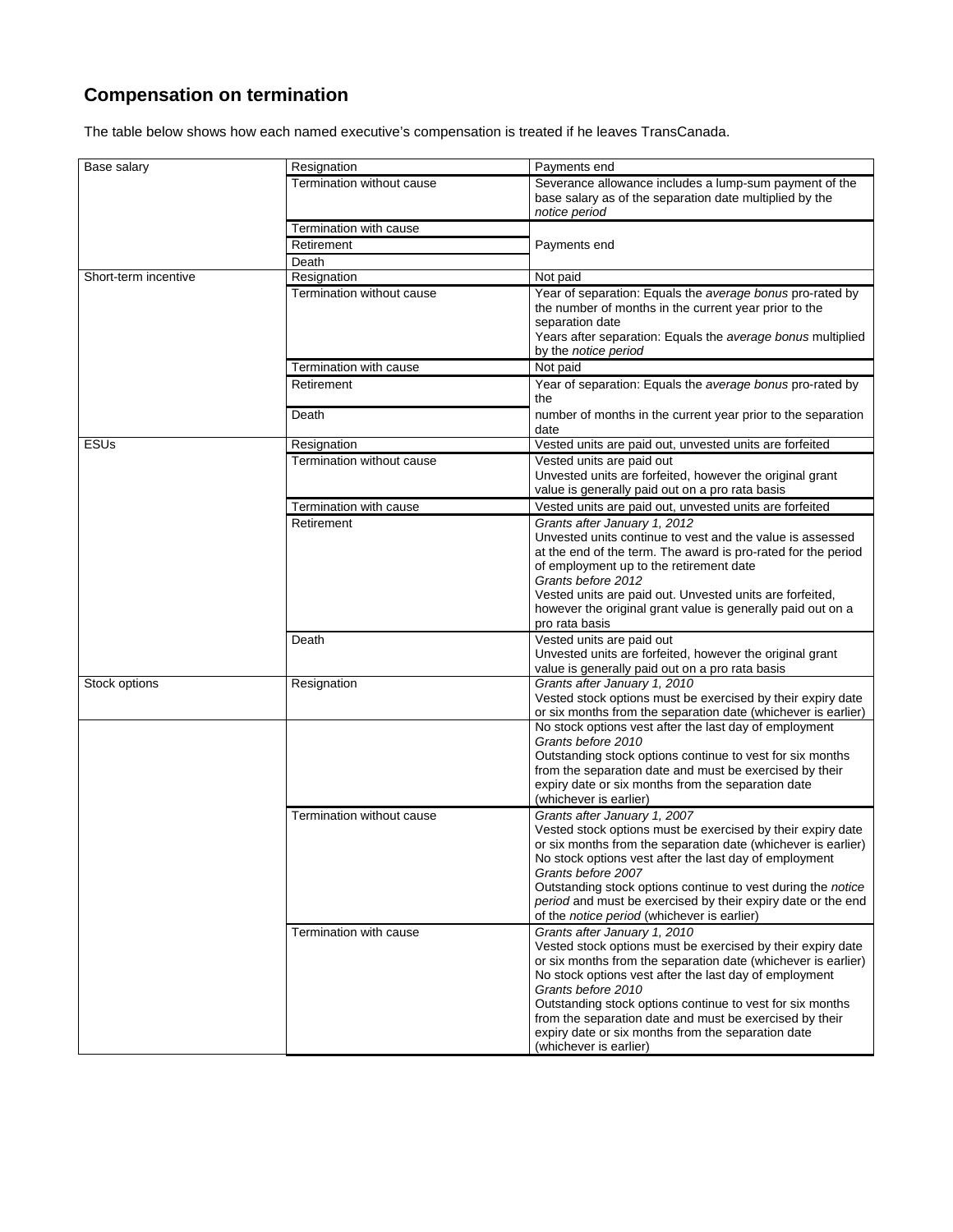|                 | Retirement                | Grants after January 1, 2012                                  |
|-----------------|---------------------------|---------------------------------------------------------------|
|                 |                           | Outstanding stock options continue to vest and must be        |
|                 |                           | exercised by their expiry date or three years from the        |
|                 |                           | separation date (whichever is earlier). If there is less than |
|                 |                           | six months between the vesting date and the expiry date,      |
|                 |                           | the expiry date is extended for six months from the final     |
|                 |                           | vesting date of the options.                                  |
|                 |                           | Grants between 2003 and 2011                                  |
|                 |                           | Outstanding stock options vest immediately and must be        |
|                 |                           | exercised by their expiry date or three years from the        |
|                 |                           | retirement date (whichever is earlier)                        |
|                 |                           | Grants before 2003                                            |
|                 |                           |                                                               |
|                 |                           | Outstanding stock options vest immediately and must be        |
|                 |                           | exercised by their expiry date.                               |
|                 | Death                     | Grants after January 1, 2003                                  |
|                 |                           | Outstanding stock options vest immediately and must be        |
|                 |                           | exercised by their expiry date or the first anniversary of    |
|                 |                           | death (whichever is earlier)                                  |
|                 |                           | Grants before 2003                                            |
|                 |                           | Outstanding stock options vest immediately and must be        |
|                 |                           | exercised by their expiry date                                |
| Pension         | Resignation               |                                                               |
|                 | Termination without cause |                                                               |
|                 | Termination with cause    | Paid as a commuted value or monthly benefit according to      |
|                 |                           | the DB Plan, the supplemental plan, or both, as applicable    |
|                 | Retirement                | For termination without cause, credited service is provided   |
|                 |                           | for the applicable notice period                              |
|                 | Death                     |                                                               |
| <b>Benefits</b> | Resignation               | Coverage ends, or retiree benefits begin if eligible          |
|                 | Termination without cause | Coverage continues during the notice period (or an            |
|                 |                           | equivalent lump-sum payout is made) and, if eligible, service |
|                 |                           |                                                               |
|                 |                           | credit for the notice period for retiree benefits             |
|                 | Termination with cause    | Coverage ends, or retiree benefits begin if eligible          |
|                 | Retirement                | Retiree benefits begin                                        |
|                 | Death                     | Coverage ends, or retiree benefits begin for a designated     |
|                 |                           | beneficiary if eligible                                       |
| Perquisites     | Resignation               | Payments end                                                  |
|                 | Termination without cause | A lump-sum cash payment equal to the corporate cost of the    |
|                 |                           | perquisite package in the one-year period preceding the       |
|                 |                           | separation date multiplied by the notice period               |
|                 | Termination with cause    |                                                               |
|                 | Retirement                | Payments end                                                  |
|                 | Death                     |                                                               |
| Other           | Resignation               | -                                                             |
|                 | Termination without cause | Outplacement services                                         |
|                 | Termination with cause    | $\overline{\phantom{0}}$                                      |
|                 | Retirement                | ÷.                                                            |
|                 |                           |                                                               |
|                 | Death                     | $\overline{\phantom{0}}$                                      |

### Notes

- Resignation includes voluntary resignation but not resignation as a result of constructive dismissal. If a named executive resigns because of constructive dismissal, it is treated as termination without cause.
- The short-term incentive award is not paid upon resignation unless the Board uses its discretion.
- Average bonus equals the average short-term incentive award paid to the named executive for the three years preceding the separation date.
- The notice period is two years for each named executive.

# **Change of control**

Under the terms of the employment agreements, a *change of control* includes an event where another entity becomes the beneficial owner of:

- more than 20% of TransCanada's voting shares, or
- more than 50% of the voting shares of TCPL (not including the voting shares of TCPL held by TransCanada). Other events can also constitute a change of control. The following is a summary of the terms and provisions that apply to the compensation of the named executives if there is a change of control: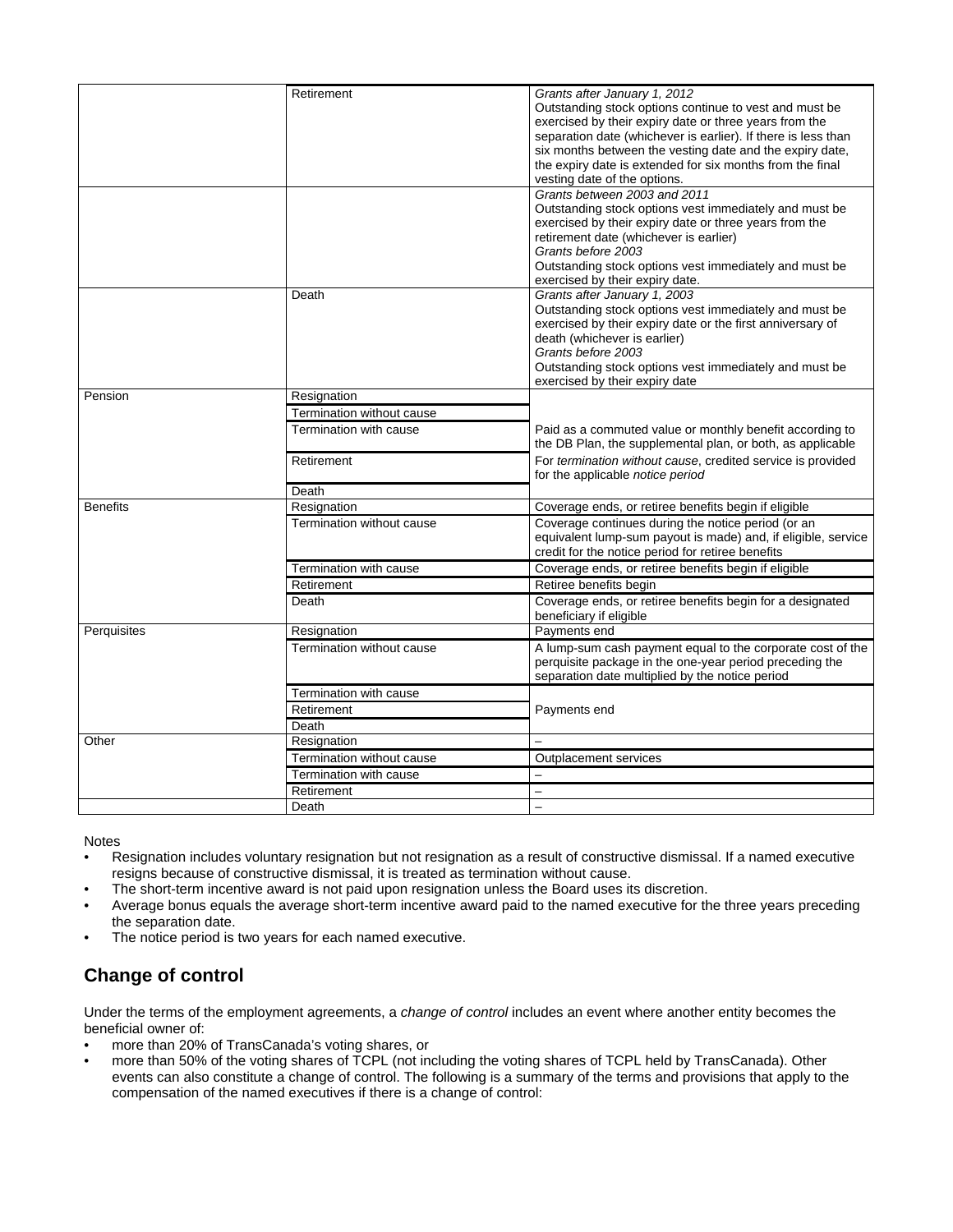# **Notice period**

The notice period for each named executive is normally two years. If there is a change of control and the CEO is terminated by TransCanada within two years, his notice period is three years.

# **ESUs**

All unvested ESUs are deemed vested and are paid out as a single, lump-sum cash payment if the named executive is terminated without cause and his separation date is within two years of a change of control.

### **Stock options**

There is an accelerated vesting of stock options following a change of control. The committee can use its discretion to accept or reject an agreement relating to the unvested stock options with the acquiring entity. If the committee rejects an agreement, there is accelerated vesting of any outstanding unvested stock options. If, for any reason, we are unable to implement accelerated vesting (for example, our shares stop trading), we will pay the named executive a cash amount. This would be equal to the net amount of the compensation the named executive would have received if, on the date of a change of control, he had exercised all vested options and unvested options that would have had accelerated vesting.

## **Pension**

A pensionable service credit for the applicable notice period is provided at the separation date rather than at the end of the notice period if the named executive's separation date is within two years of a change of control.

### **Separation payments**

The table below is a summary of the incremental payments that would have been made to each named executive under the different separation events, with and without a deemed change of control. All payments have been calculated using December 31, 2011 as the separation date and the date of the change of control as if it applies. These amounts would be paid under the terms of the employment agreements. They do not include certain amounts that would be provided under normal course, such as the value of:

- any stock options vesting as part of normal employment
- pension benefits that would normally be provided following resignation, or
- retiree benefits.

|                       | Without a change of control |               |            | With a change of control      |
|-----------------------|-----------------------------|---------------|------------|-------------------------------|
|                       | Termination                 | Termination   | Retirement | Termination without cause     |
|                       | with cause                  | without cause | or death   | following a change of control |
| Name                  | (\$)                        | (\$)          | (\$)       | $($ \$)                       |
| Russell K. Girling    |                             | 10,721,189    | 9.073.991  | 20,144,769                    |
| Donald R. Marchand    |                             | 2,644,712     | 1,617,868  | 3,857,705                     |
| Alexander J. Pourbaix |                             | 8,487,069     | 6,741,554  | 12,761,665                    |
| Gregory A. Lohnes     |                             | 4,803,995     | 3,144,930  | 6,875,007                     |
| Donald M. Wishart     |                             | 6,370,891     | 4,601,074  | 9,335,590                     |

#### Notes

If we require the named executives to comply with the non-competition provision in their employment agreement, they would receive the following lump-sum payments:

| \$2,083,337 |
|-------------|
| \$689.754   |
| \$1.552.671 |
| \$1.083.333 |
| \$1,230,417 |
|             |

- *Termination without cause following a change of control* also applies if the named executive resigns because of constructive dismissal and the separation date is within two years of the date of the change of control.
- Mr. Girling entered into a new employment agreement in 2011 to reflect his current position as CEO.
- Mr. Marchand entered into an employment agreement in 2011, and it has substantially the same terms as our employment agreements with the other named executives.
- The amounts from share-based compensation include the following assumptions for some separation events: *Payouts of outstanding 2009 ESU awards*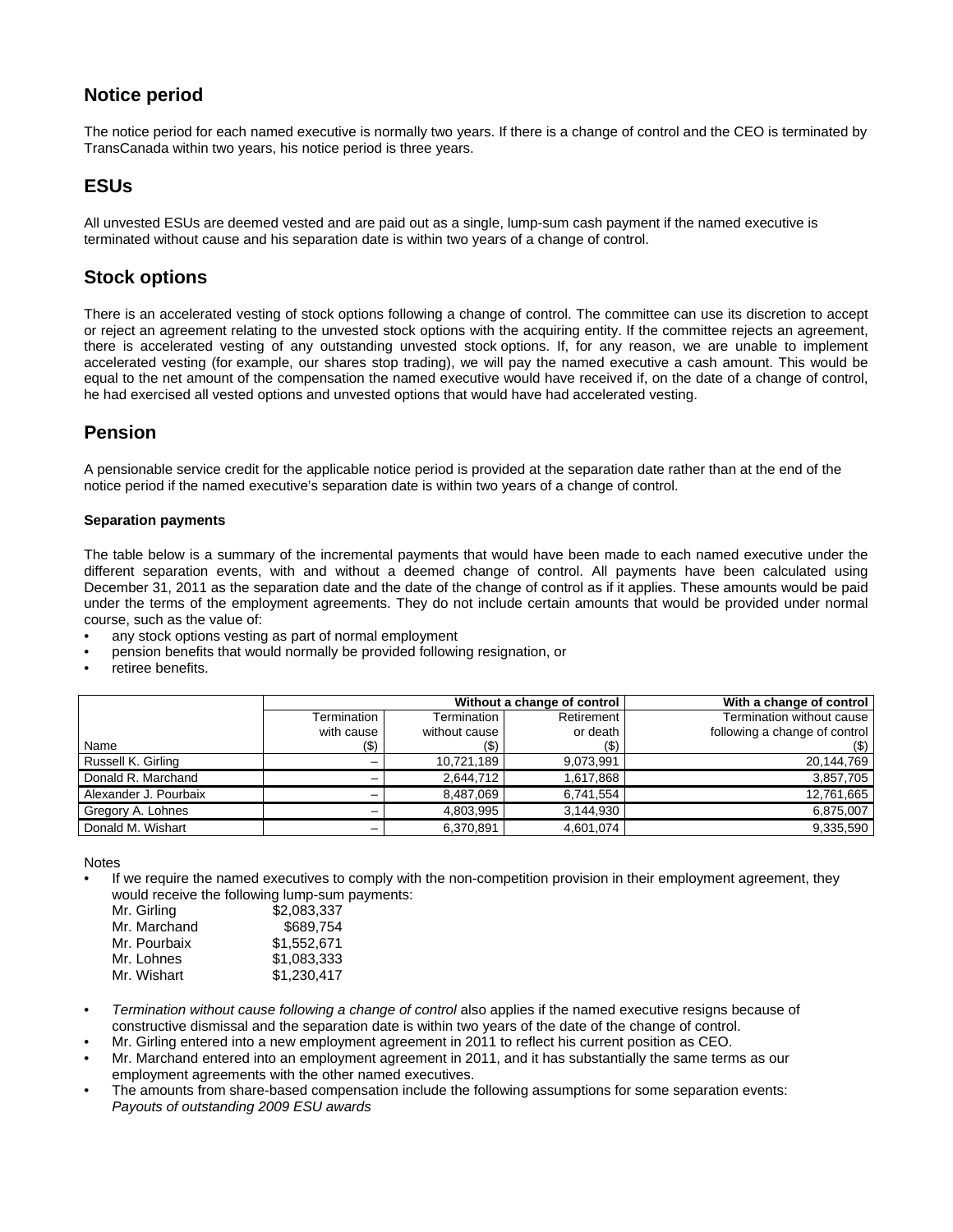- include additional units from reinvested dividends up to and including the fourth quarter of 2011, based on 44.23, the five-day volume-weighted average closing price of TransCanada shares on the TSX at December 31, 2011
- the performance multiplier as determined by the committee and the Board.
- *Accelerated vesting of stock options*
- any incremental gain due to the accelerated vesting
- the difference between the exercise price and \$44.53, the 2011 year-end closing price of TransCanada shares on the TSX.
- The total value of perquisites for each named executive is less than \$50,000, or 10% of base salary, and are therefore not included in the separation payments.

Every year the committee reviews the severance amounts calculated for each named executive under his employment agreement. The data represents the total value to be paid to the executive if he is terminated without cause, with and without a deemed change of control, and the additional payment for the non-competition provision.

# **Other information**

## **Loans to directors and executives**

As of the date of this circular, none of our directors and executives had any loans from TransCanada or any of our subsidiaries. This is also true for:

- former executives or directors of TransCanada or any of our subsidiaries
- this year's nominated directors, and
- any associate of a director, executive officer or nominated director. None of the above owe money to another entity that is the subject of a guarantee, support agreement, letter of credit or other similar arrangement or understanding provided by TransCanada or any of our subsidiaries.

# **Directors' and officers' liability insurance**

TransCanada has purchased liability insurance to protect our directors and officers (or their heirs and legal representatives) against liabilities they may incur while performing their duties as directors and executives of TransCanada or our subsidiaries, subject to the limitations set out in the *Canada Business Corporations Act.* 

Our current policy has coverage of US\$175 million for combined personal and corporate indemnity coverage, a deductible of US\$5 million for each corporate indemnity claim, and an additional stand alone policy with a limit of US\$25 million for losses we cannot indemnify. We paid a total premium of US\$1.8 million in 2011.

# **Additional information**

Shareholders can request a free copy of this circular, and the 2011 AIF and Annual Report from our Corporate Secretary: TransCanada Corporation 450 First Street S.W. Calgary, Alberta, Canada T2P 5H1 Tel: 1.800.661.3805

For financial information about TransCanada, see our most recent annual audited consolidated financial statements and MD&A. Copies of these documents and materials related to corporate governance are available on our website (www.transcanada.com).

You can find more information about TransCanada on our website and on SEDAR (www.sedar.com)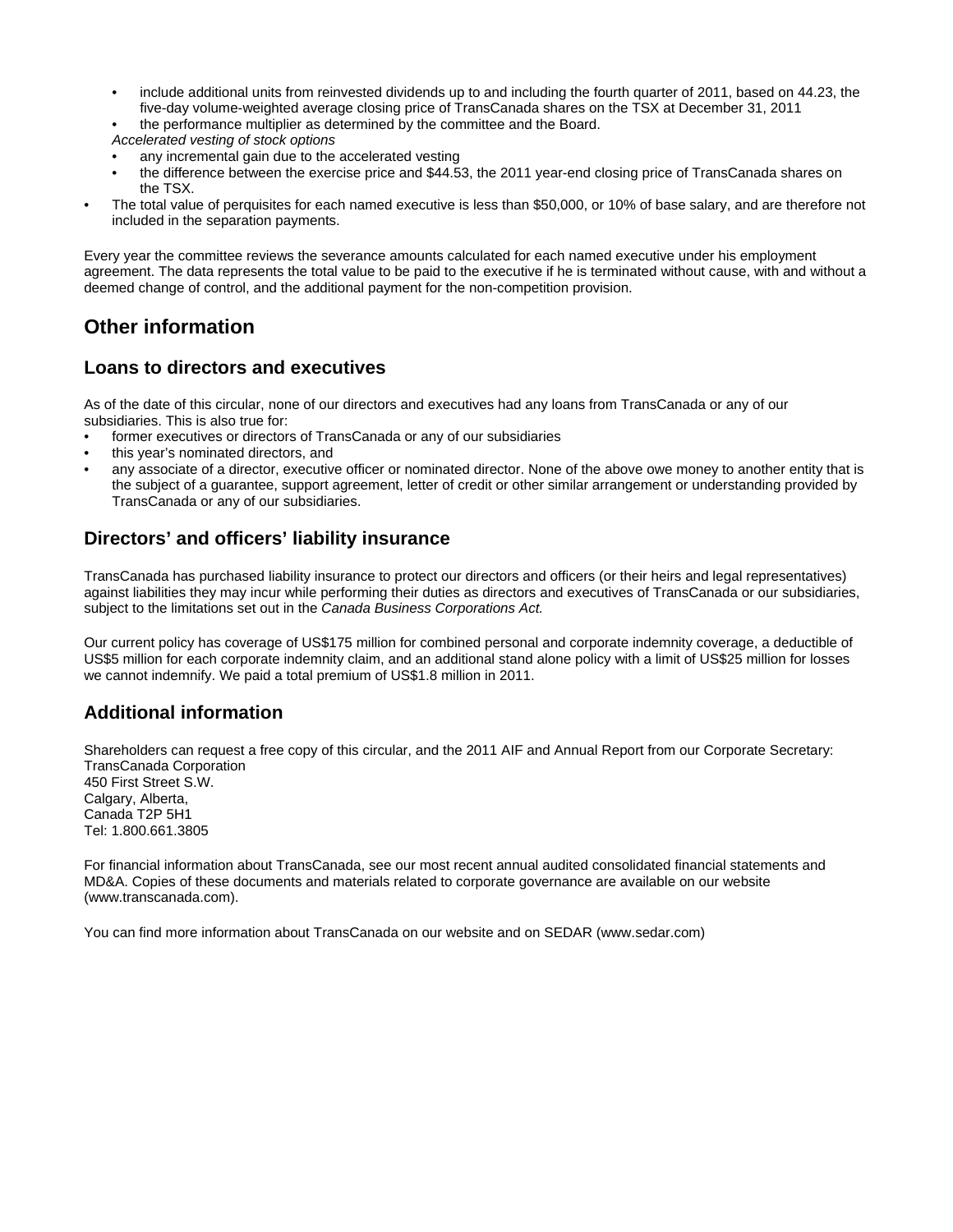### **Appendix A**

### **Non-GAAP measures**

In our circular, we disclose the following non-GAAP measures as certain key financial metrics and performance goals:

- *comparable earnings*
- *comparable earnings per share*
- *comparable earnings before interest and taxes (comparable EBIT)*
- *funds generated from operations (FGFO), and*
- funds generated from operations per share (FGFO per share).

Non-GAAP measures do not have a standardized meaning under Canadian generally accepted accounting principles (GAAP) as defined in Part V of the Canadian Institute of Chartered Accountants (CICA) Handbook and may therefore not be comparable to similar measures used by other companies. We adjust these non-GAAP measures for specific items that are significant but do not reflect our operations in the year. In calculating these non-GAAP measures, we use our judgement and make informed decisions to identify specific items to exclude, some of which may occur again. Specific items include but are not limited to certain fair value adjustments relating to risk management activities, income tax refunds and adjustments, gains or losses on sales of assets, legal and bankruptcy settlements, and write-downs of assets and investments.

### **USING NON-GAAP MEASURES**

We use these and other non-GAAP measures to improve our ability to compare financial results between reporting periods and to enhance our understanding of operating performance, liquidity and ability to generate funds to finance operations. We provide these non-GAAP measures as additional information on our operating performance, liquidity and ability to generate funds to finance operations.

See our 2011 MD&A for:

- a reconciliation of *comparable earnings* to net income attributable to common shares in the Reconciliation of Non-GAAP Measures table, and
- a reconciliation of *funds generated from operations* to net cash provided by operations, in the Summarized cash flow table in the Liquidity and Capital Resources section.

### **CALCULATING THE MEASURES**

- *Comparable earnings* does not include certain risk management activities that we engage in to reduce our exposure to certain financial and commodity price risks. These excluded activities provide effective economic hedges but do not meet the criteria for hedge accounting treatment and, therefore, changes in their fair values are recorded in net income each year. The unrealized gains or losses from changes in the fair value of these derivative contracts and natural gas inventory in storage are not considered to represent the underlying operations in the current year or the positive margin that will be realized when they are settled. As a result, we have excluded these amounts when determining comparable earnings. Comparable earnings also excludes specific items, including but not limited to the specific items listed above.
- *Comparable earnings per share* is calculated by dividing *Comparable earnings* by the weighted average number of common shares outstanding for the year.
- *Comparable EBIT* is a measure of our earnings from ongoing operations and consists of earnings before deducting interest and other financial charges, income taxes, net income attributable to non-controlling interests and preferred share dividends. Generally we use EBIT because it is a better measure of our performance. We also use EBIT to evaluate trends in each segment.
- *FGFO* consists of net cash provided by operations before changes in operating working capital and allows management to better measure consolidated operating cash flow, excluding fluctuations from working capital balances which may not necessarily reflect the underlying operations in the same period.
- *FGFO per share* is calculated by dividing FGFO by the weighted average number of common shares outstanding for the year.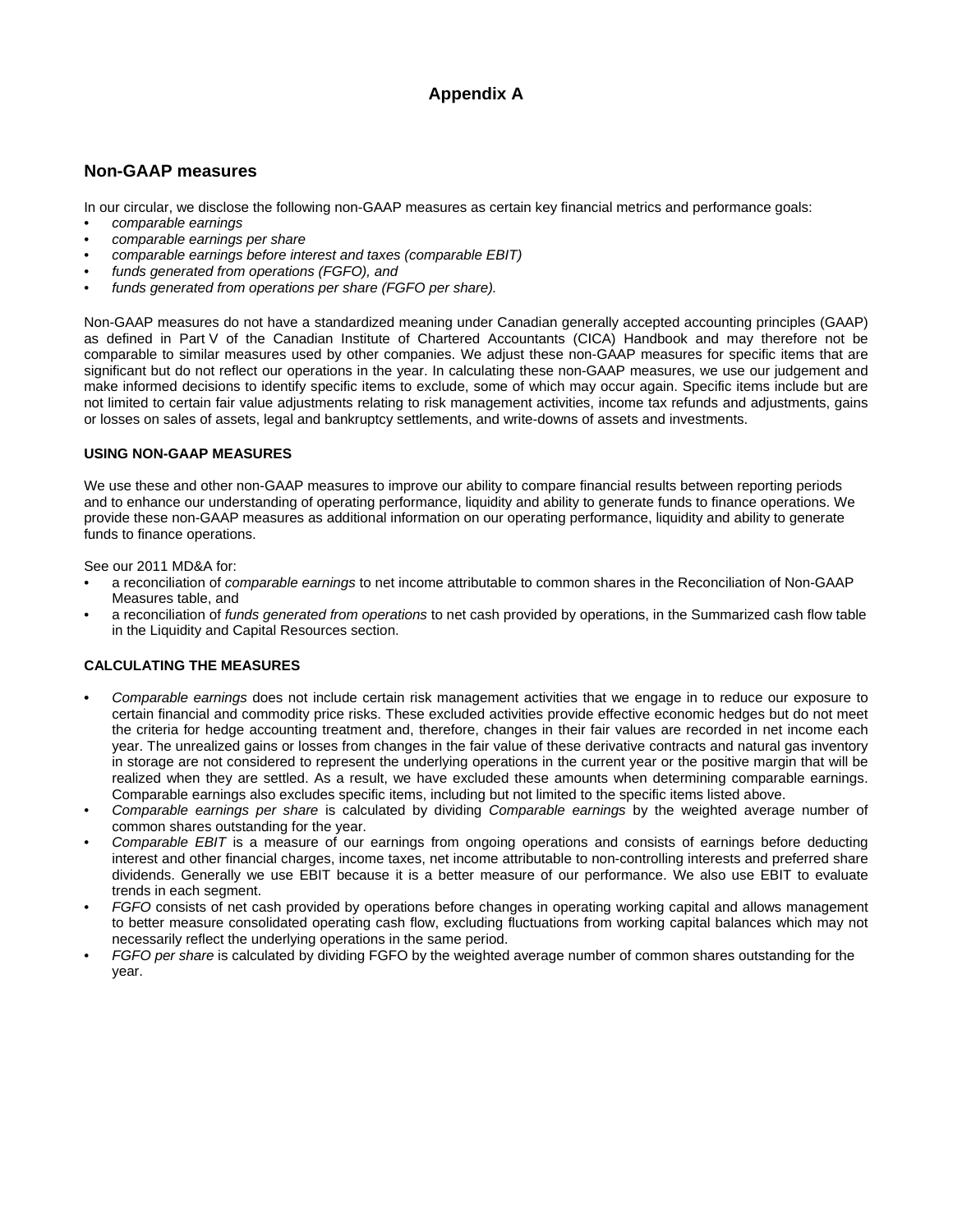### **Schedule G**

### **Charter of the Board of Directors**

### **I. INTRODUCTION**

- A. The Board's primary responsibility is to foster the long-term success of the Company consistent with the Board's responsibility to act honestly and in good faith with a view to the best interests of the Company.
- B. The Board of Directors has plenary power. Any responsibility not delegated to management or a committee of the Board remains with the Board. This Charter is prepared to assist the Board and management in clarifying responsibilities and ensuring effective communication between the Board and management.

### **II. COMPOSITION AND BOARD ORGANIZATION**

- A. Nominees for directors are initially considered and recommended by the Governance Committee of the Board, approved by the entire Board and elected annually by the shareholders of the Company.
- B. The Board must be comprised of a majority of members who have been determined by the Board to be independent. A member is independent if the member has no direct or indirect relationship which could, in the view of the Board, be reasonably expected to interfere with the exercise of a member's independent judgment.
- C. Directors who are not members of management will meet on a regular basis to discuss matters of interest independent of any influence from management.
- D. Certain of the responsibilities of the Board referred to herein may be delegated to committees of the Board. The responsibilities of those committees will be as set forth in their Charter, as amended from time to time.

#### **III. DUTIES AND RESPONSIBILITIES**

### **A. Managing the Affairs of the Board**

 The Board operates by delegating certain of its authorities, including spending authorizations, to management and by reserving certain powers to itself. Certain of the legal obligations of the Board are described in detail in Section IV. Subject to these legal obligations and to the Articles and By-laws of the Company, the Board retains the responsibility for managing its own affairs, including:

- i) planning its composition and size;
- ii) selecting its Chair;
- iii) nominating candidates for election to the Board;
- iv) determining independence of Board members;
- v) approving committees of the Board and membership of directors thereon;
- vi) determining director compensation; and
- vii) assessing the effectiveness of the Board, committees and directors in fulfilling their responsibilities.

#### **B. Management and Human Resources**

The Board has the responsibility for:

- i) the appointment and succession of the Chief Executive Officer (CEO) and monitoring CEO performance, approving CEO compensation and providing advice and counsel to the CEO in the execution of the CEO's duties;
- ii) approving a position description for the CEO;
- iii) reviewing CEO performance at least annually, against agreed-upon written objectives;
- iv) approving decisions relating to senior management, including the: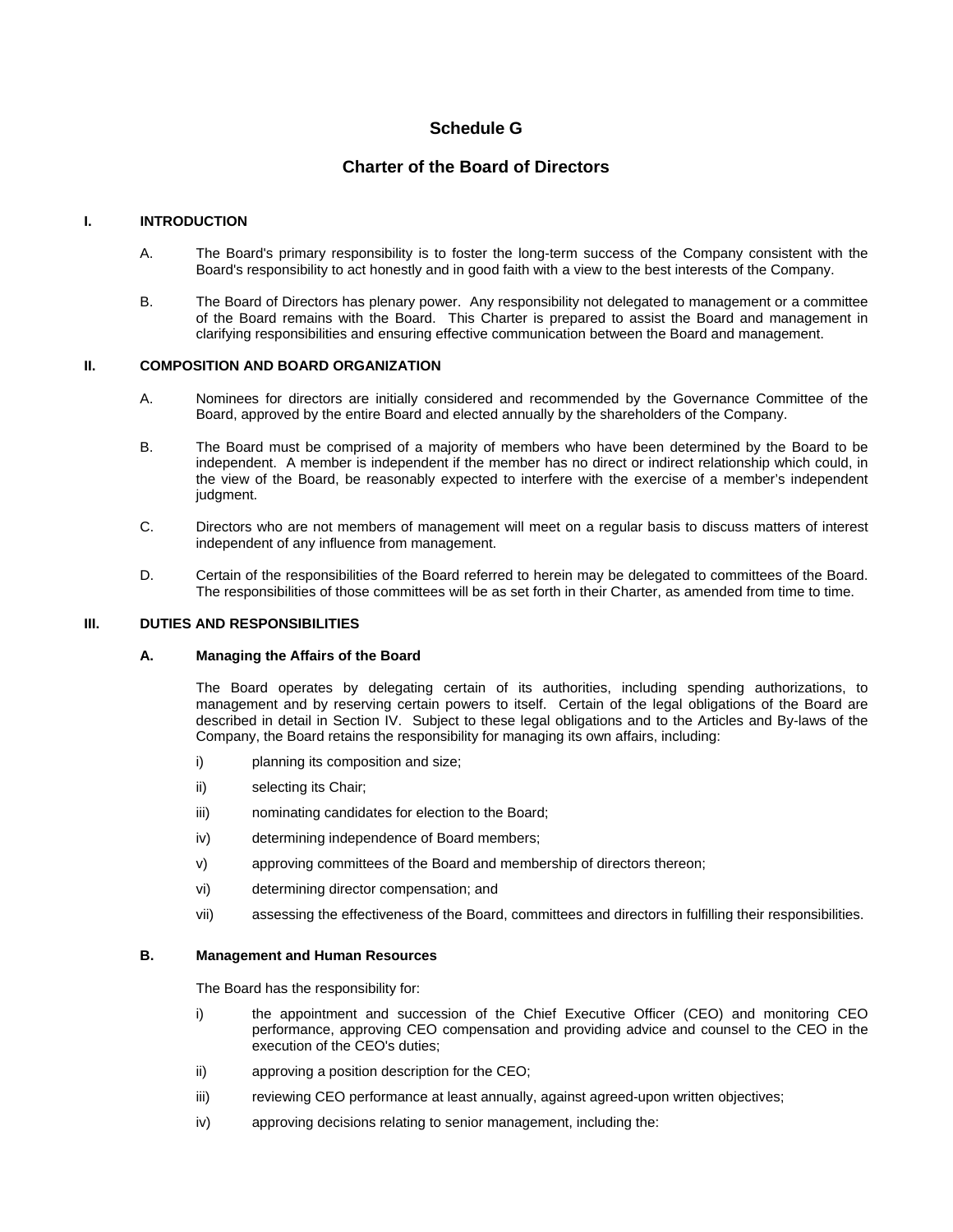- a) appointment and discharge of officers of the Company and members of the senior executive leadership team;
- b) compensation and benefits for members of the senior executive leadership team;
- c) acceptance of outside directorships on public companies by senior executive officers (other than not-for-profit organizations);
- d) annual corporate and business unit performance objectives utilized in determining incentive compensation or other awards to officers; and
- e) employment contracts, termination and other special arrangements with senior executive officers, or other employee groups if such action is likely to have a subsequent material<sup>1</sup> impact on the Company or its basic human resource and compensation policies.
- v) taking all reasonable steps to ensure succession planning programs are in place, including programs to train and develop management;
- vi) approving certain matters relating to all employees, including:
	- a) the annual salary policy/program for employees;
	- b) new benefit programs or changes to existing programs that would create a change in cost to the Company in excess of \$10,000,000 annually;
	- c) Canadian pension fund investment guidelines and the appointment of pension fund managers; and
	- d) material benefits granted to retiring employees outside of benefits received under approved pension and other benefit programs.

#### **C. Strategy and Plans**

The Board has the responsibility to:

- i) participate in strategic planning sessions to ensure that management develops, and ultimately approve, major corporate strategies and objectives;
- ii) approve capital commitment and expenditure budgets and related operating plans;
- iii) approve financial and operating objectives used in determining compensation;
- iv) approve the entering into, or withdrawing from, lines of business that are, or are likely to be, material to the Company;
- v) approve material divestitures and acquisitions; and
- vi) monitor management's achievements in implementing major corporate strategies and objectives, in light of changing circumstances.

#### **D. Financial and Corporate Issues**

The Board has the responsibility to:

- i) take reasonable steps to ensure the implementation and integrity of the Company's internal control and management information systems;
- ii) monitor operational and financial results;
- iii) approve annual financial statements and related Management's Discussion and Analysis, review quarterly financial results and approve the release thereof by management;
- iv) approve the Management Information Circular, Annual Information Form and documents incorporated by reference therein;
- v) declare dividends;

 $\overline{a}$ 

<sup>1</sup> For purposes of this Charter, the term "material" includes a transaction or a series of related transactions that would, using reasonable business judgment and assumptions, have a meaningful impact on the Corporation. The impact could be relative to the Corporation's financial performance and liabilities as well as its reputation.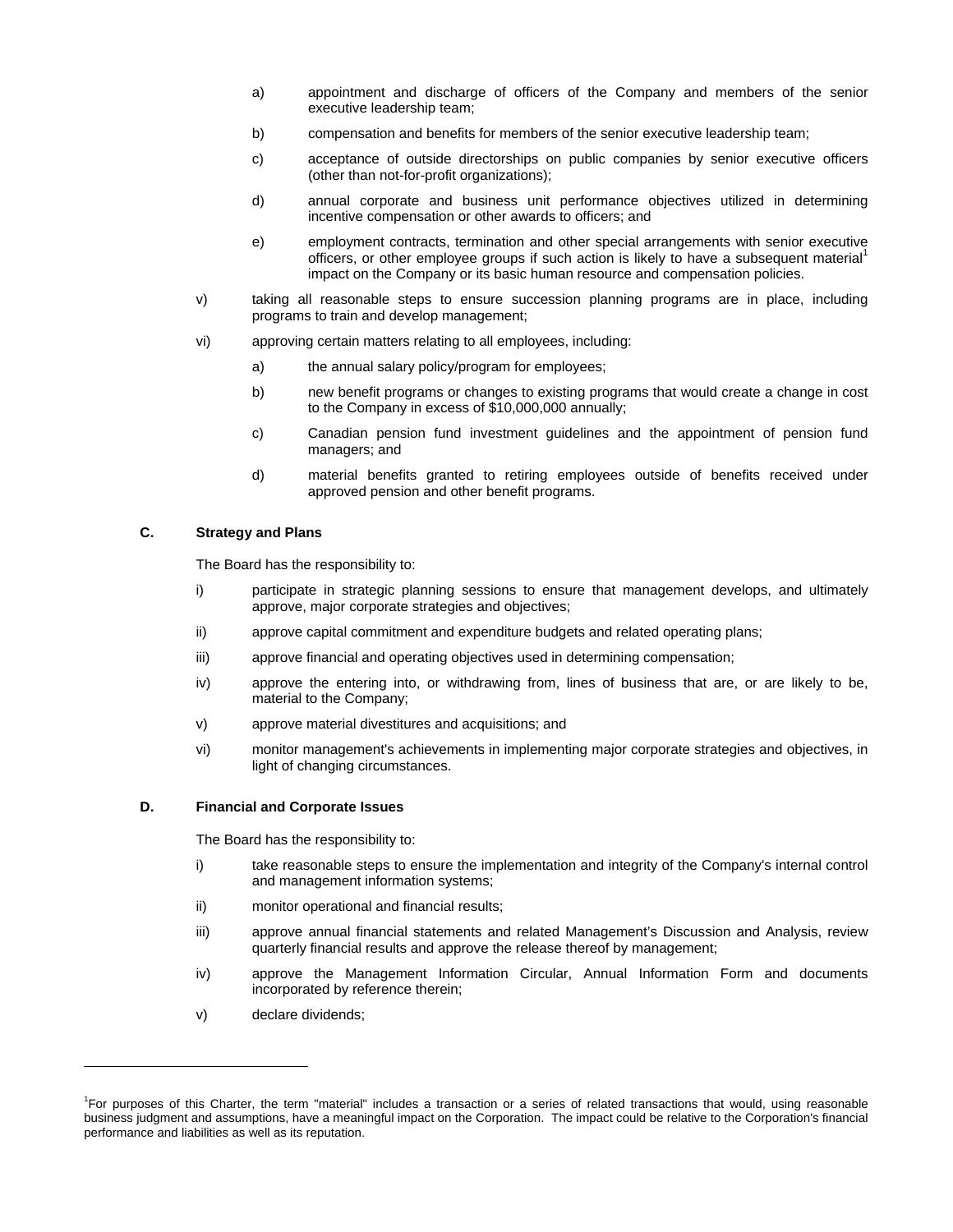- vi) approve financings, changes in authorized capital, issue and repurchase of shares, issue and redemption of debt securities, listing of shares and other securities, issue of commercial paper, and related prospectuses and trust indentures;
- vii) recommend appointment of external auditors and approve auditors' fees;
- viii) approve banking resolutions and significant changes in banking relationships;
- ix) approve appointments, or material changes in relationships with corporate trustees;
- x) approve contracts, leases and other arrangements or commitments that may have a material impact on the Company;
- xi) approve spending authority guidelines; and
- xii) approve the commencement or settlement of litigation that may have a material impact on the Company.

#### **E. Business and Risk Management**

The Board has the responsibility to:

- i) take reasonable steps to ensure that management has identified the principal risks of the Company's businesses and implemented appropriate strategies to manage these risks, understands the principal risks and achieves a proper balance between risks and benefits;
- ii) review reports on capital commitments and expenditures relative to approved budgets;
- iii) review operating and financial performance relative to budgets or objectives;
- iv) receive, on a regular basis, reports from management on matters relating to, among others, ethical conduct, environmental management, employee health and safety, human rights, and related party transactions; and
- v) assess and monitor management control systems by evaluating and assessing information provided by management and others (e.g. internal and external auditors) about the effectiveness of management control systems.

#### **F. Policies and Procedures**

The Board has responsibility to:

- monitor compliance with all significant policies and procedures by which the Company is operated;
- direct management to ensure the Company operates at all times within applicable laws and regulations and to the highest ethical and moral standards;
- provide policy direction to management while respecting its responsibility for day-to-day management of the Company's businesses; and
- review significant new corporate policies or material amendments to existing policies (including, for example, policies regarding business conduct, conflict of interest and the environment).

#### **G. Compliance Reporting and Corporate Communications**

The Board has the responsibility to:

- i) take all reasonable steps to ensure the Company has in place effective disclosure and communication processes with shareholders and other stakeholders and financial, regulatory and other recipients;
- ii) approve interaction with shareholders on all items requiring shareholder response or approval;
- iii) take all reasonable steps to ensure that the financial performance of the Company is adequately reported to shareholders, other security holders and regulators on a timely and regular basis;
- iv) take all reasonable steps to ensure that financial results are reported fairly and in accordance with generally accepted accounting principles;
- v) take all reasonable steps to ensure the timely reporting of any other developments that have significant and material impact on the Company; and